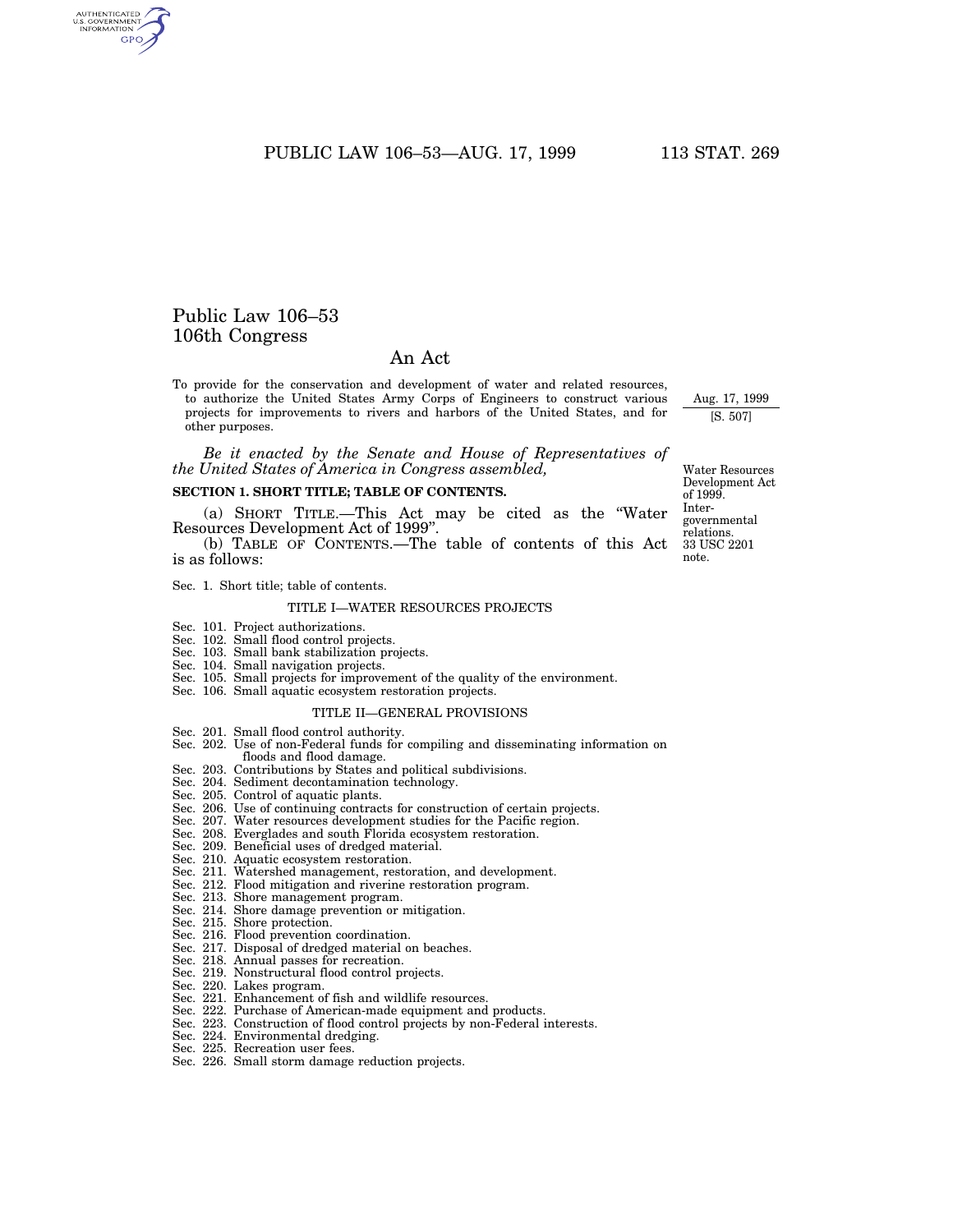#### Sec. 227. Use of private enterprises.

#### TITLE III—PROJECT-RELATED PROVISIONS

- Sec. 301. Tennessee-Tombigbee Waterway wildlife mitigation, Alabama and Mississippi.
- Sec. 302. Ouzinkie Harbor, Alaska.
- Sec. 303. St. Paul Harbor, St. Paul, Alaska.
- Sec. 304. Loggy Bayou, Red River below Denison Dam, Arkansas, Louisiana, Oklahoma, and Texas.
- Sec. 305. Sacramento River, Glenn-Colusa, California.
- Sec. 306. San Lorenzo River, California.
- Sec. 307. Terminus Dam, Kaweah River, California.
- Sec. 308. Delaware River mainstem and channel deepening, Delaware, New Jersey, and Pennsylvania.
- Sec. 309. Potomac River, Washington, District of Columbia.
- Sec. 310. Brevard County, Florida.
- Sec. 311. Broward County and Hillsboro Inlet, Florida.
- Sec. 312. Lee County, Captiva Island segment, Florida, periodic beach nourishment.
	- Sec. 313. Fort Pierce, Florida.
	- Sec. 314. Nassau County, Florida.
- Sec. 315. Miami Harbor channel, Florida.
- Sec. 316. St. Augustine, St. Johns County, Florida.
- Sec. 317. Milo Creek, Idaho.
- Sec. 318. Lake Michigan, Illinois.
- Sec. 319. Springfield, Illinois.
- Sec. 320. Ogden Dunes, Indiana.
- Sec. 321. Saint Joseph River, South Bend, Indiana.
- Sec. 322. White River, Indiana.
- Sec. 323. Dubuque, Iowa.
- Sec. 324. Lake Pontchartrain, Louisiana.
- Sec. 325. Larose to Golden Meadow, Louisiana.
- Sec. 326. Louisiana State Penitentiary Levee, Louisiana.
- Sec. 327. Twelve-Mile Bayou, Caddo Parish, Louisiana.
- Sec. 328. West bank of the Mississippi River (east of Harvey Canal), Louisiana. Sec. 329. Tolchester Channel S-Turn, Baltimore, Maryland.
- Sec. 330. Sault Sainte Marie, Chippewa County, Michigan.
- 
- Sec. 331. Jackson County, Mississippi.
- Sec. 332. Bois Brule Drainage and Levee District, Missouri.
- Sec. 333. Meramec River Basin, Valley Park Levee, Missouri.
- Sec. 334. Missouri River mitigation project, Missouri, Kansas, Iowa, and Nebraska.
- Sec. 335. Wood River, Grand Island, Nebraska.
- Sec. 336. Absecon Island, New Jersey.
- Sec. 337. New York Harbor and Adjacent Channels, Port Jersey, New Jersey.
- Sec. 338. Arthur Kill, New York and New Jersey. Sec. 339. Kill Van Kull and Newark Bay Channels, New York and New Jersey.
- Sec. 340. New York City watershed.
- 
- Sec. 341. New York State canal system.<br>Sec. 342. Fire Island Inlet to Montauk l Fire Island Inlet to Montauk Point, New York.
- 
- Sec. 343. Broken Bow Lake, Red River Basin, Oklahoma. Willamette River Temperature Control, McKenzie Subbasin, Oregon.
- Sec. 345. Curwensville Lake, Pennsylvania.
- Sec. 346. Delaware River, Pennsylvania and Delaware.
- Sec. 347. Mussers Dam, Pennsylvania.
- Sec. 348. Philadelphia, Pennsylvania.
- Sec. 349. Nine Mile Run, Allegheny County, Pennsylvania.
- Sec. 350. Raystown Lake, Pennsylvania.
- Sec. 351. South Central Pennsylvania.
- Sec. 352. Fox Point hurricane barrier, Providence, Rhode Island.
- Sec. 353. Cooper River, Charleston Harbor, South Carolina.
- Sec. 354. Clear Creek, Texas.
- Sec. 355. Cypress Creek, Texas.
- Sec. 356. Dallas Floodway Extension, Dallas, Texas.
- Sec. 357. Upper Jordan River, Utah.
- Sec. 358. Elizabeth River, Chesapeake, Virginia.
- Sec. 359. Columbia River channel, Washington and Oregon.
- Sec. 360. Greenbrier River Basin, West Virginia.
- Sec. 361. Bluestone Lake, Ohio River Basin, West Virginia.
- Sec. 362. Moorefield, West Virginia.
- Sec. 363. West Virginia and Pennsylvania flood control.
- Sec. 364. Project reauthorizations.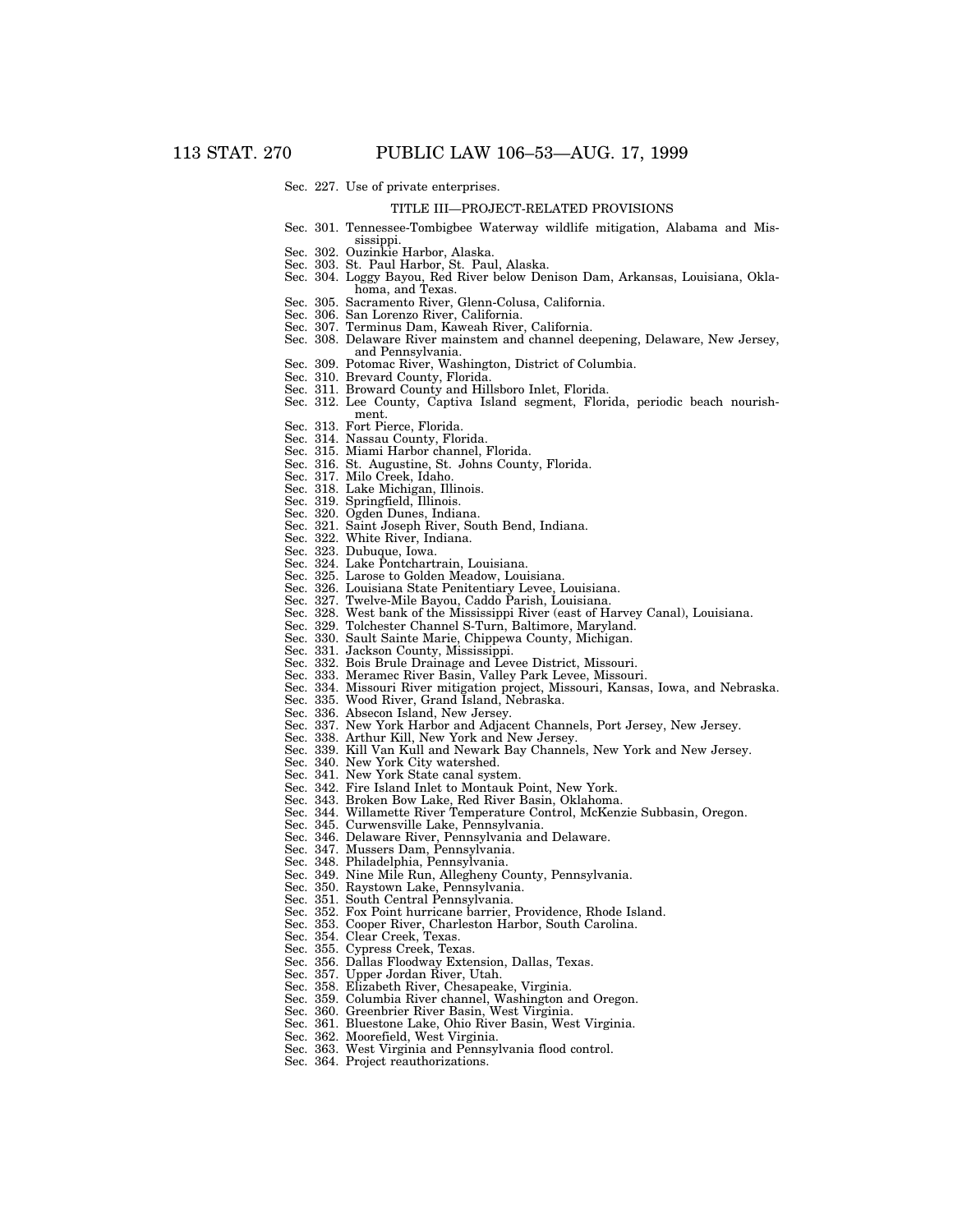- Sec. 365. Project deauthorizations.
- Sec. 366. American and Sacramento Rivers, California.
- Sec. 367. Martin, Kentucky.
- Sec. 368. Southern West Virginia pilot program.
- Sec. 369. Black Warrior and Tombigbee Rivers, Jackson, Alabama.
- Sec. 370. Tropicana Wash and Flamingo Wash, Nevada.
- Sec. 371. Comite River, Louisiana.
- Sec. 372. St. Marys River, Michigan.
- Sec. 373. Charlevoix, Michigan.
- Sec. 374. White River Basin, Arkansas and Missouri.
- Sec. 375. Waurika Lake, Oklahoma, water conveyance facilities.

#### TITLE IV—STUDIES

- Sec. 401. Deep draft harbor cost sharing.
- Sec. 402. Boydsville, Arkansas.
- Sec. 403. Greers Ferry Lake, Arkansas.
- Sec. 404. Del Norte County, California.
- Sec. 405. Frazier Creek, Tulare County, California.
- Sec. 406. Mare Island Strait, California.
- Sec. 407. Strawberry Creek, Berkeley, California.
- Sec. 408. Sweetwater Reservoir, San Diego County, California.
- Sec. 409. Whitewater River basin, California.
- Sec. 410. Destin-Noriega Point, Florida.
- Sec. 411. Little Econlackhatchee River basin, Florida.
- Sec. 412. Port Everglades, Broward County, Florida.
- Sec. 413. Lake Allatoona, Etowah River, and Little River watershed, Georgia.
- Sec. 414. Boise, Idaho.
- Sec. 415. Goose Creek watershed, Oakley, Idaho.
- Sec. 416. Little Wood River, Gooding, Idaho.
- Sec. 417. Snake River, Lewiston, Idaho.
- Sec. 418. Snake River and Payette River, Idaho.
- Sec. 419. Upper Des Plaines River and tributaries, Illinois and Wisconsin.
- Sec. 420. Cameron Parish west of Calcasieu River, Louisiana.
- Sec. 421. Coastal Louisiana.
- Sec. 422. Grand Isle and vicinity, Louisiana.
- Sec. 423. Gulf Intracoastal Waterway ecosystem, Chef Menteur to Sabine River, Louisiana.
- Sec. 424. Muddy River, Brookline and Boston, Massachusetts.
- Sec. 425. Westport, Massachusetts.
- Sec. 426. St. Clair River and Lake St. Clair, Michigan.
- Sec. 427. St. Clair Shores, Michigan.
- Sec. 428. Woodtick Peninsula, Michigan, and Toledo Harbor, Ohio.
- Sec. 429. Pascagoula Harbor, Mississippi.
- Sec. 430. Tunica Lake weir, Mississippi.
- Sec. 431. Yellowstone River, Montana.
- Sec. 432. Las Vegas Valley, Nevada.
- Sec. 433. Southwest Valley, Albuquerque, New Mexico.
- Sec. 434. Cayuga Creek, New York.
- Sec. 435. Lake Champlain, New York and Vermont.
- Sec. 436. Oswego River basin, New York.
- Sec. 437. White Oak River, North Carolina.
- Sec. 438. Arcola Creek watershed, Madison, Ohio.
- Sec. 439. Cleveland harbor, Cleveland, Ohio.
- Sec. 440. Toussaint River, Carroll Township, Ohio.
- Sec. 441. Western Lake Erie basin, Ohio, Indiana, and Michigan.
- Sec. 442. Schuylkill River, Norristown, Pennsylvania.
- Sec. 443. South Carolina coastal areas.
- Sec. 444. Santee Delta focus area, South Carolina.
- Sec. 445. Waccamaw River, South Carolina.
- Sec. 446. Day County, South Dakota.
- Sec. 447. Niobrara River and Missouri River, South Dakota.
- Sec. 448. Corpus Christi, Texas.
- Sec. 449. Mitchell's Cut Channel (Caney Fork Cut), Texas.
- Sec. 450. Mouth of Colorado River, Texas.
- Sec. 451. Santa Clara River, Utah.
- Sec. 452. Mount St. Helens, Washington.
- Sec. 453. Kanawha River, Fayette County, West Virginia.
- Sec. 454. West Virginia ports.
- Sec. 455. John Glenn Great Lakes basin program.
- Sec. 456. Great Lakes navigational system.
- Sec. 457. Nutrient loading resulting from dredged material disposal.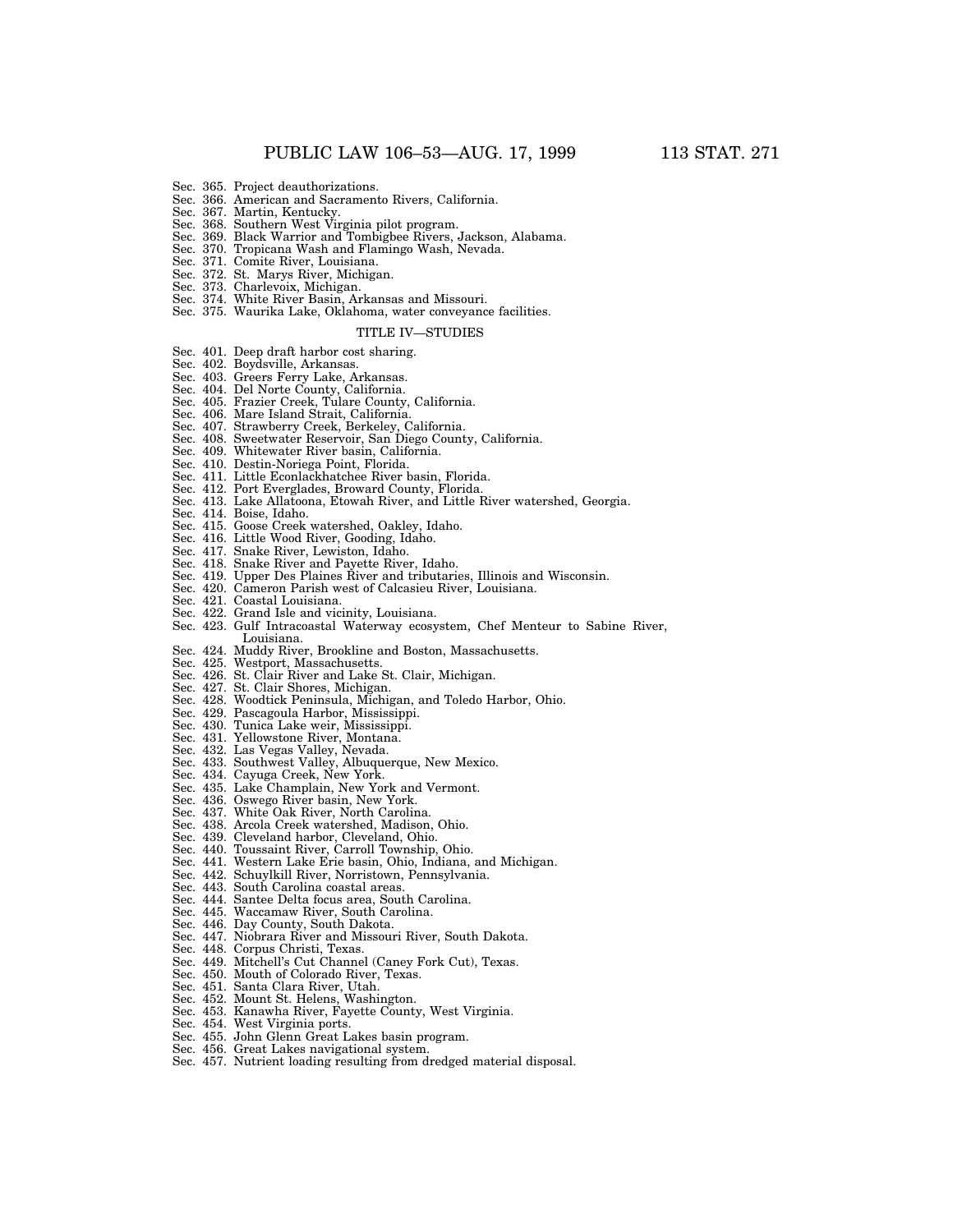- Sec. 458. Upper Mississippi and Illinois Rivers levees and streambanks protection.
- Sec. 459. Upper Mississippi River comprehensive plan. Sec. 460. Susquehanna River and Upper Chesapeake Bay.

# TITLE V—MISCELLANEOUS PROVISIONS

- Sec. 501. Corps assumption of NRCS projects.
- Sec. 502. Environmental infrastructure.
- Sec. 503. Contaminated sediment dredging technology.
- Sec. 504. Dam safety.
- Sec. 505. Great Lakes remedial action plans.
- Sec. 506. Projects for improvement of the environment.
- Sec. 507. Maintenance of navigation channels.
- Sec. 508. Measurements of Lake Michigan diversions, Illinois.
- Sec. 509. Upper Mississippi River environmental management program.
- Sec. 510. Atlantic Coast of New York.
- Sec. 511. Water control management.
- Sec. 512. Beneficial use of dredged material.
- Sec. 513. Design and construction assistance.
- Sec. 514. Missouri and Middle Mississippi Rivers enhancement project.
- Sec. 515. Irrigation diversion protection and fisheries enhancement assistance.
- Sec. 516. Innovative technologies for watershed restoration.
- Sec. 517. Expedited consideration of certain projects.
- Sec. 518. Dog River, Alabama.
- Sec. 519. Levees in Elba and Geneva, Alabama.
- Sec. 520. Navajo Reservation, Arizona, New Mexico, and Utah.
- Sec. 521. Beaver Lake, Arkansas, water supply storage reallocation.
- Sec. 522. Beaver Lake trout production facility, Arkansas.
- Sec. 523. Chino dairy preserve, California.
- Sec. 524. Orange and San Diego Counties, California.
- Sec. 525. Rush Creek, Novato, California.
- Sec. 526. Santa Cruz Harbor, California.
- Sec. 527. Lower St. Johns River basin, Florida.
- Sec. 528. Mayo's Bar Lock and Dam, Coosa River, Rome, Georgia.
- Sec. 529. Comprehensive flood impact response modeling system, Coralville Reservoir and Iowa River watershed, Iowa.
- Sec. 530. Additional construction assistance in Illinois.
- Sec. 531. Kanopolis Lake, Kansas.
- Sec. 532. Southern and Eastern Kentucky.
- Sec. 533. Southeast Louisiana.
- Sec. 534. Snug Harbor, Maryland.
- Sec. 535. Welch Point, Elk River, Cecil County, and Chesapeake City, Maryland.
- Sec. 536. Cape Cod Canal Railroad Bridge, Buzzards Bay, Massachusetts.
- Sec. 537. St. Louis, Missouri.
- Sec. 538. Beaver Branch of Big Timber Creek, New Jersey.
- Sec. 539. Lake Ontario and St. Lawrence River water levels, New York.
- Sec. 540. New York-New Jersey Harbor, New York and New Jersey.
- Sec. 541. Sea Gate Reach, Coney Island, New York, New York.
- Sec. 542. Woodlawn, New York.
- Sec. 543. Floodplain mapping, New York.
- Sec. 544. Toussaint River, Carroll Township, Ottawa County, Ohio.
- Sec. 545. Sardis Reservoir, Oklahoma.
- Sec. 546. Skinner Butte Park, Eugene, Oregon.
- Sec. 547. Willamette River basin, Oregon.
- Sec. 548. Bradford and Sullivan Counties, Pennsylvania.
- Sec. 549. Erie Harbor, Pennsylvania.
- Sec. 550. Point Marion Lock and Dam, Pennsylvania.
- Sec. 551. Seven Points' Harbor, Pennsylvania.
- Sec. 552. Southeastern Pennsylvania.
- Sec. 553. Upper Susquehanna-Lackawanna, Pennsylvania, watershed management and restoration study.
- Sec. 554. Aguadilla Harbor, Puerto Rico.
- Sec. 555. Oahe Dam to Lake Sharpe, South Dakota, study.
- Sec. 556. North Padre Island storm damage reduction and environmental restoration project.
- 
- Sec. 557. Northern West Virginia.
- Sec. 558. Mississippi River Commission.
- Sec. 559. Coastal aquatic habitat management.
- Sec. 560. Abandoned and inactive noncoal mine restoration.
- Sec. 561. Beneficial use of waste tire rubber.
- Sec. 562. Site designation.
- Sec. 563. Land conveyances.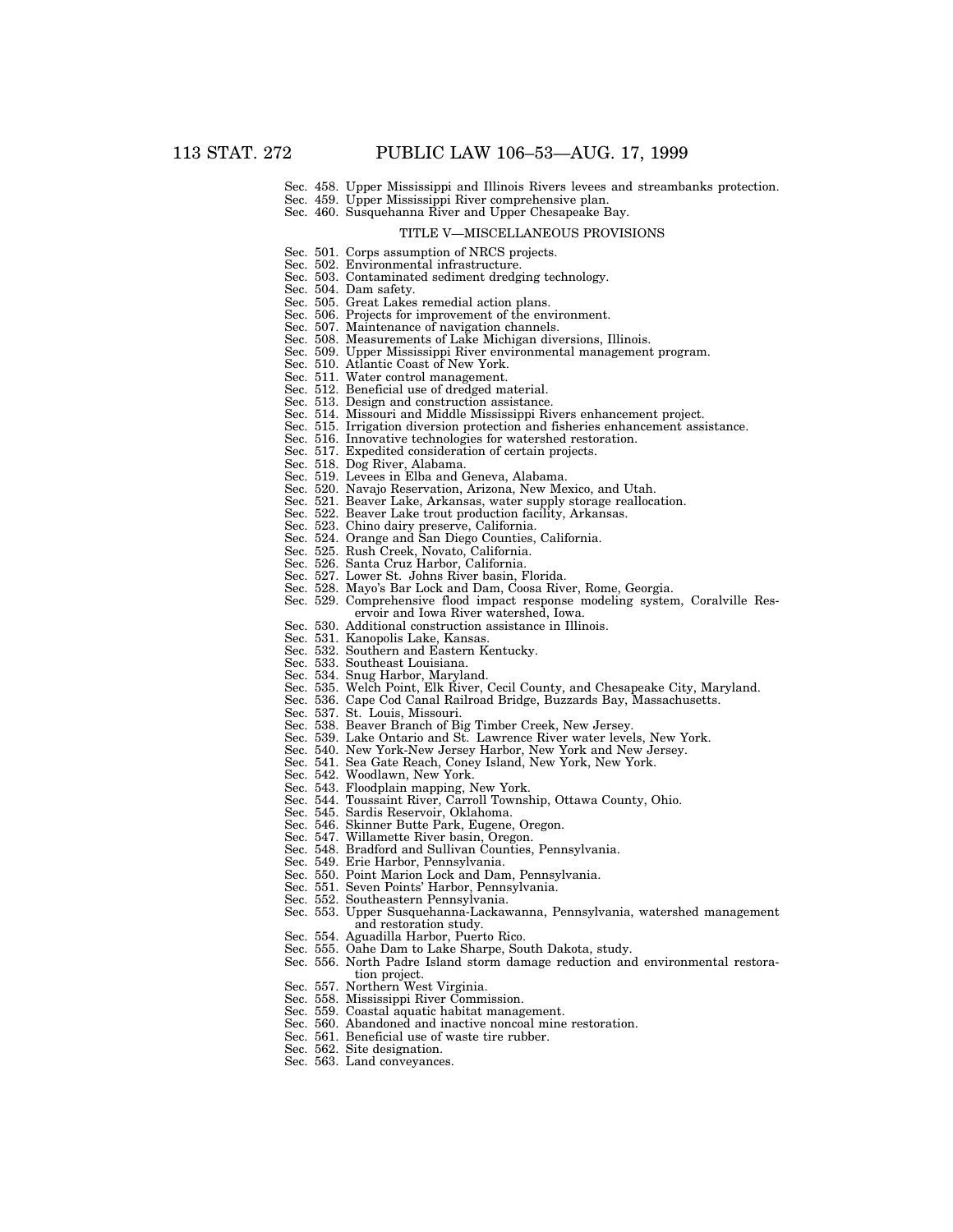- 
- Sec. 565. Namings. Sec. 566. Folsom Dam and Reservoir additional storage and additional flood control studies. Sec. 567. Wallops Island, Virginia.
- 
- Sec. 568. Detroit River, Michigan. Sec. 569. Northeastern Minnesota.
- Sec. 570. Alaska.
- Sec. 571. Central West Virginia.
- Sec. 572. Sacramento Metropolitan Area watershed restoration, California.
- Sec. 573. Onondaga Lake, New York.
- Sec. 574. East Lynn Lake, West Virginia.
- Sec. 575. Eel River, California.
- Sec. 576. North Little Rock, Arkansas.
- Sec. 577. Upper Mississippi River, Mississippi Place, St. Paul, Minnesota. Sec. 578. Dredging of salt ponds in the State of Rhode Island.
- 
- Sec. 579. Upper Susquehanna River basin, Pennsylvania and New York. Sec. 580. Cumberland, Maryland, flood project mitigation. Sec. 581. City of Miami Beach, Florida.
- 
- 
- Sec. 582. Research and development program for Columbia and Snake Rivers salmon survival.
- Sec. 583. Larkspur Ferry Channel, California.
- Sec. 584. Holes Creek flood control project, Ohio.
- Sec. 585. San Jacinto disposal area, Galveston, Texas. Sec. 586. Water monitoring station.
- 
- Sec. 587. Overflow management facility, Rhode Island.
- 
- Sec. 588. Lower Chena River, Alaska. Sec. 589. Numana Dam Fish passage, Nevada.
- Sec. 590. Embrey Dam, Virginia. Sec. 591. Environmental remediation, Front Royal, Virginia.
- 
- Sec. 592. Mississippi. Sec. 593. Central New Mexico. Sec. 594. Ohio.
- 
- Sec. 595. Rural Nevada and Montana.
- Sec. 596. Phoenix, Arizona.
- Sec. 597. National Harbor, Maryland.

#### TITLE VI—CHEYENNE RIVER SIOUX TRIBE, LOWER BRULE SIOUX TRIBE, AND STATE OF SOUTH DAKOTA TERRESTRIAL WILDLIFE HABITAT RES-TORATION

- Sec. 601. Definitions.
- Sec. 602. Terrestrial wildlife habitat restoration.
- 
- Sec. 603. South Dakota Terrestrial Wildlife Habitat Restoration Trust Fund. Sec. 604. Cheyenne River Sioux Tribe and Lower Brule Sioux Tribe Terrestrial Wildlife Habitat Restoration Trust Funds.
- Sec. 605. Transfer of Federal land to State of South Dakota.
- Sec. 606. Transfer of Corps of Engineers land for Indian tribes.
- Sec. 607. Administration.
- Sec. 608. Study. Sec. 609. Authorization of appropriations.

# **SEC. 2. DEFINITION OF SECRETARY.**

In this Act, the term "Secretary" means the Secretary of the Army.

# **TITLE I—WATER RESOURCES PROJECTS**

#### **SEC. 101. PROJECT AUTHORIZATIONS.**

(a) PROJECTS WITH CHIEF'S REPORTS.—The following projects for water resources development and conservation and other purposes are authorized to be carried out by the Secretary substantially in accordance with the plans, and subject to the conditions, described in the respective reports designated in this subsection:

(1) NOME HARBOR IMPROVEMENTS, ALASKA.—The project for navigation, Nome Harbor improvements, Alaska: Report of the

33 USC 2201

note.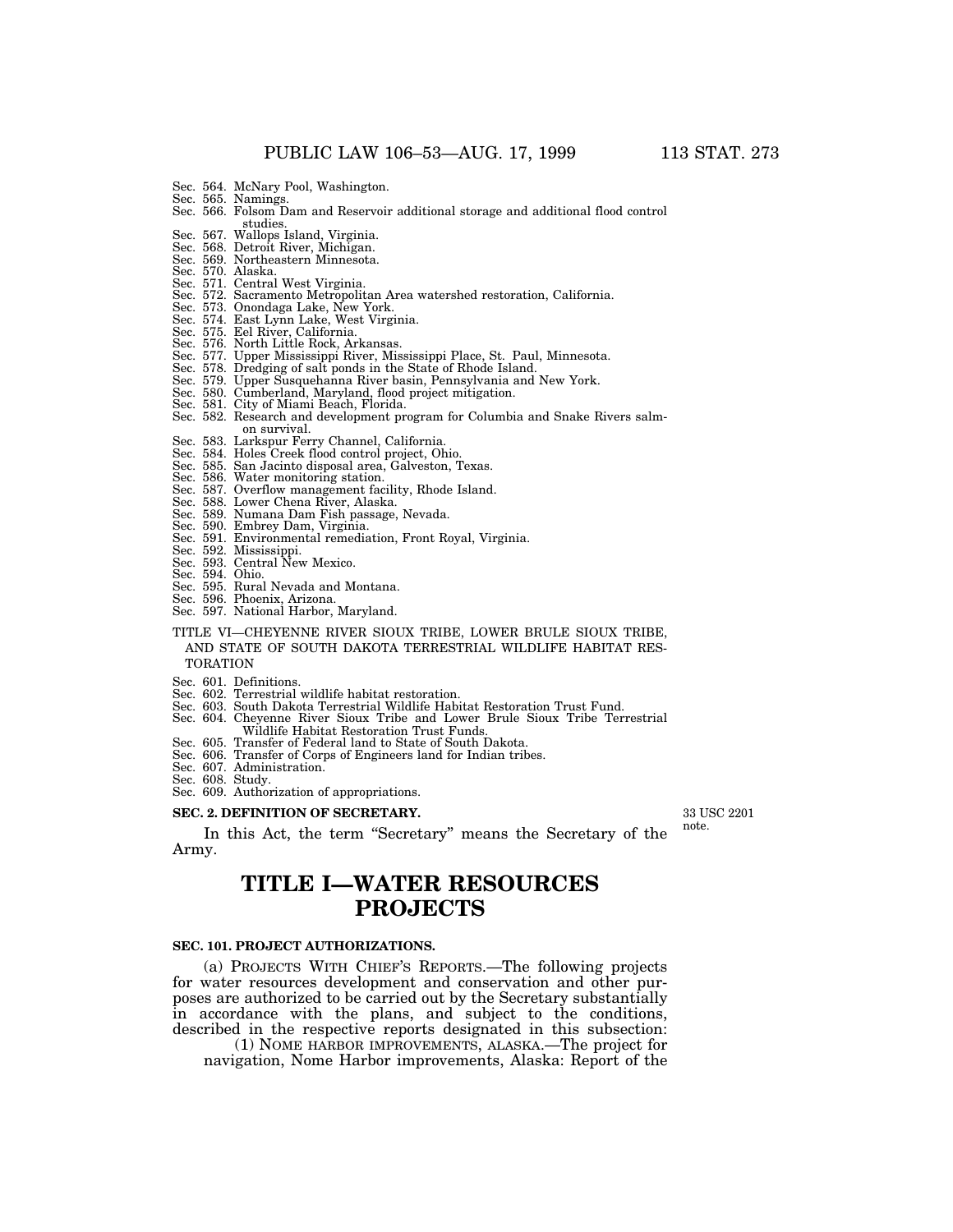Chief of Engineers dated June 8, 1999, as amended by the Chief of Engineers on August 2, 1999, at a total cost of \$25,651,000, with an estimated Federal cost of \$20,192,000 and an estimated non-Federal cost of \$5,459,000.

(2) SAND POINT HARBOR, ALASKA.—The project for navigation, Sand Point Harbor, Alaska: Report of the Chief of Engineers dated October 13, 1998, at a total cost of \$11,760,000, with an estimated Federal cost of \$6,964,000 and an estimated non-Federal cost of \$4,796,000.

(3) SEWARD HARBOR, ALASKA.—The project for navigation, Seward Harbor, Alaska: Report of the Chief of Engineers dated June 8, 1999, at a total cost of \$12,240,000, with an estimated Federal cost of \$4,089,000 and an estimated non-Federal cost of \$8,151,000.

(4) RIO SALADO (SALT RIVER), PHOENIX AND TEMPE, ARIZONA.—The project for flood control and environmental restoration, Rio Salado (Salt River), Phoenix and Tempe, Arizona: Report of the Chief of Engineers dated August 20, 1998, at a total cost of \$88,048,000, with an estimated Federal cost of \$56,355,000 and an estimated non-Federal cost of \$31,693,000.

(5) TUCSON DRAINAGE AREA, ARIZONA.—The project for flood damage reduction, environmental restoration, and recreation, Tucson drainage area, Arizona: Report of the Chief of Engineers dated May 20, 1998, at a total cost of \$29,900,000, with an estimated Federal cost of \$16,768,000 and an estimated non-Federal cost of \$13,132,000.

(6) AMERICAN AND SACRAMENTO RIVERS, CALIFORNIA.—

(A) IN GENERAL.—The Folsom Dam Modification portion of the Folsom Modification Plan described in the United States Army Corps of Engineers Supplemental Information Report for the American River Watershed Project, California, dated March 1996, as modified by the report entitled ''Folsom Dam Modification Report, New Outlets Plan'', dated March 1998, prepared by the Sacramento Area Flood Control Agency, at an estimated cost of \$150,000,000, with an estimated Federal cost of \$97,500,000 and an estimated non-Federal cost of \$52,500,000. The Secretary shall coordinate with the Secretary of the Interior with respect to the design and construction of modifications at Folsom Dam authorized by this paragraph.

(B) REOPERATION MEASURES.—Upon completion of the improvements to Folsom Dam authorized by subparagraph (A), the variable space allocated to flood control within the Reservoir shall be reduced from the current operating range of 400,000–670,000 acre-feet to 400,000–600,000 acre-feet.

(C) MAKEUP OF WATER SHORTAGES CAUSED BY FLOOD CONTROL OPERATION.—The Secretary of the Interior shall enter into, or modify, such agreements with the Sacramento Area Flood Control Agency regarding the operation of Folsom Dam and reservoir as may be necessary in order that, notwithstanding any prior agreement or provision of law, 100 percent of the water needed to make up for any water shortage caused by variable flood control operation during any year at Folsom Dam and resulting in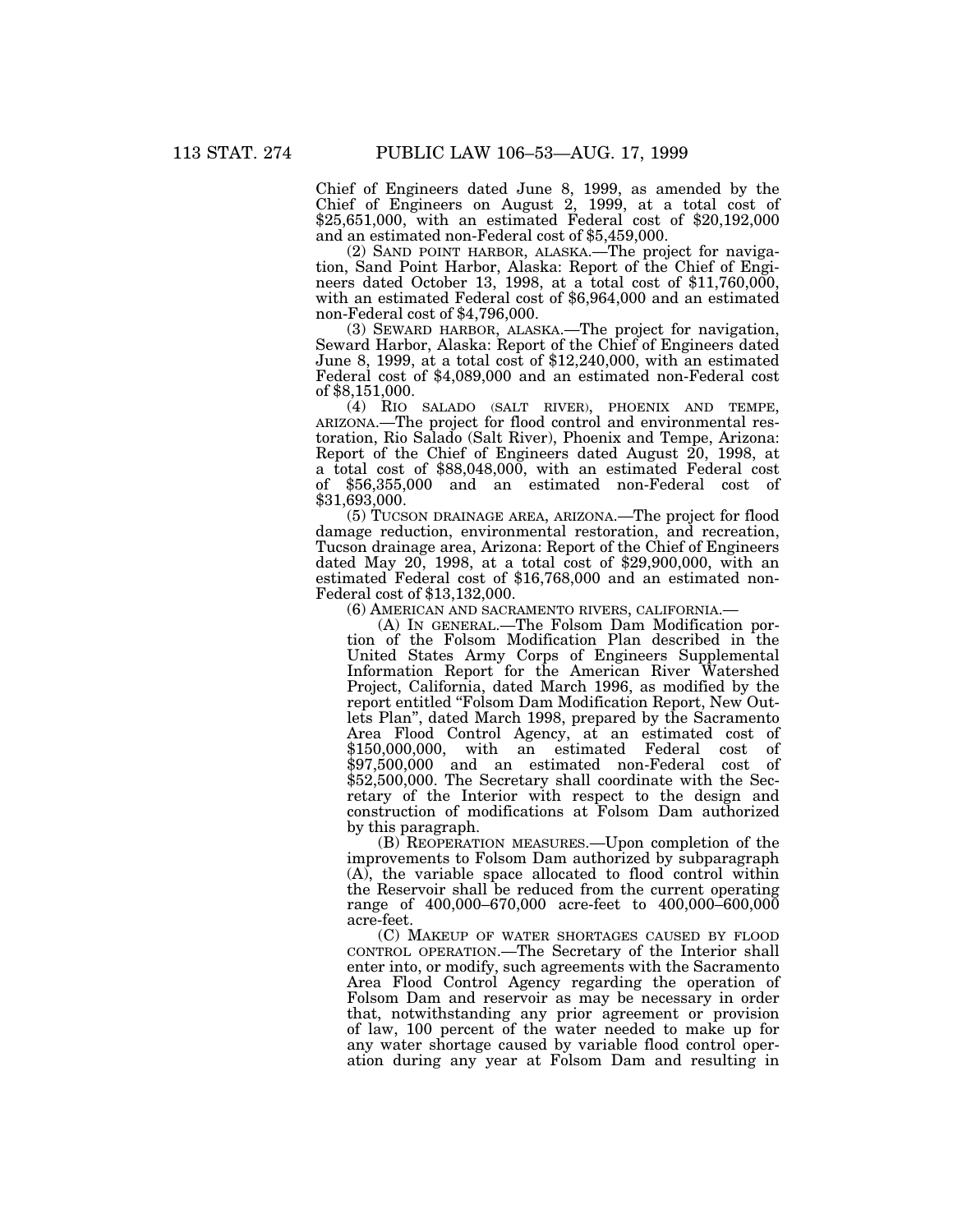a significant impact on recreation at Folsom Reservoir shall be replaced, to the extent the water is available for purchase, by the Secretary of the Interior.

(D) SIGNIFICANT IMPACT ON RECREATION.—For the purposes of this paragraph, a significant impact on recreation is defined as any impact that results in a lake elevation at Folsom Reservoir below 435 feet above sea level starting on May 15 and ending on September 15 of any given year.

(E) UPDATED FLOOD MANAGEMENT PLAN.—The Secretary, in cooperation with the Secretary of the Interior, shall update the flood management plan for Folsom Dam authorized by section 9159(f)(2) of the Department of Defense Appropriations Act, 1993 (106 Stat. 1946), to reflect the operational capabilities created by the modification authorized by subparagraph (A) and improved weather forecasts based on the Advanced Hydrologic Prediction System of the National Weather Service.

(7) OAKLAND HARBOR, CALIFORNIA.—The project for navigation, Oakland Harbor, California: Report of the Chief of Engineers dated April 21, 1999, at a total cost of \$252,290,000, with an estimated Federal cost of \$128,081,000 and an estimated non-Federal cost of \$124,209,000.

(8) SOUTH SACRAMENTO COUNTY STREAMS, CALIFORNIA.— The project for flood control, environmental restoration and recreation, South Sacramento County streams, California: Report of the Chief of Engineers dated October 6, 1998, at a total cost of \$65,500,000, with an estimated Federal cost of \$41,200,000 and an estimated non-Federal cost of \$24,300,000.

(9) UPPER GUADALUPE RIVER, CALIFORNIA.—Construction of the locally preferred plan for flood damage reduction and recreation, Upper Guadalupe River, California, described as the Bypass Channel Plan of the Chief of Engineers dated August 19, 1998, at a total cost of \$140,328,000, with an estimated Federal cost of \$44,000,000 and an estimated non-Federal cost of \$96,328,000.

(10) YUBA RIVER BASIN, CALIFORNIA.—The project for flood damage reduction, Yuba River Basin, California: Report of the Chief of Engineers dated November 25, 1998, at a total cost of \$26,600,000, with an estimated Federal cost of \$17,350,000 and an estimated non-Federal cost of \$9,250,000.

(11) DELAWARE BAY COASTLINE, DELAWARE AND NEW JERSEY-BROADKILL BEACH, DELAWARE.—The project for hurricane and storm damage reduction, Delaware Bay coastline, Delaware and New Jersey-Broadkill Beach, Delaware: Report of the Chief of Engineers dated August 17, 1998, at a total cost of \$9,049,000, with an estimated Federal cost of \$5,674,000 and an estimated non-Federal cost of \$3,375,000, and at an estimated average annual cost of \$538,200 for periodic nourishment over the 50-year life of the project, with an estimated annual Federal cost of \$349,800 and an estimated annual non-Federal cost of \$188,400.

(12) DELAWARE BAY COASTLINE, DELAWARE AND NEW JERSEY-PORT MAHON, DELAWARE.—The project for ecosystem restoration, Delaware Bay coastline, Delaware and New Jersey-Port Mahon, Delaware: Report of the Chief of Engineers dated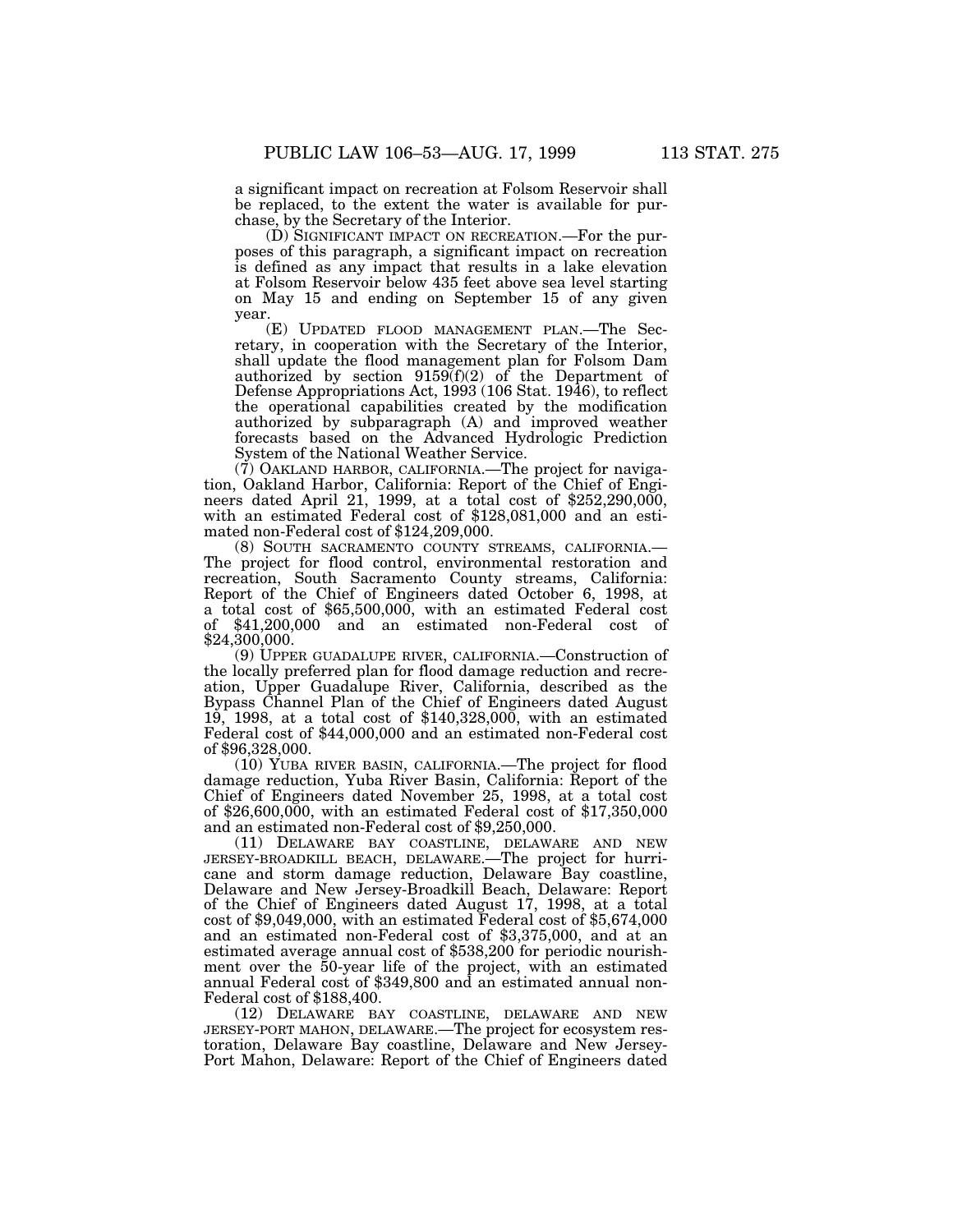September 28, 1998, at a total cost of \$7,644,000, with an estimated Federal cost of \$4,969,000 and an estimated non-Federal cost of \$2,675,000, and at an estimated average annual cost of \$234,000 for periodic nourishment over the 50-year life of the project, with an estimated annual Federal cost of \$152,000 and an estimated annual non-Federal cost of \$82,000.

(13) DELAWARE BAY COASTLINE, DELAWARE AND NEW JERSEY-ROOSEVELT INLET-LEWES BEACH, DELAWARE.—The project for navigation mitigation and hurricane and storm damage reduction, Delaware Bay coastline, Delaware and New Jersey-Roosevelt Inlet-Lewes Beach, Delaware: Report of the Chief of Engineers dated February 3, 1999, at a total cost of \$3,393,000, with an estimated Federal cost of \$2,620,000 and an estimated non-Federal cost of \$773,000, and at an estimated average annual cost of \$196,000 for periodic nourishment over the 50-year life of the project, with an estimated annual Federal cost of \$152,000 and an estimated annual non-Federal cost of \$44,000.

(14) DELAWARE BAY COASTLINE, DELAWARE AND NEW JERSEY-VILLAS AND VICINITY, NEW JERSEY.—The project for shore protection and ecosystem restoration, Delaware Bay coastline, Delaware and New Jersey-Villas and vicinity, New Jersey: Report of the Chief of Engineers dated April 21, 1999, at a total cost of \$7,520,000, with an estimated Federal cost of \$4,888,000 and an estimated non-Federal cost of \$2,632,000.

(15) DELAWARE COAST FROM CAPE HENELOPEN TO FENWICK ISLAND, BETHANY BEACH/SOUTH BETHANY BEACH, DELAWARE.— The project for hurricane and storm damage reduction, Delaware Coast from Cape Henelopen to Fenwick Island, Bethany Beach/South Bethany Beach, Delaware: Report of the Chief of Engineers dated April 21, 1999, at a total cost of \$22,205,000, with an estimated Federal cost of \$14,433,000 and an estimated non-Federal cost of \$7,772,000, and at an estimated average annual cost of \$1,584,000 for periodic nourishment over the 50-year life of the project, with an estimated annual Federal cost of \$1,030,000 and an estimated annual non-Federal cost of \$554,000.

(16) HILLSBORO AND OKEECHOBEE AQUIFER, FLORIDA.—The project for aquifer storage and recovery described in the Corps of Engineers Central and Southern Florida Water Supply Study, Florida, dated April 1989, and in House Document 369, dated July 30, 1968, at a total cost of \$27,000,000, with an estimated Federal cost of \$13,500,000 and an estimated non-Federal cost of \$13,500,000.

(17) JACKSONVILLE HARBOR, FLORIDA.—The project for navigation, Jacksonville Harbor, Florida: Report of the Chief of Engineers dated April 21, 1999, at a total cost of \$26,116,000, with an estimated Federal cost of \$9,129,000 and an estimated non-Federal cost of \$16,987,000.

(18) TAMPA HARBOR-BIG BEND CHANNEL, FLORIDA.—The project for navigation, Tampa Harbor-Big Bend Channel, Florida: Report of the Chief of Engineers dated October 13, 1998, at a total cost of \$12,356,000, with an estimated Federal cost of \$6,235,000 and an estimated non-Federal cost of \$6,121,000.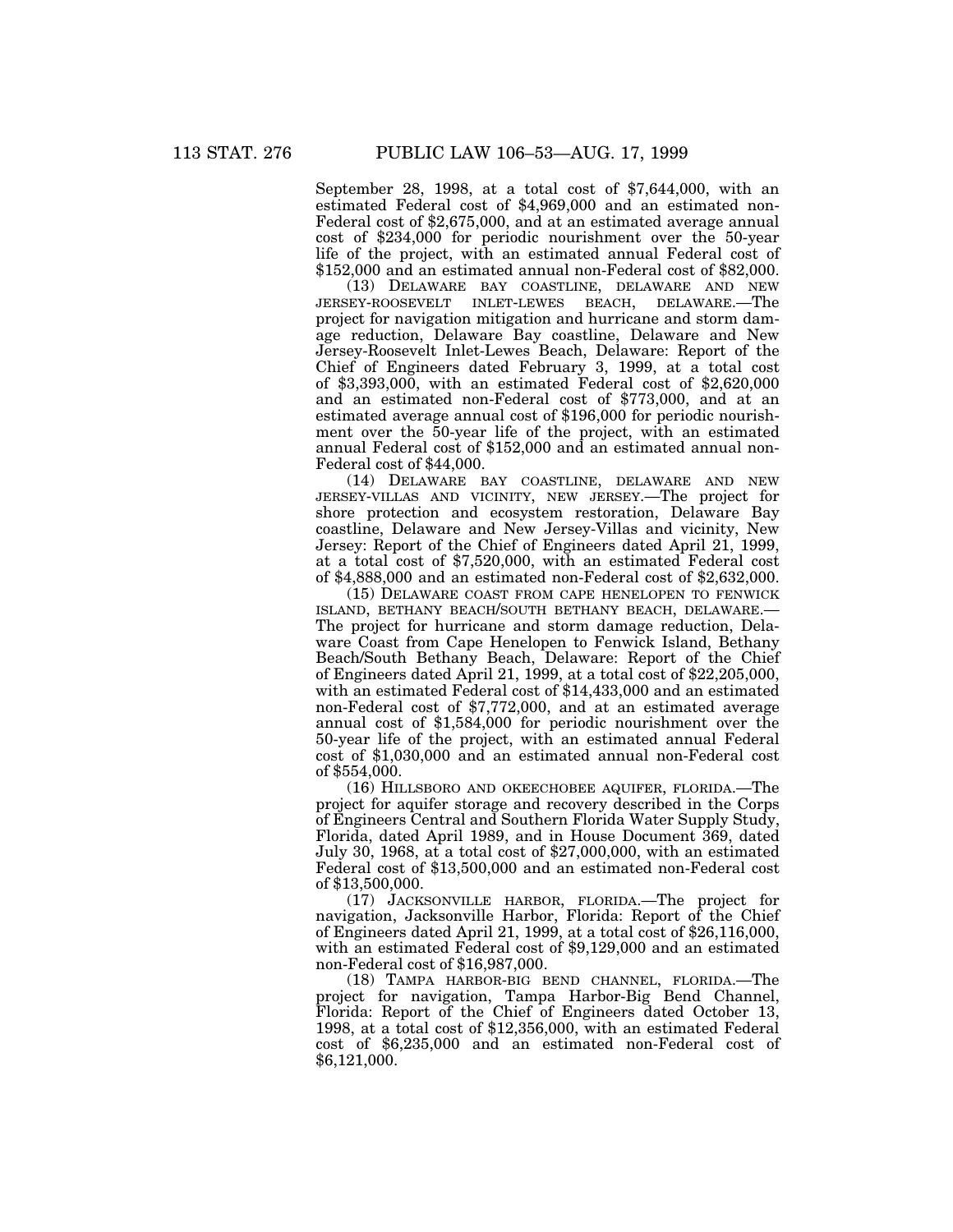(19) BRUNSWICK HARBOR, GEORGIA.—The project for navigation, Brunswick Harbor, Georgia: Report of the Chief of Engineers dated October 6, 1998, at a total cost of \$50,717,000, with an estimated Federal cost of \$32,966,000 and an estimated non-Federal cost of \$17,751,000.

(20) BEARGRASS CREEK, KENTUCKY.—The project for flood control, Beargrass Creek, Kentucky: Report of the Chief of Engineers dated May 12, 1998, at a total cost of \$11,171,300, with an estimated Federal cost of \$7,261,500 and an estimated non-Federal cost of \$3,909,800.

(21) AMITE RIVER AND TRIBUTARIES, LOUISIANA, EAST BATON ROUGE PARISH WATERSHED.—The project for flood damage reduction and recreation, Amite River and Tributaries, Louisiana, East Baton Rouge Parish Watershed: Report of the Chief of Engineers dated December 23, 1996, at a total cost of \$112,900,000, with an estimated Federal cost of \$73,400,000 and an estimated non-Federal cost of \$39,500,000.

(22) BALTIMORE HARBOR ANCHORAGES AND CHANNELS, MARYLAND AND VIRGINIA.—

(A) IN GENERAL.—The project for navigation, Baltimore Harbor Anchorages and Channels, Maryland and Virginia, Report of the Chief of Engineers dated June 8, 1998, at a total cost of \$28,426,000, with an estimated Federal cost of \$18,994,000 and an estimated non-Federal cost of \$9,432,000.

(B) CREDIT OR REIMBURSEMENT.—If a project cooperation agreement is entered into, the non-Federal interest shall receive credit toward, or reimbursement of, the Federal share of project costs for construction work performed by the non-Federal interest before execution of the project cooperation agreement if the Secretary finds the work to be integral to the project.

(C) STUDY OF MODIFICATIONS.—During the preconstruction engineering and design phase of the project, the Secretary shall conduct a study to determine the feasibility of undertaking further modifications to the Dundalk Marine Terminal access channels, consisting of—

(i) deepening and widening the Dundalk access channels to a depth of 50 feet and a width of 500 feet;

(ii) widening the flares of the access channels; and

(iii) providing a new flare on the west side of the entrance to the east access channel.

(D) REPORT.—

Deadline.

(i) IN GENERAL.—Not later than March 1, 2000, the Secretary shall submit to Congress a report on the study under subparagraph (C).

(ii) CONTENTS.—The report shall include a determination of—

(I) the feasibility of performing the project modifications described in subparagraph  $(\vec{C})$ ; and

(II) the appropriateness of crediting or reimbursing the Federal share of the cost of the work performed by the non-Federal interest on the project modifications.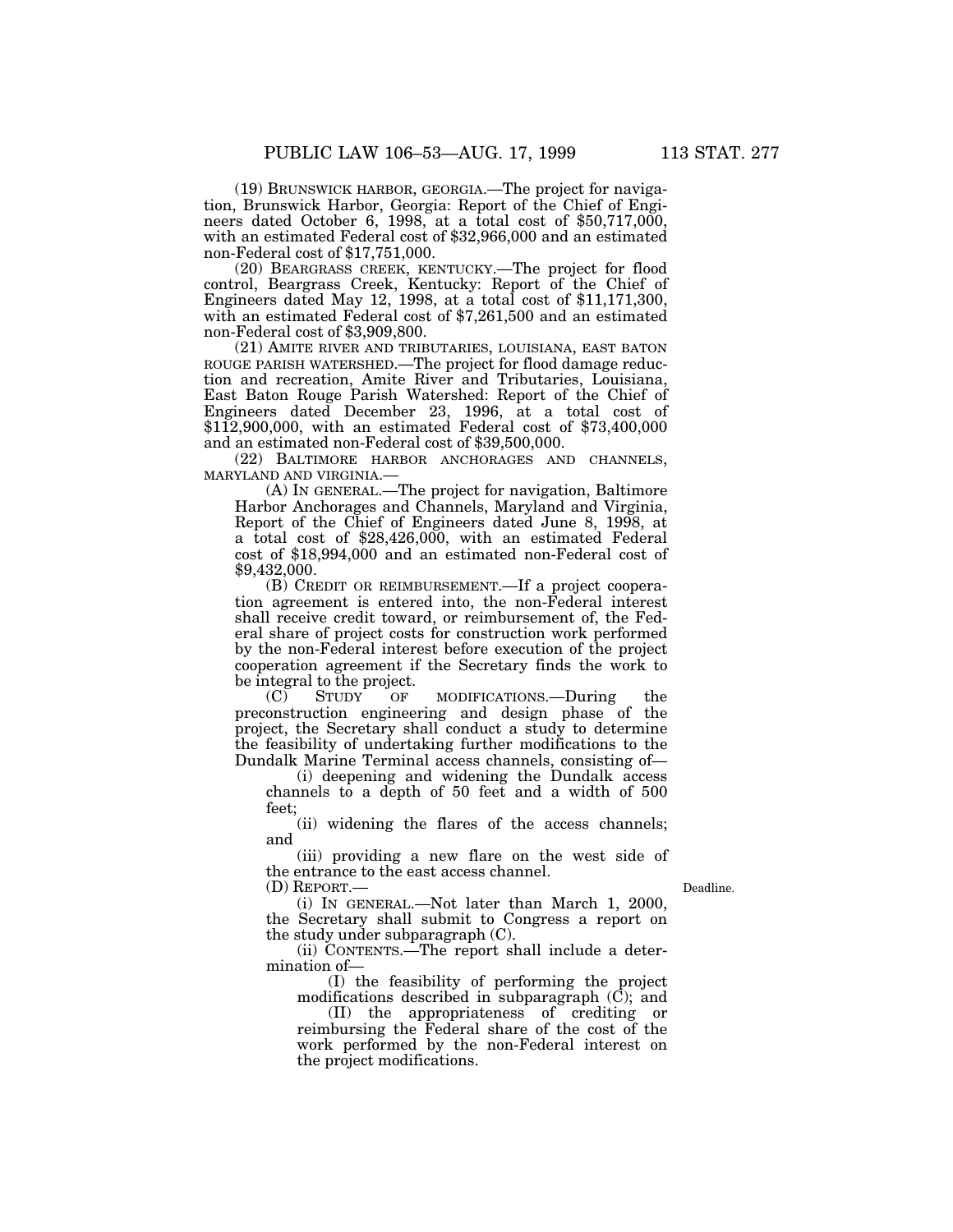(23) RED LAKE RIVER AT CROOKSTON, MINNESOTA.—The project for flood control, Red Lake River at Crookston, Minnesota: Report of the Chief of Engineers dated April 20, 1998, at a total cost of \$8,950,000, with an estimated Federal cost of \$5,720,000 and an estimated non-Federal cost of \$3,230,000.

(24) TURKEY CREEK BASIN, KANSAS CITY, MISSOURI, AND KANSAS CITY, KANSAS.—The project for flood damage reduction, Turkey Creek Basin, Kansas City, Missouri, and Kansas City, Kansas: Report of the Chief of Engineers dated April 21, 1999, at a total cost of \$42,875,000, with an estimated Federal cost of \$25,596,000 and an estimated non-Federal cost of \$17,279,000.

(25) LOWER CAPE MAY MEADOWS, CAPE MAY POINT, NEW JERSEY.—The project for navigation mitigation, ecosystem restoration, shore protection, and hurricane and storm damage reduction, Lower Cape May Meadows, Cape May Point, New Jersey: Report of the Chief of Engineers dated April 5, 1999, at a total cost of \$15,952,000, with an estimated Federal cost of \$12,118,000 and an estimated non-Federal cost of \$3,834,000, and at an estimated average annual cost of \$1,114,000 for periodic nourishment over the 50-year life of the project, with an estimated annual Federal cost of \$897,000 and an estimated annual non-Federal cost of \$217,000.

(26) TOWNSENDS INLET TO CAPE MAY INLET, NEW JERSEY.— The project for hurricane and storm damage reduction, shore protection, and ecosystem restoration, Townsends Inlet to Cape May Inlet, New Jersey: Report of the Chief of Engineers dated September 28, 1998, at a total cost of \$56,503,000, with an estimated Federal cost of \$36,727,000 and an estimated non-Federal cost of \$19,776,000, and at an estimated average annual cost of \$2,000,000 for periodic nourishment over the 50-year life of the project, with an estimated annual Federal cost of \$1,300,000 and an estimated annual non-Federal cost of \$700,000.

(27) GUANAJIBO RIVER, PUERTO RICO.—

(A) IN GENERAL.—The project for flood control, Guanajibo River, Puerto Rico: Report of the Chief of Engineers dated February 27, 1996, at a total cost of \$27,031,000, with an estimated Federal cost of \$20,273,250 and an estimated non-Federal cost of \$6,757,750.

(B) COST SHARING.—Cost sharing for the project shall be determined in accordance with section 103(a) of the Water Resources Development Act of 1986 (33 U.S.C. 2213(a)), as in effect on October 11, 1996.

(28) RIO GRANDE DE MANATI, BARCELONETA, PUERTO RICO.— The project for flood control, Rio Grande De Manati, Barceloneta, Puerto Rico: Report of the Chief of Engineers dated January 22, 1999, at a total cost of  $$13,491,000$ , with an estimated Federal cost of \$8,785,000 and an estimated non-Federal cost of \$4,706,000.

(29) RIO NIGUA, SALINAS, PUERTO RICO.—The project for flood control, Rio Nigua, Salinas, Puerto Rico: Report of the Chief of Engineers dated April 15, 1997, at a total cost of \$13,702,000, with an estimated Federal cost of \$7,645,000 and an estimated non-Federal cost of \$6,057,000.

(30) SALT CREEK, GRAHAM, TEXAS.—The project for flood control, environmental restoration, and recreation, Salt Creek,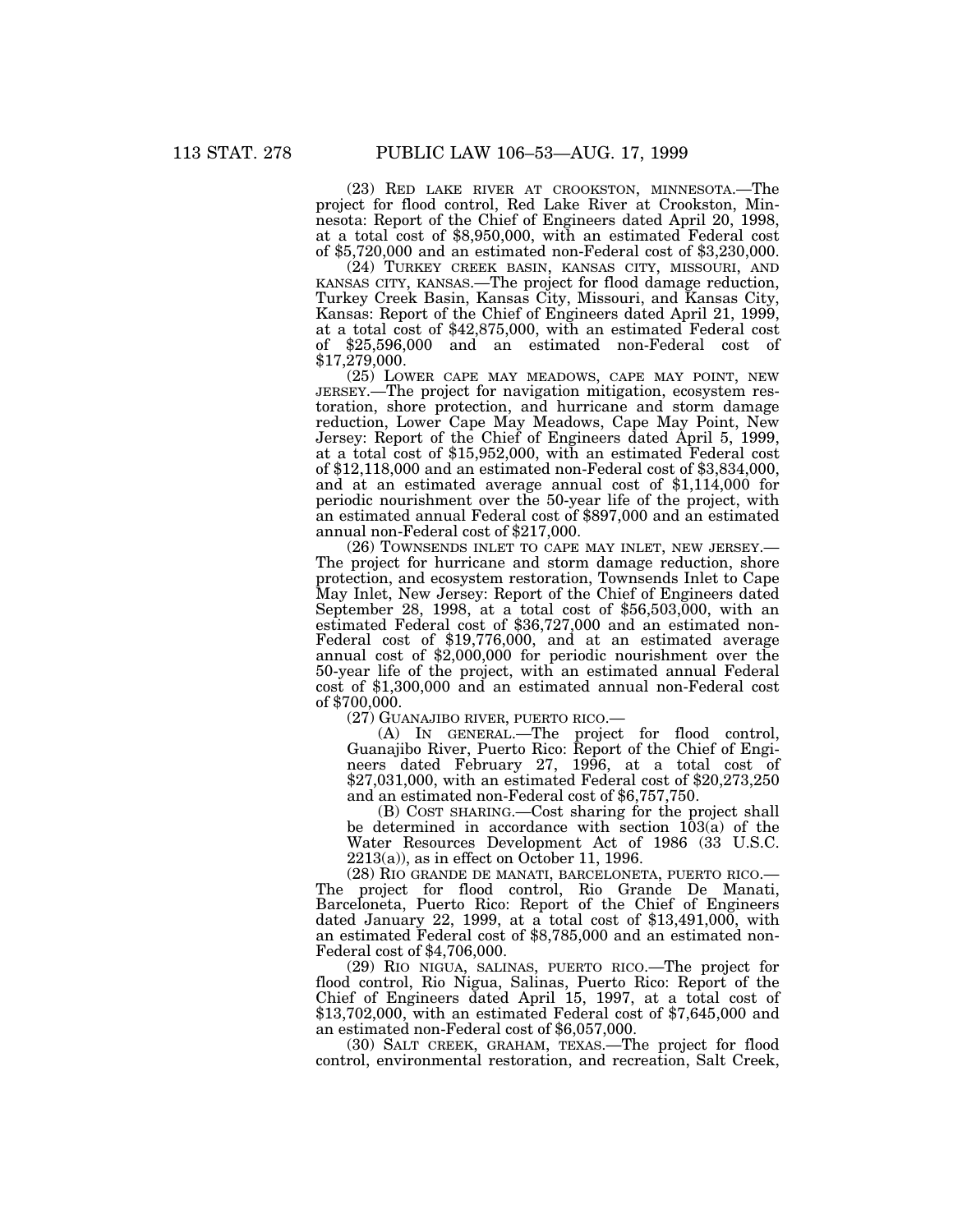Graham, Texas: Report of the Chief of Engineers dated October 6, 1998, at a total cost of \$10,080,000, with an estimated Federal cost of \$6,560,000 and an estimated non-Federal cost of \$3,520,000.

(b) PROJECTS SUBJECT TO A FINAL REPORT.—The following projects for water resources development and conservation and other purposes are authorized to be carried out by the Secretary substantially in accordance with the plans, and subject to the conditions, recommended in a final report of the Chief of Engineers if a favorable report of the Chief is completed not later than December 31, 1999:

(1) HERITAGE HARBOR, WRANGELL, ALASKA.—The project for navigation, Heritage Harbor, Wrangell, Alaska, at a total cost of \$24,556,000, with an estimated Federal cost of \$14,447,000 and estimated non-Federal cost of \$10,109,000.

(2) ARROYO PASAJERO, CALIFORNIA.—The project for flood damage reduction, Arroyo Pasajero, California, at a total cost of \$260,700,000, with an estimated Federal cost of \$170,100,000 and an estimated non-Federal cost of \$90,600,000.

(3) HAMILTON AIRFIELD, CALIFORNIA.—The project for environmental restoration, Hamilton Airfield, California, at a total cost of \$55,200,000, with an estimated Federal cost of \$41,400,000 and an estimated non-Federal cost of \$13,800,000.

(4) SUCCESS DAM, TULE RIVER BASIN, CALIFORNIA.—The project for flood damage reduction and water supply, Success Dam, Tule River basin, California, at a total cost of \$17,900,000, with an estimated Federal cost of \$11,635,000 and an estimated non-Federal cost of \$6,265,000.

(5) DELAWARE BAY COASTLINE, DELAWARE AND NEW JERSEY: OAKWOOD BEACH, NEW JERSEY.—The project for shore protection, Delaware Bay coastline, Delaware and New Jersey: Oakwood Beach, New Jersey, at a total cost of \$3,360,000, with an estimated Federal cost of \$2,184,000 and an estimated non-Federal cost of \$1,176,000, and at an estimated average annual cost of \$81,000 for periodic nourishment over the 50-year life of the project, with an estimated annual Federal cost of \$53,000 and an estimated annual non-Federal cost of \$28,000.

(6) DELAWARE BAY COASTLINE, DELAWARE AND NEW JERSEY: REEDS BEACH AND PIERCES POINT, NEW JERSEY.—The project for shore protection and ecosystem restoration, Delaware Bay coastline, Delaware and New Jersey: Reeds Beach and Pierces Point, New Jersey, at a total cost of \$4,057,000, with an estimated Federal cost of \$2,637,000 and an estimated non-Federal cost of \$1,420,000.

(7) LITTLE TALBOT ISLAND, DUVAL COUNTY, FLORIDA.—The project for hurricane and storm damage prevention and shore protection, Little Talbot Island, Duval County, Florida, at a total cost of \$5,915,000, with an estimated Federal cost of \$3,839,000 and an estimated non-Federal cost of \$2,076,000.

(8) PONCE DE LEON INLET, FLORIDA.—The project for navigation and related purposes, Ponce de Leon Inlet, Volusia County, Florida, at a total cost of \$5,454,000, with an estimated Federal cost of \$2,988,000 and an estimated non-Federal cost of \$2,466,000.

(9) SAVANNAH HARBOR EXPANSION, GEORGIA.—

(A) IN GENERAL.—Subject to subparagraph (B), the project for navigation, Savannah Harbor expansion,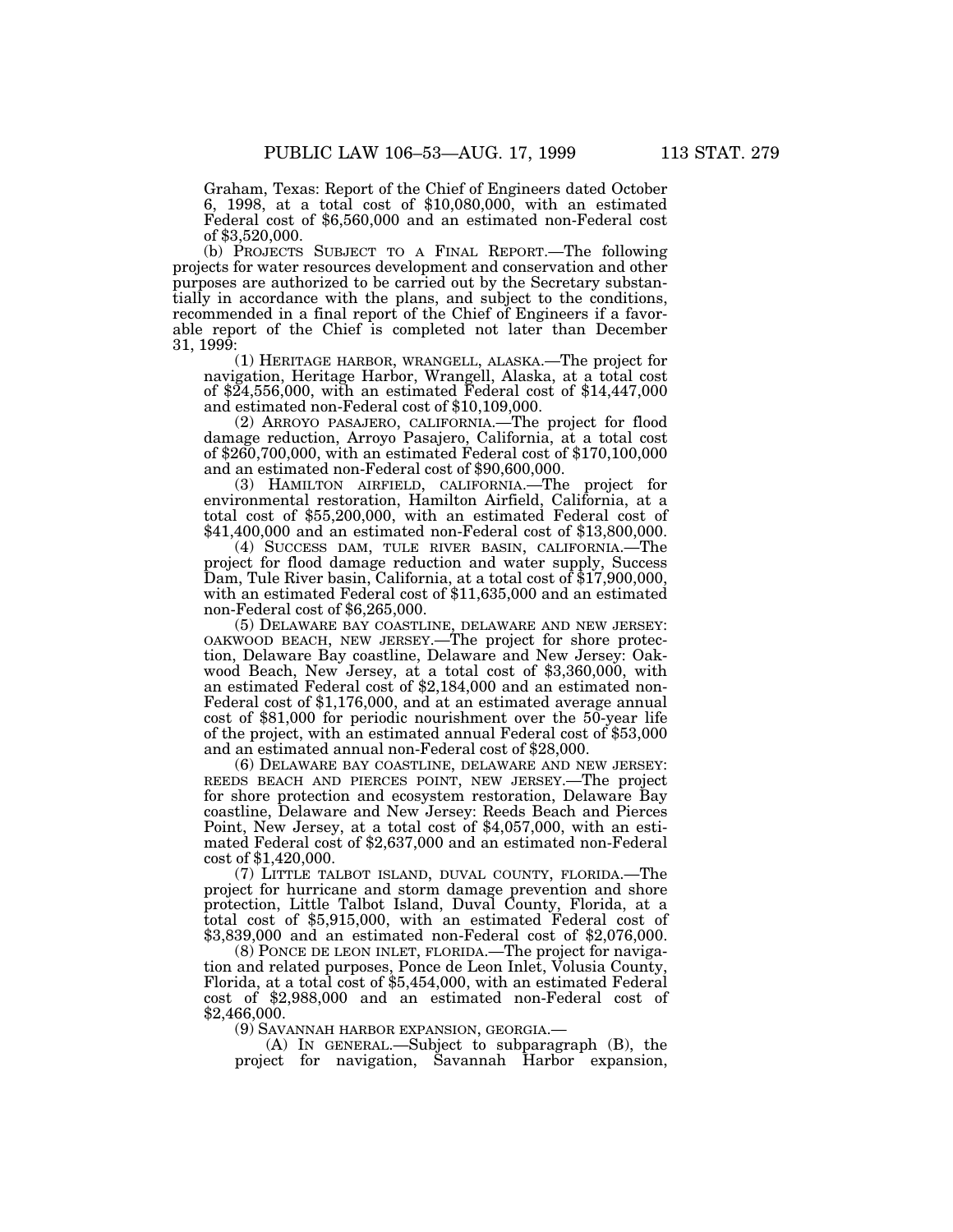Georgia, including implementation of the mitigation plan, with such modifications as the Secretary considers appropriate, at a total cost of \$230,174,000 (of which amount a portion is authorized for implementation of the mitigation plan), with an estimated Federal cost of \$145,160,000 and an estimated non-Federal cost of \$85,014,000.

(B) CONDITIONS.—The project authorized by subparagraph (A) may be carried out only after—

(i) the Secretary, in consultation with affected Federal, State of Georgia, State of South Carolina, regional, and local entities, reviews and approves an environmental impact statement for the project that includes—

(I) an analysis of the impacts of project depth alternatives ranging from 42 feet through 48 feet; and

(II) a selected plan for navigation and an associated mitigation plan as required under section 906(a) of the Water Resources Development Act of 1986 (33 U.S.C. 2283(a)); and

(ii) the Secretary of the Interior, the Secretary of Commerce, the Administrator of the Environmental Protection Agency, and the Secretary approve the selected plan and determine that the associated mitigation plan adequately addresses the potential environmental impacts of the project.

(C) MITIGATION REQUIREMENTS.—The mitigation plan shall be implemented before or concurrently with construction of the project.

(10) DES PLAINES RIVER, ILLINOIS.—The project for flood control, Des Plaines River, Illinois, at a total cost of \$48,800,000 with an estimated Federal cost of \$31,700,000 and an estimated non-Federal cost of \$17,100,000.

(11) REELFOOT LAKE, KENTUCKY AND TENNESSEE.—The project for ecosystem restoration, Reelfoot Lake, Kentucky and Tennessee, at a total cost of \$35,287,000, with an estimated Federal cost of \$23,601,000 and an estimated non-Federal cost of \$11,686,000.

(12) BRIGANTINE INLET TO GREAT EGG HARBOR, BRIGANTINE ISLAND, NEW JERSEY.—The project for hurricane and storm damage reduction and shore protection, Brigantine Inlet to Great Egg Harbor, Brigantine Island, New Jersey, at a total cost of \$4,970,000, with an estimated Federal cost of \$3,230,000 and an estimated non-Federal cost of \$1,740,000, and at an estimated average annual cost of \$465,000 for periodic nourishment over the 50-year life of the project, with an estimated annual Federal cost of \$302,000 and an estimated annual non-Federal cost of \$163,000.

(13) COLUMBIA RIVER CHANNEL, OREGON AND WASH-INGTON.—The project for navigation, Columbia River Channel, Oregon and Washington, at a total cost of \$183,623,000, with an estimated Federal cost of \$106,132,000 and an estimated non-Federal cost of \$77,491,000.

(14) JOHNSON CREEK, ARLINGTON, TEXAS.—The project for flood damage reduction, environmental restoration, and recreation, Johnson Creek, Arlington, Texas, at a total cost of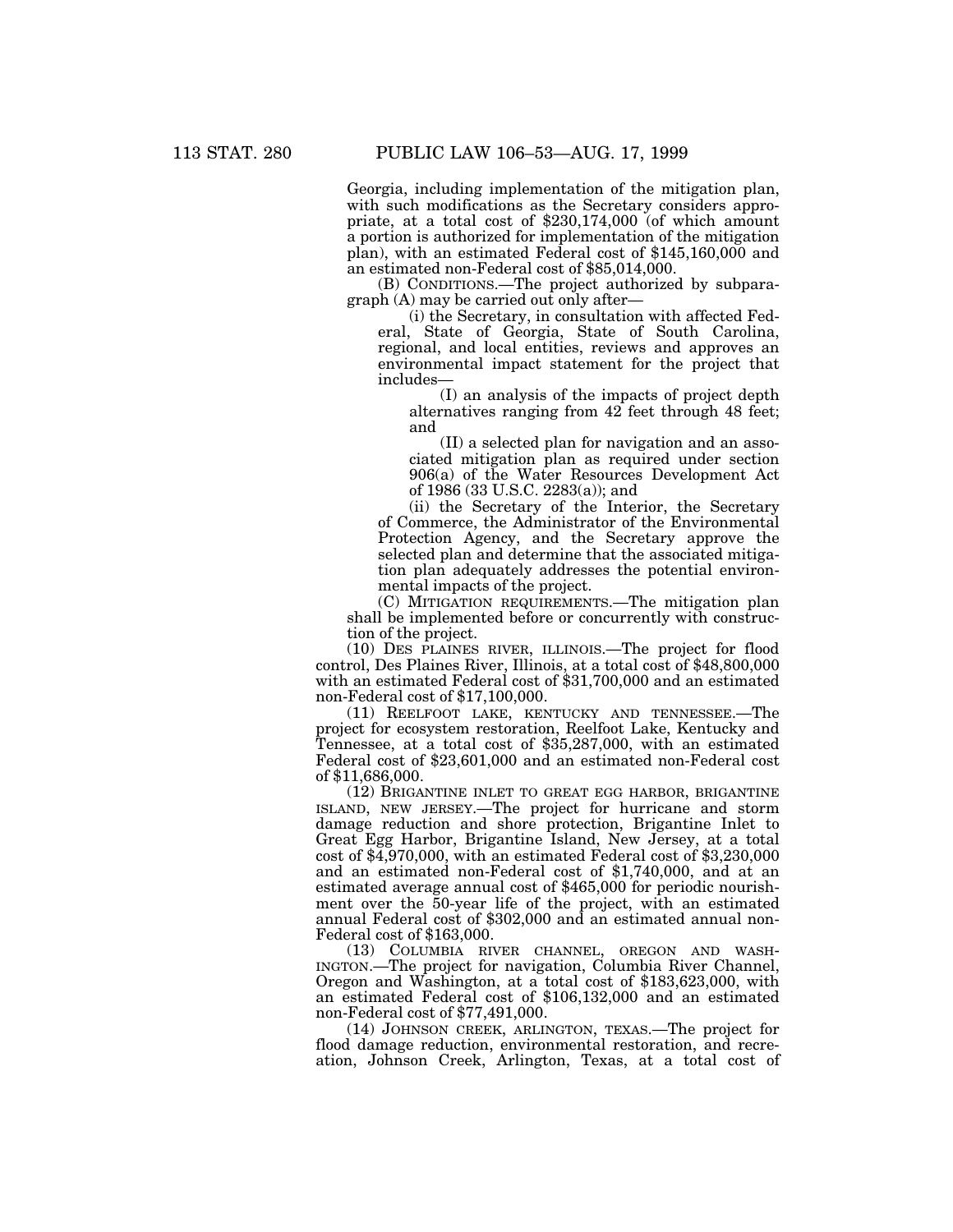\$20,300,000, with an estimated Federal cost of \$12,000,000 and an estimated non-Federal cost of \$8,300,000.

(15) HOWARD HANSON DAM, WASHINGTON.—The project for water supply and ecosystem restoration, Howard Hanson Dam, Washington, at a total cost of \$75,600,000, with an estimated Federal cost of \$36,900,000 and an estimated non-Federal cost of \$38,700,000.

### **SEC. 102. SMALL FLOOD CONTROL PROJECTS.**

(a) IN GENERAL.—The Secretary shall conduct a study for each of the following projects and, if the Secretary determines that a project is feasible, may carry out the project under section 205 of the Flood Control Act of 1948 (33 U.S.C. 701s).

(1) EYAK RIVER, CORDOVA, ALASKA.—Project for flood damage reduction, Eyak River, Cordova, Alaska.

(2) SALCHA RIVER AND PILEDRIVER SLOUGH, FAIRBANKS, ALASKA.—Project for flood damage reduction to protect against surface water flooding, lower Salcha River and Piledriver Slough from its headwaters at the mouth of the Salcha River to the Chena Lakes Flood Control Project, Fairbanks, Alaska.

(3) LANCASTER, CALIFORNIA.—Project for flood control, Lancaster, California, westside stormwater retention facility.

(4) MAGPIE CREEK, CALIFORNIA.—Project for flood control, Magpie Creek, California, located within the boundaries of McClellan Air Force Base.

(5) GATEWAY TRIANGLE AREA, FLORIDA.—Project for flood control, Gateway Triangle area, Collier County, Florida.

(6) PLANT CITY, FLORIDA.—Project for flood control, Plant City, Florida.

(7) STONE ISLAND, LAKE MONROE, FLORIDA.—Project for flood control, Stone Island, Lake Monroe, Florida.

(8) OHIO RIVER, ILLINOIS.—Project for flood control, Ohio River, Illinois.

(9) HAMILTON DAM, MICHIGAN.—Project for flood control, Hamilton Dam, Michigan.

(10) REPAUPO CREEK AND DELAWARE RIVER, GLOUCESTER COUNTY, NEW JERSEY.—Project for tidegate and levee improvements for Repaupo Creek and the Delaware River, Gloucester County, New Jersey.

(11) IRONDEQUOIT CREEK, NEW YORK.—Project for flood control, Irondequoit Creek watershed, New York.

(12) OWASCO LAKE SEAWALL, NEW YORK.—Project for flood control, Owasco Lake seawall, New York.

(13) PORT CLINTON, OHIO.—Project for flood control, Port Clinton, Ohio.

(14) ABINGTON TOWNSHIP, PENNSYLVANIA.—Project for flood control, Baeder and Wanamaker Roads, Abington Township, Pennsylvania.

(15) PORT INDIAN, WEST NORRITON TOWNSHIP, MONTGOMERY COUNTY, PENNSYLVANIA.—Project for flood control, Port Indian, West Norriton Township, Montgomery County, Pennsylvania.

(16) PORT PROVIDENCE, UPPER PROVIDENCE TOWNSHIP, PENNSYLVANIA.—Project for flood control, Port Providence, Upper Providence Township, Pennsylvania.

(17) SPRINGFIELD TOWNSHIP, MONTGOMERY COUNTY, PENNSYLVANIA.—Project for flood control, Springfield Township, Montgomery County, Pennsylvania.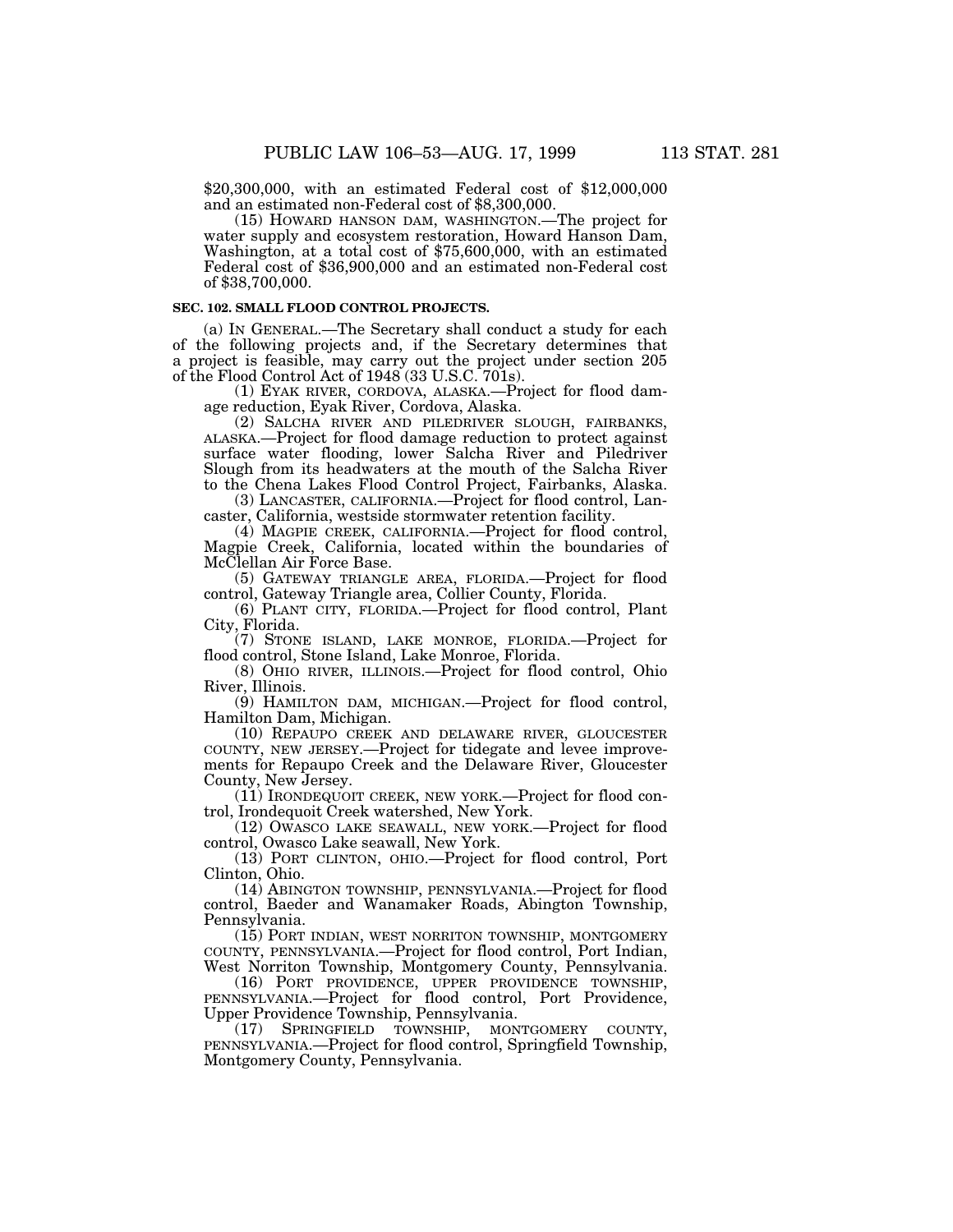(18) TAWNEY RUN CREEK, PENNSYLVANIA.—Project for flood control, Tawney Run Creek, Allegheny County, Pennsylvania.

(19) WISSAHICKON WATERSHED, PENNSYLVANIA.—Project for flood control, Wissahickon watershed, Philadelphia, Pennsylvania.

(20) TIOGA COUNTY, PENNSYLVANIA.—Project for flood control, Tioga River and Cowanesque River and their tributaries, Tioga County, Pennsylvania.

(21) FIRST CREEK, KNOXVILLE, TENNESSEE.—Project for flood control, First Creek, Knoxville, Tennessee.

(22) METRO CENTER LEVEE, CUMBERLAND RIVER, NASHVILLE, TENNESSEE.—Project for flood control, Metro Center Levee, Cumberland River, Nashville, Tennessee.

(b) FESTUS AND CRYSTAL CITY, MISSOURI.—

(1) MAXIMUM FEDERAL EXPENDITURE.—The maximum amount of Federal funds that may be expended for the project for flood control, Festus and Crystal City, Missouri, is \$10,000,000.

(2) REVISION OF PROJECT COOPERATION AGREEMENT.—The Secretary shall revise the project cooperation agreement for the project described in paragraph (1) to take into account the change in the Federal participation in the project under paragraph (1).

#### **SEC. 103. SMALL BANK STABILIZATION PROJECTS.**

(a) IN GENERAL.—The Secretary shall conduct a study for each of the following projects and, if the Secretary determines that a project is feasible, may carry out the project under section 14 of the Flood Control Act of 1946 (33 U.S.C. 701r):

(1) ARCTIC OCEAN, BARROW, ALASKA.—Project for storm damage reduction and coastal erosion, Barrow, Alaska.

(2) SAINT JOSEPH RIVER, INDIANA.—Project for streambank erosion control, Saint Joseph River, Indiana.

(3) SAGINAW RIVER, BAY CITY, MICHIGAN.—Project for streambank erosion control, Saginaw River, Bay City, Michigan.

(4) BIG TIMBER CREEK, NEW JERSEY.—Project for streambank erosion control, Big Timber Creek, New Jersey.

(5) LAKE SHORE ROAD, ATHOL SPRINGS, NEW YORK.—Project for streambank erosion control, Lake Shore Road, Athol Springs, New York.

(6) MARIST COLLEGE, POUGHKEEPSIE, NEW YORK.—Project for streambank erosion control, Marist College, Poughkeepsie, New York.

(7) MONROE COUNTY, OHIO.—Project for streambank erosion control, Monroe County, Ohio.

(8) GREEN VALLEY, WEST VIRGINIA.—Project for streambank erosion control, Green Valley, West Virginia.<br>
(b) YELLOWSTONE RIVER, BILLINGS,

(b) YELLOWSTONE RIVER, BILLINGS, MONTANA.—The streambank protection project at Coulson Park, along the Yellowstone River, Billings, Montana, shall be eligible for assistance under section 14 of the Flood Control Act of 1946 (33 U.S.C. 701r).

#### **SEC. 104. SMALL NAVIGATION PROJECTS.**

The Secretary shall conduct a study for each of the following projects and, if the Secretary determines that a project is feasible, may carry out the project under section 107 of the River and Harbor Act of 1960 (33 U.S.C. 577).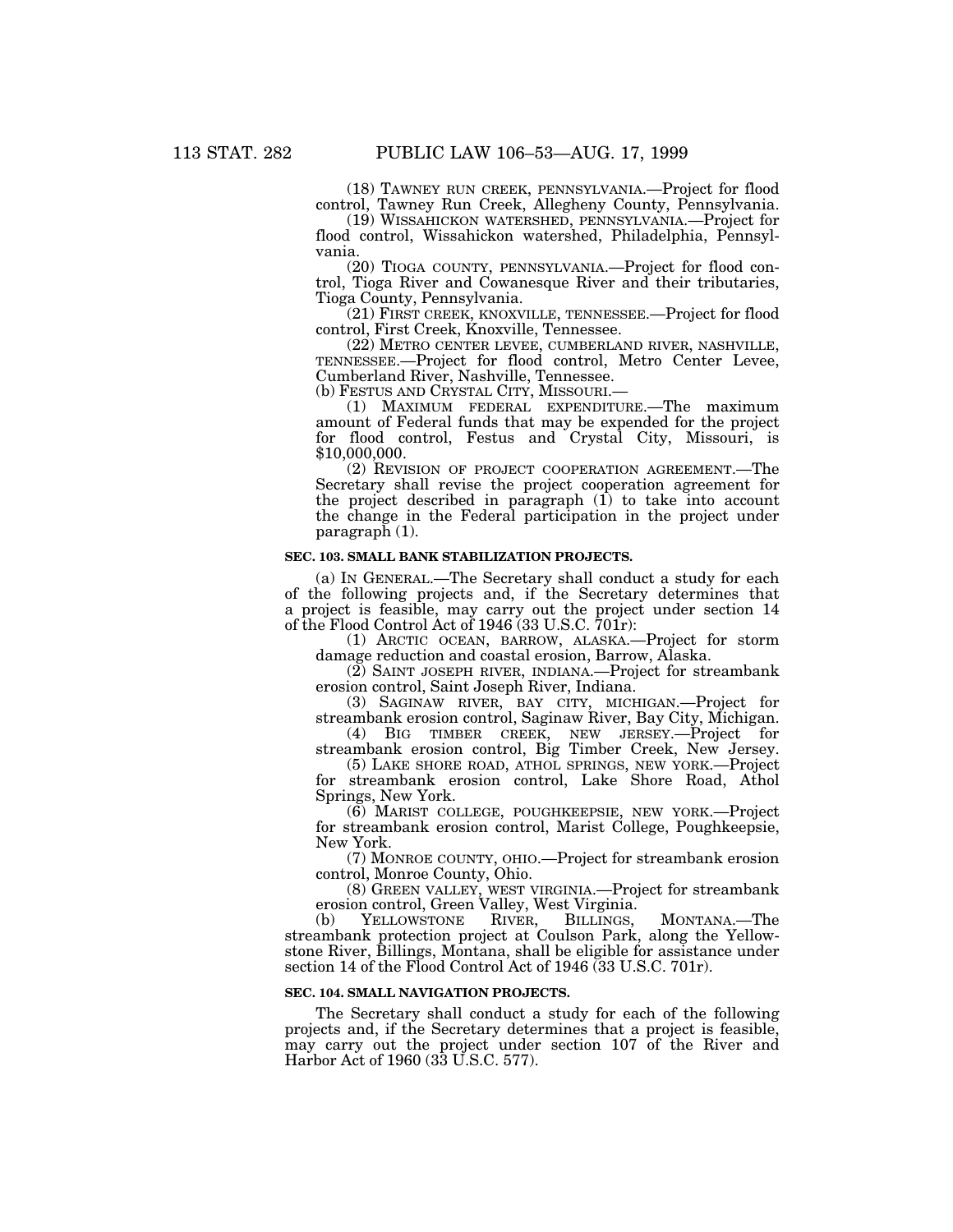(1) GRAND MARAIS, ARKANSAS.—Project for navigation, Grand Marais, Arkansas.<br>(2) FIELDS LANDING CHANNEL, HUMBOLDT HARBOR, CALI-

FORNIA.—Project for navigation, Fields Landing Channel, Humboldt Harbor, California.

(3) SAN MATEO (PILLAR POINT HARBOR), CALIFORNIA.—Project for navigation, San Mateo (Pillar Point Harbor), California.

(4) AGANA MARINA, GUAM.—Project for navigation, Agana Marina, Guam.

(5) AGAT MARINA, GUAM.—Project for navigation, Agat Marina, Guam.

(6) APRA HARBOR FUEL PIERS, GUAM.—Project for navigation, Apra Harbor Fuel Piers, Guam.

(7) APRA HARBOR PIER F–6, GUAM.—Project for navigation, Apra Harbor Pier F–6, Guam.

(8) APRA HARBOR SEAWALL, GUAM.—Project for navigation including a seawall, Apra Harbor, Guam.

(9) GUAM HARBOR, GUAM.—Project for navigation, Guam Harbor, Guam.

(10) ILLINOIS RIVER NEAR CHAUTAUQUA PARK, ILLINOIS.— Project for navigation, Illinois River near Chautauqua Park, Illinois.

(11) WHITING SHORELINE WATERFRONT, WHITING, INDIANA.— Project for navigation, Whiting shoreline waterfront, Whiting, Indiana.

(12) UNION RIVER, ELLSWORTH, MAINE.—Project for navigation, Union River, Ellsworth, Maine.

(13) NARAGUAGUS RIVER, MACHIAS, MAINE.—Project for navigation, Naraguagus River, Machias, Maine.

(14) DETROIT RIVER, MICHIGAN.—Project for navigation, Detroit River, Michigan, including dredging and removal of a reef.

(15) FORTESCUE INLET, DELAWARE BAY, NEW JERSEY.— Project for navigation, Fortescue Inlet, Delaware Bay, New Jersey.

(16) BRADDOCK BAY, GREECE, NEW YORK.—Project for navigation, Braddock Bay, Greece, New York.

(17) BUFFALO AND LASALLE PARK, NEW YORK.—Project for navigation, Buffalo and LaSalle Park, New York.

(18) STURGEON POINT, NEW YORK.—Project for navigation, Sturgeon Point, New York.

(19) FAIRPORT HARBOR, OHIO.—Project for navigation, Fairport Harbor, Ohio, including a recreation channel.

## **SEC. 105. SMALL PROJECTS FOR IMPROVEMENT OF THE QUALITY OF THE ENVIRONMENT.**

(a) IN GENERAL.—The Secretary shall conduct a study for each of the following projects and, if the Secretary determines that a project is appropriate, may carry out the project under section 1135(a) of the Water Reseources Development Act of 1986 (33 U.S.C. 2309a(a):

(1) ILLINOIS RIVER IN THE VICINITY OF HAVANA, ILLINOIS.— Project for improvement of the quality of the environment, Illinois River in the vicinity of Havana, Illinois.

(2) KNITTING MILL CREEK, VIRGINIA.—Project for improvement of the quality of the environment, Knitting Mill Creek, Virginia.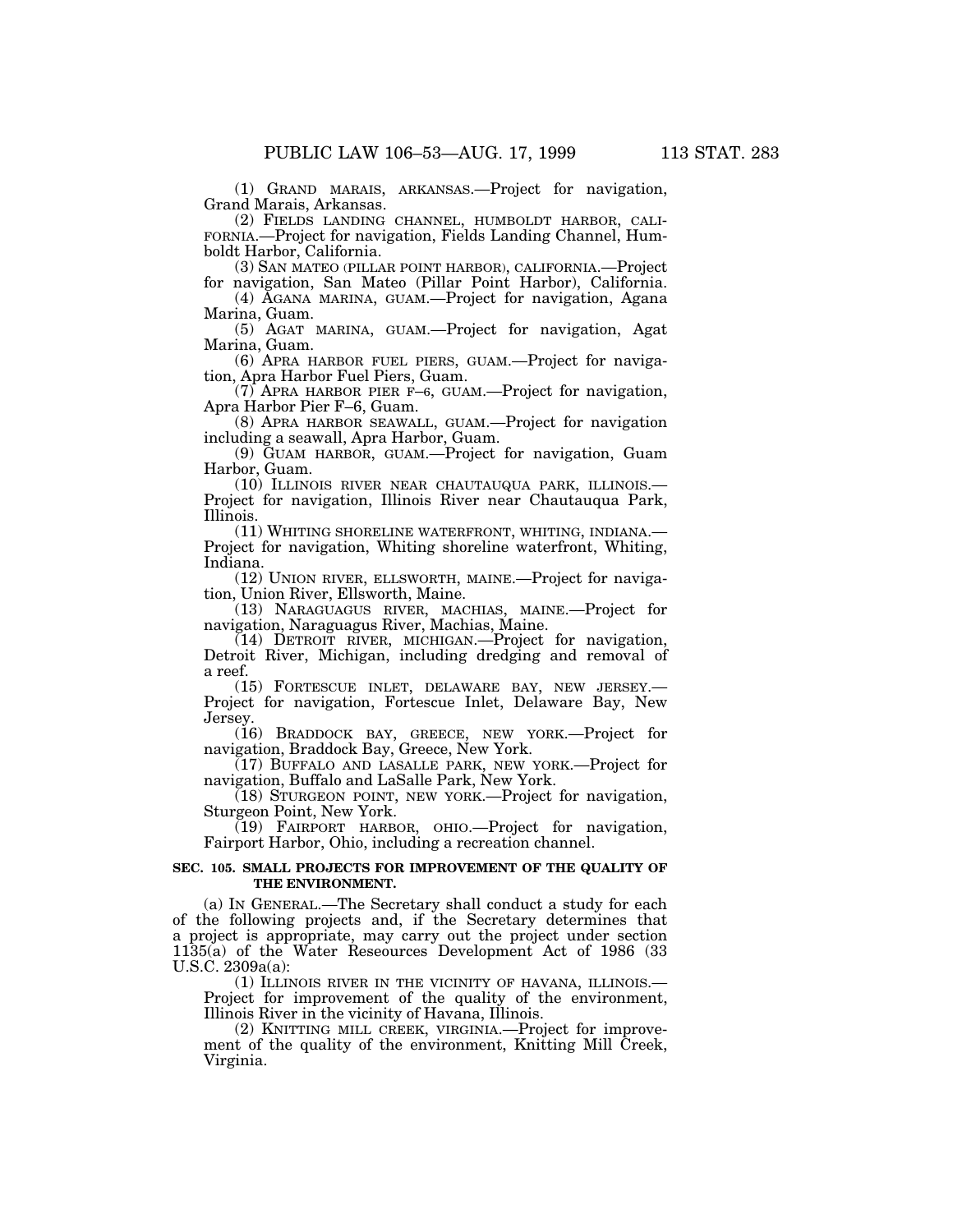(b) PINE FLAT DAM, KINGS RIVER, CALIFORNIA.—Under authority of section 1135(a) of the Water Resources Development Act of 1986 (33 U.S.C. 2309a(a)), the Secretary shall carry out a project to construct a turbine bypass at Pine Flat Dam, Kings River, California, in accordance with the project modification report and environmental assessment dated September 1996.

# **SEC. 106. SMALL AQUATIC ECOSYSTEM RESTORATION PROJECTS.**

The Secretary is authorized to carry out the following projects under section 206 of the Water Resources Development Act of 1996 (33 U.S.C. 2330):

(1) CONTRA COSTA COUNTY, BAY DELTA, CALIFORNIA.— Project for aquatic ecosystem restoration, Contra Costa County, Bay Delta, California.

(2) INDIAN RIVER, FLORIDA.—Project for aquatic ecosystem restoration and lagoon restoration, Indian River, Florida.

(3) LITTLE WEKIVA RIVER, FLORIDA.—Project for aquatic ecosystem restoration and erosion control, Little Wekiva River, Florida.

(4) COOK COUNTY, ILLINOIS.—Project for aquatic ecosystem restoration and lagoon restoration and protection, Cook County, Illinois.

(5) GRAND BATTURE ISLAND, MISSISSIPPI.—Project for aquatic ecosystem restoration, Grand Batture Island, Mississippi.

(6) HANCOCK, HARRISON, AND JACKSON COUNTIES, MIS-SISSIPPI.—Project for aquatic ecosystem restoration and reef restoration along the Gulf Coast, Hancock, Harrison, and Jackson Counties, Mississippi.

(7) MISSISSIPPI RIVER AND RIVER DES PERES, ST. LOUIS, MISSOURI.—Project for aquatic ecosystem restoration and recreation, Mississippi River and River Des Peres, St. Louis, Missouri.

(8) HUDSON RIVER, NEW YORK.—Project for aquatic ecosystem restoration, Hudson River, New York.

(9) ONEIDA LAKE, NEW YORK.—Project for aquatic ecosystem restoration, Oneida Lake, Oneida County, New York.

(10) OTSEGO LAKE, NEW YORK.—Project for aquatic ecosystem restoration, Otsego Lake, Otsego County, New York.

(11) NORTH FORK OF YELLOW CREEK, OHIO.—Project for aquatic ecosystem restoration, North Fork of Yellow Creek, Ohio.

(12) WHEELING CREEK WATERSHED, OHIO.—Project for aquatic ecosystem restoration, Wheeling Creek watershed, Ohio.

(13) SPRINGFIELD MILLRACE, OREGON.—Project for aquatic ecosystem restoration, Springfield Millrace, Oregon.

(14) UPPER AMAZON CREEK, OREGON.—Project for aquatic ecosystem restoration, Upper Amazon Creek, Oregon.

(15) LAKE ONTELAUNEE RESERVOIR, BERKS COUNTY, PENNSYLVANIA.—Project for aquatic ecosystem restoration and distilling pond facilities, Lake Ontelaunee Reservoir, Berks County, Pennsylvania.

(16) BLACKSTONE RIVER BASIN, RHODE ISLAND AND MASSACHUSETTS.—Project for aquatic ecosystem restoration and fish passage facilities, Blackstone River Basin, Rhode Island and Massachusetts.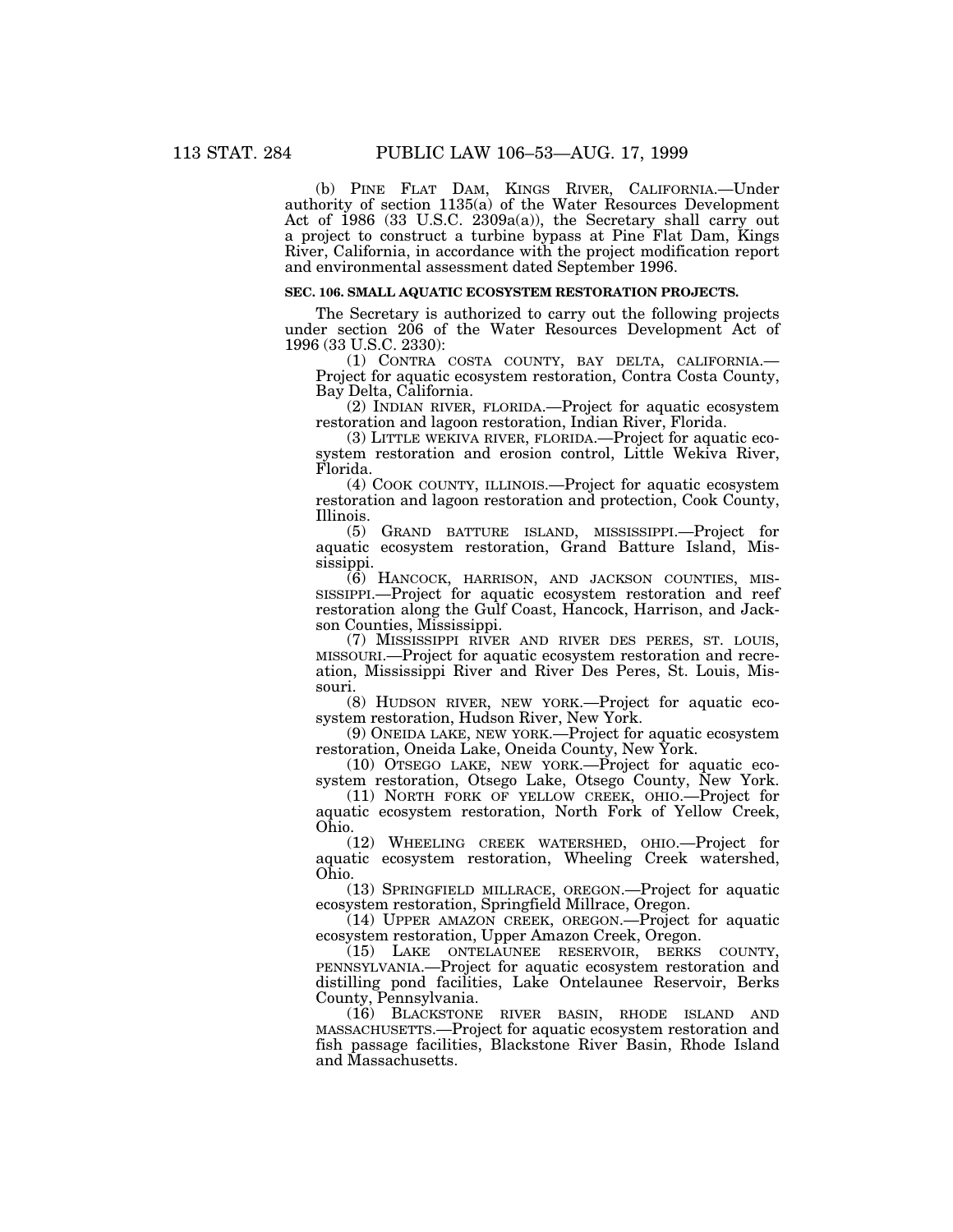# **TITLE II—GENERAL PROVISIONS**

# **SEC. 201. SMALL FLOOD CONTROL AUTHORITY.**

Section 205 of the Flood Control Act of 1948 (33 U.S.C. 701s) is amended—

(1) in the first sentence, by striking ''construction of small projects'' and inserting ''implementation of small structural and

nonstructural projects"; and<br>(2) in the third sentence, by striking "\$5,000,000" and<br>inserting "\$7,000,000".

#### **SEC. 202. USE OF NON-FEDERAL FUNDS FOR COMPILING AND DISSEMINATING INFORMATION ON FLOODS AND FLOOD DAMAGE.**

Section 206(b) of the Flood Control Act of 1960 (33 U.S.C. 709a(b)) is amended in the third sentence by inserting before the period at the end the following: '', but the Secretary of the Army may accept funds voluntarily contributed by such entities for the purpose of expanding the scope of the services requested by the entities''.

#### **SEC. 203. CONTRIBUTIONS BY STATES AND POLITICAL SUBDIVISIONS.**

Section 5 of the Act of June 22, 1936 (33 U.S.C. 701h), is amended by inserting "or environmental restoration" after "flood control''.

#### **SEC. 204. SEDIMENT DECONTAMINATION TECHNOLOGY.**

Section 405 of the Water Resources Development Act of 1992 (33 U.S.C. 2239 note; Public Law 102–580) is amended—

(1) in subsection (a), by adding at the end the following: ''(4) PRACTICAL END-USE PRODUCTS.—Technologies selected for demonstration at the pilot scale shall be intended to result in practical end-use products.

"(5) ASSISTANCE BY THE SECRETARY.—The Secretary shall assist the project to ensure expeditious completion by providing sufficient quantities of contaminated dredged material to conduct the full-scale demonstrations to stated capacity.'';

(2) in subsection (c), by striking the first sentence and inserting the following: ''There is authorized to be appropriated to carry out this section \$22,000,000 to complete technology testing, technology commercialization, and the development of full scale processing facilities within the New York/New Jersey Harbor.''; and

(3) by adding at the end the following:

''(e) SUPPORT.—In carrying out the program under this section, the Secretary is encouraged to use contracts, cooperative agreements, and grants with colleges and universities and other non-Federal entities.''.

#### **SEC. 205. CONTROL OF AQUATIC PLANTS.**

Section 104 of the River and Harbor Act of 1958 (33 U.S.C. 610) is amended—

 $(1)$  in the first sentence of subsection  $(a)$ , by striking "waterhyacinth, alligatorweed, Eurasian water milfoil, melaleuca, and other obnoxious aquatic plant growths, from'' and inserting "noxious aquatic plant growths from";

Appropriation authorization.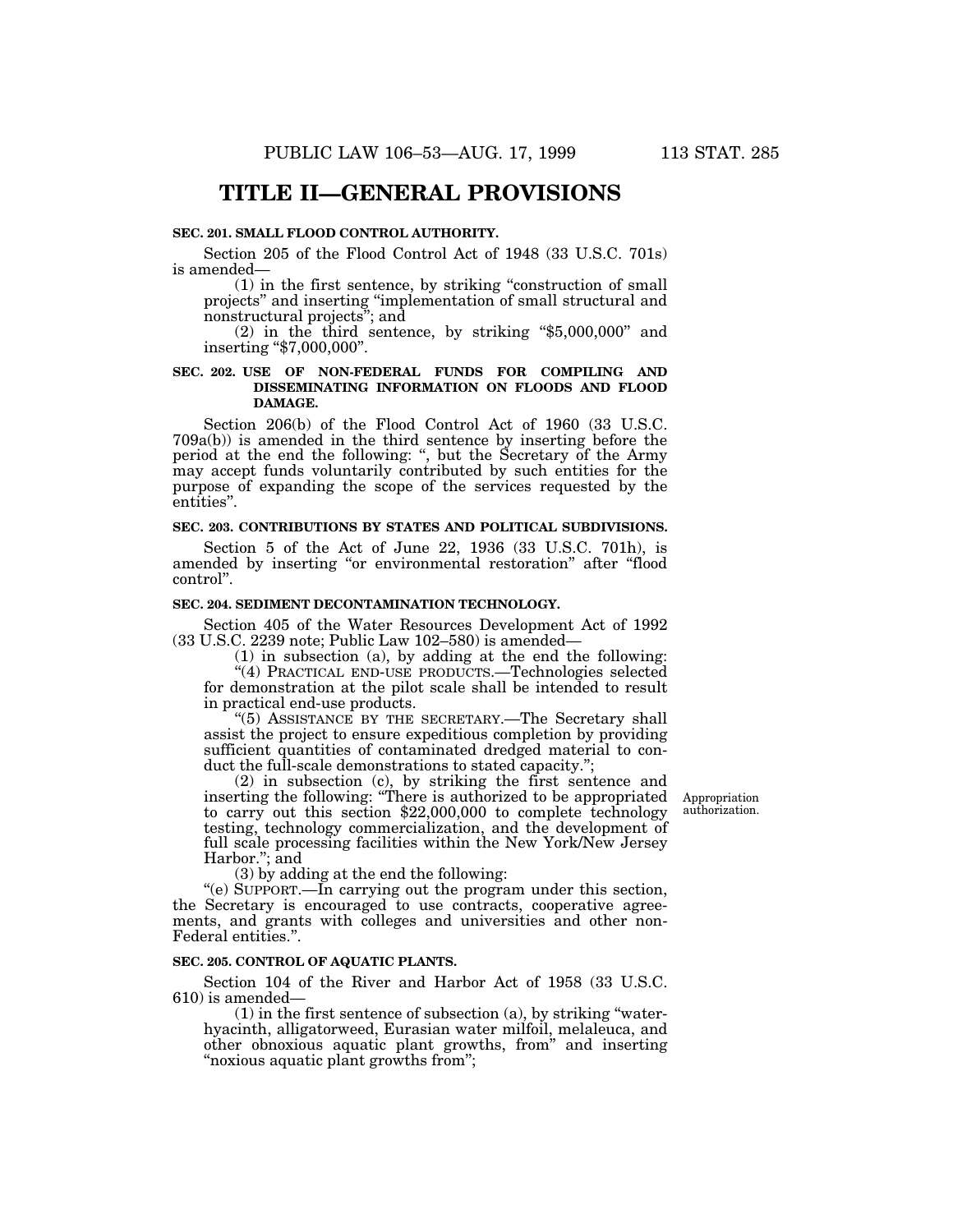$(2)$  in the first sentence of subsection  $(b)$ , by striking  $*12,000,000"$  and inserting  $*15,000,000"$ ; and (3) by adding at the end the following:

''(c) SUPPORT.—In carrying out the program under this section, the Secretary is encouraged to use contracts, cooperative agreements, and grants with colleges and universities and other non-Federal entities.''.

33 USC 2331.

#### **SEC. 206. USE OF CONTINUING CONTRACTS FOR CONSTRUCTION OF CERTAIN PROJECTS.**

(a) IN GENERAL.—Notwithstanding any other provision of law, the Secretary shall not implement a fully allocated funding policy with respect to a water resource project if initiation of construction has occurred but sufficient funds are not available to complete the project.

(b) CONTINUING CONTRACTS.—The Secretary shall enter into a continuing contract for a project described in subsection (a).

(c) INITIATION OF CONSTRUCTION CLARIFIED.—For the purposes of this section, initiation of construction for a project occurs on the date of enactment of an Act that appropriates funds for the project from 1 of the following appropriation accounts:

(1) Construction, General.

(2) Operation and Maintenance, General.

(3) Flood Control, Mississippi River and Tributaries.

#### **SEC. 207. WATER RESOURCES DEVELOPMENT STUDIES FOR THE PACIFIC REGION.**

Section 444 of the Water Resources Development Act of 1996 (110 Stat. 3747) is amended by striking ''interest of navigation'' and inserting ''interests of water resources development including navigation, flood damage reduction, and environmental restoration''.

#### **SEC. 208. EVERGLADES AND SOUTH FLORIDA ECOSYSTEM RESTORA-TION.**

(a) EXTENSION OF PROGRAM.—Section 528(b)(3) of the Water Resources Development Act of 1996 is amended—

(1) in subparagraph (B) (110 Stat. 3769), by striking ''1999'' and inserting "2003"; and

(2) in subparagraph  $(C)(i)$  (110 Stat. 3769), by striking ''1999'' and inserting ''2003''.

(b) CREDIT AND REIMBURSEMENT OF PAST AND FUTURE ACTIVI-TIES.—Section 528(b)(3) of the Water Resources Development Act of 1996 (110 Stat. 3768) is amended by adding at the end the following:

> ''(D) CREDIT AND REIMBURSEMENT OF PAST AND FUTURE ACTIVITIES.—The Secretary may provide credit to or reimburse the non-Federal project sponsor (using funds authorized by subparagraph  $(C)$  for the reasonable costs of any work that has been performed or will be performed in connection with a study or activity meeting the requirements of subparagraph (A) if—

''(i) the Secretary determines that—

''(I) the work performed by the non-Federal project sponsor will substantially expedite completion of a critical restoration project; and

''(II) the work is necessary for a critical restoration project; and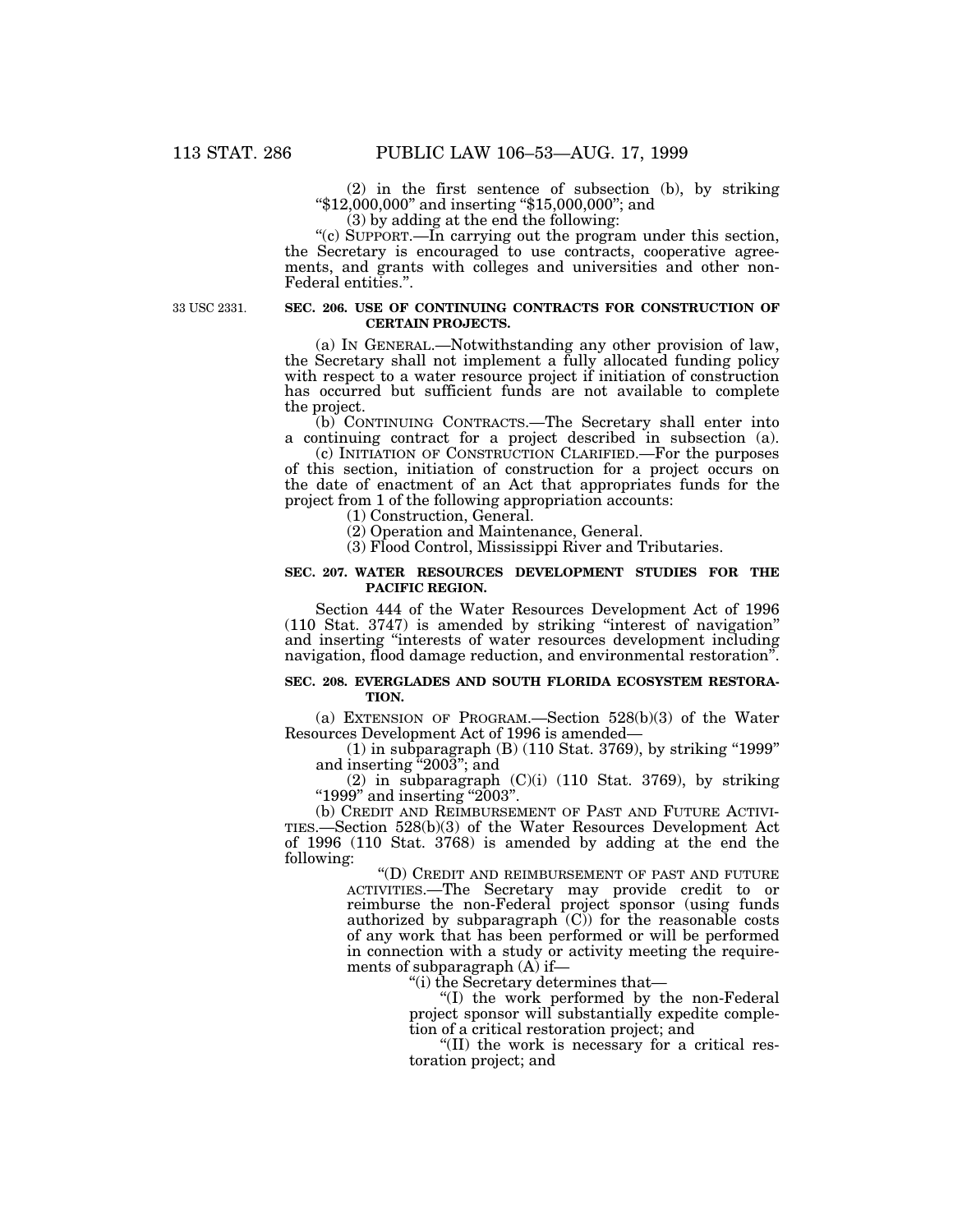"(ii) the credit or reimbursement is granted pursuant to a project-specific agreement that prescribes the terms and conditions of the credit or reimbursement."

(c) CALOOSAHATCHEE RIVER BASIN, FLORIDA.—Section 528(e)(4) of the Water Resources Development Act of 1996 (110 Stat. 3770) is amended in the first sentence by inserting before the period at the end the following: ''if the Secretary determines that the acquisition is compatible with and an integral component of the Everglades and South Florida ecosystem restoration, including potential acquisition of land or interests in land in the Caloosahatchee River basin or other areas''.

(d) IN-KIND WORK.—Section 528(e)(4) of the Water Resources Development Act of 1996 (110 Stat. 3770) is amended—

(1) by striking ''Regardless'' and inserting the following: "(1) LAND ACQUISITION.—Regardless"; and

(2) by adding at the end the following:  $\binom{4}{2}$  IN-KIND WORK.

''(2) IN-KIND WORK.— ''(A) IN GENERAL.—During the preconstruction, engineering, and design phase and the construction phase of the Central and Southern Florida Project, the Secretary shall allow credit against the non-Federal share of the cost of activities described in subsection (b) for work performed by non-Federal interests at the request of the Secretary in furtherance of the design of features included in the comprehensive plan under that subsection.

''(B) AUDITS.—In-kind work to be credited under subparagraph (A) shall be subject to audit.''.

#### **SEC. 209. BENEFICIAL USES OF DREDGED MATERIAL.**

Section 204 of the Water Resources Development Act of 1992 (33 U.S.C. 2326) is amended—

(1) in subsection (c), by striking ''cooperative agreement in accordance with the requirements of section 221 of the Flood Control Act of 1970'' and inserting ''binding agreement with the Secretary''; and

(2) by adding at the end the following:

''(g) NONPROFIT ENTITIES.—Notwithstanding section 221 of the Flood Control Act of 1970 (42 U.S.C. 1962d–5b), for any project carried out under this section, a non-Federal interest may include a nonprofit entity, with the consent of the affected local government.''.

# **SEC. 210. AQUATIC ECOSYSTEM RESTORATION.**

Section 206 of the Water Resources Development Act of 1996 (33 U.S.C. 2330) is amended—

(1) in subsection (b)—

(A) by striking ''Non-Federal'' and inserting the following:

''(1) IN GENERAL.—Non-Federal''; and

(B) by adding at the end the following:

"(2) FORM.-Before October 1, 2003, the Federal share of the cost of a project under this section may be provided in the form of reimbursements of project costs.''; and

 $(2)$  in subsection  $(c)$ 

(A) by striking "Construction" and inserting the following:

''(1) IN GENERAL.—Construction''; and

(B) by adding at the end the following: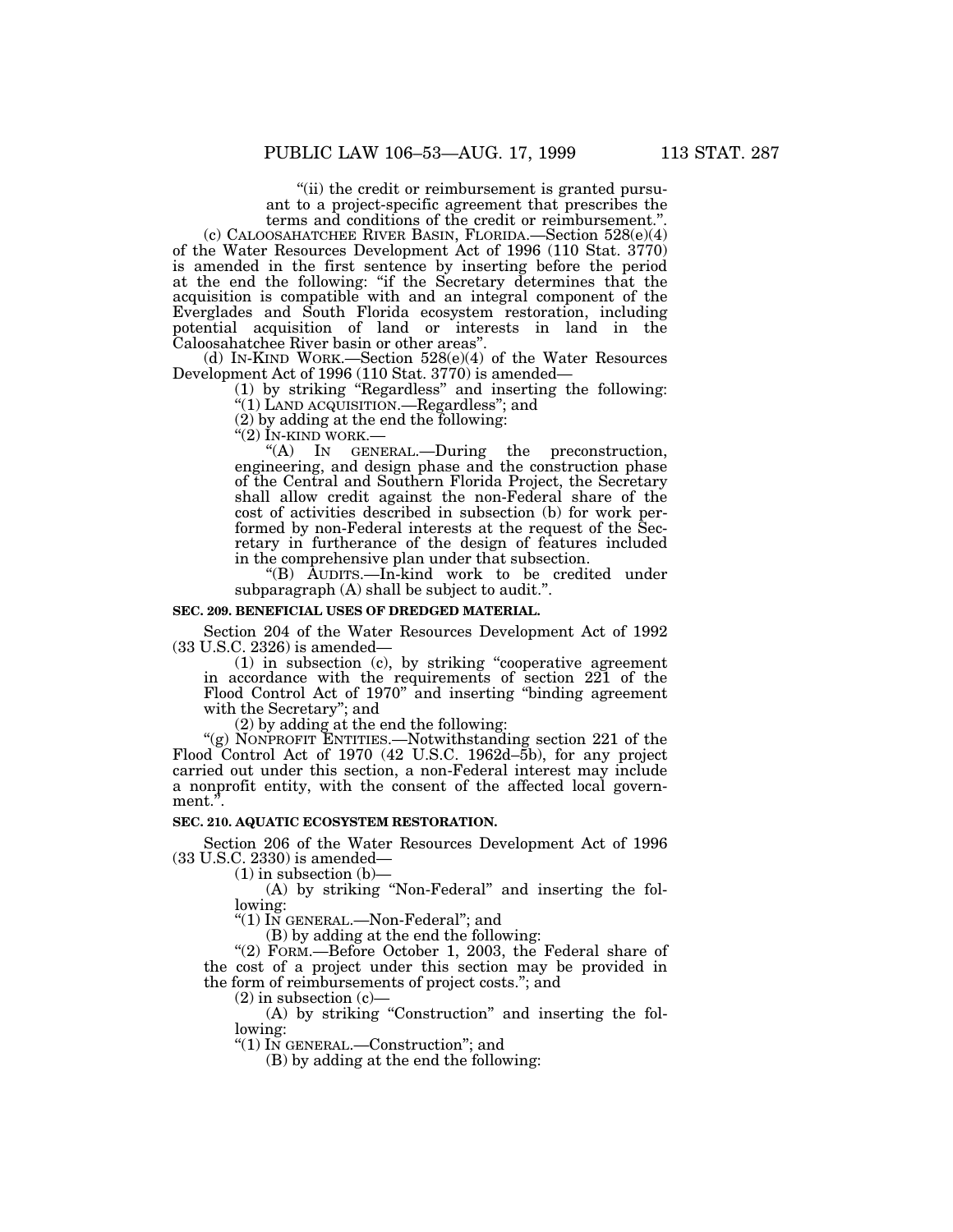"(2) NONPROFIT ENTITIES.—Notwithstanding section 221 of the Flood Control Act of 1970 (42 U.S.C. 1962d–5b), for any project carried out under this section, a non-Federal interest may include a nonprofit entity, with the consent of the affected local government.''.

#### **SEC. 211. WATERSHED MANAGEMENT, RESTORATION, AND DEVELOP-MENT.**

Section 503 of the Water Resources Development Act of 1996 (110 Stat. 3756) is amended—

 $(1)$  in subsection  $(d)$ —

(A) by striking paragraph (10) and inserting the following:

''(10) Regional Atlanta watershed, Atlanta, Georgia, and Lake Lanier, Forsyth and Hall Counties, Georgia.''; and

(B) by adding at the end the following:

''(14) Clear Lake watershed, California.

''(15) Fresno Slough watershed, California.

"(16) Hayward Marsh, Southern San Francisco Bay watershed, California.

 $\mathcal{F}(17)$  Kaweah River watershed, California.

"(18) Lake Tahoe watershed, California and Nevada.

''(19) Malibu Creek watershed, California.

"(20) Lower St. Johns River basin, Florida.

"(21) Illinois River watershed, Illinois.

"(22) Truckee River basin, Nevada.

"(23) Walker River basin, Nevada.

"(24) Bronx River watershed, New York.

''(25) Catawba River watershed, North Carolina.

''(26) Columbia Slough watershed, Oregon.

''(27) Cabin Creek basin, West Virginia.'';

(2) by redesignating subsection (e) as subsection (f); and

(3) by inserting after subsection (d) the following:

''(e) NONPROFIT ENTITIES.—Notwithstanding section 221(b) of the Flood Control Act of 1970 (42 U.S.C. 1962d–5b(b)), for any project undertaken under this section, a non-Federal interest may include a nonprofit entity, with the consent of the affected local government.''.

33 USC 2332.

# **SEC. 212. FLOOD MITIGATION AND RIVERINE RESTORATION PROGRAM.**

(a) IN GENERAL.—The Secretary may undertake a program for the purpose of conducting projects to reduce flood hazards and restore the natural functions and values of rivers throughout the United States.<br>(b) STUDIES AND PROJECTS.—

 $(1)$  AUTHORITY.—In carrying out the program, the Secretary may conduct studies to identify appropriate flood damage reduction, conservation, and restoration measures and may design and implement projects described in subsection (a).

(2) CONSULTATION AND COORDINATION.—The studies and projects carried out under this section shall be conducted, to the maximum extent practicable, in consultation and coordination with the Federal Emergency Management Agency and other appropriate Federal agencies, and in consultation and coordination with appropriate State and local agencies and tribes.

(3) NONSTRUCTURAL APPROACHES.—The studies and projects shall emphasize, to the maximum extent practicable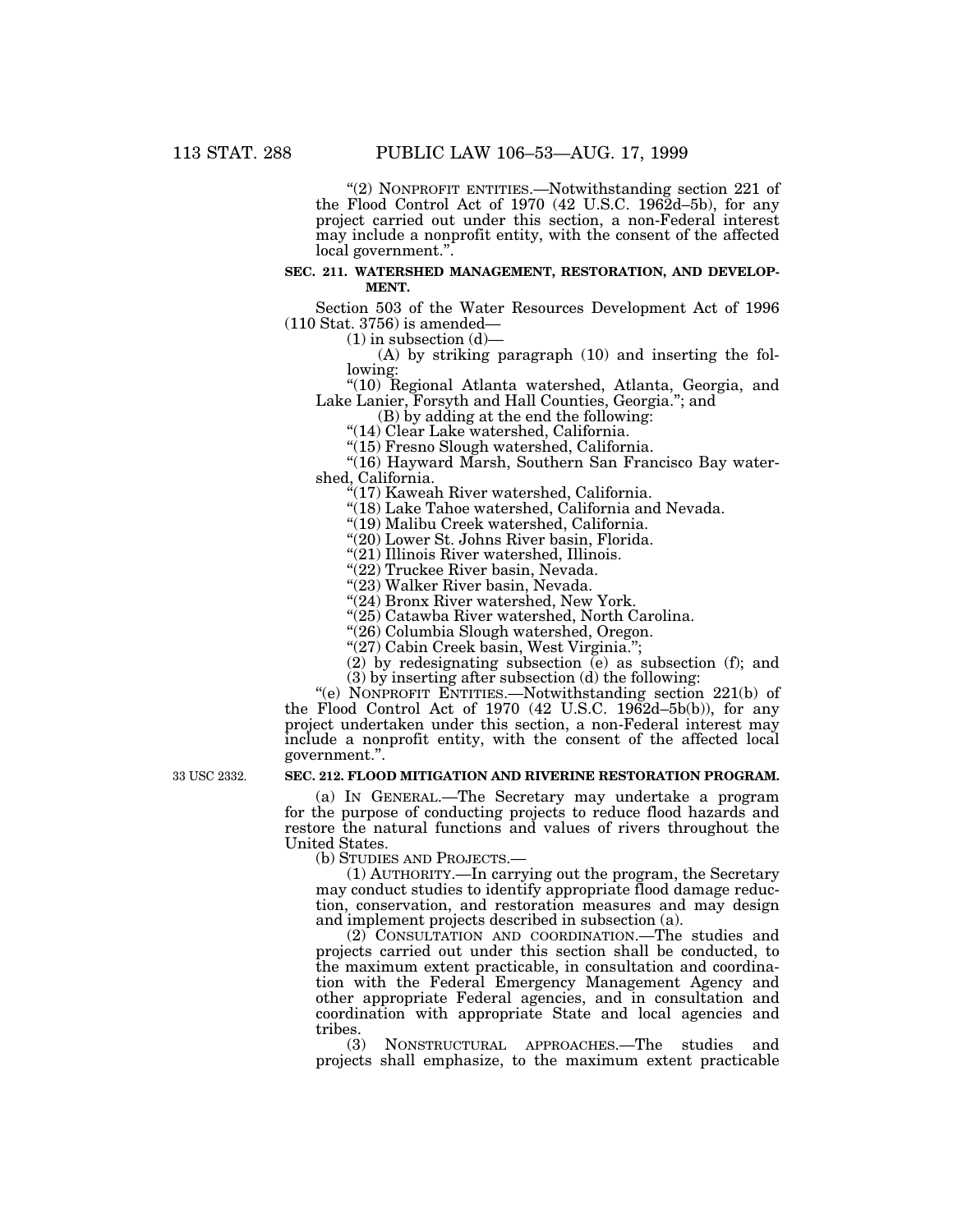and appropriate, nonstructural approaches to preventing or reducing flood damages.

(4) PARTICIPATION.—The studies and projects shall be conducted, to the maximum extent practicable, in cooperation with State and local agencies and tribes to ensure the coordination of local flood damage reduction or riverine and wetland restoration studies with projects that conserve, restore, and manage hydrologic and hydraulic regimes and restore the natural functions and values of floodplains.

(c) COST-SHARING REQUIREMENTS.—

(1) STUDIES.—Studies conducted under this section shall be subject to cost sharing in accordance with section 105 of the Water Resources Development Act of 1986 (33 U.S.C. 2215).

(2) ENVIRONMENTAL RESTORATION AND NONSTRUCTURAL FLOOD CONTROL PROJECTS.—

(A) IN GENERAL.—The non-Federal interests shall pay 35 percent of the cost of any environmental restoration or nonstructural flood control project carried out under this section.

(B) ITEMS PROVIDED BY NON-FEDERAL INTERESTS.—The non-Federal interests shall provide all land, easements, rights-of-way, dredged material disposal areas, and relocations necessary for such projects.

(C) CREDIT.—The value of such land, easements, rightsof-way, dredged material disposal areas, and relocations shall be credited toward the payment required under this paragraph.

(3) STRUCTURAL FLOOD CONTROL PROJECTS.—Any structural flood control projects carried out under this section shall be subject to cost sharing in accordance with section 103(a) of the Water Resources Development Act of 1986 (33 U.S.C.  $2213(a)$ ).

(4) OPERATION AND MAINTENANCE.—The non-Federal interests shall be responsible for all costs associated with operating, maintaining, replacing, repairing, and rehabilitating all projects carried out under this section.

(d) PROJECT JUSTIFICATION.—

(1) IN GENERAL.—Notwithstanding any other provision of law or requirement for economic justification established under section 209 of the Flood Control Act of 1970 (42 U.S.C. 1962– 2), the Secretary may implement a project under this section if the Secretary determines that the project—

(A) will significantly reduce potential flood damages;

(B) will improve the quality of the environment; and

(C) is justified considering all costs and beneficial outputs of the project.

(2) ESTABLISHMENT OF SELECTION AND RATING CRITERIA AND POLICIES.—

Deadline.

(A) IN GENERAL.—Not later than 180 days after the date of enactment of this Act, the Secretary, in cooperation with State and local agencies and tribes, shall—

(i) develop, and submit to the Committee on Transportation and Infrastructure of the House of Representatives and the Committee on Environment and Public Works of the Senate, criteria for selecting and rating projects to be carried out under this section; and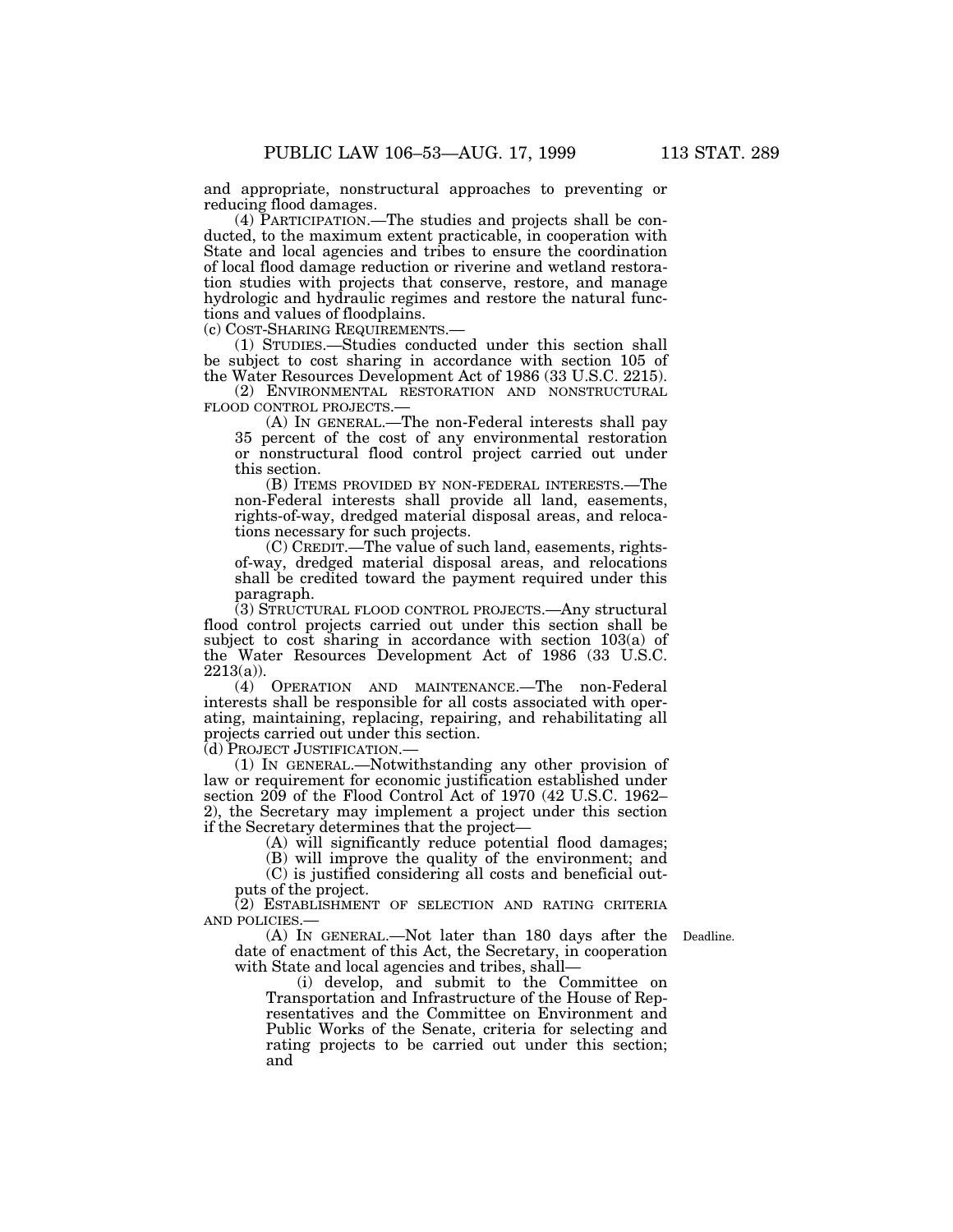(ii) establish policies and procedures for carrying out the studies and projects undertaken under this section.

(B) CRITERIA.—The criteria referred to in subparagraph  $(A)(i)$  shall include, as a priority, the extent to which the appropriate State government supports the project.

(e) PRIORITY AREAS.—In carrying out this section, the Secretary shall examine appropriate locations, including—

(1) Pima County, Arizona, at Paseo De Las Iglesias and Rillito River;

(2) Coachella Valley, Riverside County, California;

(3) Los Angeles and San Gabriel Rivers, California;

(4) Murrieta Creek, California;

(5) Napa River Valley watershed, California, at Yountville, St. Helena, Calistoga, and American Canyon;

(6) Santa Clara basin, California, at Upper Guadalupe River and Tributaries, San Francisquito Creek, and Upper Penitencia Creek;

(7) Pond Creek, Kentucky;

(8) Red River of the North, Minnesota, North Dakota, and South Dakota;

(9) Connecticut River, New Hampshire;

(10) Pine Mount Creek, New Jersey;

(11) Southwest Valley, Albuquerque, New Mexico;

(12) Upper Delaware River, New York;

(13) Briar Creek, North Carolina;

(14) Chagrin River, Ohio;

(15) Mill Creek, Cincinnati, Ohio;

(16) Tillamook County, Oregon;

(17) Willamette River basin, Oregon;

(18) Blair County, Pennsylvania, at Altoona and Frankstown Township;

(19) Delaware River, Pennsylvania;

(20) Schuylkill River, Pennsylvania;

(21) Providence County, Rhode Island;

(22) Shenandoah River, Virginia; and

(23) Lincoln Creek, Wisconsin.

(f) PROGRAM REVIEW.—

(1) IN GENERAL.—The program established under this section shall be subject to an independent review to evaluate the efficacy of the program in achieving the dual goals of flood hazard mitigation and riverine restoration.

(2) REPORT.—Not later than April 15, 2003, the Secretary shall submit to the Committee on Transportation and Infrastructure of the House of Representatives and the Committee on Environment and Public Works of the Senate a report on the findings of the review conducted under this subsection with any recommendations concerning continuation of the program.

(g) MAXIMUM FEDERAL COST PER PROJECT.—Not more than \$30,000,000 may be expended by the United States on any single project under this section.

(h) PROCEDURE.—

(1) ALL PROJECTS.—The Secretary shall not implement any project under this section until—

Deadline.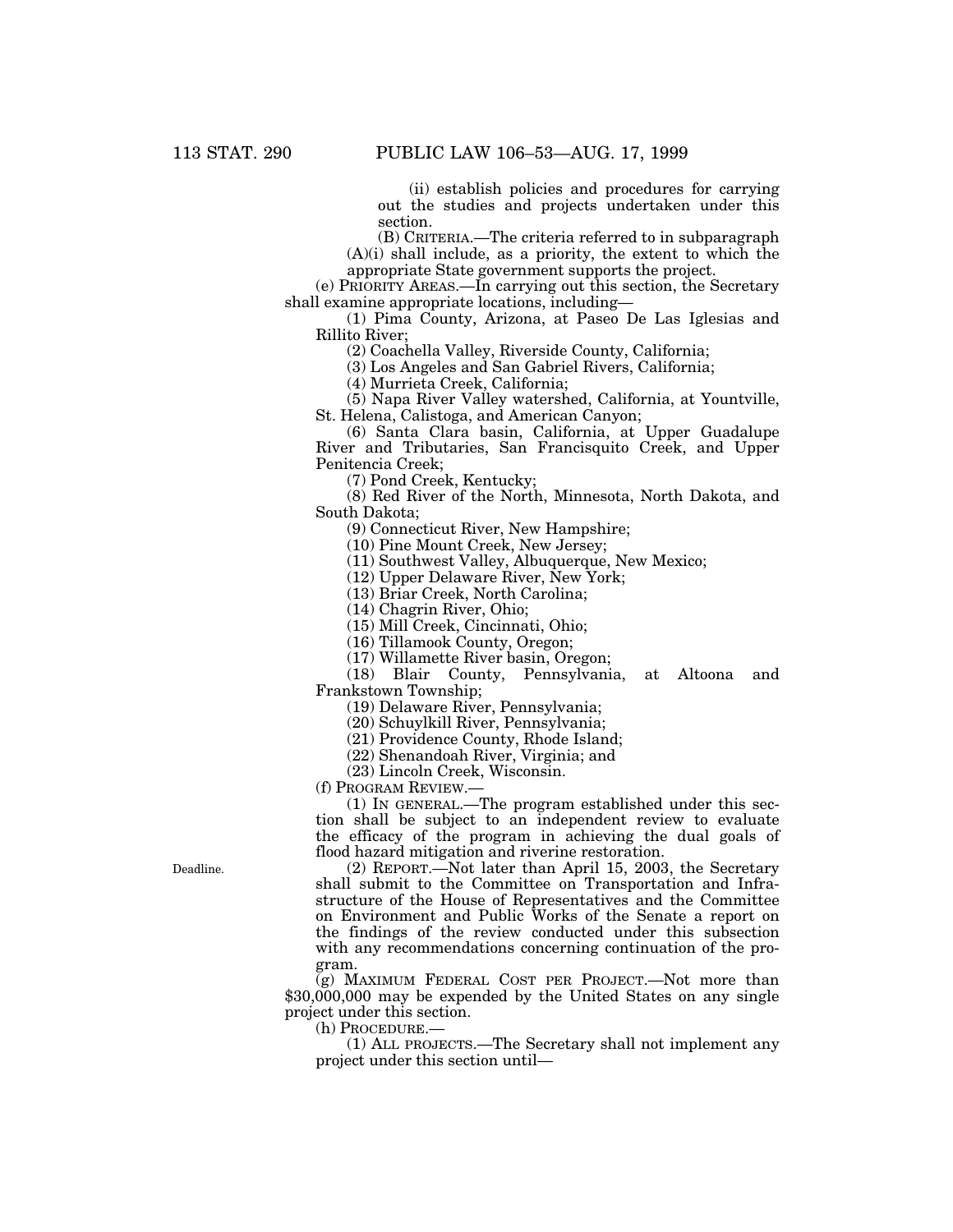Notification.

(A) the Secretary submits to the Committee on Environment and Public Works of the Senate and the Committee on Transportation and Infrastructure of the House of Representatives a written notification describing the project and the determinations made under subsection  $(d)(1)$ ; and

(B) 21 calendar days have elapsed after the date on which the notification was received by the committees. (2) PROJECTS EXCEEDING \$15,000,000.—

(A) LIMITATION ON APPROPRIATIONS.—No appropriation shall be made to construct any project under this section the total Federal cost of construction of which exceeds \$15,000,000 if the project has not been approved by resolutions adopted by the Committee on Transportation and Infrastructure of the House of Representatives and the Committee on Environment and Public Works of the Senate.

(B) REPORT.—For the purpose of securing consideration of approval under this paragraph, the Secretary shall submit a report on the proposed project, including all relevant data and information on all costs.

(i) AUTHORIZATION OF APPROPRIATIONS.—

(1) IN GENERAL.—There are authorized to be appropriated to carry out this section—

(A) \$20,000,000 for fiscal year 2001;

(B) \$30,000,000 for fiscal year 2002; and

(C) \$50,000,000 for each of fiscal years 2003 through 2005.

(2) FULL FUNDING.—All studies and projects carried out under this section from Army Civil Works appropriations shall be fully funded within the program funding levels provided in this subsection.

# **SEC. 213. SHORE MANAGEMENT PROGRAM.**

33 USC 426e note.

(a) REVIEW.—The Secretary shall review the implementation of the Corps of Engineers shore management program, with particular attention to—

(1) inconsistencies in implementation among the divisions and districts of the Corps of Engineers; and

(2) complaints by or potential inequities regarding property owners in the Savannah District, including an accounting of the number and disposition of complaints in the Savannah District during the 5-year period preceding the date of enactment of this Act.

(b) REPORT.—As expeditiously as practicable, but not later than 1 year after the date of enactment of this Act, the Secretary shall submit to the Committee on Transportation and Infrastructure of the House of Representatives and the Committee on Environment and Public Works of the Senate a report describing the results of the review under subsection (a).

#### **SEC. 214. SHORE DAMAGE PREVENTION OR MITIGATION.**

Section 111 of the River and Harbor Act of 1968 (33 U.S.C. 426i) is amended—

(1) in the first sentence—

(A) by striking "The Secretary" and inserting "(a) In GENERAL.—The Secretary''; and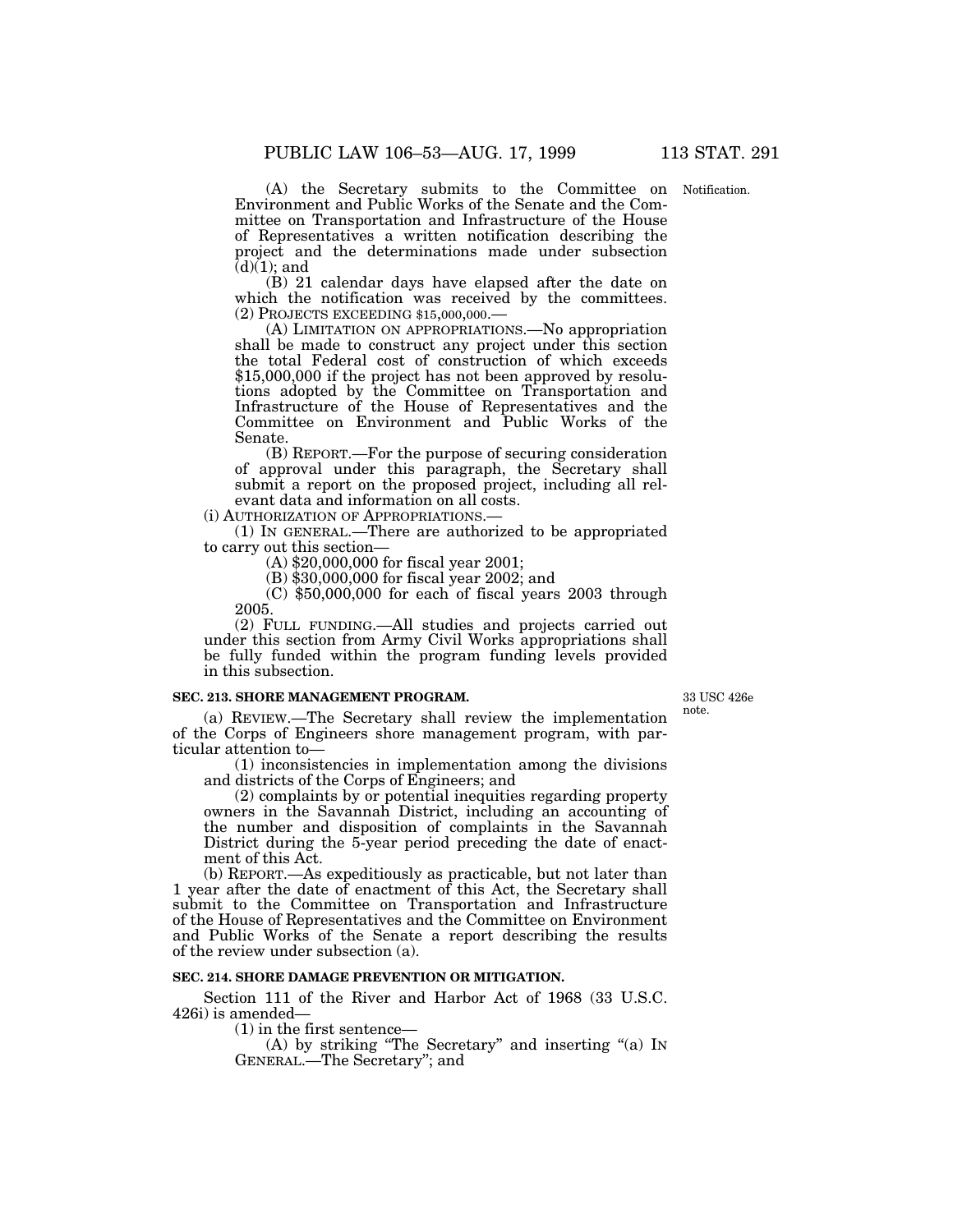(B) by inserting after ''navigation works'' the following: "and shore damage attributable to the Atlantic Intracoastal Waterway and the Gulf Intracoastal Waterway'';

(2) in the second sentence, by striking ''The costs'' and inserting the following:

''(b) COST SHARING.—The costs'';

(3) in the third sentence—

(A) by striking ''No such'' and inserting the following:

''(c) REQUIREMENT FOR SPECIFIC AUTHORIZATION.—No such''; and

> (B) by striking "\$2,000,000" and inserting "\$5,000,000"; and

(4) by adding at the end the following:

''(d) COORDINATION.—The Secretary shall—

''(1) coordinate the implementation of the measures under this section with other Federal and non-Federal shore protection projects in the same geographic area; and

 $\sqrt[a(2)]$  to the extent practicable, combine mitigation projects with other shore protection projects in the same area into a comprehensive regional project.''.

#### **SEC. 215. SHORE PROTECTION.**

(a) PERIODIC NOURISHMENT.—Section 103(d) of the Water Resources Development Act of 1986 (33 U.S.C. 2213(d)) is amended—

(1) by striking ''Costs of constructing'' and inserting the following:

''(1) CONSTRUCTION.—Costs of constructing''; and

(2) by adding at the end the following:

''(2) PERIODIC NOURISHMENT.—

''(A) IN GENERAL.—In the case of a project authorized for construction after December 31, 1999, or for which a feasibility study is completed after that date, the non-Federal cost of the periodic nourishment of the project, or any measure for shore protection or beach erosion control for the project, that is carried out—

"(i) after January 1, 2001, shall be 40 percent; "(ii) after January 1, 2002, shall be  $45$  percent; and

"(iii) after January 1, 2003, shall be 50 percent.

''(B) BENEFITS TO PRIVATELY OWNED SHORES.—All costs assigned to benefits of periodic nourishment projects or measures to privately owned shores (where use of such shores is limited to private interests) or to prevention of losses of private land shall be borne by the non-Federal interest.

''(C) BENEFITS TO FEDERALLY OWNED SHORES.—All costs assigned to the protection of federally owned shores for periodic nourishment measures shall be borne by the United States.''.

(b) OUTER CONTINENTAL SHELF.—

(1) USE OF SAND FROM OUTER CONTINENTAL SHELF.—Section 8(k)(2)(B) of the Outer Continental Shelf Lands Act (43 U.S.C.  $1337(k)(2)(B)$  is amended in the second sentence by striking "an agency of the Federal Government" and inserting "a Federal, State, or local government agency''.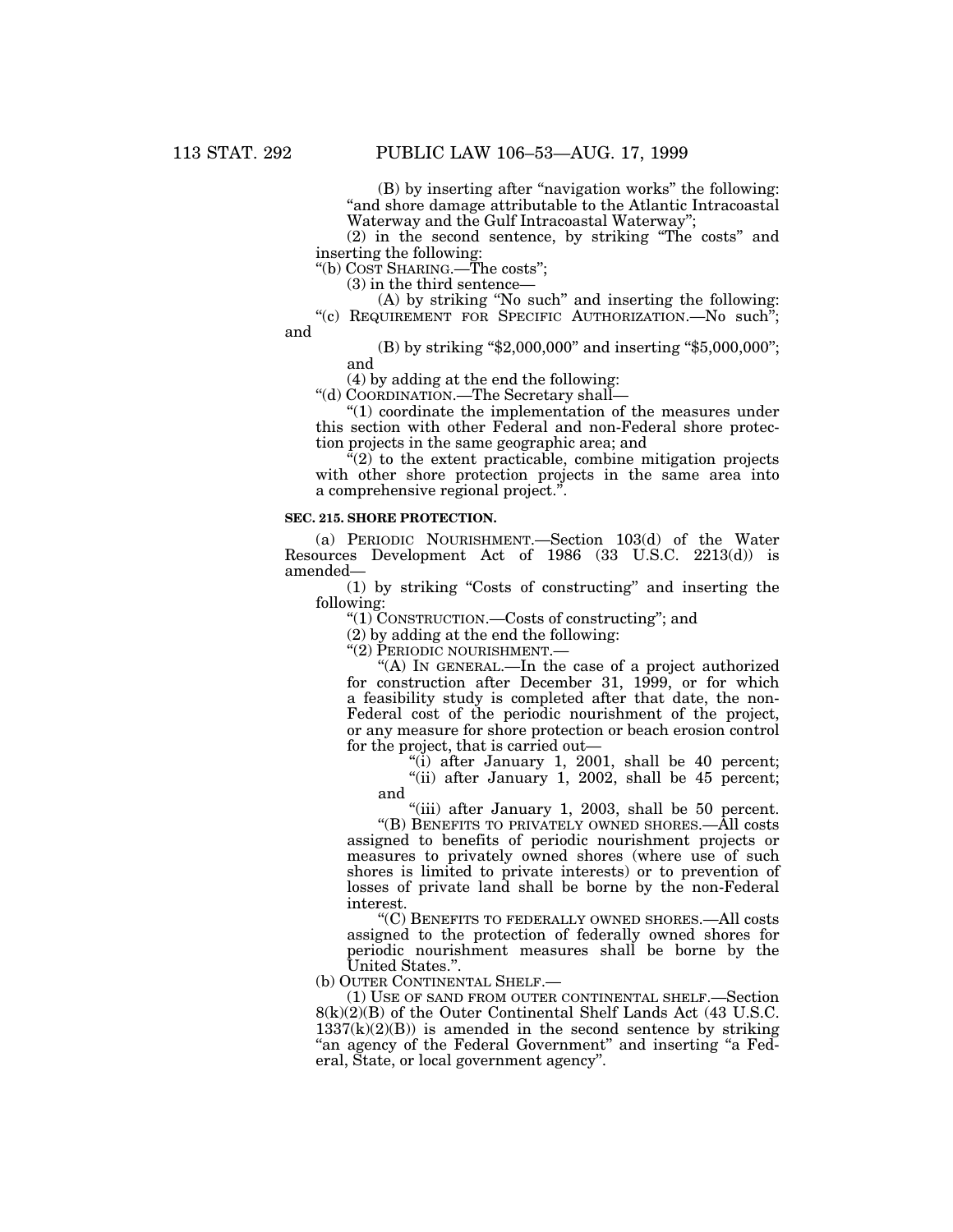(2) REIMBURSEMENT OF LOCAL INTERESTS.—Any amounts paid by non-Federal interests for beach erosion control, hurricane protection, shore protection, or storm damage reduction projects as a result of an assessment under section 8(k) of the Outer Continental Shelf Lands Act (43 U.S.C. 1337(k)) shall be fully reimbursed.

(c) REPORT ON SHORES OF THE UNITED STATES.—

(1) IN GENERAL.—Not later than 3 years after the date of enactment of this Act, the Secretary shall report to Congress on the state of the shores of the United States.

(2) CONTENTS.—The report shall include—

(A) a description of—

(i) the extent of, and economic and environmental effects caused by, erosion and accretion along the shores of the United States; and

(ii) the causes of such erosion and accretion;

(B) a description of resources committed by Federal, State, and local governments to restore and renourish shores;

(C) a description of the systematic movement of sand along the shores of the United States; and

(D) recommendations regarding—

(i) appropriate levels of Federal and non-Federal participation in shore protection; and

(ii) use of a systems approach to sand management.

(3) USE OF SPECIFIC LOCATION DATA.—In developing the report, the Secretary shall use data from specific locations on the coasts of the Atlantic Ocean, Pacific Ocean, Great Lakes, and Gulf of Mexico.

(d) NATIONAL COASTAL DATA BANK.—

(1) ESTABLISHMENT OF DATA BANK.—Not later than 2 years after the date of enactment of this Act, the Secretary shall establish a national coastal data bank containing data on the geophysical and climatological characteristics of the shores of the United States.

(2) CONTENT.—To the extent practicable, the national coastal data bank shall include data regarding current and predicted shore positions, information on federally authorized shore protection projects, and data on the movement of sand along the shores of the United States, including impediments to such movement caused by natural and manmade features.

(3) ACCESS.—The national coastal data bank shall be made readily accessible to the public.

#### **SEC. 216. FLOOD PREVENTION COORDINATION.**

Section 206 of the Flood Control Act of 1960 (33 U.S.C. 709a) is amended—

(1) by redesignating subsections (b) and (c) as subsections (c) and (d), respectively; and

(2) by inserting after subsection (a) the following:

''(b) FLOOD PREVENTION COORDINATION.—The Secretary shall coordinate with the Director of the Federal Emergency Management Agency and the heads of other Federal agencies to ensure that flood control projects and plans are complementary and integrated to the extent practicable and appropriate.''.

Deadline. 33 USC 426i–2.

Deadline. 33 USC 426e note.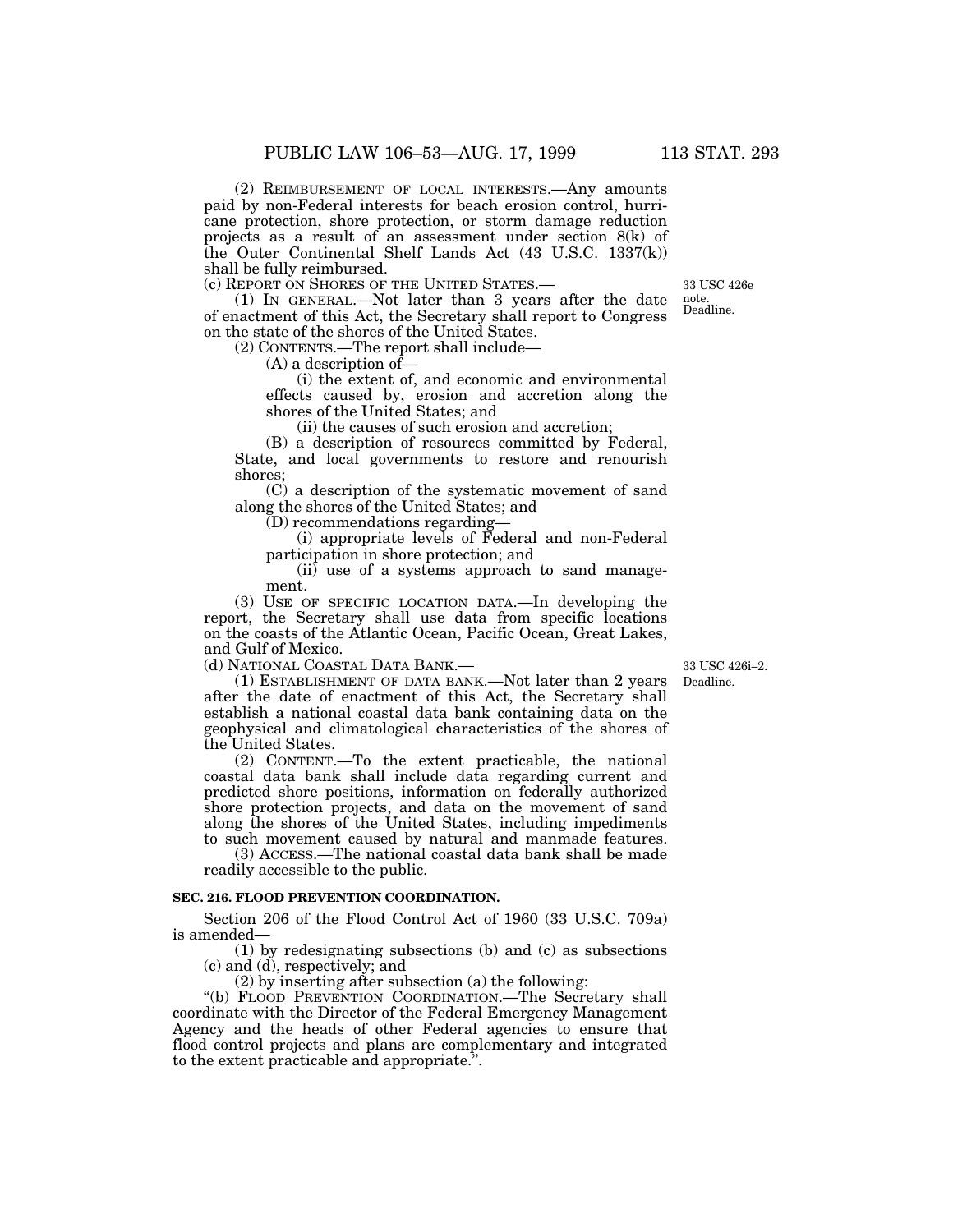#### **SEC. 217. DISPOSAL OF DREDGED MATERIAL ON BEACHES.**

(a) IN GENERAL.—Section 145 of the Water Resources Development Act of 1976 (33 U.S.C. 426j) is amended in the first sentence by striking "50" and inserting "35".

(b) GREAT LAKES BASIN.—The Secretary shall work with the State of Ohio, other Great Lakes States, and political subdivisions of the States to fully implement and maximize beneficial reuse of dredged material as provided under section 145 of the Water Resources Development Act of 1976 (33 U.S.C. 426j).

(c) BOLIVAR PENINSULA, JEFFERSON, CHAMBERS, AND GAL-VESTON COUNTIES, TEXAS.—The Secretary may design and construct a shore protection project between the south jetty of the Sabine Pass Channel and the north jetty of the Galveston Harbor Entrance Channel in Jefferson, Chambers, and Galveston Counties, Texas, including beneficial use of dredged material from Federal navigation projects as provided under section 145 of the Water Resources Development Act of 1976 (33 U.S.C. 426j).

(d) GALVESTON BEACH, GALVESTON COUNTY, TEXAS.—The Secretary may design and construct a shore protection project between the Galveston South Jetty and San Luis Pass, Galveston County, Texas, using innovative nourishment techniques, including beneficial use of dredged material from Federal navigation projects as provided under section 145 of the Water Resources Development Act of 1976 (33 U.S.C. 426j).

(e) ROLLOVER PASS, GALVESTON COUNTY, TEXAS.—The Secretary may place dredged material from the Gulf Intracoastal Waterway on the beaches along Rollover Pass, Galveston County, Texas, to stabilize beach erosion as provided under section 145 of the Water Resources Development Act of 1976 (33 U.S.C. 426j).

#### **SEC. 218. ANNUAL PASSES FOR RECREATION.**

Section  $208(c)(4)$  of the Water Resources Development Act of  $1996$  (16 U.S.C. 460d–3 note; 110 Stat. 3681) is amended by striking "later of December 31, 1999, or the date of transmittal of the report under paragraph (3)'' and inserting ''December 31, 2003''.

#### **SEC. 219. NONSTRUCTURAL FLOOD CONTROL PROJECTS.**

(a) ANALYSIS OF BENEFITS.—Section 308 of the Water Resources Development Act of 1990 (33 U.S.C. 2318) is amended—

(1) in the heading of subsection (a), by inserting ''EXCLU-SION OF ELEMENTS FROM" before "BENEFIT-COST";

(2) by redesignating subsections (b) through (e) as subsections (c) through (f), respectively;

(3) by inserting after subsection (a) the following:

''(b) FLOOD DAMAGE REDUCTION BENEFITS.—

''(1) IN GENERAL.—In calculating the benefits of a proposed project for nonstructural flood damage reduction, the Secretary shall calculate the benefits of the nonstructural project using methods similar to those used for calculating the benefits of structural projects, including similar treatment in calculating the benefits from losses avoided.

"(2) AVOIDANCE OF DOUBLE COUNTING.—In carrying out paragraph (1), the Secretary should avoid double counting of benefits.''; and

(4) in subsection (d), by striking ''subsection (b)'' and inserting "subsection (c)".

33 USC 426j note.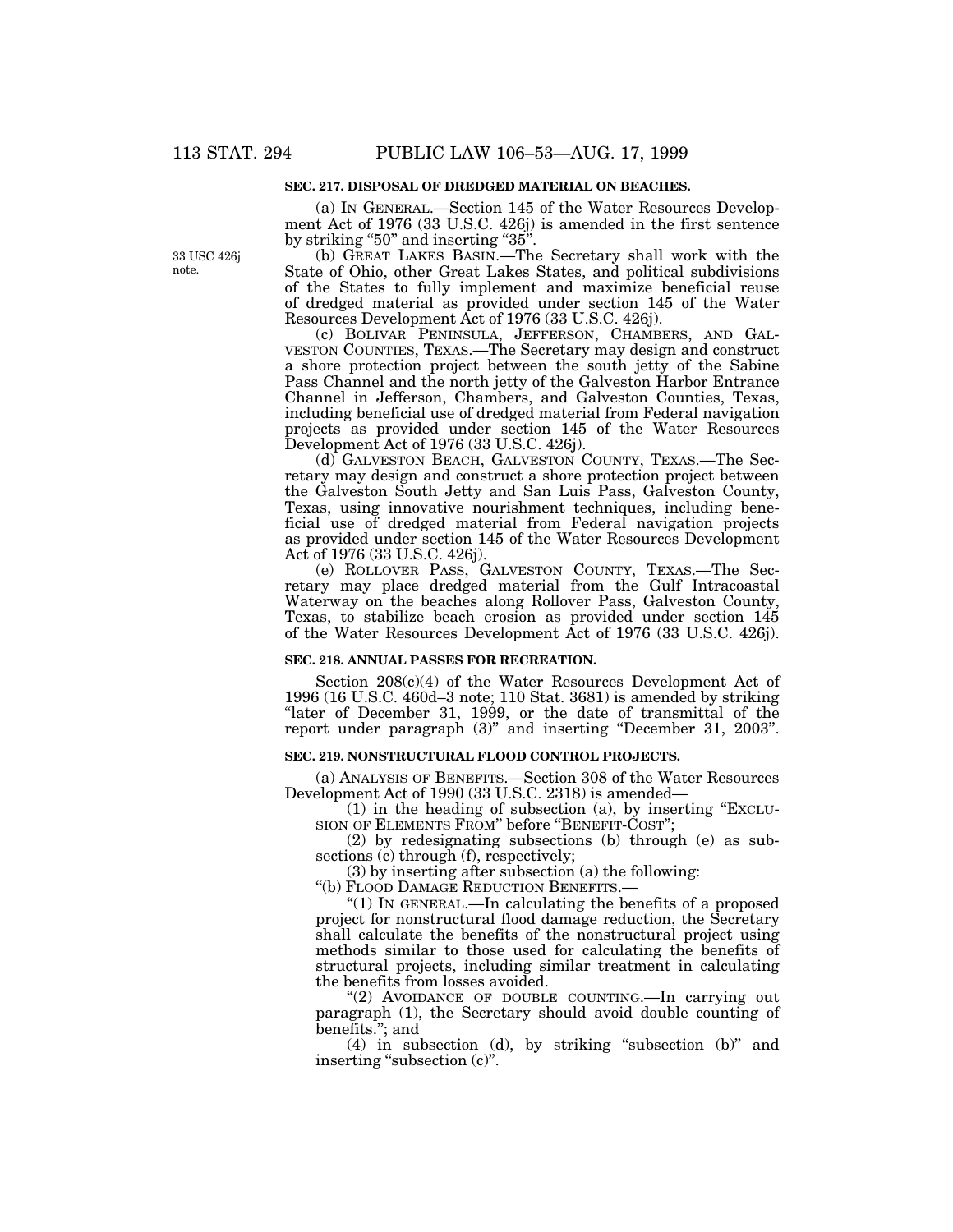33 USC 2318 note.

(b) REEVALUATION OF FLOOD CONTROL PROJECTS.—At the request of a non-Federal interest for a flood control project, the Secretary shall conduct a reevaluation of a project authorized before the date of enactment of this Act to consider nonstructural alternatives in light of the amendments made by subsection (a).

(c) COST SHARING.—Section 103(b) of the Water Resources Development Act of 1986 (33 U.S.C. 2213(b)) is amended—

(1) by striking ''The non-Federal'' and inserting the following:

''(1) IN GENERAL.—The non-Federal''; and

(2) by adding at the end the following:<br>"(2) NON-FEDERAL CONTRIBUTION IN EXCESS OF 35 PER-CENT.—At any time during construction of a project, if the Secretary determines that the costs of land, easements, rightsof-way, dredged material disposal areas, and relocations for the project, in combination with other costs contributed by the non-Federal interests, will exceed 35 percent, any additional costs for the project (not to exceed 65 percent of the total costs of the project) shall be a Federal responsibility and shall be contributed during construction as part of the Federal share.''.

#### **SEC. 220. LAKES PROGRAM.**

Section 602(a) of the Water Resources Development Act of 1986 (100 Stat. 4148; 110 Stat. 3758) is amended—

(1) in paragraph (14), by inserting ''and nutrient monitoring" after "growth";

 $(2)$  in paragraph  $(15)$ , by striking "and" at the end;

(3) in paragraph (16), by striking the period at the end and inserting a semicolon; and

(4) by adding at the end the following:

"(17) Clear Lake, Lake County, California, removal of silt and aquatic growth and measures to address excessive sedimentation and high nutrient concentration;

"(18) Flints Pond, Hollis, Hillsborough County, New Hampshire, removal of silt and aquatic growth and measures to address excessive sedimentation; and

''(19) Osgood Pond, Milford, Hillsborough County, New Hampshire, removal of silt and aquatic growth and measures to address excessive sedimentation.''.

#### **SEC. 221. ENHANCEMENT OF FISH AND WILDLIFE RESOURCES.**

Section 906(e) of the Water Resources Development Act of 1986 (33 U.S.C. 2283(e)) is amended by inserting after the second sentence the following: "Not more than 80 percent of the non-Federal share of such first costs may be satisfied through in-kind contributions, including facilities, supplies, and services that are necessary to carry out the enhancement project.''.

#### **SEC. 222. PURCHASE OF AMERICAN-MADE EQUIPMENT AND PROD-UCTS.**

33 USC 2201 note.

(a) IN GENERAL.—It is the sense of Congress that, to the extent practicable, all equipment and products purchased with funds made available under this Act should be American made.

(b) NOTICE TO RECIPIENTS OF ASSISTANCE.—In providing financial assistance under this Act, the Secretary, to the greatest extent practicable, shall provide to each recipient of the assistance a notice describing the statement made in subsection (a).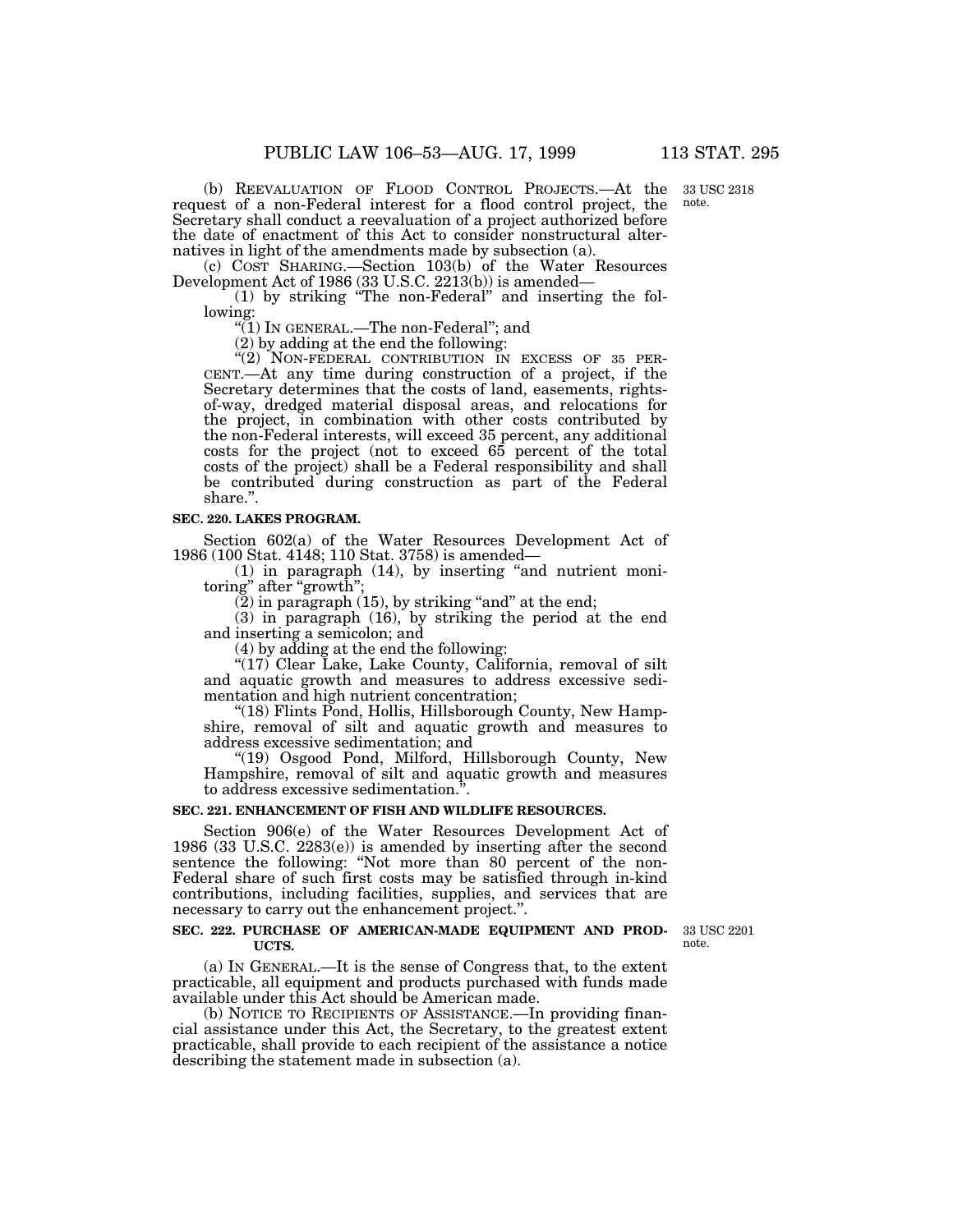#### **SEC. 223. CONSTRUCTION OF FLOOD CONTROL PROJECTS BY NON-FEDERAL INTERESTS.**

(a) IN GENERAL.—Section 211(d) of the Water Resources Development Act of 1996 (33 U.S.C. 701b–13(d)) is amended—

(1) in paragraph (1), by striking ''Any non-Federal interest that has received from the Secretary pursuant to subsection (b) or (c)'' and inserting the following:

''(A) STUDIES AND DESIGN ACTIVITIES UNDER SUB- SECTION (b).—

''(i) IN GENERAL.—A non-Federal interest may carry out construction for which studies and design documents are prepared under subsection (b) only if the Secretary approves the project for construction.

"(ii) CRITERIA FOR APPROVAL.—The Secretary shall approve a project for construction if the Secretary determines that the project is technically sound, economically justified, and environmentally acceptable and meets the requirements for obtaining the appropriate permits required under the authority of the Secretary.

"(iii) NO UNREASONABLE WITHHOLDING OF APPROVAL.—The Secretary shall not unreasonably withhold approval of a project for construction.

"(iv) NO EFFECT ON REGULATORY AUTHORITY.-Nothing in this subparagraph affects any regulatory authority of the Secretary.

''(B) STUDIES AND DESIGN ACTIVITIES UNDER SUB-SECTION (c).—Any non-Federal interest that has received from the Secretary under subsection (c)''; and

(2) in the first sentence of paragraph (2), by inserting "(other than paragraph  $(1)(A)$ " after "this subsection". (b) REIMBURSEMENT.—

(1) IN GENERAL.—Section  $211(e)(1)$  of the Water Resources Development Act of  $1996$  (33 U.S.C.  $701b-13(e)(1)$ ) is amended—

(A) in the matter preceding subparagraph (A), by inserting after ''constructed pursuant to this section'' the following: "and provide credit for the non-Federal share of the project'';

 $(B)$  in subparagraph  $(A)$ , by striking "and" at the end; (C) in subparagraph (B), by striking the period at the end and inserting "; and"; and

(D) by adding at the end the following:

''(C) if the construction work is substantially in accordance with plans prepared under subsection (b)."

(2) SPECIAL RULES.—Section  $211(e)(2)(A)$  of the Water Resources Development Act of 1996 (33 U.S.C. 701b–13(e)(2)(A)) is amended—

(A) in the subparagraph heading, by inserting ''OR CREDIT'' after ''REIMBURSEMENT'';

(B) by striking ''subject to amounts being made available in advance in appropriations Acts" and inserting "subject to the availability of appropriations''; and

(C) by inserting after ''the cost of such work'' the following: ", or provide credit (depending on the request of the non-Federal interest) for the non-Federal share of such work,''.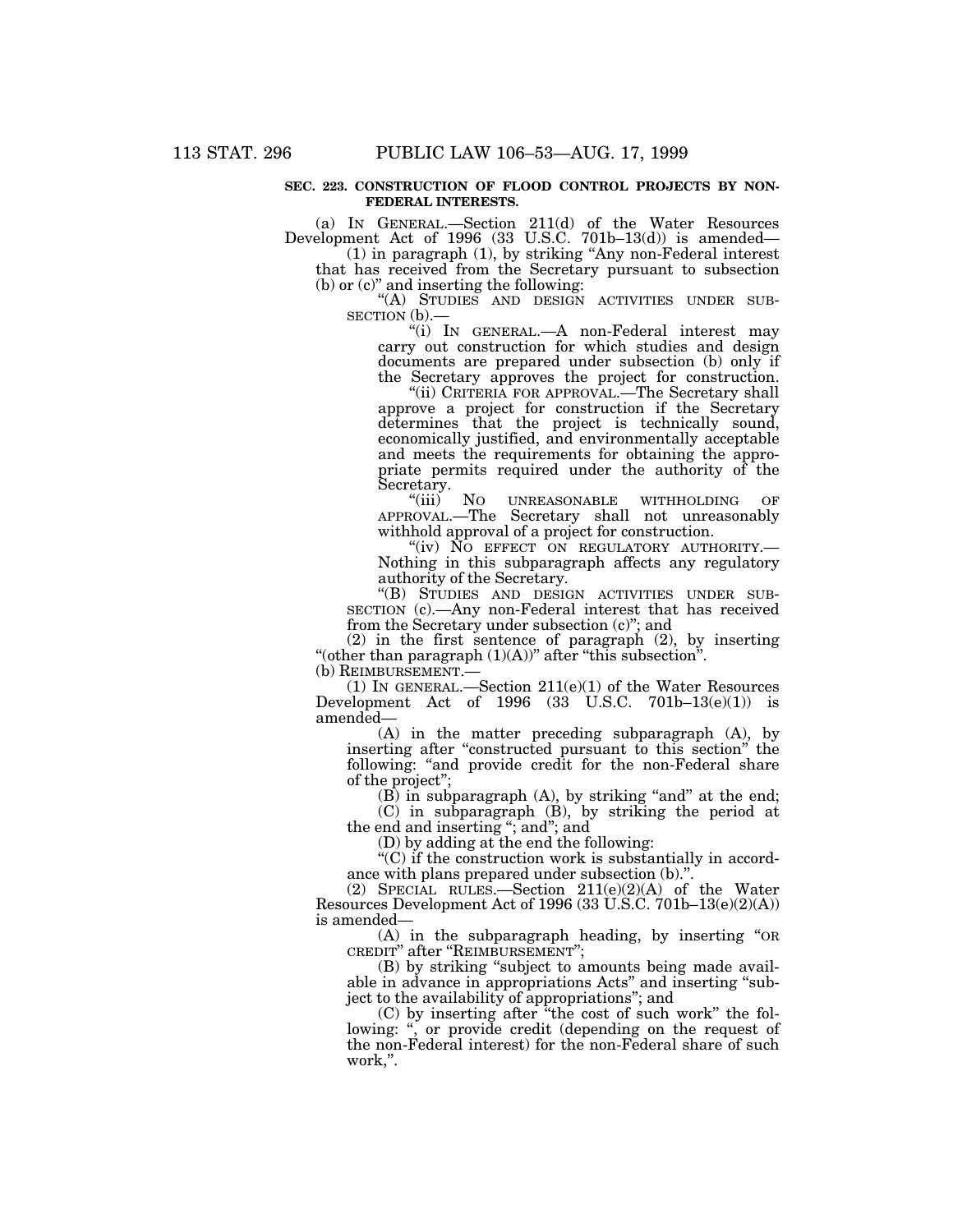(3) SCHEDULE AND MANNER OF REIMBURSEMENTS.—Section 211(e) of the Water Resources Development Act of 1996 (33 U.S.C. 701b–13(e)) is amended by adding at the end the following:<br>"(6) SCHEDULE AND MANNER OF REIMBURSEMENT.—

"(A) BUDGETING.—The Secretary shall budget and request appropriations for reimbursements under this section on a schedule that is consistent with a Federal

construction schedule.<br>
"(B) COMMENCEMENT ''(B) COMMENCEMENT OF REIMBURSEMENTS.— Reimbursements under this section may commence on approval of a project by the Secretary.

''(C) CREDIT.—At the request of a non-Federal interest, the Secretary may reimburse the non-Federal interest by providing credit toward future non-Federal costs of the project.

''(D) SCHEDULING.—Nothing in this paragraph affects the discretion of the President to schedule new construction starts.".

#### **SEC. 224. ENVIRONMENTAL DREDGING.**

Section 312 of the Water Resources Development Act of 1990 (33 U.S.C. 1272) is amended—

 $(1)$  in subsection  $(b)$ –

(A) in paragraph (1), by striking "50" and inserting "35": and

 $(B)$  in paragraph  $(2)$ , by striking "\$20,000,000" and inserting "\$50,000,000";

(2) in subsection (d), by striking ''non-Federal responsibility'' and inserting ''shared as a cost of construction''; and

(3) in subsection (f), by adding at the end the following:

''(6) Passaic River and Newark Bay, New Jersey.

''(7) Snake Creek, Bixby, Oklahoma. ''(8) Willamette River, Oregon.''.

**SEC. 225. RECREATION USER FEES.**

(a) WITHHOLDING OF AMOUNTS.— (1) IN GENERAL.—During fiscal years 1999 through 2002, the Secretary may withhold from the special account established under section 4(i)(1)(A) of the Land and Water Conservation Fund Act of 1965 (16 U.S.C. 460l–6a(i)(1)(A)) 100 percent of the amount of receipts above a baseline of \$34,000,000 per each fiscal year received from fees imposed at recreation sites under the administrative jurisdiction of the Department of the Army under section 4(b) of that Act (16 U.S.C. 460l-6a(b)).

(2) USE.—The amounts withheld shall be retained by the Secretary and shall be available, without further Act of appropriation, for expenditure by the Secretary in accordance with subsection (b).

(3) AVAILABILITY.—The amounts withheld shall remain available until September 30, 2005.

(b) USE OF AMOUNTS WITHHELD.—In order to increase the quality of the visitor experience at public recreational areas and to enhance the protection of resources, the amounts withheld under subsection (a) may be used only for—

(1) repair and maintenance projects (including projects relating to health and safety);

(2) interpretation;

16 USC 460l–6a note.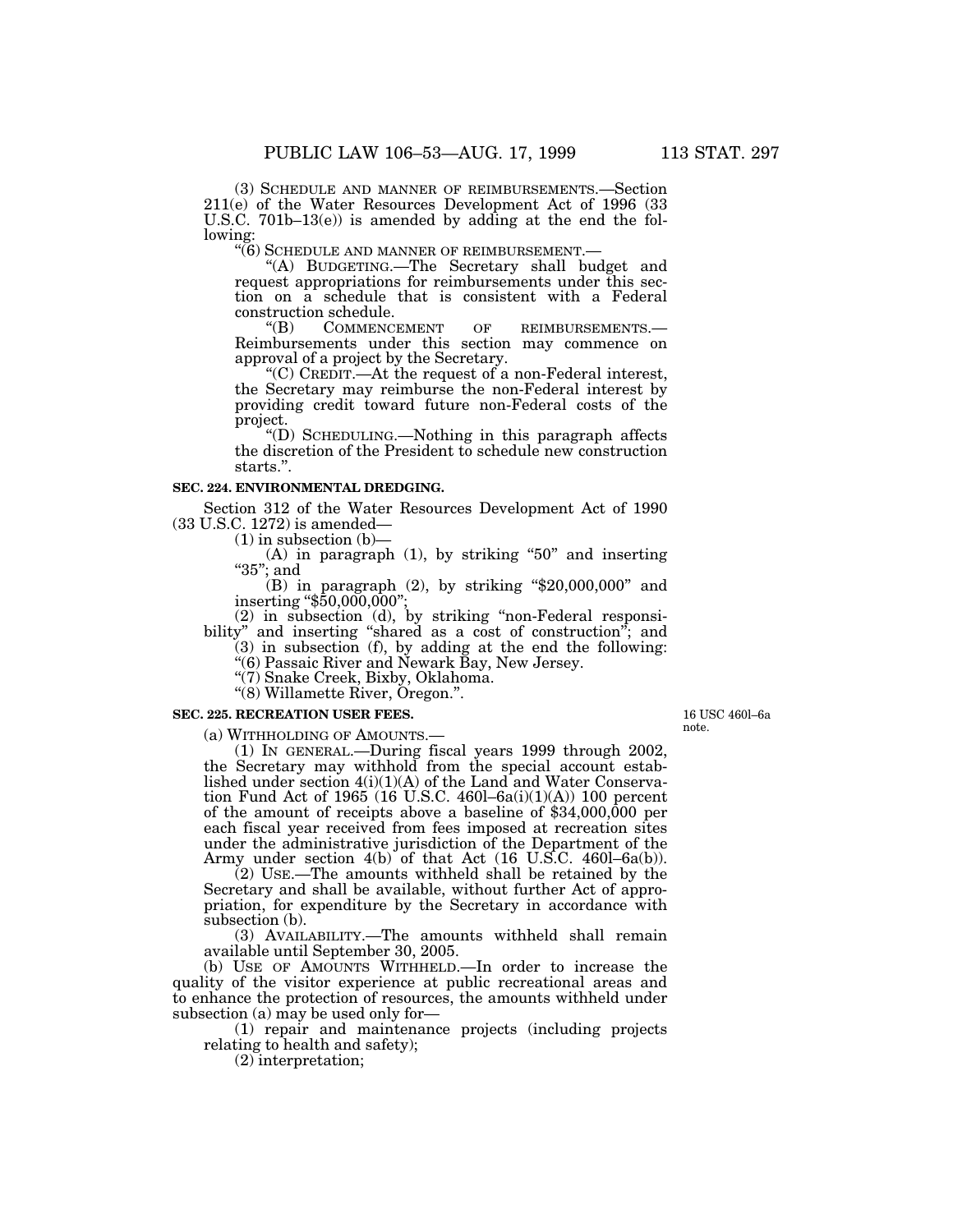(3) signage;

(4) habitat or facility enhancement;

(5) resource preservation;

(6) annual operation (including fee collection);

(7) maintenance; and

(8) law enforcement related to public use.

(c) AVAILABILITY.—Each amount withheld by the Secretary shall be available for expenditure, without further Act of appropriation, at the specific project from which the amount, above baseline, is collected.

### **SEC. 226. SMALL STORM DAMAGE REDUCTION PROJECTS.**

Section 3 of the Act of August 13, 1946 (33 U.S.C. 426g), is amended by striking "\$2,000,000" and inserting "\$3,000,000".

31 USC 501 note.

#### **SEC. 227. USE OF PRIVATE ENTERPRISES.**

(a) IN GENERAL.—The Secretary shall comply with the requirements of the Federal Activities Inventory Reform Act of 1998 (31 U.S.C. 501 note; Public Law 105–270).

 $(1)$  INVENTORY AND REVIEW.—In carrying out this section, the Secretary shall inventory and review all activities that are not inherently governmental in nature in accordance with the Federal Activities Inventory Reform Act of 1998.

(2) ARCHITECTURAL AND ENGINEERING SERVICES.—Any review and conversion by the Secretary to performance by private enterprise of an architectural or engineering service (including a surveying or mapping service) shall be carried out in accordance with title IX of the Federal Property and Administrative Services Act of 1949 (40 U.S.C. 541 et seq.).

# **TITLE III—PROJECT-RELATED PROVISIONS**

#### **SEC. 301. TENNESSEE-TOMBIGBEE WATERWAY WILDLIFE MITIGA-TION, ALABAMA AND MISSISSIPPI.**

The Tennessee-Tombigbee Waterway Wildlife Mitigation Project, Alabama and Mississippi, authorized by section  $60\tilde{1}(a)$  of the Water Resources Development Act of 1986 (100 Stat. 4138), is modified to authorize the Secretary to complete the project at a cost of \$93,530,000, in accordance with the post authorization change report dated August 17, 1998.

### **SEC. 302. OUZINKIE HARBOR, ALASKA.**

(a) MAXIMUM FEDERAL EXPENDITURE.—The maximum amount of Federal funds that may be expended for the project for navigation, Ouzinkie Harbor, Alaska, shall be \$8,500,000.

(b) REVISION OF PROJECT COOPERATION AGREEMENT.—The Secretary shall revise the project cooperation agreement for the project referred to in subsection (a) to take into account the change in the Federal participation in the project under subsection (a).

### **SEC. 303. ST. PAUL HARBOR, ST. PAUL, ALASKA.**

The project for navigation, St. Paul Harbor, St. Paul, Alaska, authorized by section 101(b)(3) of the Water Resources Development Act of 1996 (110 Stat. 3667), is modified to include the construction of additional features for a small boat harbor with an entrance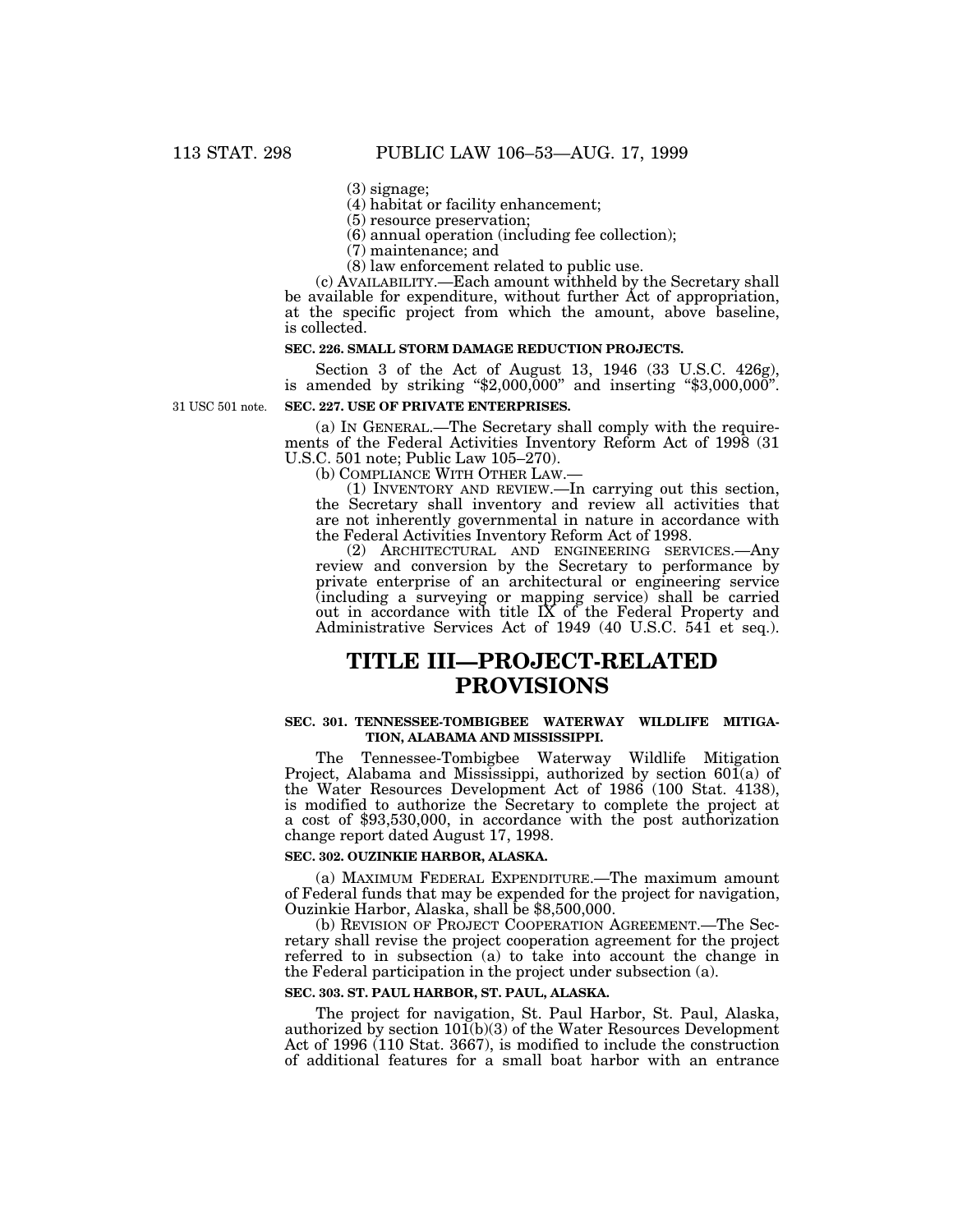channel and maneuvering area dredged to a 20-foot depth and appropriate wave protection features at an additional estimated total cost of \$12,700,000, with an estimated Federal cost of \$5,000,000 and an estimated non-Federal cost of \$7,700,000.

### **SEC. 304. LOGGY BAYOU, RED RIVER BELOW DENISON DAM, ARKANSAS, LOUISIANA, OKLAHOMA, AND TEXAS.**

The project for flood control on the Red River below Denison Dam, Arkansas, Louisiana, Oklahoma, and Texas, authorized by section 10 of the Flood Control Act of 1946 (60 Stat. 647), is modified to direct the Secretary to conduct a study to determine the feasibility of expanding the project to include mile 0.0 to mile 7.8 of Loggy Bayou between the Red River and Flat River.

# **SEC. 305. SACRAMENTO RIVER, GLENN-COLUSA, CALIFORNIA.**

(a) IN GENERAL.—The project for flood control, Sacramento River, California, authorized by section 2 of the Act entitled ''An Act to provide for the control of the floods of the Mississippi River and of the Sacramento River, California, and for other purposes'', approved March 1, 1917 (39 Stat. 949), and modified by section 102 of the Energy and Water Development Appropriations Act, 1990 (103 Stat. 649), section 301(b)(3) of the Water Resources Development Act of 1996 (110 Stat. 3110), and title I of the Energy and Water Development Appropriations Act, 1999 (112 Stat. 1841), is further modified to authorize the Secretary—

(1) to carry out the portion of the project at Glenn-Colusa, California, at a total cost of \$26,000,000, with an estimated Federal cost of \$20,000,000 and an estimated non-Federal cost of \$6,000,000; and

(2) to carry out bank stabilization work in the riverbed gradient facility, particularly in the vicinity of River Mile 208, if the Secretary determines that such work is necessary to protect the overall integrity of the project, on the condition that additional environmental review of the project is conducted.

#### **SEC. 306. SAN LORENZO RIVER, CALIFORNIA.**

The project for flood control, San Lorenzo River, California, authorized by section  $101(a)(5)$  of the Water Resources Development Act of 1996 (110 Stat. 3663), is modified to authorize the Secretary to include as a part of the project streambank erosion control measures to be undertaken substantially in accordance with the report entitled ''Bank Stabilization Concept, Laurel Street Extension'', dated April 23, 1998, at a total cost of \$4,800,000, with an estimated Federal cost of \$3,100,000 and an estimated non-Federal cost of \$1,700,000.

#### **SEC. 307. TERMINUS DAM, KAWEAH RIVER, CALIFORNIA.**

(a) TRANSFER OF TITLE TO ADDITIONAL LAND.—If the non-Federal interests for the project for flood control and water supply, Terminus Dam, Kaweah River, California, authorized by section 101(b)(5) of the Water Resources Development Act of 1996 (110 Stat. 3667), transfer to the Secretary without consideration title to perimeter lands acquired for the project by the non-Federal interests, the Secretary may accept the transfer of that title.

(b) LAND, EASEMENTS, AND RIGHTS-OF-WAY.—Nothing in this section changes, modifies, or otherwise affects the responsibility of the non-Federal interests to provide land, easements, rights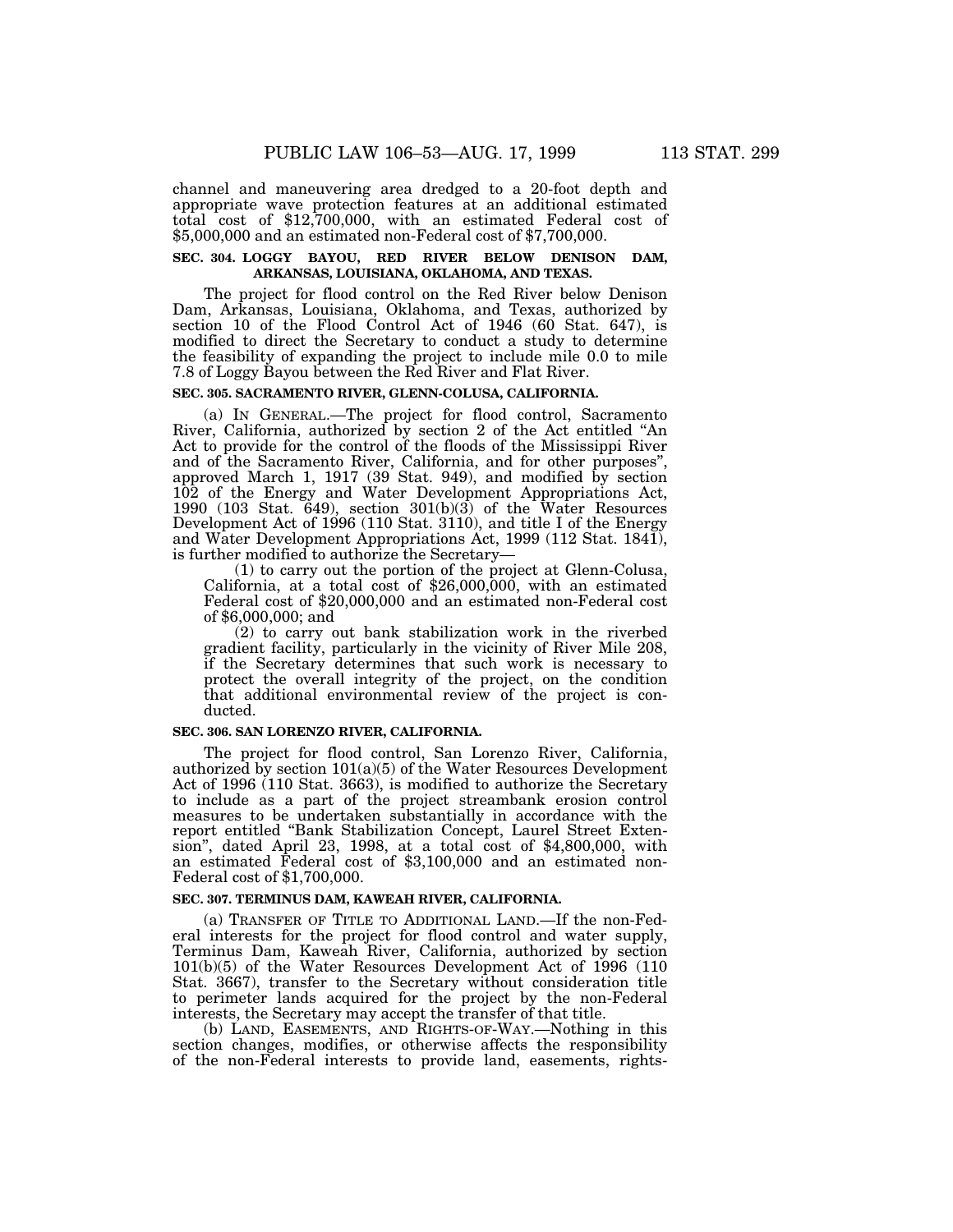of-way, relocations, and dredged material disposal areas necessary for the Terminus Dam project and to perform operation and maintenance for the project.

(c) OPERATION AND MAINTENANCE.—On request by the non-Federal interests, the Secretary shall carry out operation, maintenance, repair, replacement, and rehabilitation of the project if the non-Federal interests enter into a binding agreement with the Secretary to reimburse the Secretary for 100 percent of the costs of such operation, maintenance, repair, replacement, and rehabilitation, and any other expenses incurred by the Corps of Engineers under this section.

(d) HOLD HARMLESS.—The non-Federal interests shall hold the United States harmless for ownership, operation, and maintenance of lands and facilities of the Terminus Dam project title to which is transferred to the Secretary under this section.

#### **SEC. 308. DELAWARE RIVER MAINSTEM AND CHANNEL DEEPENING, DELAWARE, NEW JERSEY, AND PENNSYLVANIA.**

The project for navigation, Delaware River Mainstem and Channel Deepening, Delaware, New Jersey, and Pennsylvania, authorized by section 101(6) of the Water Resources Development Act of  $1992$  (106 Stat. 4802), is modified as follows:

(1) CREDIT FOR ENGINEERING AND DESIGN AND CONSTRUC-TION MANAGEMENT WORK.—The Secretary may provide the non-Federal interests credit, toward cash contributions required for construction and subsequent to construction, for the costs of engineering and design and construction management work that is performed by the non-Federal interests and that the Secretary determines is necessary to implement the project. Any such credit shall reduce the Philadelphia District's private sector performance goals for engineering work by the amount of the credit.

(2) CREDIT FOR COSTS OF CONSTRUCTION.—The Secretary may provide the non-Federal interests credit, toward cash contributions required during construction and subsequent to construction, for the costs of construction performed by the non-Federal interests on behalf of the Secretary and that the Secretary determines is necessary to implement the project.

(3) PAYMENT OF DISPOSAL OR TIPPING FEES.—The Secretary may enter into an agreement with a non-Federal interest for the payment of disposal or tipping fees for dredged material from a Federal project, other than for the construction or operation and maintenance of the new deepening project as described in the Limited Reevaluation Report dated May 1997, if the non-Federal interest has supplied the corresponding disposal capacity.

(4) DISPOSAL AREA MANAGEMENT PLAN.—The Secretary may enter into an agreement with a non-Federal interest under which—

(A) the non-Federal interest may carry out or cause to have carried out on behalf of the Secretary a disposal area management program for dredged material disposal areas necessary to construct, operate, and maintain the project; and

(B) the Secretary shall reimburse the non-Federal interest for the costs of carrying out the program.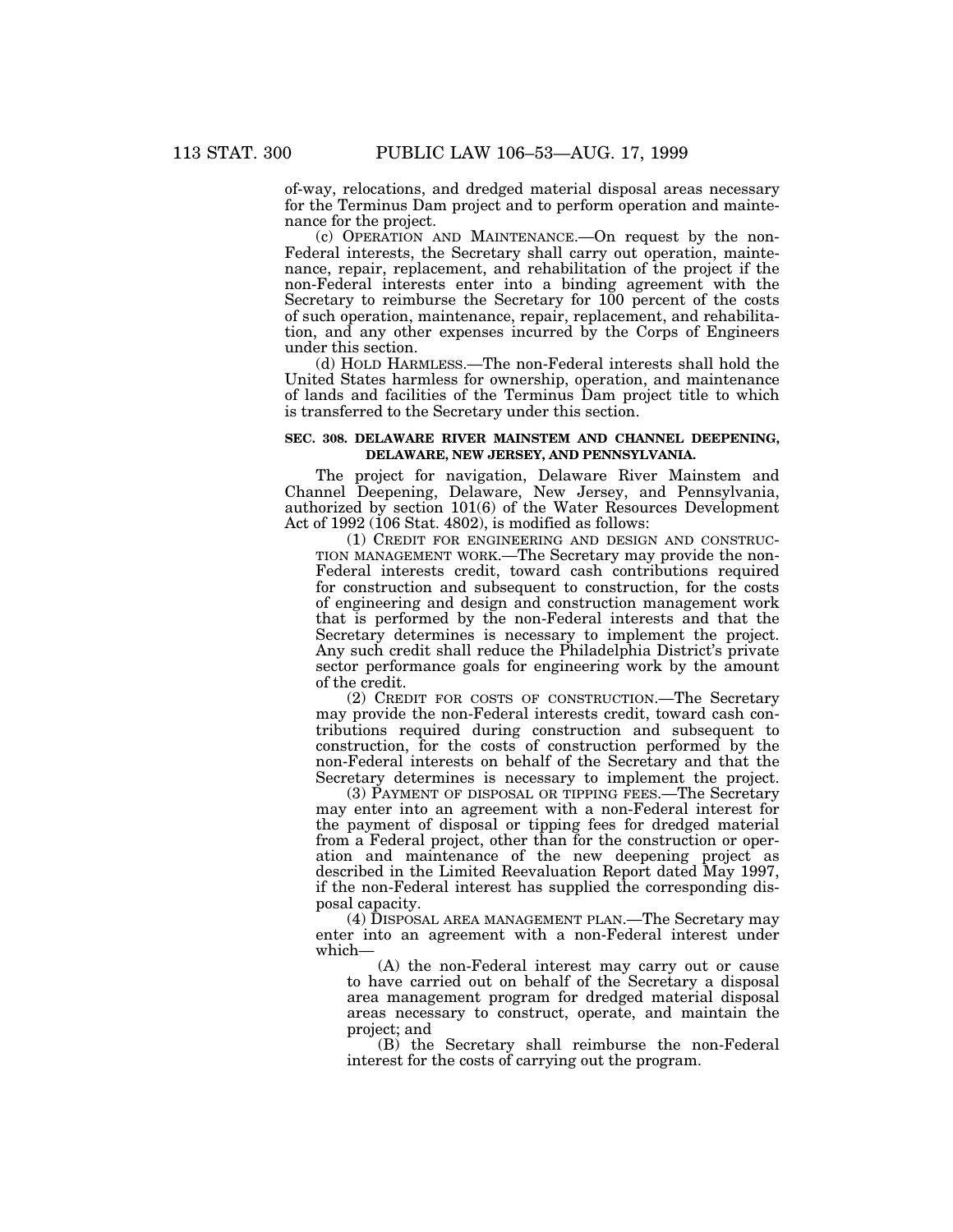## **SEC. 309. POTOMAC RIVER, WASHINGTON, DISTRICT OF COLUMBIA.**

The project for flood control, Potomac River, Washington, District of Columbia, authorized by section 5 of the Act of June 22, 1936 (49 Stat. 1574, chapter 688), and modified by section 301(a)(4) of the Water Resources Development Act of 1996 (110 Stat. 3707), is modified to authorize the Secretary to construct the project at a Federal cost of \$5,965,000, in accordance with the post authorization change report dated June 29, 1998.

#### **SEC. 310. BREVARD COUNTY, FLORIDA.**

(a) STUDY.—Not later than 120 days after the date of enactment Deadline.of this Act, the Secretary, in cooperation with the non-Federal interest, shall complete a study of any damage to the project for shore protection, Brevard County, Florida, authorized by section 101(b)(7) of the Water Resources Development Act of 1996 (110 Stat. 3667), to determine whether the damage is the result of a Federal navigation project.

(b) CONDITIONS.—In conducting the study, the Secretary shall use the services of an independent coastal expert, who shall consider all relevant studies completed by the Corps of Engineers and the local sponsor of the project.

(c) MITIGATION OF DAMAGE.—After completion of the study, the Secretary shall mitigate any damage to the shore protection project that is the result of a Federal navigation project. The costs of the mitigation shall be allocated to the Federal navigation project as operation and maintenance costs.

#### **SEC. 311. BROWARD COUNTY AND HILLSBORO INLET, FLORIDA.**

The project for shore protection, Broward County and Hillsboro Inlet, Florida, authorized by section 301 of the River and Harbor Act of 1965 (79 Stat. 1090), is modified to authorize the Secretary, on execution of a contract to construct the project, to reimburse the non-Federal interest for the Federal share of the cost of preconstruction planning and design for the project, if the Secretary determines that the work is compatible with and integral to the project.

#### **SEC. 312. LEE COUNTY, CAPTIVA ISLAND SEGMENT, FLORIDA, PERI-ODIC BEACH NOURISHMENT.**

(a) IN GENERAL.—The project for shore protection, Lee County, Captiva Island segment, Florida, authorized by section  $506(b)(3)(\AA)$ of the Water Resources Development Act of 1996 (110 Stat. 3758), is modified to direct the Secretary to enter into an agreement with the non-Federal interest to carry out the project in accordance with section 206 of the Water Resources Development Act of 1992 (33 U.S.C. 426i–1).

(b) DECISION DOCUMENT.—The design memorandum approved in 1996 shall be the decision document supporting continued Federal participation in cost sharing of the project.

#### **SEC. 313. FORT PIERCE, FLORIDA.**

(a) IN GENERAL.—The project for shore protection and harbor mitigation, Fort Pierce, Florida, authorized by section 301 of the River and Harbor Act of 1965 (79 Stat. 1092) and section  $506(a)(2)$ of the Water Resources Development Act of 1996 (110 Stat. 3757), is modified to incorporate 1 additional mile into the project in accordance with a final approved general reevaluation report, at a total cost for initial nourishment for the entire project of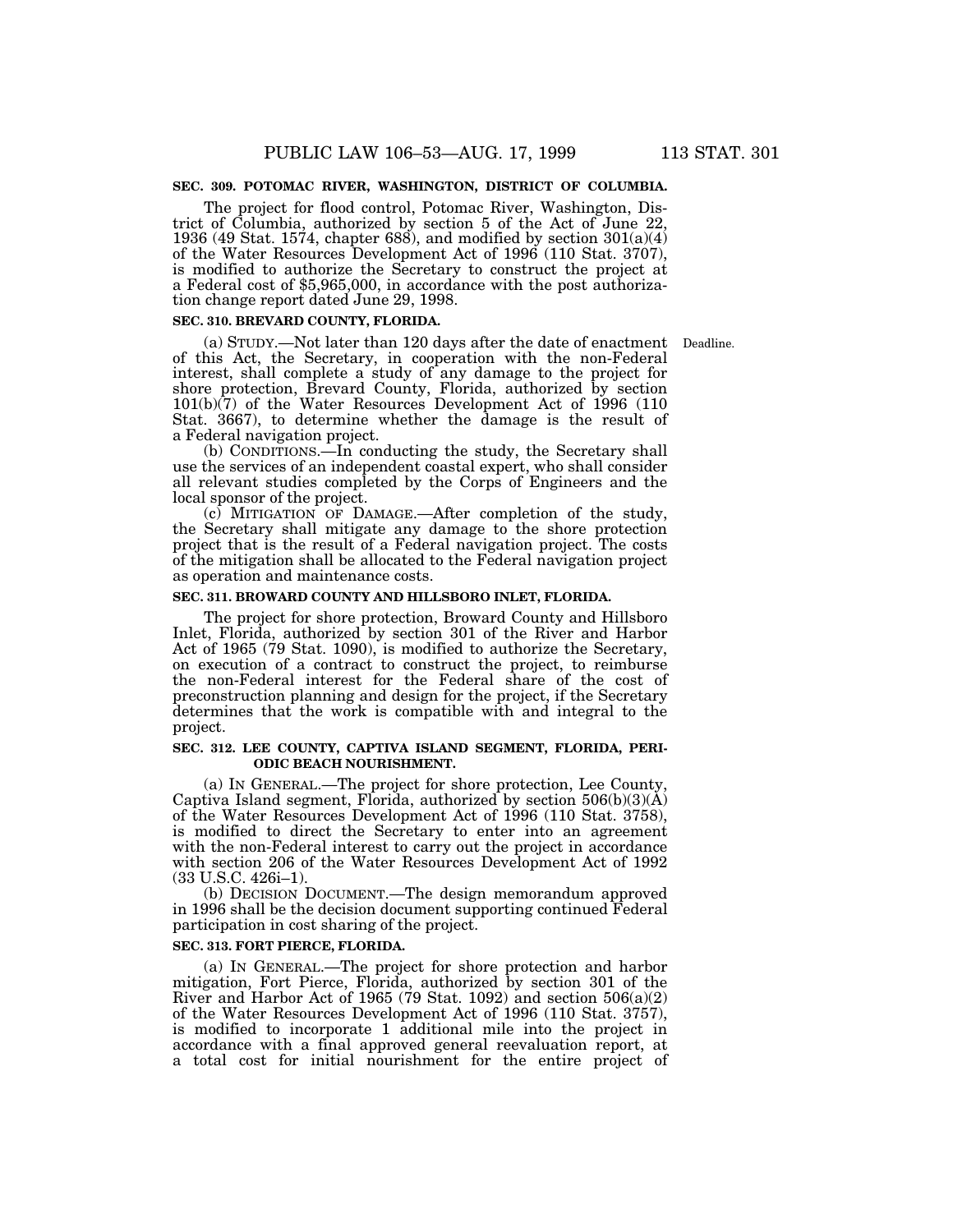\$9,128,000, with an estimated Federal cost of \$7,073,500 and an estimated non-Federal cost of \$2,054,500, at an average annual cost of \$556,000 for periodic nourishment over the 50-year life of the project, with an estimated annual Federal cost of \$431,000 and an estimated annual non-Federal cost of \$125,000.

(b) PERIODIC BEACH NOURISHMENT.—Periodic beach nourishment is authorized for the project in accordance with section 506(a)(2) of the Water Resources Development Act of 1996 (110 Stat. 3757).

#### **SEC. 314. NASSAU COUNTY, FLORIDA.**

The project for beach erosion control, Nassau County (Amelia Island), Florida, authorized by section  $3(a)(3)$  of the Water Resources Development Act of 1988 (102 Stat. 4013), is modified to authorize the Secretary to construct the project at a total cost of \$17,000,000, with an estimated Federal cost of \$13,300,000 and an estimated non-Federal cost of \$3,700,000, at an average annual cost of \$1,177,000 for periodic nourishment over the 50-year life of the project, with an estimated annual Federal cost of \$807,000 and an estimated annual non-Federal cost of \$370,000.

#### **SEC. 315. MIAMI HARBOR CHANNEL, FLORIDA.**

The project for navigation, Miami Harbor Channel, Florida, authorized by section 101(a)(9) of the Water Resources Development Act of 1990 (104 Stat. 4606), is modified to include construction of artificial reefs and related environmental mitigation required by Federal, State, and local environmental permitting agencies for the project, if the Secretary determines that the project as modified is technically sound, environmentally acceptable, and economically justified.

#### **SEC. 316. ST. AUGUSTINE, ST. JOHNS COUNTY, FLORIDA.**

The project for shore protection and storm damage reduction, St. Augustine, St. Johns County, Florida, authorized by section 501(a) of the Water Resources Development Act of 1986 (100 Stat. 4133) is modified to include navigation mitigation as a project purpose and to be carried out by the Secretary substantially in accordance with the general reevaluation report dated November 18, 1998, at a total cost of \$17,208,000, with an estimated Federal cost of \$13,852,000 and an estimated non-Federal cost of \$3,356,000, and at an estimated average annual cost of \$1,360,000 for periodic nourishment over the 50-year life of the project, with an estimated annual Federal cost of \$1,095,000 and an estimated annual non-Federal cost of \$265,000.

#### **SEC. 317. MILO CREEK, IDAHO.**

The Secretary shall reimburse the non-Federal interests for 65 percent of the reasonable costs of flood control for the South Division Street Segment, Milo Creek Flood Control Project, Idaho, to be constructed by the State of Idaho as described in the provision entitled "Add Alternative I" in the Milo Creek Phase II plans and specifications dated April 1999.

#### **SEC. 318. LAKE MICHIGAN, ILLINOIS.**

(a) IN GENERAL.—The project for storm damage reduction and shore protection, Lake Michigan, Illinois, from Wilmette, Illinois, to the Illinois-Indiana State line, authorized by section  $101(a)(12)$ of the Water Resources Development Act of 1996 (110 Stat. 3664),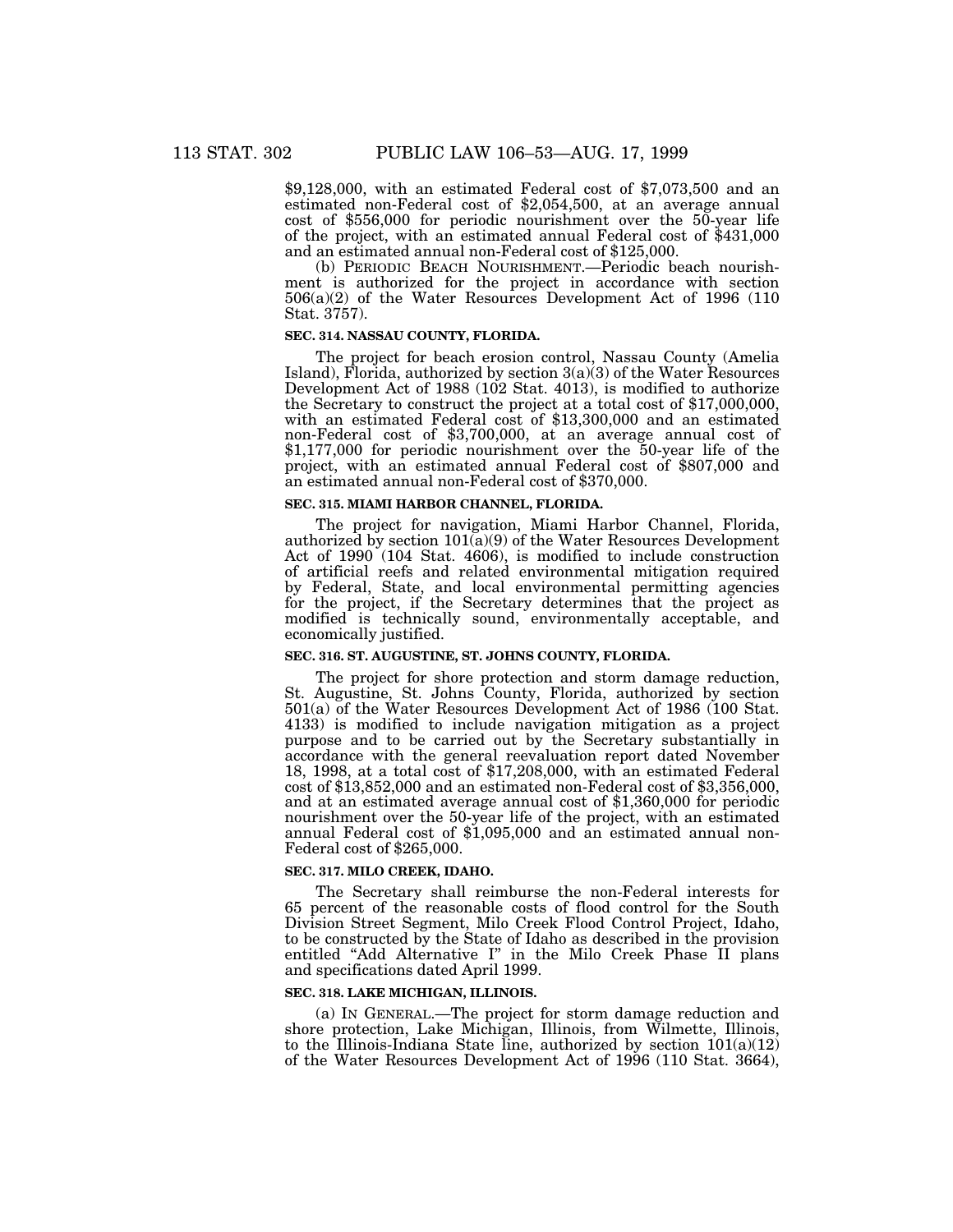is modified to provide for reimbursement for additional project work undertaken by the non-Federal interest.

(b) CREDIT OR REIMBURSEMENT.—The Secretary shall credit or reimburse the non-Federal interest for the Federal share of project costs incurred by the non-Federal interest in designing, constructing, or reconstructing reach 2F (700 feet south of Fullerton Avenue and 500 feet north of Fullerton Avenue), reach 3M (Meigs Field), and segments 7 and 8 of reach 4 (43rd Street to 57th Street), if the non-Federal interest carries out the work in accordance with plans approved by the Secretary, at an estimated total cost of \$83,300,000.

(c) REIMBURSEMENT.—The Secretary shall reimburse the non-Federal interest for the Federal share of project costs incurred by the non-Federal interest in reconstructing the revetment structures protecting Solidarity Drive in Chicago, Illinois, before the signing of the project cooperation agreement, at an estimated total cost of \$7,600,000.

#### **SEC. 319. SPRINGFIELD, ILLINOIS.**

Section 417 of the Water Resources Development Act of 1996 (110 Stat. 3743) is amended—

(1) by inserting ''(a) IN GENERAL.—'' before ''The Secretary''; and

(2) by adding at the end the following:

''(b) COST SHARING.—The non-Federal share of assistance provided under this section before, on, or after the date of enactment of this subsection shall be 50 percent.''.

#### **SEC. 320. OGDEN DUNES, INDIANA.**

(a) STUDY.—The Secretary shall conduct a study of beach erosion in and around the town of Ogden Dunes, Indiana, to determine whether the damage is the result of a Federal navigation project.

(b) MITIGATION OF DAMAGE.—If the Secretary determines that the damage described in subsection (a) is the result of a Federal navigation project, the Secretary shall take appropriate measures to mitigate the damage.

(c) COST.—The cost of the mitigation shall be allocated to the Federal navigation project as an operation and maintenance cost.

# **SEC. 321. SAINT JOSEPH RIVER, SOUTH BEND, INDIANA.**

(a) MAXIMUM TOTAL EXPENDITURE.—The maximum total expenditure for the project for streambank erosion, recreation, and pedestrian access features, Saint Joseph River, South Bend, Indiana, shall be \$7,800,000.

(b) REVISION OF PROJECT COOPERATION AGREEMENT.—The Secretary shall revise the project cooperation agreement for the project referred to in subsection (a) to take into account the change in the Federal participation in the project under subsection (a).

#### **SEC. 322. WHITE RIVER, INDIANA.**

The project for flood control, Indianapolis on West Fork of the White River, Indiana, authorized by section 5 of the Act entitled ''An Act authorizing the construction of certain public works on rivers and harbors for flood control, and other purposes'', approved June 22, 1936 (49 Stat. 1586, chapter 688), as modified by section 323 of the Water Resources Development Act of 1996 (110 Stat. 3716), is modified to authorize the Secretary to undertake the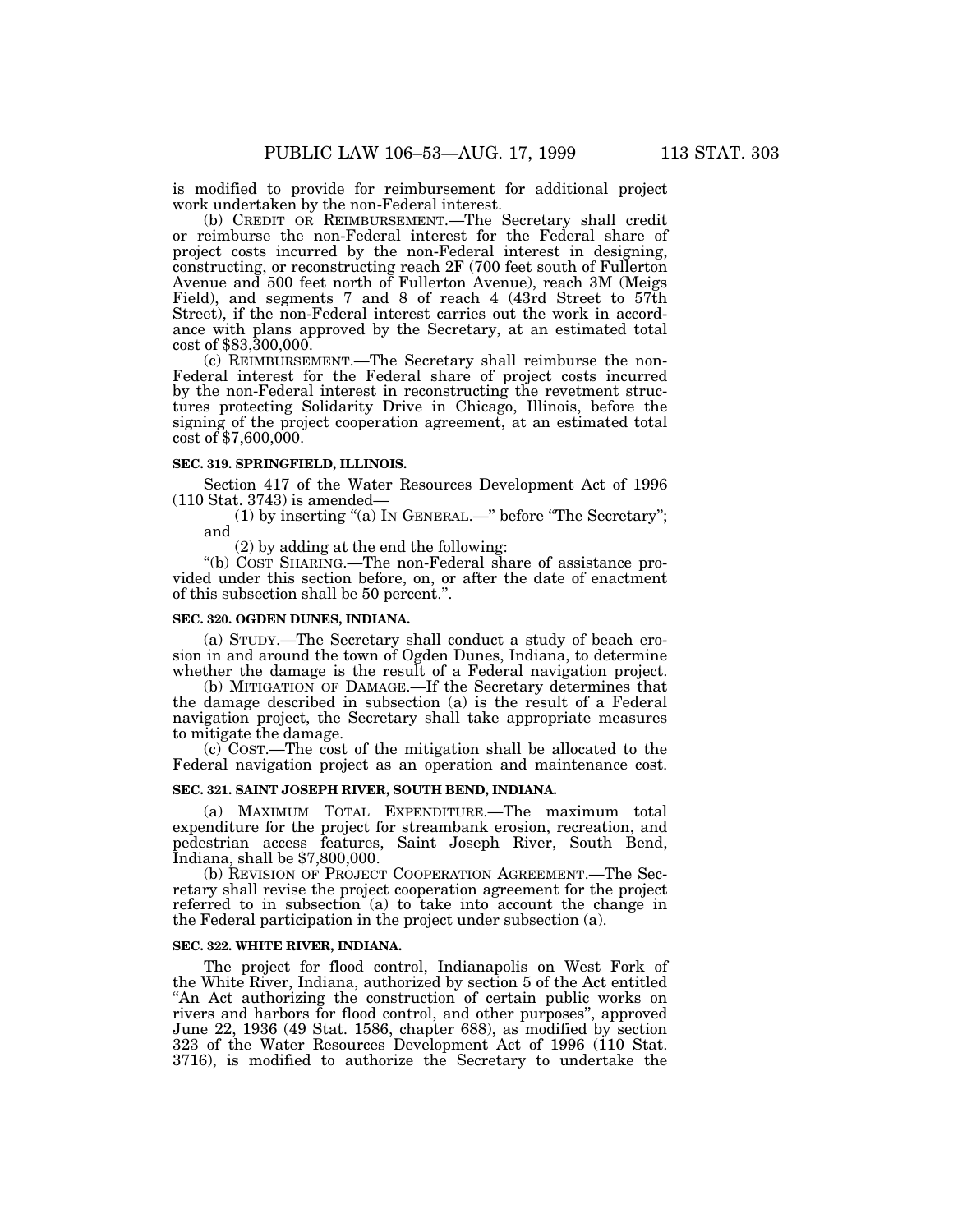riverfront alterations described in the Central Indianapolis Waterfront Concept Plan, dated February 1994, for the Canal Development (Upper Canal feature) and the Beveridge Paper feature, at a total cost not to exceed \$25,000,000, of which \$12,500,000 is the estimated Federal cost and \$12,500,000 is the estimated non-Federal cost, except that no such alterations may be undertaken unless the Secretary determines that the alterations authorized by this section, in combination with the alterations undertaken under section 323 of the Water Resources Development Act of 1996 (110 Stat. 3716), are economically justified.

### **SEC. 323. DUBUQUE, IOWA.**

The project for navigation, Dubuque, Iowa, authorized by section 101 of the River and Harbor Act of 1960 (74 Stat. 482), is modified to authorize the development of a wetland demonstration area of approximately 1.5 acres to be developed and operated by the Dubuque County Historical Society or a successor nonprofit organization.

#### **SEC. 324. LAKE PONTCHARTRAIN, LOUISIANA.**

The project for hurricane-flood protection, Lake Pontchartrain, Louisiana, authorized by section 204 of the Flood Control Act of 1965 (79 Stat. 1077), is modified—

(1) to direct the Secretary to conduct a study to determine the feasibility of constructing a pump adjacent to each of the 4 proposed drainage structures for the Saint Charles Parish feature of the project; and

(2) to authorize the Secretary to construct the pumps, with a Federal cost of 65 percent, if the Secretary determines that the project as modified is technically sound, environmentally acceptable, and economically justified.

# **SEC. 325. LAROSE TO GOLDEN MEADOW, LOUISIANA.**

The project for hurricane protection Larose to Golden Meadow, Louisiana, authorized by section 204 of the Flood Control Act of 1965 (79 Stat. 1077), is modified to authorize the Secretary to convert the Golden Meadow floodgate into a navigation lock if the Secretary determines that the conversion is technically feasible, environmentally acceptable, and economically justified.

#### **SEC. 326. LOUISIANA STATE PENITENTIARY LEVEE, LOUISIANA.**

The Secretary may credit against the non-Federal share work performed in the project area of the Louisiana State Penitentiary Levee, Mississippi River, Louisiana, authorized by section  $401(a)$ of the Water Resources Development Act of 1986 (100 Stat. 4117).

# **SEC. 327. TWELVE-MILE BAYOU, CADDO PARISH, LOUISIANA.**

The Red River Below Denison Dam project, authorized by section 10 of the Flood Control Act of 1946 (60 Stat. 647), is modified to incorporate the Twelve-Mile Bayou and levee from its confluence with the Red River and levee approximately 26 miles upstream to the vicinity of Black Bayou, Caddo Parish, Louisiana.

# **SEC. 328. WEST BANK OF THE MISSISSIPPI RIVER (EAST OF HARVEY CANAL), LOUISIANA.**

(a) IN GENERAL.—The project to prevent flood damage and for hurricane damage reduction, west bank of the Mississippi River (east of Harvey Canal), Louisiana, authorized by section 401(b) of the Water Resources Development Act of 1986 (100 Stat. 4128)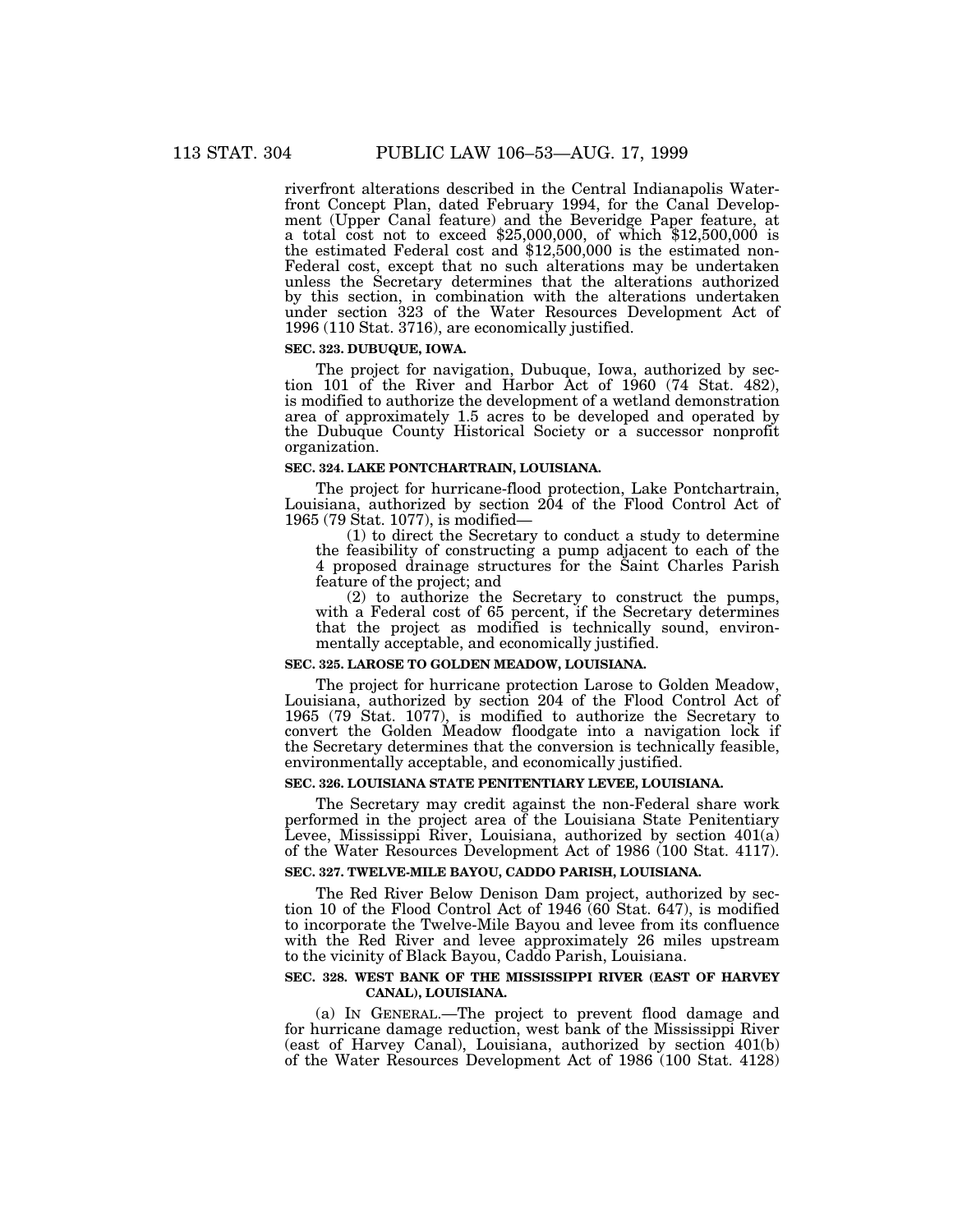and section 101(a)(17) of the Water Resources Development Act of 1996 (110 Stat. 3665), is modified to direct the Secretary to continue Federal operation and maintenance of the portion of the project included in the report of the Chief of Engineers dated May 1, 1995, referred to as "Algiers Channel".

(b) COMBINATION OF PROJECTS.—The Secretary shall carry out work authorized as part of the Westwego to Harvey Canal project, the East of Harvey Canal project, and the Lake Cataouatche modifications as a single project, to be known as the ''West Bank and Vicinity, New Orleans, Louisiana, Hurricane Protection Project'', with a combined total cost of \$280,300,000.

### **SEC. 329. TOLCHESTER CHANNEL S-TURN, BALTIMORE, MARYLAND.**

The project for navigation, Baltimore Harbor and Channels, Maryland, authorized by section 101 of the River and Harbor Act of 1958 (72 Stat. 297), is modified to direct the Secretary to straighten the Tolchester Channel S-turn as part of project maintenance.

### **SEC. 330. SAULT SAINTE MARIE, CHIPPEWA COUNTY, MICHIGAN.**

The project for navigation Sault Sainte Marie, Chippewa County, Michigan, authorized by section 1149 of the Water Resources Development Act of 1986 (100 Stat. 4254) and modified by section 330 of the Water Resources Development Act of 1996 (110 Stat. 3717), is further modified to provide that the amount to be paid by non-Federal interests under section 101(a) of the Water Resources Development Act of 1986 (33 U.S.C. 2211(a)) and section 330(a) of the Water Resources Development Act of 1996 shall not include any interest payments.

#### **SEC. 331. JACKSON COUNTY, MISSISSIPPI.**

The project for environmental infrastructure, Jackson County, Mississippi, authorized by section 219(c)(5) of the Water Resources Development Act of 1992 (106 Stat. 4835) and modified by section 504 of the Water Resources Development Act of 1996 (110 Stat. 3757), is further modified to direct the Secretary to provide a credit, not to exceed \$5,000,000, toward the non-Federal share of the cost of the project for the costs incurred by the Jackson County Board of Supervisors since February 8, 1994, in constructing the project, if the Secretary determines that the work is compatible with and integral to the project.

#### **SEC. 332. BOIS BRULE DRAINAGE AND LEVEE DISTRICT, MISSOURI.**

(a) MAXIMUM FEDERAL EXPENDITURE.—The maximum amount of Federal funds that may be allocated for the project for flood control, Bois Brule Drainage and Levee District, Missouri, authorized under section 205 of the Flood Control Act of 1948 (33 U.S.C. 701s), is \$15,000,000.

(b) REVISION OF PROJECT COOPERATION AGREEMENT.—The Secretary shall revise the project cooperation agreement for the project referred to in subsection (a) to take into account the change in Federal participation in the project under subsection (a).

(c) COST SHARING.—Nothing in this section affects any costsharing requirement applicable to the project referred to in subsection (a) under title I of the Water Resources Development Act of 1986 (33 U.S.C. 2211 et seq.).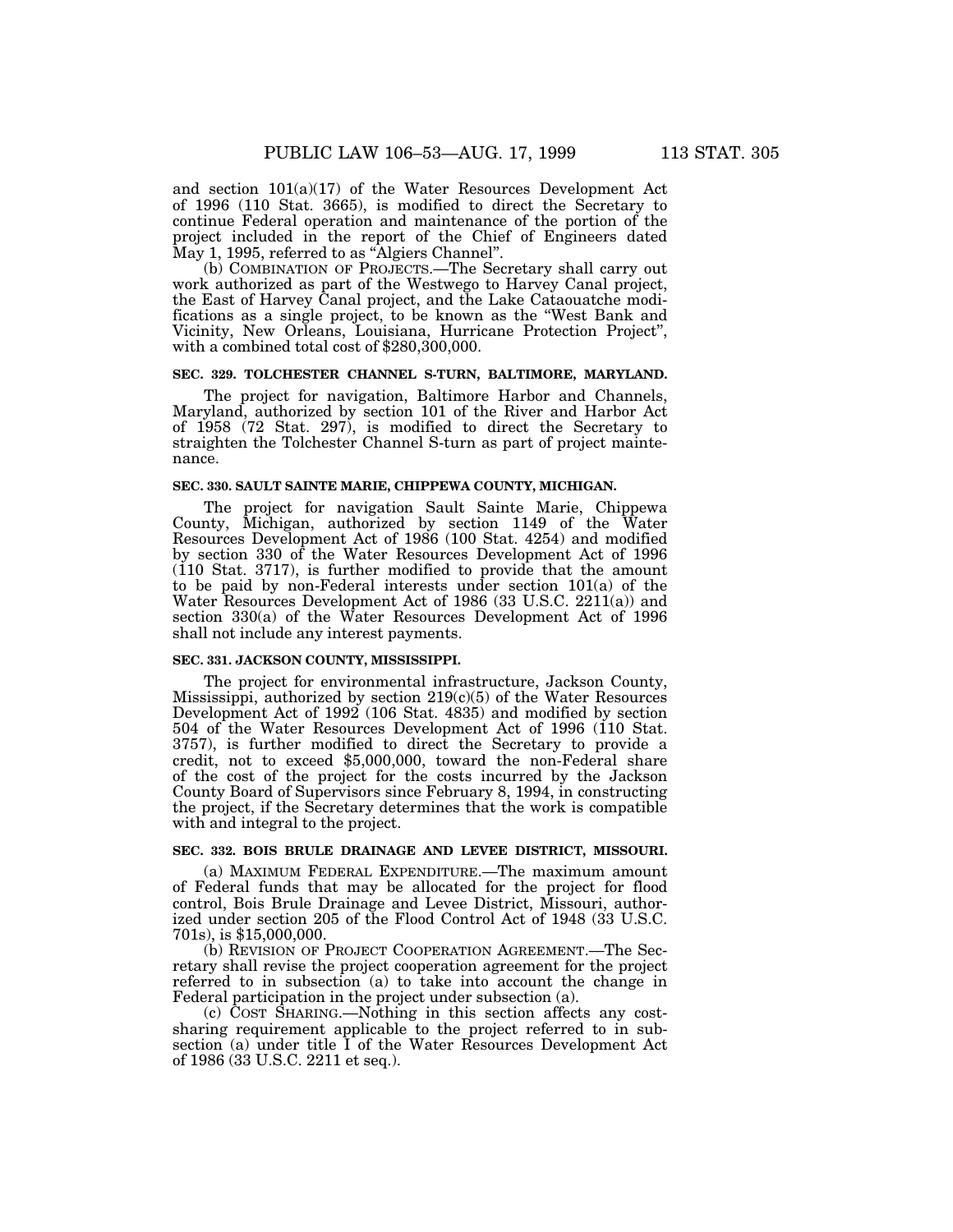# **SEC. 333. MERAMEC RIVER BASIN, VALLEY PARK LEVEE, MISSOURI.**

The project for flood control, Meramec River Basin, Valley Park Levee, Missouri, authorized by section 2(h) of the Act entitled ''An Act to deauthorize several projects within the jurisdiction of the Army Corps of Engineers'' (Public Law 97–128; 95 Stat. 1682) and modified by section 1128 of the Water Resources Development Act of 1986 (100 Stat. 4246), is further modified to authorize the Secretary to construct the project at a maximum Federal expenditure of \$35,000,000, if the Secretary determines that the project as modified is technically sound, environmentally acceptable, and economically justified.

# **SEC. 334. MISSOURI RIVER MITIGATION PROJECT, MISSOURI, KANSAS, IOWA, AND NEBRASKA.**

(a) IN GENERAL.—The project for mitigation of fish and wildlife losses, Missouri River Bank Stabilization and Navigation Project, Missouri, Kansas, Iowa, and Nebraska, authorized by section 601(a) of the Water Resources Development Act of 1986 (100 Stat. 4143) is modified to increase by 118,650 acres the amount of land and interests in land to be acquired for the project.

(b) STUDY.—

(1) IN GENERAL.—The Secretary, in conjunction with the States of Missouri, Kansas, Iowa, and Nebraska, shall conduct a study to determine the cost of restoring, under the authority of the Missouri River fish and wildlife mitigation project, a total of 118,650 acres of lost Missouri River fish and wildlife habitat.

(2) REPORT.—Not later than 180 days after the date of enactment of this Act, the Secretary shall report to Congress on the results of the study.

# **SEC. 335. WOOD RIVER, GRAND ISLAND, NEBRASKA.**

The project for flood control, Wood River, Grand Island, Nebraska, authorized by section 101(a)(19) of the Water Resources Development Act of 1996 (110 Stat. 3665), is modified to authorize the Secretary to construct the project substantially in accordance with the report of the Corps of Engineers dated June 29, 1998, at a total cost of \$17,039,000, with an estimated Federal cost of \$9,730,000 and an estimated non-Federal cost of \$7,309,000.

# **SEC. 336. ABSECON ISLAND, NEW JERSEY.**

The project for storm damage reduction and shore protection, Brigantine Inlet to Great Egg Harbor Inlet, Absecon Island, New Jersey, authorized by section 101(b)(13) of the Water Resources Development Act of 1996 (110 Stat. 3668), is modified to provide that if, after October 12, 1996, the non-Federal interests carry out any work associated with the project that is later recommended by the Chief of Engineers and approved by the Secretary, the Secretary may provide the non-Federal interests credit toward the non-Federal share of the cost of the project in an amount equal to the Federal share of the cost of the work, without interest. **SEC. 337. NEW YORK HARBOR AND ADJACENT CHANNELS, PORT**

### **JERSEY, NEW JERSEY.**

(a) IN GENERAL.—The project for navigation, New York Harbor and Adjacent Channels, New York and New Jersey, authorized by section 202(b) of the Water Resources Development Act of 1986 (100 Stat. 4098), is further modified to authorize the Secretary

Deadline.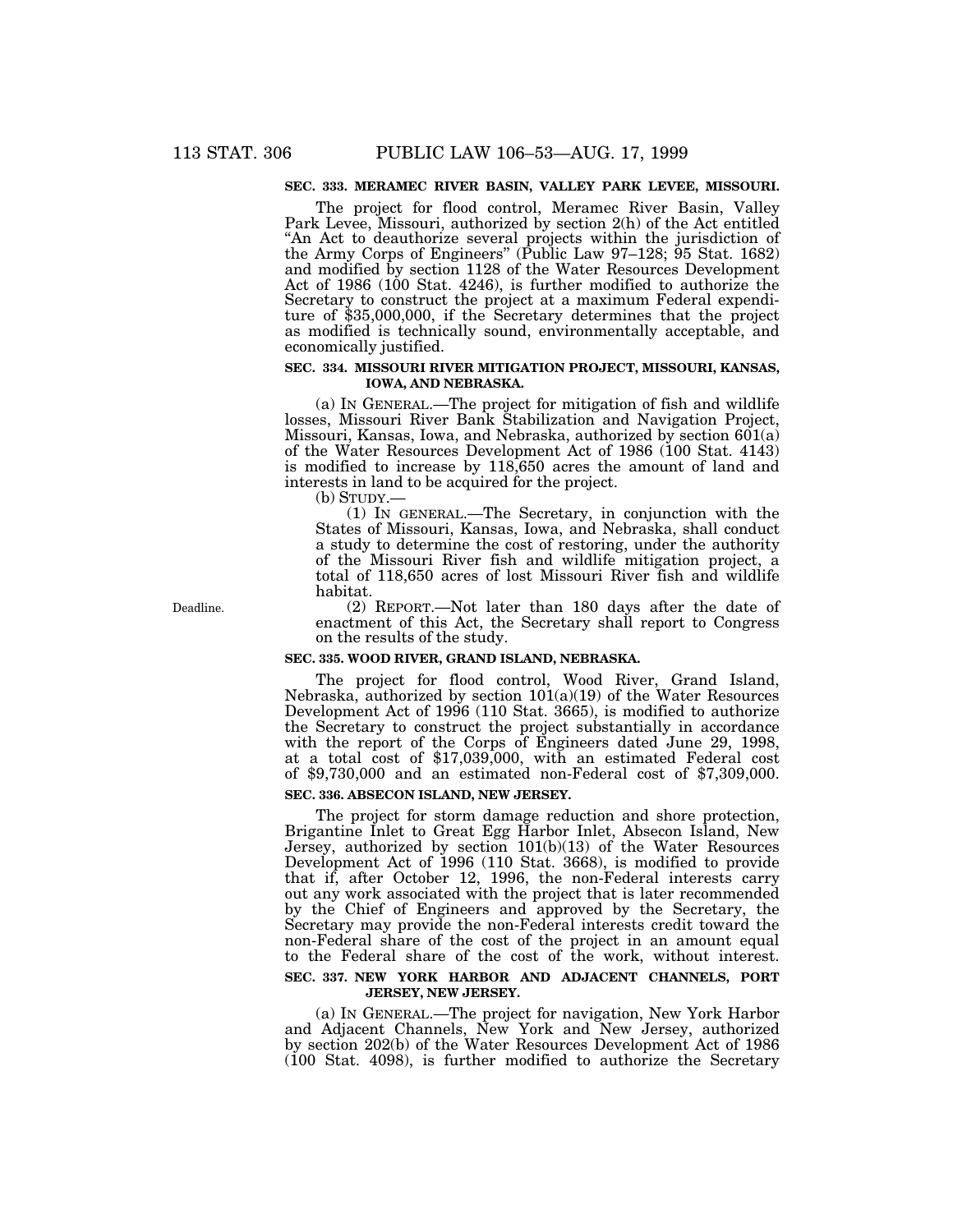to construct the portion of the project that is located between Military Ocean Terminal Bayonne and Global Terminal in Bayonne, New Jersey, at a total cost of \$103,267,000, with an estimated Federal cost of \$76,909,000 and an estimated non-Federal cost of \$26,358,000.

(b) LIMITATION.—No funds may be obligated to carry out work under the modification under subsection (a) until completion of a final report by the Chief of Engineers finding that the work is technically sound, environmentally acceptable, and economically justified.

# **SEC. 338. ARTHUR KILL, NEW YORK AND NEW JERSEY.**

(a) IN GENERAL.—The project for navigation, Arthur Kill, New York and New Jersey, authorized by section 202(b) of the Water Resources Development Act of 1986 (100 Stat. 4098) and modified by section  $301(b)(11)$  of the Water Resources Development Act of 1996 (110 Stat. 3711), is further modified to authorize the Secretary to construct the project substantially in accordance with the report of the Corps of Engineers dated July 23, 1999, at a total cost of \$315,700,000, with an estimated Federal cost of \$183,200,000 and an estimated non-Federal cost of \$132,500,000.

(b) CREDIT.—The Secretary may provide non-Federal interests—

(1) credit toward cash contributions required prior to and during construction and subsequent to construction for planning, engineering, and design and construction management work that is performed by non-Federal interests and that the Secretary determines is necessary to implement the project; and

(2) credit toward cash contributions required during construction and subsequent to construction for the costs of construction carried out by the non-Federal interest on behalf of the Secretary and that the Secretary determines is necessary to implement the project.

# **SEC. 339. KILL VAN KULL AND NEWARK BAY CHANNELS, NEW YORK AND NEW JERSEY.**

The project for navigation, Kill Van Kull and Newark Bay Channels, New York and New Jersey, authorized by chapter IV of title I of the Supplemental Appropriations Act, 1985 (99 Stat. 313), section  $202(a)$  of the Water Resources Development Act of 1986 (100 Stat. 4095), and section 301(b)(12) of the Water Resources Development Act of 1996 (110 Stat. 3711), is further modified to authorize the Secretary to provide the non-Federal interests credit toward cash contributions required—

(1) before, during, and after construction for planning, engineering and design, and construction management work that is performed by the non-Federal interests and that the Secretary determines is necessary to implement the project; and

(2) during and after construction for the costs of the construction that the non-Federal interests carry out on behalf of the Secretary and that the Secretary determines is necessary to implement the project.

### **SEC. 340. NEW YORK CITY WATERSHED.**

Section 552 of the Water Resources Development Act of 1996 (110 Stat. 3779) is amended—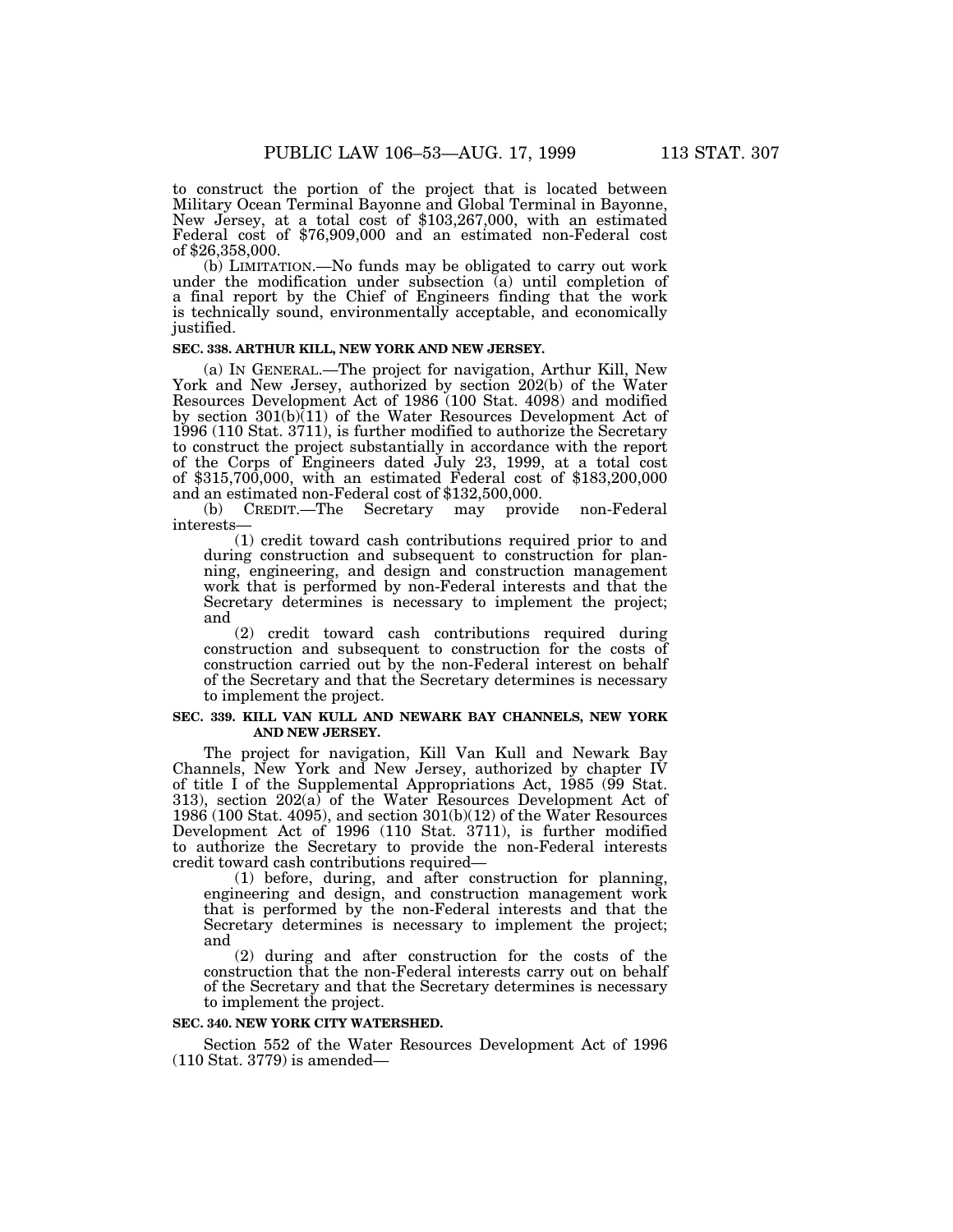(1) in subsection (d), by striking ''for the project to be carried out with such assistance" and inserting ", or a public entity designated by the State director, to carry out the project with the assistance, subject to the project's meeting the certification requirement of subsection  $(c)(1)$ "; and

 $(2)$  in subsection  $(i)$ , by striking "\$22,500,000" and inserting ''\$42,500,000''.

#### **SEC. 341. NEW YORK STATE CANAL SYSTEM.**

Section 553(e) of the Water Resources Development Act of 1996 (110 Stat. 3781) is amended by striking ''\$8,000,000'' and inserting "\$18,000,000".

# **SEC. 342. FIRE ISLAND INLET TO MONTAUK POINT, NEW YORK.**

The project for combined beach erosion control and hurricane protection, Fire Island Inlet to Montauk Point, Long Island, New York, authorized by section 101(a) of the River and Harbor Act of 1960 (74 Stat. 483) and modified by the River and Harbor Act of 1962, the Water Resources Development Act of 1974, and the Water Resources Development Act of 1986, is further modified to direct the Secretary, in coordination with the heads of other Federal departments and agencies, to complete all procedures and reviews expeditiously and to adopt and submit to Congress, not later than 120 days after the date of enactment of this Act, a mutually acceptable shore erosion plan for the Fire Island Inlet to Moriches Inlet reach of the project.

### **SEC. 343. BROKEN BOW LAKE, RED RIVER BASIN, OKLAHOMA.**

The project for flood control and water supply, Broken Bow Lake, Red River Basin, Oklahoma, authorized by section 203 of the Flood Control Act of 1958 (72 Stat. 309) and modified by section 203 of the Flood Control Act of 1962 (76 Stat. 1187), section 102(v) of the Water Resources Development Act of 1992 (106 Stat. 4808), and section 338 of the Water Resources Development Act of 1996 (110 Stat. 3720), is further modified to require the Secretary to make seasonal adjustments to the top of the conservation pool at the project, if the Secretary determines that the adjustments will be undertaken at no cost to the United States and will adequately protect affected water and related resources, as follows:

(1) Maintain an elevation of 599.5 from November 1 through March 31.

 $(2)$  Increase elevation gradually from 599.5 to 602.5 during April and May.

(3) Maintain an elevation of 602.5 from June 1 to September 30.

(4) Decrease elevation gradually from 602.5 to 599.5 during October.

#### **SEC. 344. WILLAMETTE RIVER TEMPERATURE CONTROL, MCKENZIE SUBBASIN, OREGON.**

(a) IN GENERAL.—The project for environmental restoration, Willamette River Temperature Control, McKenzie Subbasin, Oregon, authorized by section 101(a)(25) of the Water Resources Development Act of 1996 (110 Stat. 3665), is modified to authorize the Secretary to construct the project substantially in accordance with the Feature Memorandum dated July 31, 1998, at a total cost of \$64,741,000, if the Secretary determines that the project as modified is technically sound and environmentally acceptable.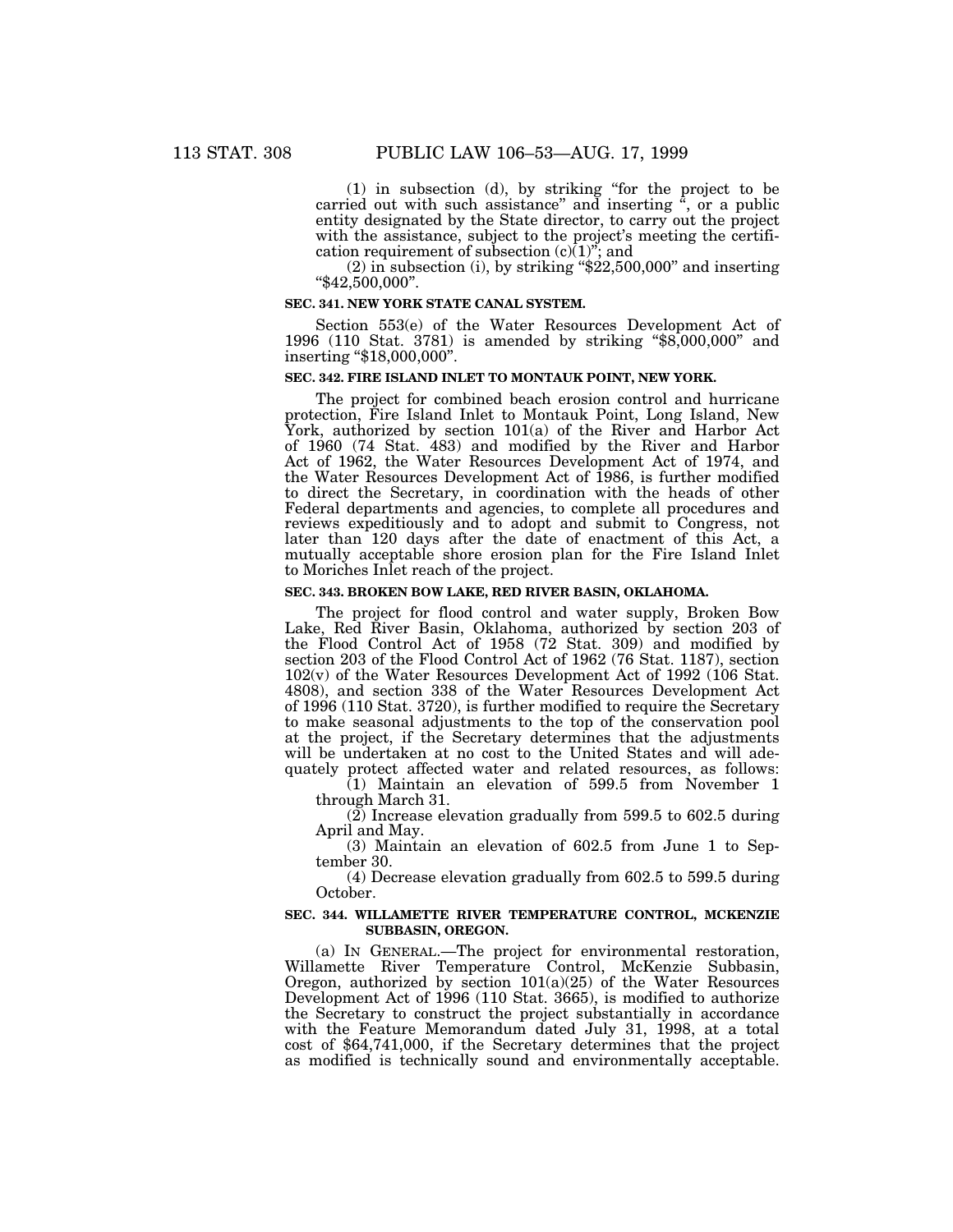(b) REPORT.—Not later than 90 days after the date of enactment Deadline.of this Act, the Secretary shall submit to Congress a report that—

(1) states the reasons for the increase in the cost of the project; (2) outlines the steps that the Corps of Engineers is taking

to control project costs, including the application of value engineering and other appropriate measures; and

(3) includes a cost estimate for, and recommendations on the advisability of, adding fish screens to the project.

# **SEC. 345. CURWENSVILLE LAKE, PENNSYLVANIA.**

Section 562 of the Water Resources Development Act of 1996 (110 Stat. 3784) is amended—

(1) by striking ''The Secretary'' and inserting the following: ''(a) IN GENERAL.—The Secretary''; and

(2) by adding at the end the following:

''(b) RECREATION FACILITIES.—The Secretary—

''(1) may provide design and construction assistance for recreational facilities at Curwensville Lake; and

 $(2)$  may require the non-Federal interest to provide not more than 25 percent of the cost of designing and constructing the recreational facilities.''.

### **SEC. 346. DELAWARE RIVER, PENNSYLVANIA AND DELAWARE.**

The project for navigation, Delaware River, Philadelphia to Wilmington, Pennsylvania and Delaware, authorized by section 3(a)(12) of the Water Resources Development Act of 1988 (102 Stat. 4014), is modified to authorize the Secretary to extend the channel of the Delaware River at Camden, New Jersey, to within 150 feet of the existing bulkhead and to relocate the 40-foot deep Federal navigation channel, eastward within Philadelphia Harbor, from the Ben Franklin Bridge to the Walt Whitman Bridge, into deep water, if the Secretary determines that the project as modified is technically sound, economically acceptable, and economically justified.

# **SEC. 347. MUSSERS DAM, PENNSYLVANIA.**

Section 209 of the Water Resources Development Act of 1992 (106 Stat. 4830) is amended—

(1) by striking subsection (e); and

(2) by redesignating subsection (f) as subsection (e).

#### **SEC. 348. PHILADELPHIA, PENNSYLVANIA.**

Section 564(c)(2) of the Water Resources Development Act of 1996 (110 Stat. 3785) is amended by striking ''\$2,700,000'' and inserting "\$4,000,000".

#### **SEC. 349. NINE MILE RUN, ALLEGHENY COUNTY, PENNSYLVANIA.**

If the Secretary determines that the documentation is integral to the project, the Secretary shall credit against the non-Federal share such costs, not to exceed \$1,000,000, as are incurred by the non-Federal interests in preparing the environmental restoration report, planning and design-phase scientific and engineering technical services documentation, and other preconstruction documentation for the habitat restoration project, Nine Mile Run, Pennsylvania.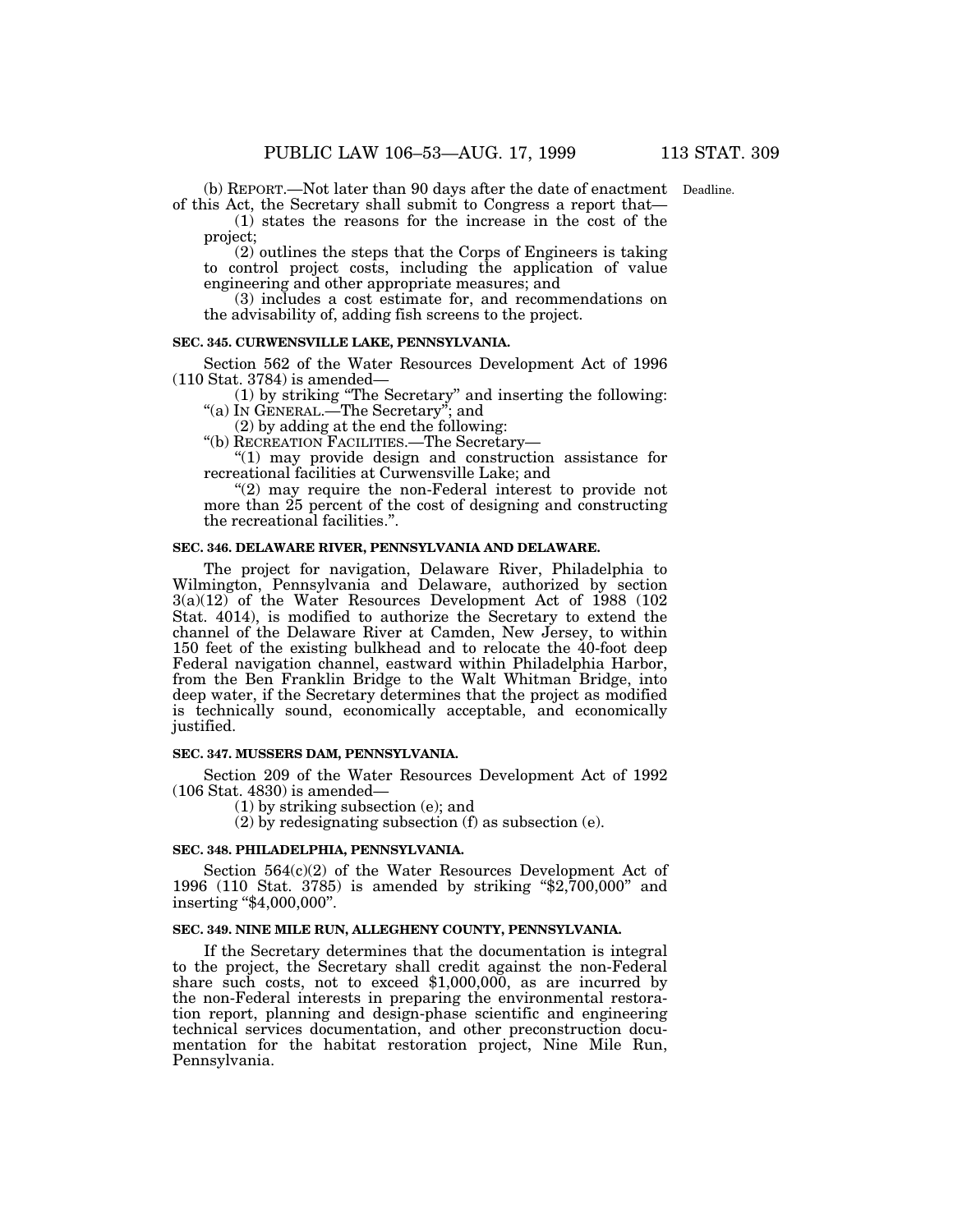# **SEC. 350. RAYSTOWN LAKE, PENNSYLVANIA.**

(a) RECREATION PARTNERSHIP INITIATIVE.—Section 519(b) of the Water Resources Development Act of 1996 (33 U.S.C. 2328 note; 110 Stat. 3765) is amended—

(1) by redesignating paragraph (3) as paragraph (4); and

(2) by inserting after paragraph (2) the following:

''(3) ENGINEERING AND DESIGN SERVICES.—The Secretary may perform engineering and design services for project infrastructure expected to be associated with the development of the site at Raystown Lake, Hesston, Pennsylvania.''.

(b) CONSTRUCTION ASSISTANCE.—

(1) IN GENERAL.—Consistent with the master plan described in section 318 of the Water Resources Development Act of 1992 (106 Stat. 4848), the Secretary may provide a grant to Juniata College for the construction of facilities and structures at Raystown Lake, Pennsylvania, to interpret and understand environmental conditions and trends. As a condition of the receipt of financial assistance, officials at Juniata College shall coordinate the construction with the Baltimore District of the Army Corps of Engineers.

(2) AUTHORIZATION OF APPROPRIATIONS.—There is authorized to be appropriated to carry out this subsection \$5,000,000.

#### **SEC. 351. SOUTH CENTRAL PENNSYLVANIA.**

(a) AUTHORIZATION OF APPROPRIATIONS.—Section  $313(g)(1)$  of the Water Resources Development Act of 1992 (106 Stat. 4846; 110 Stat. 3723) is amended by striking ''\$80,000,000'' and inserting ''\$180,000,000''.

(b) CORPS OF ENGINEERS EXPENSES.—Section 313(g) of the Water Resources Development Act of 1992 (106 Stat. 4846) is amended by adding at the end the following:

"( $4$ ) CORPS OF ENGINEERS EXPENSES.  $-10$  percent of the amounts appropriated to carry out this section for each of fiscal years 2000 through 2002 may be used by the Corps of Engineers district offices to administer and implement projects under this section at 100 percent Federal expense.".

#### **SEC. 352. FOX POINT HURRICANE BARRIER, PROVIDENCE, RHODE ISLAND.**

The project for hurricane-flood protection, Fox Point, Providence, Rhode Island, authorized by section 203 of the Flood Control Act of 1958 (72 Stat. 306), is modified to direct the Secretary to undertake the necessary repairs to the barrier, as identified in the Condition Survey and Technical Assessment dated April 1998, with Supplement dated August 1998, at a total cost of \$3,000,000, with an estimated Federal cost of \$1,950,000 and an estimated non-Federal cost of \$1,050,000.

#### **SEC. 353. COOPER RIVER, CHARLESTON HARBOR, SOUTH CAROLINA.**

(a) IN GENERAL.—The project for rediversion, Cooper River, Charleston Harbor, South Carolina, authorized by section 101 of the River and Harbor Act of 1968 (82 Stat. 731) and modified by title I of the Energy and Water Development Appropriations Act, 1992 (105 Stat. 517), is further modified to authorize the Secretary to pay to the State of South Carolina not more than \$3,750,000 if the Secretary and the State enter into a binding agreement for the State to perform all future operation of the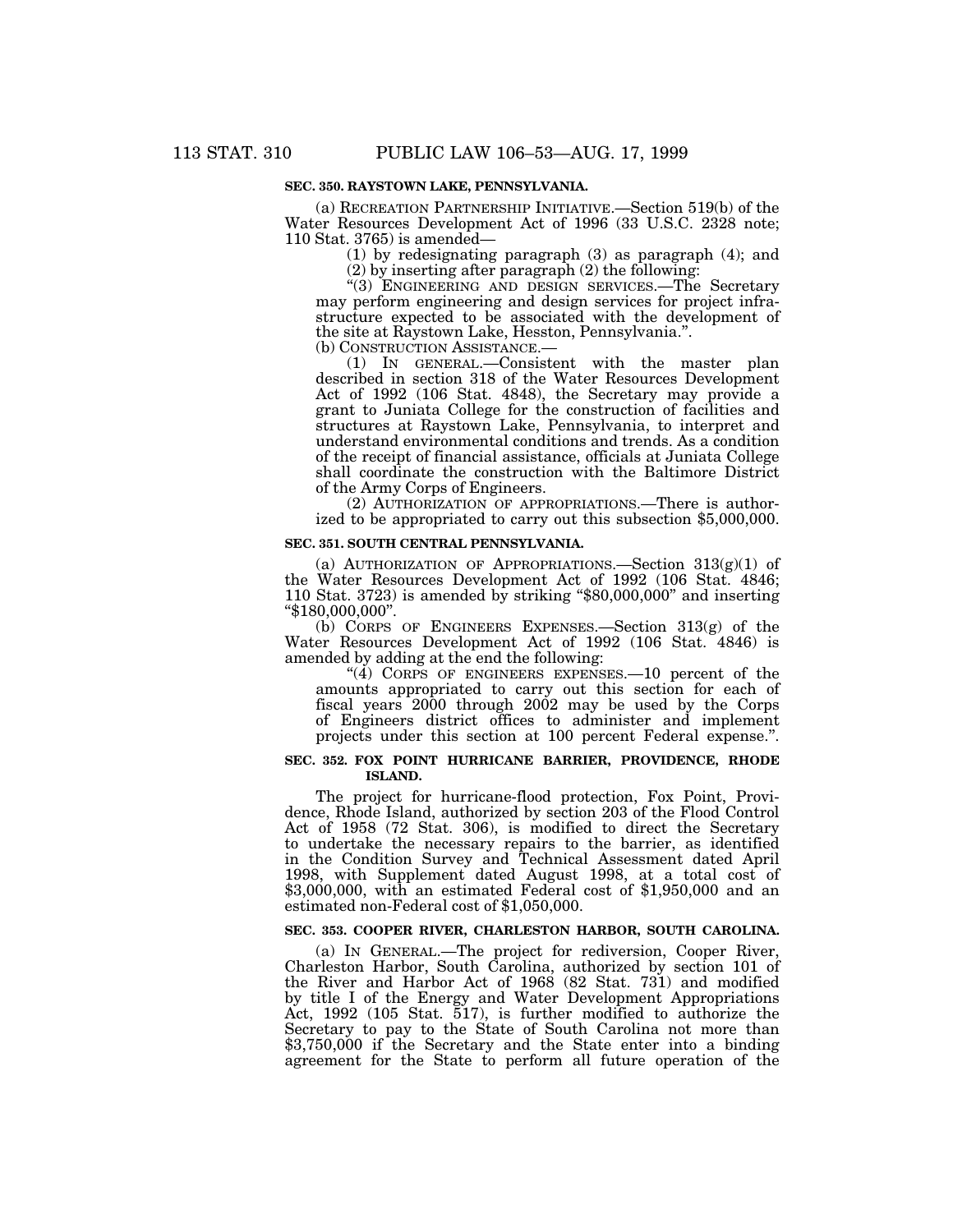fish lift at St. Stephen, South Carolina, including performance of studies to assess the efficacy of the fish lift.

(b) CONTENTS OF AGREEMENT.—The agreement under subsection (a) shall specify—

(1) the terms and conditions under which payment will be made; and

(2) the rights of, and remedies available to, the Federal Government to recover all or a portion of the payment if the State suspends or terminates operation of the fish lift or fails to operate the fish lift in a manner satisfactory to the Secretary.

(c) MAINTENANCE.—Maintenance of the fish lift shall remain a Federal responsibility.

# **SEC. 354. CLEAR CREEK, TEXAS.**

Section 575 of the Water Resources Development Act of 1996 (110 Stat. 3789) is amended—

 $(1)$  in subsection  $(a)$ —

(A) by inserting "or nonstructural actions" after "flood control works constructed''; and

(B) by inserting ''or nonstructural actions'' after "construction of the project"; and

 $(2)$  in subsection  $(b)$ —

 $(A)$  in paragraph  $(2)$ , by striking "and" at the end; (B) in paragraph (3), by striking the period at the end and inserting "; and"; and

(C) by adding at the end the following:

''(4) the project for flood control, Clear Creek, Texas, authorized by section 203 of the Flood Control Act of 1968 (82 Stat.  $742$ ).".

### **SEC. 355. CYPRESS CREEK, TEXAS.**

(a) IN GENERAL.—The project for flood control, Cypress Creek, Texas, authorized by section  $3(a)(13)$  of the Water Resources Development Act of 1988 (102 Stat. 4014), is modified to authorize the Secretary to carry out a nonstructural flood control project at a total cost of \$5,000,000.

(b) REIMBURSEMENT FOR WORK.—The Secretary may reimburse the non-Federal interest for the Cypress Creek project for work done by the non-Federal interest on the nonstructural flood control project in an amount equal to the estimate of the Federal share, without interest, of the cost of the work—

(1) if, after authorization and before initiation of construction of the nonstructural project, the Secretary approves the plans for construction of the nonstructural project by the non-Federal interest; and

(2) if the Secretary finds, after a review of studies and design documents prepared to carry out the nonstructural project, that construction of the nonstructural project is economically justified and environmentally acceptable.

# **SEC. 356. DALLAS FLOODWAY EXTENSION, DALLAS, TEXAS.**

The project for flood control, Dallas Floodway Extension, Dallas, Texas, authorized by section 301 of the River and Harbor Act of 1965 (79 Stat. 1091) and modified by section 351 of the Water Resources Development Act of 1996 (110 Stat. 3724), is further modified to add environmental restoration and recreation as project purposes.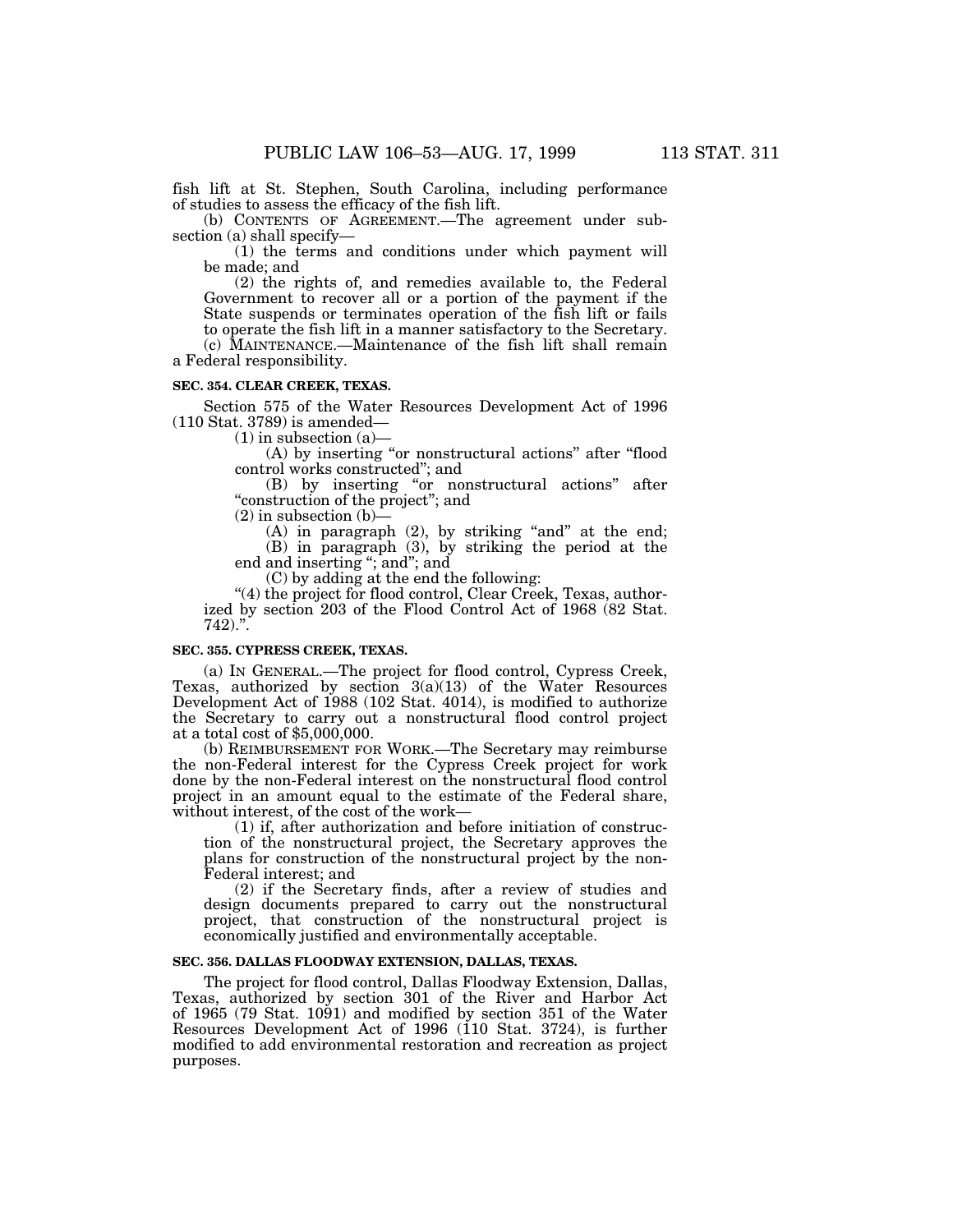# **SEC. 357. UPPER JORDAN RIVER, UTAH.**

The project for flood control, Upper Jordan River, Utah, authorized by section 101(a)(23) of the Water Resources Development Act of 1990 (104 Stat. 4610) and modified by section  $301(a)(14)$ of the Water Resources Development Act of 1996 (110 Stat. 3709), is further modified to direct the Secretary to carry out the locally preferred project, entitled ''Upper Jordan River Flood Control Project, Salt Lake County, Utah—Supplemental Information'' and identified in the document of Salt Lake County, Utah, dated July 30, 1998, at a total cost of \$12,870,000, with an estimated Federal cost of \$8,580,000 and an estimated non-Federal cost of \$4,290,000, if the Secretary determines that the project as modified is technically sound, environmentally acceptable, and economically justified.

### **SEC. 358. ELIZABETH RIVER, CHESAPEAKE, VIRGINIA.**

Notwithstanding any other provision of law, after September 30, 1999, the city of Chesapeake, Virginia, shall not be obligated to make the annual cash contribution required under paragraph 1(9) of the Local Cooperation Agreement dated December 12, 1978, between the Government and the city for the project for navigation, southern branch of the Elizabeth River, Chesapeake, Virginia.

# **SEC. 359. COLUMBIA RIVER CHANNEL, WASHINGTON AND OREGON.**

(a) IN GENERAL.—The project for navigation, Columbia River between Vancouver, Washington, and The Dalles, Oregon, authorized by the first section of the Act of July 24, 1946 (60 Stat. 637, chapter 595), is modified to authorize the Secretary to construct an alternate barge channel to traverse the high span of the Interstate Route 5 bridge between Portland, Oregon, and Vancouver, Washington, to a depth of 17 feet, with a width of approximately 200 feet through the high span of the bridge and a width of approximately 300 feet upstream of the bridge.

(b) DISTANCE UPSTREAM.—The channel shall continue upstream of the bridge approximately 2,500 feet to about river mile 107, then to a point of convergence with the main barge channel at about river mile 108.

(c) DISTANCE DOWNSTREAM.—

(1) SOUTHERN EDGE.—The southern edge of the channel shall continue downstream of the bridge approximately 1,500 feet to river mile 106+10, then turn northwest to tie into the edge of the Upper Vancouver Turning Basin.

(2) NORTHERN EDGE.—The northern edge of the channel shall continue downstream of the bridge to the Upper Vancouver Turning Basin.

### **SEC. 360. GREENBRIER RIVER BASIN, WEST VIRGINIA.**

Section 579(c) of the Water Resources Development Act of 1996  $(110 \text{ Stat. } 3790)$  is amended by striking "\$12,000,000" and inserting ''\$47,000,000''.

# **SEC. 361. BLUESTONE LAKE, OHIO RIVER BASIN, WEST VIRGINIA.**

Section 102(ff) of the Water Resources Development Act of 1992 (106 Stat. 4810) is amended by striking ''take such measures as are technologically feasible'' and inserting ''implement Plan C/ G, as defined in the Evaluation Report of the District Engineer dated December 1996,".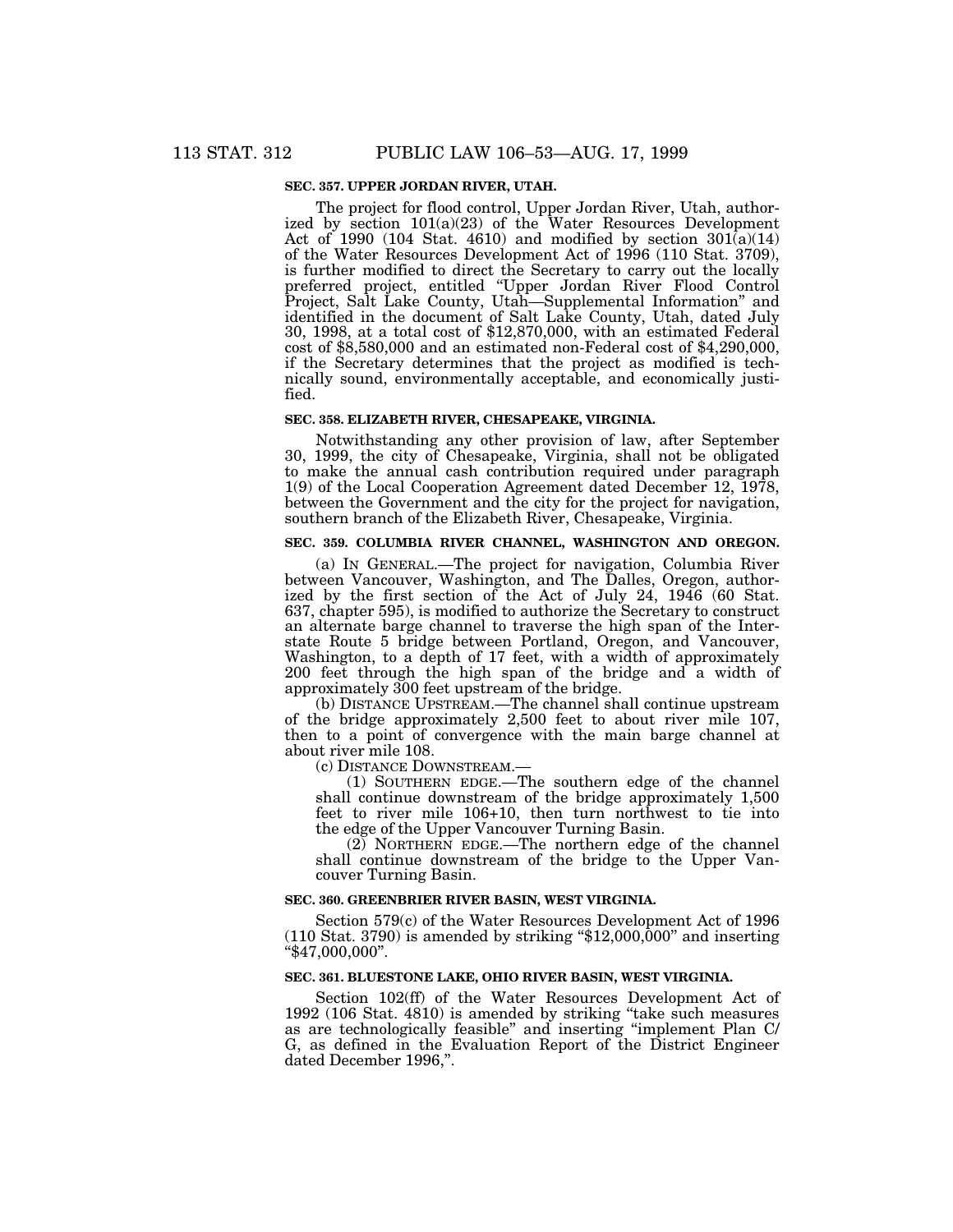### **SEC. 362. MOOREFIELD, WEST VIRGINIA.**

Effective October 1, 1999, the project for flood control, Moore-Effective date.field, West Virginia, authorized by section  $101(a)(25)$  of the Water Resources Development Act of 1990 (104 Stat. 4610), is modified to provide that the non-Federal interest shall not be required to pay the unpaid balance, including interest, of the non-Federal share of the cost of the project.

#### **SEC. 363. WEST VIRGINIA AND PENNSYLVANIA FLOOD CONTROL.**

Section 581 of the Water Resources Development Act of 1996 (110 Stat. 3790) is amended by striking subsection (a) and inserting the following:

"(a) IN GENERAL.—The Secretary may design and construct—

''(1) flood control measures in the Cheat and Tygart River basins, West Virginia, at a level of protection that is sufficient to prevent any future losses to communities in the basins from flooding such as occurred in January 1996, but not less than a 100-year level of protection; and

''(2) structural and nonstructural flood control, streambank protection, stormwater management, and channel clearing and modification measures in the lower Allegheny, lower Monongahela, West Branch Susquehanna, and Juniata River basins, Pennsylvania, at a level of protection that is sufficient to prevent any future losses to communities in the basins from flooding such as occurred in January 1996, but not less than a 100-year level of flood protection with respect to measures that incorporate levees or floodwalls.''.

#### **SEC. 364. PROJECT REAUTHORIZATIONS.**

Each of the following projects is authorized to be carried out by the Secretary, if the Secretary determines that the project is technically sound, environmentally acceptable, and economically justified, as appropriate:

(1) INDIAN RIVER COUNTY, FLORIDA.—The project for shore protection, Indian River County, Florida, authorized by section 501(a) of the Water Resources Development Act of 1986 (100 Stat. 4134) and deauthorized under section 1001(b)(1) of the Water Resources Development Act of 1986 (33 U.S.C. 579a(b)(1)).

(2) LIDO KEY BEACH, SARASOTA, FLORIDA.—

(A) IN GENERAL.—The project for shore protection, Lido Key Beach, Sarasota, Florida, authorized by section 101 of the River and Harbor Act of 1970 (84 Stat. 1819) and deauthorized under section 1001(b) of the Water Resources Development Act of 1986 (33 U.S.C. 579a(b)), at a total cost of \$5,200,000, with an estimated Federal cost of \$3,380,000 and an estimated non-Federal cost of \$1,820,000.

(B) PERIODIC NOURISHMENT.—The Secretary may carry out periodic nourishment for the project for a 50-year period at an estimated average annual cost of \$602,000, with an estimated annual Federal cost of \$391,000 and an estimated annual non-Federal cost of \$211,000.

(3) CASS RIVER, MICHIGAN (VASSAR).—The project for flood protection, Cass River, Michigan (Vassar), authorized by section 203 of the Flood Control Act of 1958 (72 Stat. 311) and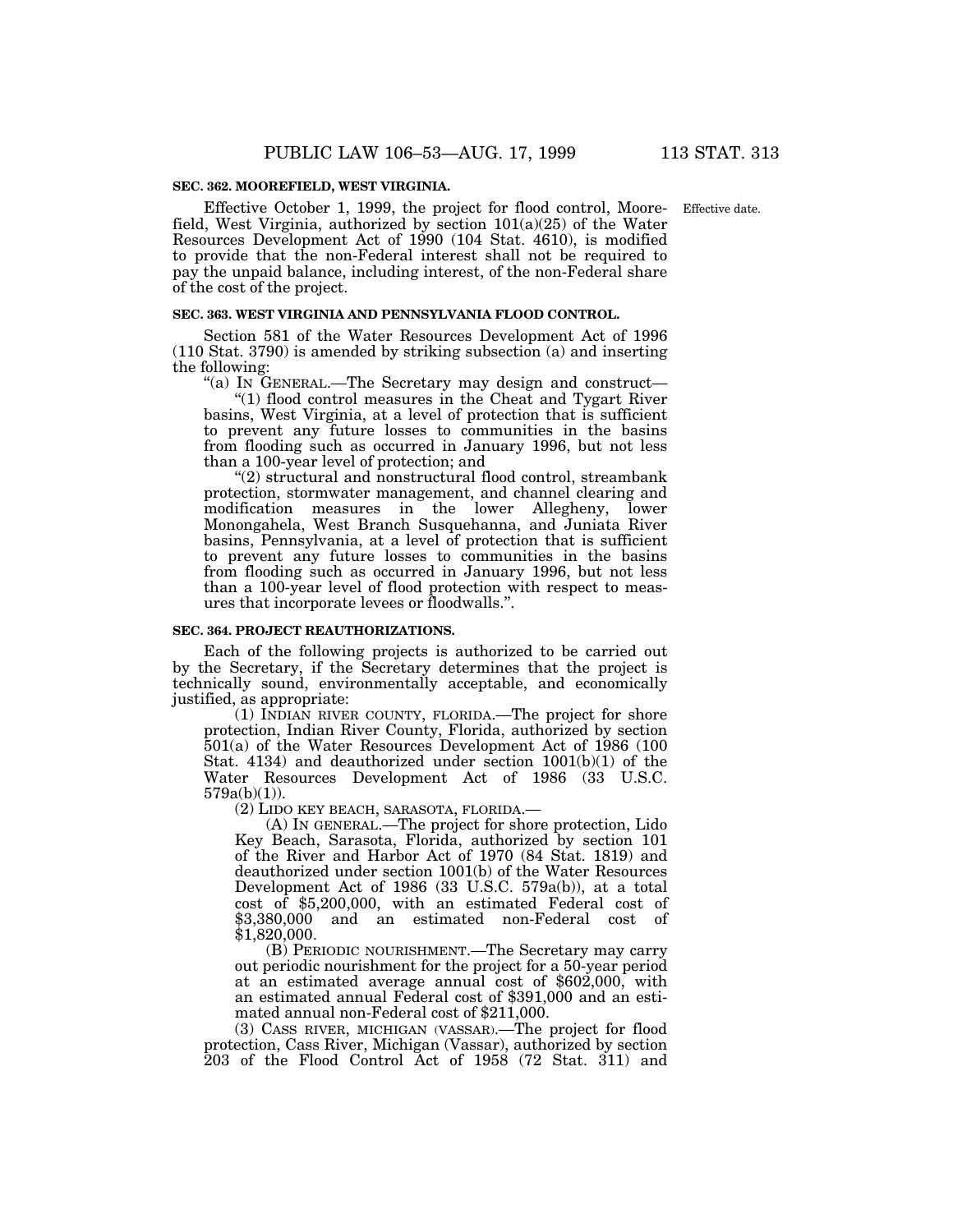deauthorized under section 1001(b)(2) of the Water Resources Development Act of 1986 (33 U.S.C. 579a(b)(2)).

(4) SAGINAW RIVER, MICHIGAN (SHIAWASSEE FLATS).—The project for flood control, Saginaw River, Michigan (Shiawassee Flats), authorized by section 203 of the Flood Control Act of 1958 (72 Stat. 311) and deauthorized under section 1001(b)(2) of the Water Resources Development Act of 1986 (33 U.S.C. 579a(b)(2)).

(5) PARK RIVER, GRAFTON, NORTH DAKOTA.—The project for flood control, Park River, Grafton, North Dakota, authorized by section 401(a) of the Water Resources Development Act of 1986 (100 Stat. 4121) and deauthorized under section 1001(a) of that Act (33 U.S.C. 579a(a)), at a total cost of \$28,100,000, with an estimated Federal cost of \$18,265,000 and an estimated non-Federal cost of \$9,835,000.

(6) MEMPHIS HARBOR, MEMPHIS, TENNESSEE.—The project for navigation, Memphis Harbor, Memphis, Tennessee, authorized by section 601(a) of the Water Resources Development Act of 1986 (100 Stat. 4145) and deauthorized pursuant to section  $1001(a)$  of that Act (33 U.S.C 579a(a)), is authorized to be carried out by the Secretary.

#### **SEC. 365. PROJECT DEAUTHORIZATIONS.**

(a) IN GENERAL.—The following projects or portions of projects are not authorized after the date of enactment of this Act:

(1) BRIDGEPORT HARBOR, CONNECTICUT.—The portion of the project for navigation, Bridgeport Harbor, Connecticut, authorized by section 101 of the River and Harbor Act of 1958 (72 Stat. 297), consisting of a 2.4-acre anchorage area, 9 feet deep, and an adjacent 0.6-acre anchorage area, 6 feet deep, located on the west side of Johnsons River.

(2) CLINTON HARBOR, CONNECTICUT.—The portion of the project for navigation, Clinton Harbor, Connecticut, authorized by section 2 of the Act of March 2, 1945 (59 Stat. 13, chapter 19), and House Document 240, 76th Congress, 1st Session, lying upstream of a line designated by the points N158,592.12, E660,193.92 and N158,444.58, E660,220.95.

(3) BASS HARBOR, MAINE.—The following portions of the project for navigation, Bass Harbor, Maine, authorized on May 7, 1962, under section 107 of the River and Harbor Act of 1960 (33 U.S.C. 577):

(A) Beginning at a bend in the project, N149040.00, E538505.00, thence running easterly about 50.00 feet along the northern limit of the project to a point N149061.55, E538550.11, thence running southerly about 642.08 feet to a point, N148477.64, E538817.18, thence running southwesterly about 156.27 feet to a point on the westerly limit of the project, N148348.50, E538737.02, thence running northerly about 149.00 feet along the westerly limit of the project to a bend in the project, N148489.22, E538768.09, thence running northwesterly about 610.39 feet along the westerly limit of the project to the point of origin.

(B) Beginning at a point on the westerly limit of the project, N148118.55, E538689.05, thence running southeasterly about 91.92 feet to a point, N148041.43, E538739.07, thence running southerly about 65.00 feet to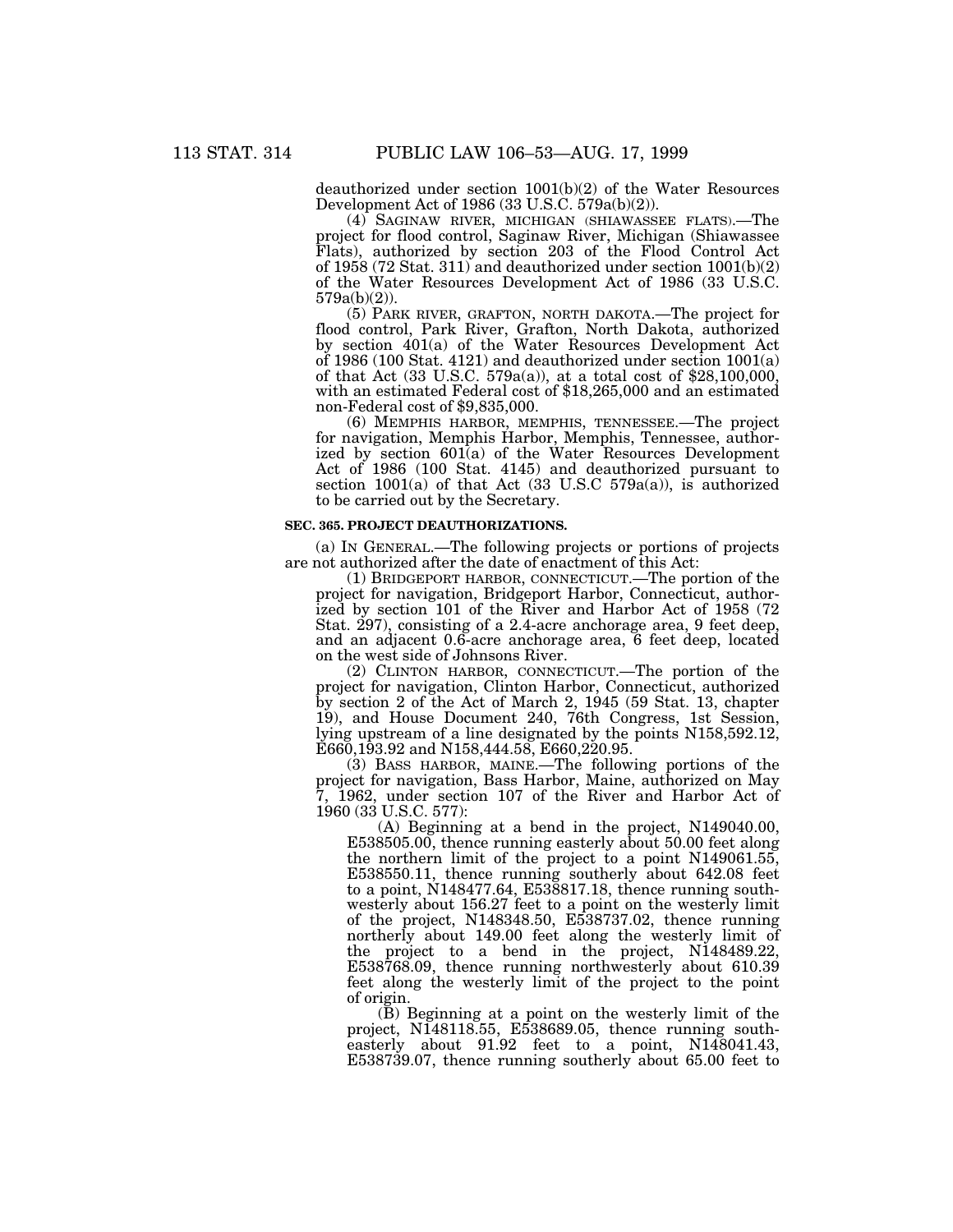a point, N147977.86, E538725.51, thence running southwesterly about 91.92 feet to a point on the westerly limit of the project, N147927.84, E538648.39, thence running northerly about 195.00 feet along the westerly limit of the project to the point of origin.

(4) BOOTHBAY HARBOR, MAINE.—The project for navigation, Boothbay Harbor, Maine, authorized by the Act of July 25, 1912 (37 Stat. 201, chapter 253).

(5) BUCKSPORT HARBOR, MAINE.—The portion of the project for navigation, Bucksport Harbor, Maine, authorized by the first section of the Act of June 13, 1902 (32 Stat. 331, chapter 1079), consisting of a 16-foot deep channel beginning at a point N268.748.16, E423.390.76, thence running north 47 degrees 02 minutes 23 seconds east 51.76 feet to a point N268.783.44, E423.428.64, thence running north 67 degrees 54 minutes 32 seconds west 1513.94 feet to a point N269.352.81, E422.025.84, thence running south 47 degrees 02 minutes 23 seconds west 126.15 feet to a point N269.266.84, E421.933.52, thence running south 70 degrees 24 minutes 28 seconds east 1546.79 feet to the point of origin.

(6) CARVERS HARBOR, VINALHAVEN, MAINE.—The portion of the project for navigation, Carvers Harbor, Vinalhaven, Maine, authorized by the Act of June 3, 1896 (commonly known as the ''River and Harbor Appropriations Act of 1896'') (29 Stat. 202, chapter 314), consisting of the 16-foot anchorage beginning at a point with coordinates N137,502.04, E895,156.83, thence running south 6 degrees 34 minutes 57.6 seconds west 277.660 feet to a point N137,226.21, E895,125.00, thence running north 53 degrees, 5 minutes 42.4 seconds west 127.746 feet to a point N137,302.92, E895022.85, thence running north 33 degrees 56 minutes 9.8 seconds east 239.999 feet to the point of origin.

(7) EAST BOOTHBAY HARBOR, MAINE.—Section 364 of the Water Resources Development Act of 1996 is amended by striking paragraph  $(9)$  (110 Stat. 3734) and inserting the following:

''(9) EAST BOOTHBAY HARBOR, MAINE.—The project for navigation, East Boothbay Harbor, Maine, authorized by the first section of the Act entitled 'An Act making appropriations for the construction, repair, and preservation of certain public works on rivers and harbors, and for other purposes', approved June 25, 1910 (36 Stat. 631, chapter 382).''.

(8) SEARSPORT HARBOR, SEARSPORT, MAINE.—The portion of the project for navigation, Searsport Harbor, Searsport, Maine, authorized by section 101 of the River and Harbor Act of 1962 (76 Stat. 1173), consisting of the 35-foot turning basin beginning at a point with coordinates N225,008.38, E395,464.26, thence running north 43 degrees 49 minutes 53.4 seconds east 362.001 feet to a point N225,269.52, E395,714.96, thence running south 71 degrees 27 minutes 33.0 seconds east 1,309.201 feet to a point N224,853.22, E396,956.21, thence running north 84 degrees 3 minutes 45.7 seconds west 1,499.997 feet to the point of origin.

(9) WELLS HARBOR, MAINE.—The following portions of the project for navigation, Wells Harbor, Maine, authorized by section 101 of the River and Harbor Act of 1960 (74 Stat. 480):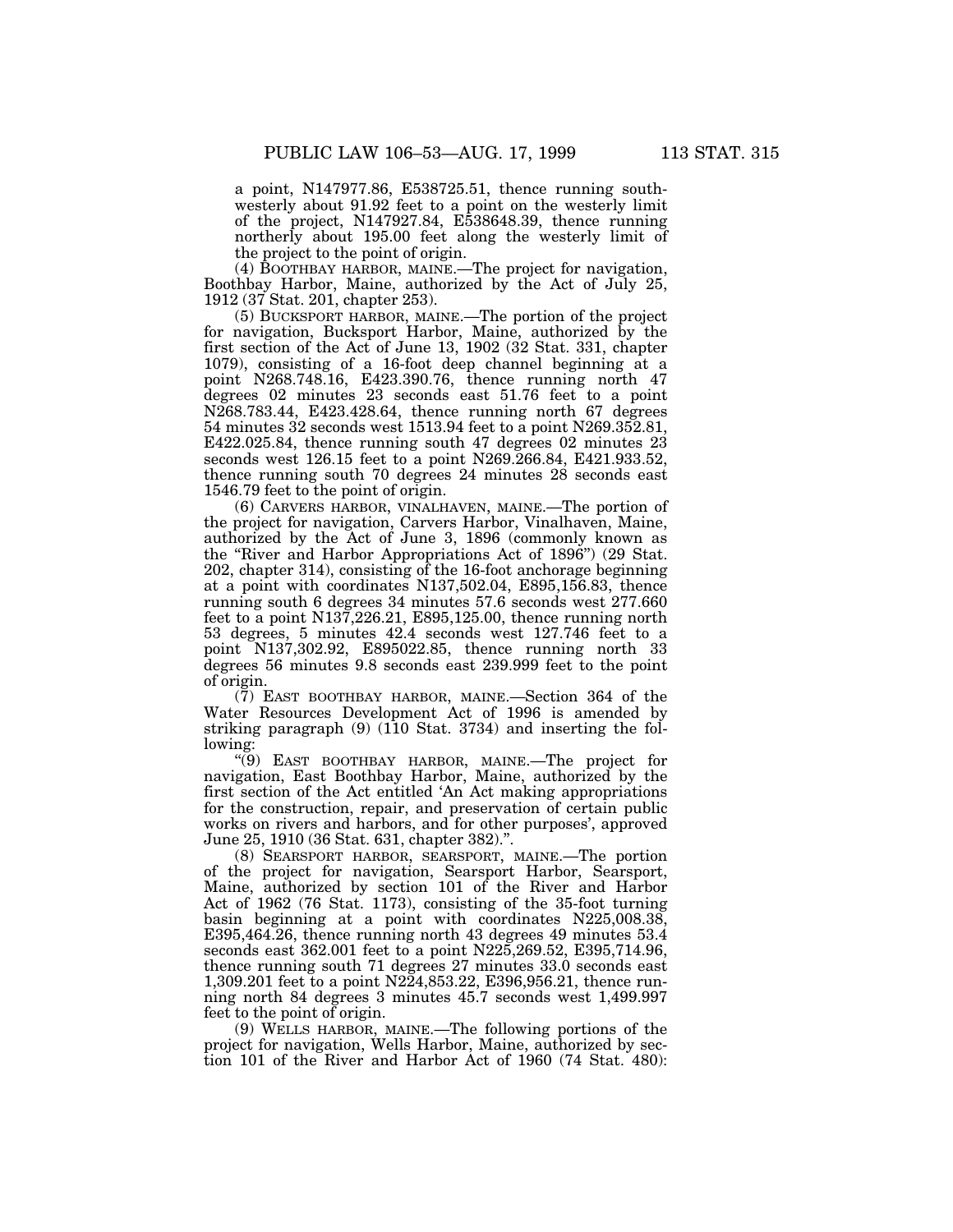(A) The portion of the 6-foot channel the boundaries of which begin at a point with coordinates N177,992.00, E394,831.00, thence running south 83 degrees 58 minutes 14.8 seconds west 10.38 feet to a point N177,990.91, E394,820.68, thence running south 11 degrees 46 minutes 47.7 seconds west 991.76 feet to a point N177,020.04, E394,618.21, thence running south 78 degrees 13 minutes 45.7 seconds east 10.00 feet to a point N177,018.00, E394,628.00, thence running north 11 degrees 46 minutes 22.8 seconds east 994.93 feet to the point of origin.

(B) The portion of the 6-foot anchorage the boundaries of which begin at a point with coordinates N177,778.07, E394,336.96, thence running south 51 degrees 58 minutes 32.7 seconds west 15.49 feet to a point N177,768.53, E394,324.76, thence running south 11 degrees 46 minutes 26.5 seconds west 672.87 feet to a point N177,109.82, E394,187.46, thence running south 78 degrees 13 minutes 45.7 seconds east 10.00 feet to a point N177,107.78, E394,197.25, thence running north 11 degrees 46 minutes 25.4 seconds east 684.70 feet to the point of origin.

(C) The portion of the 10-foot settling basin the boundaries of which begin at a point with coordinates N177,107.78, E394,197.25, thence running north 78 degrees 13 minutes 45.7 seconds west 10.00 feet to a point N177,109.82, E394,187.46, thence running south 11 degrees 46 minutes 15.7 seconds west 300.00 feet to a point N176,816.13, E394,126.26, thence running south 78 degrees 12 minutes 21.4 seconds east 9.98 feet to a point N176,814.09, E394,136.03, thence running north 11 degrees 46 minutes 29.1 seconds east 300.00 feet to the point of origin.

(D) The portion of the 10-foot settling basin the boundaries of which begin at a point with coordinates N177,018.00, E394,628.00, thence running north 78 degrees 13 minutes 45.7 seconds west 10.00 feet to a point N177,020.04, E394,618.21, thence running south 11 degrees 46 minutes 44.0 seconds west 300.00 feet to a point N176,726.36, E394,556.97, thence running south 78 degrees 12 minutes 30.3 seconds east 10.03 feet to a point N176,724.31, E394,566.79, thence running north 11 degrees 46 minutes 22.4 seconds east 300.00 feet to the point of origin.

(10) FALMOUTH HARBOR, MASSACHUSETTS.—The portion of the project for navigation, Falmouth Harbor, Massachusetts, authorized by section 101 of the River and Harbor Act of 1948 (62 Stat. 1172) lying southeasterly of a line commencing at a point N199,286.41, E844,394.91, thence running north 66 degrees 52 minutes 3.31 seconds east 472.95 feet to a point N199,472.21, E844,829.83, thence running north 43 degrees 9 minutes 28.3 seconds east 262.64 feet to a point N199,633.80, E845,009.48, thence running north 21 degrees 40 minutes 11.26 seconds east 808.38 feet to a point N200,415.05, E845,307.98, thence running north 32 degrees 25 minutes 29.01 seconds east 160.76 feet to a point N200,550.75, E845,394.18, thence running north 24 degrees 56 minutes 42.29 seconds east 1,410.29 feet to a point N201,829.48, E845,988.97.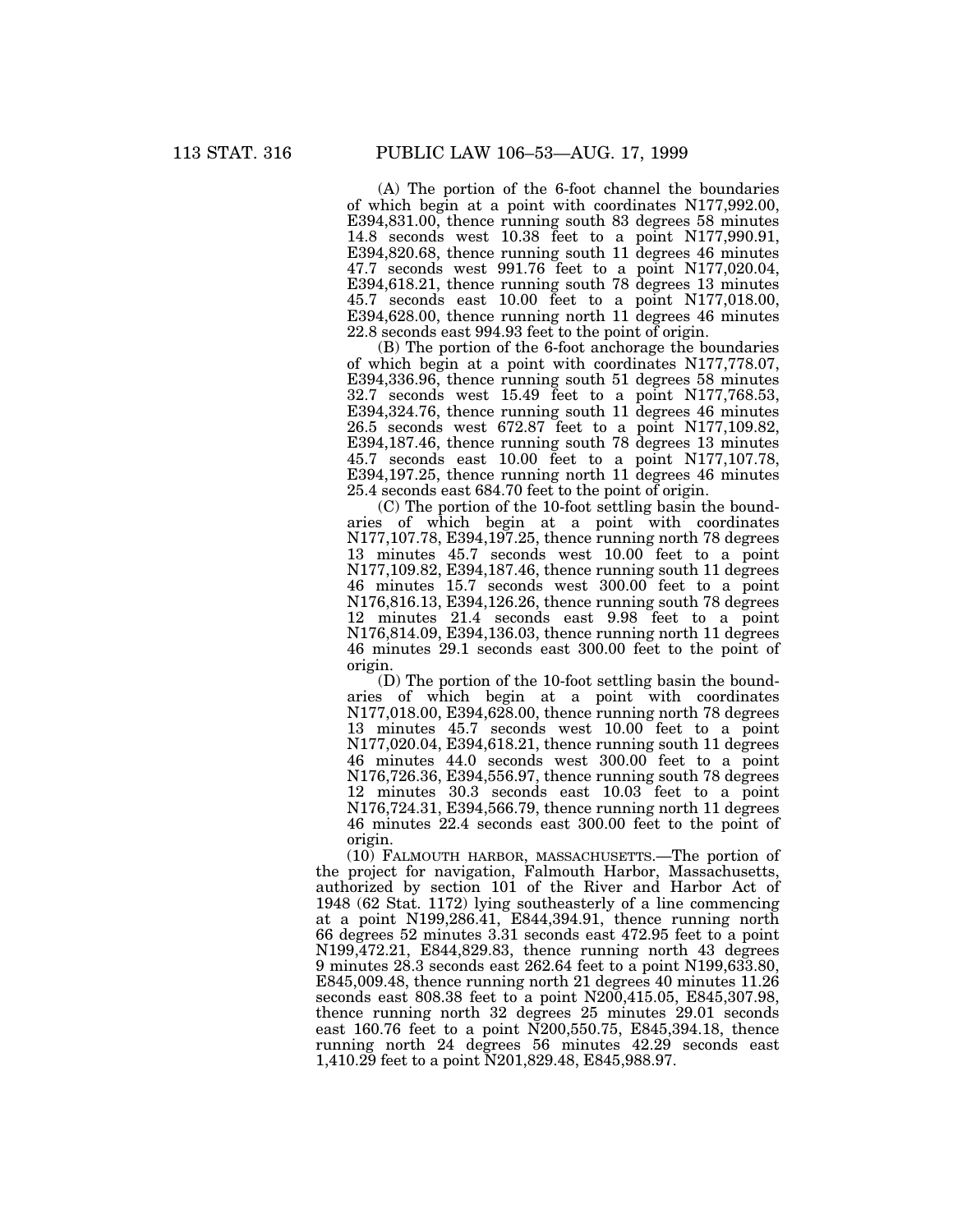(11) GREEN HARBOR, MASSACHUSETTS.—The portion of the project for navigation, Green Harbor, Massachusetts, undertaken pursuant to section 107 of the River and Harbor Act of 1960 (33 U.S.C. 577), consisting of the 6-foot deep channel beginning at a point along the west limit of the existing project, north 395990.43, east 831079.16, thence running northwesterly about 752.85 feet to a point, north 396722.80, east 830904.76, thence running northwesterly about 222.79 feet to a point along the west limit of the existing project, north 396844.34, east 830718.04, thence running southwesterly about 33.72 feet along the west limit of the existing project to a point, north 396810.80, east 830714.57, thence running southeasterly about 195.42 feet along the west limit of the existing project to a point, north 396704.19, east 830878.35, thence running about 544.66 feet along the west limit of the existing project to a point, north 396174.35, east 831004.52, thence running southeasterly about 198.49 feet along the west limit of the existing project to the point of beginning.

(12) NEW BEDFORD AND FAIRHAVEN HARBOR, MASSACHU-SETTS.—The following portions of the project for navigation, New Bedford and Fairhaven Harbor, Massachusetts:

(A) A portion of the 25-foot spur channel leading to the west of Fish Island, authorized by section 3 of the Act of March 3, 1909 (35 Stat. 816, chapter 264), beginning at a point with coordinates  $N232,173.77$ ,  $E758,791.32$ , thence running south 27 degrees 36 minutes 52.8 seconds west 38.2 feet to a point N232,139.91, E758,773.61, thence running south 87 degrees 35 minutes 31.6 seconds west 196.84 feet to a point N232,131.64, E758,576.94, thence running north 47 degrees 47 minutes 48.4 seconds west 502.72 feet to a point N232,469.35, E758,204.54, thence running north 10 degrees 10 minutes 20.3 seconds west 438.88 feet to a point N232,901.33, E758,127.03, thence running north 79 degrees 49 minutes 43.1 seconds east 121.69 feet to a point N232,922.82, E758,246.81, thence running south 04 degrees 29 minutes 17.6 seconds east 52.52 feet to a point N232,870.46, E758,250.92, thence running south 23 degrees 56 minutes 11.2 seconds east 49.15 feet to a point N323,825.54, E758,270.86, thence running south 79 degrees 49 minutes 27.0 seconds west 88.19 feet to a point N232,809.96, E758,184.06, thence running south 10 degrees 10 minutes 25.7 seconds east 314.83 feet to a point N232,500.08, E758,239.67, thence running south 56 degrees 33 minutes 56.1 seconds east 583.07 feet to a point N232,178.82, E758,726.25, thence running south 85 degrees 33 minutes 16.0 seconds east to the point of origin.

(B) A portion of the 30-foot west maneuvering basin, authorized by the first section of the Act of July 3, 1930 (46 Stat. 918, chapter 847), beginning at a point with coordinates N232,139.91, E758,773.61, thence running north 81 degrees 49 minutes 30.1 seconds east 160.76 feet to a point N232,162.77, E758.932.74, thence running north 85 degrees 33 minutes 16.0 seconds west 141.85 feet to a point N232,173.77, E758,791.32, thence running south 27 degrees 36 minutes 52.8 seconds west to the point of origin.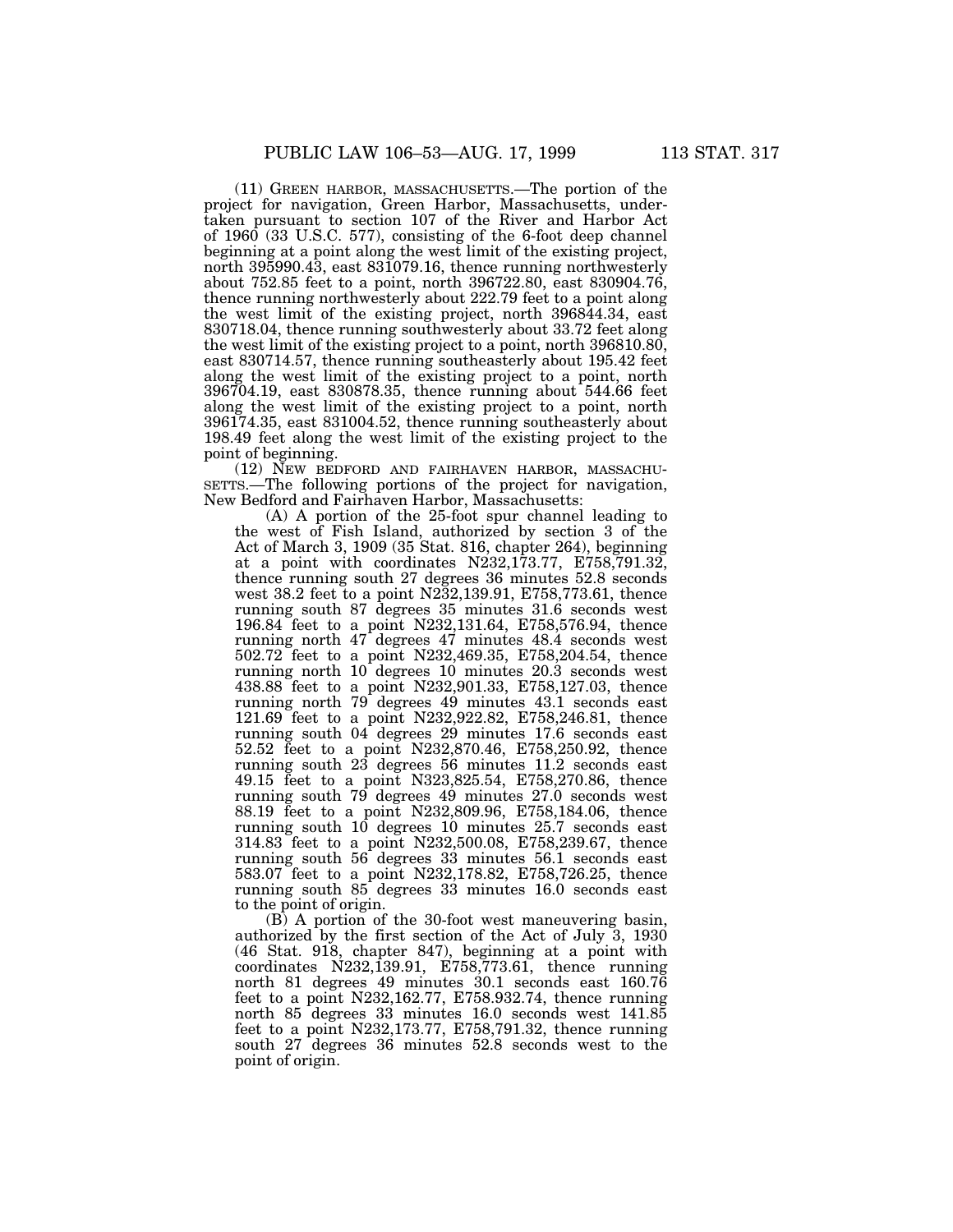(b) ANCHORAGE AREA, CLINTON HARBOR, CONNECTICUT.—The portion of the Clinton Harbor, Connecticut, navigation project referred to in subsection  $(a)(2)$  beginning at a point with coordinates N158,444.58, E660,220.95, thence running north 79 degrees 37 minutes 14 seconds east 833.31 feet to a point N158,594.72, E661,040.67, thence running south 80 degrees 51 minutes 53 seconds east 181.21 feet to a point N158,565.95, E661,219.58, thence running north 57 degrees 38 minutes 04 seconds west 126.02 feet to a point N158,633.41, E660,113.14, thence running south 79 degrees 37 minutes 14 seconds west 911.61 feet to a point N158,469.17, E660,216.44, thence running south 10 degrees 22 minutes 46 seconds east 25 feet returning to a point N158,444.58, E660,220.95, is redesignated as an anchorage area.

(c) WELLS HARBOR, MAINE.—

(1) PROJECT MODIFICATION.—The Wells Harbor, Maine, navigation project referred to in subsection (a)(9) is modified to authorize the Secretary to realign the channel and anchorage areas based on a harbor design capacity of 150 craft.

(2) REDESIGNATIONS.—

(A) 6-FOOT ANCHORAGE.—The following portions of the Wells Harbor, Maine, navigation project referred to in subsection (a)(9) shall be redesignated as part of the 6-foot anchorage:

(i) The portion of the 6-foot channel the boundaries of which begin at a point with coordinates N177,990.91, E394,820.68, thence running south 83 degrees 58 minutes 40.8 seconds west 94.65 feet to a point N177,980.98, E394,726.55, thence running south 11 degrees 46 minutes 22.4 seconds west 962.83 feet to a point N177,038.40, E394,530.10, thence running south 78 degrees 13 minutes 45.7 seconds east 90.00 feet to a point N177,020.04, E394,618.21, thence running north 11 degrees 46 minutes 47.7 seconds east 991.76 feet to the point of origin.

(ii) The portion of the 10-foot inner harbor settling basin the boundaries of which begin at a point with coordinates N177,020.04, E394,618.21, thence running north 78 degrees 13 minutes 30.5 seconds west 160.00 feet to a point N177,052.69, E394,461.58, thence running south 11 degrees 46 minutes 45.4 seconds west 299.99 feet to a point N176,759.02, E394,400.34, thence running south 78 degrees 13 minutes 17.9 seconds east 160 feet to a point N176,726.36, E394,556.97, thence running north 11 degrees 46 minutes 44.0 seconds east 300.00 feet to the point of origin.

(B) 6-FOOT CHANNEL.—The following portion of the Wells Harbor, Maine, navigation project referred to in subsection (a)(9) shall be redesignated as part of the 6-foot channel: the portion of the 6-foot anchorage the boundaries of which begin at a point with coordinates N178,102.26, E394,751.83, thence running south 51 degrees 59 minutes 42.1 seconds west 526.51 feet to a point N177,778.07, E394,336.96, thence running south 11 degrees 46 minutes 26.6 seconds west 511.83 feet to a point N177,277.01, E394,232.52, thence running south 78 degrees 13 minutes 17.9 seconds east 80.00 feet to a point N177,260.68, E394,310.84, thence running north 11 degrees 46 minutes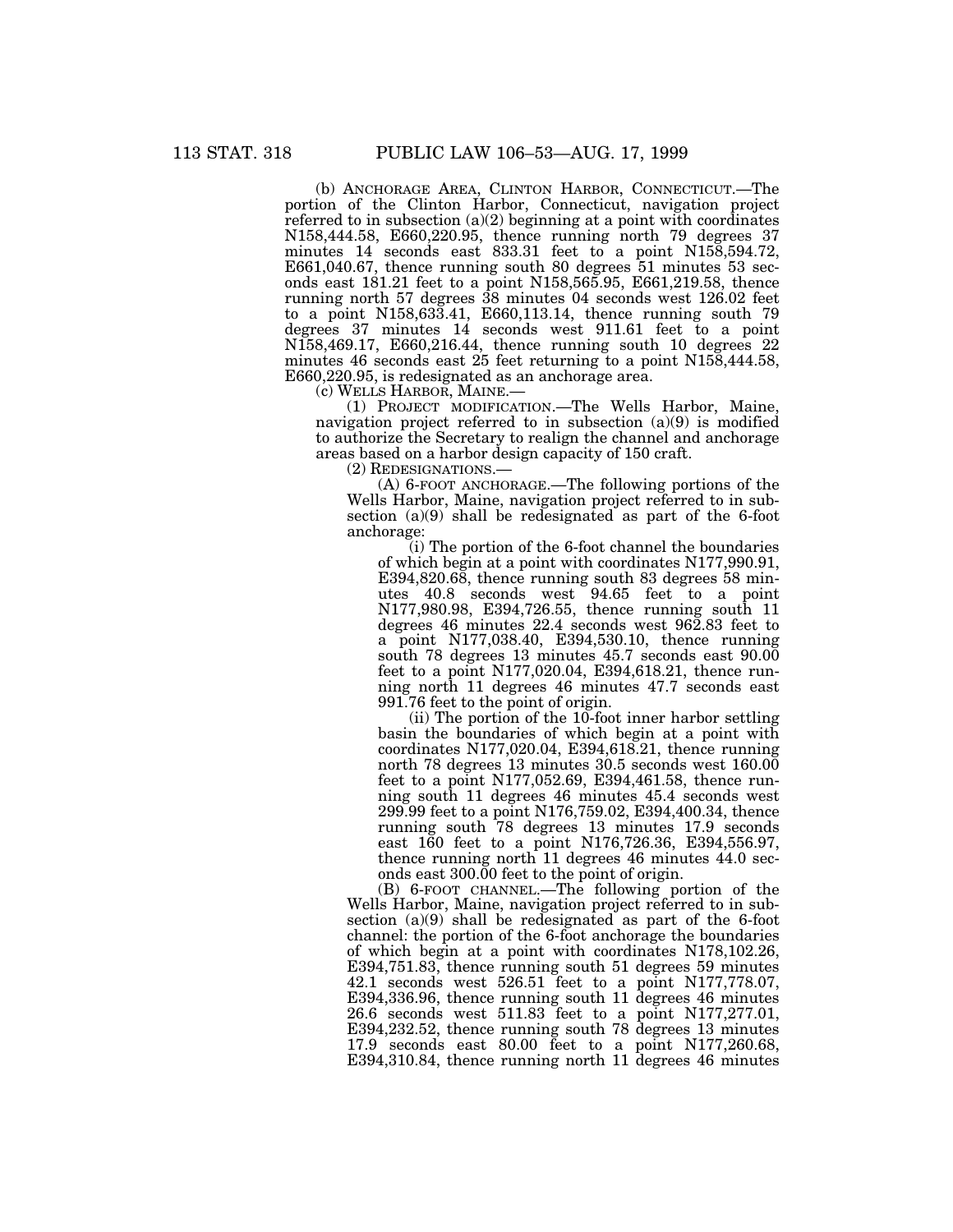24.8 seconds east 482.54 feet to a point N177,733.07, E394,409.30, thence running north 51 degrees 59 minutes 41.0 seconds east 402.63 feet to a point N177,980.98, E394,726.55, thence running north 11 degrees 46 minutes 27.6 seconds east 123.89 feet to the point of origin.

(3) REALIGNMENT.—The 6-foot anchorage area described in paragraph (2)(B) shall be realigned to include the area located south of the inner harbor settling basin in existence on the date of enactment of this Act beginning at a point with coordinates N176,726.36, E394,556.97, thence running north 78 degrees 13 minutes 17.9 seconds west 160.00 feet to a point N176,759.02, E394,400.34, thence running south 11 degrees 47 minutes 03.8 seconds west 45 feet to a point N176,714.97, E394,391.15, thence running south 78 degrees 13 minutes 17.9 seconds 160.00 feet to a point N176,682.31, E394,547.78, thence running north 11 degrees 47 minutes 03.8 seconds east 45 feet to the point of origin.

(4) RELOCATION.—The Secretary may relocate the settling basin feature of the Wells Harbor, Maine, navigation project referred to in subsection (a)(9) to the outer harbor between the jetties.

(5) ADDITIONAL ACTIONS.—In carrying out the operation and the maintenance of the Wells Harbor, Maine, navigation project referred to in subsection (a)(9), the Secretary shall undertake each of the actions of the Corps of Engineers specified in section IV(B) of the memorandum of agreement relating to the project dated January 20, 1998, including the actions specified in section IV(B) that the parties agreed to ask the Corps of Engineers to undertake.

(6) CONSERVATION EASEMENT.—The Secretary of the Interior, acting through the Director of the United States Fish and Wildlife Service, may accept a conveyance of the right, but not the obligation, to enforce a conservation easement to be held by the State of Maine over certain land owned by the town of Wells, Maine, that is adjacent to the Rachel Carson National Wildlife Refuge.

(d) ANCHORAGE AREA, GREEN HARBOR, MASSACHUSETTS.—The portion of the Green Harbor, Massachusetts, navigation project referred to in subsection  $(a)(11)$  consisting of a 6-foot deep channel that lies northerly of a line the coordinates of which are North 394825.00, East 831660.00 and North 394779.28, East 831570.64 is redesignated as an anchorage area.

#### **SEC. 366. AMERICAN AND SACRAMENTO RIVERS, CALIFORNIA.**

(a) IN GENERAL.—The project for flood damage reduction, American and Sacramento Rivers, California, authorized by section 101(a)(1) of the Water Resources Development Act of 1996 (110 Stat. 3662–3663), is modified to direct the Secretary to include the following improvements as part of the overall project:

(1) Raising the left bank of the non-Federal levee upstream of the Mayhew Drain for a distance of 4,500 feet by an average of 2.5 feet.

(2) Raising the right bank of the American River levee from 1,500 feet upstream to 4,000 feet downstream of the Howe Avenue bridge by an average of 1 foot.

(3) Modifying the south levee of the Natomas Cross Canal for a distance of 5 miles to ensure that the south levee is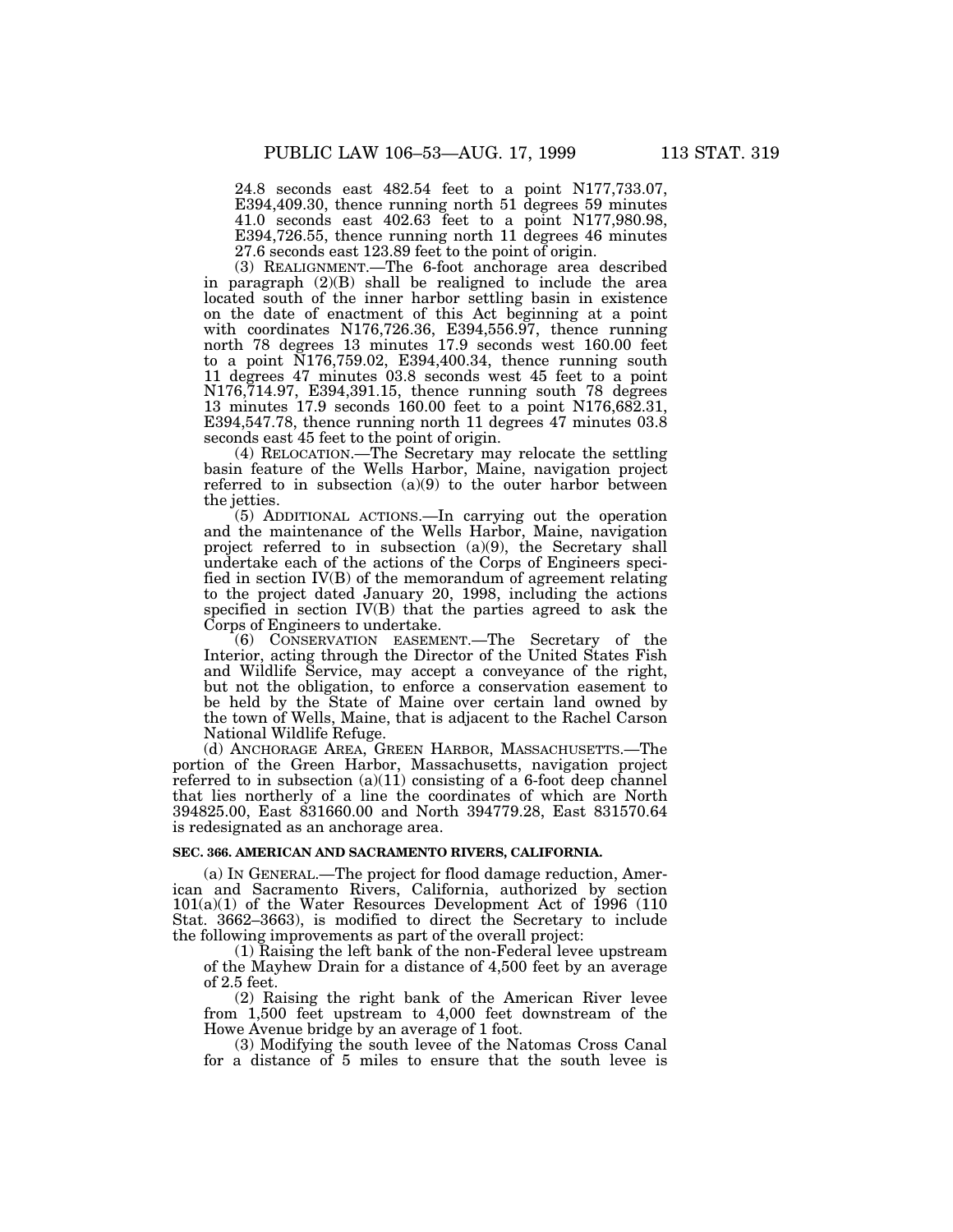consistent with the level of protection provided by the authorized levee along the east bank of the Sacramento River.

(4) Modifying the north levee of the Natomas Cross Canal for a distance of 5 miles to ensure that the height of the levee is equivalent to the height of the south levee as authorized by paragraph (3).

(5) Installing gates to the existing Mayhew Drain culvert and pumps to prevent backup of floodwater on the Folsom Boulevard side of the gates.

(6) Installing a slurry wall in the north levee of the American River from the east levee of the Natomas east Main Drain upstream for a distance of approximately 1.2 miles.

(7) Installing a slurry wall in the north levee of the American River from 300 feet west of Jacob Lane north for a distance of approximately 1 mile to the end of the existing levee.

(b)  $\text{COST}$  LIMITATIONS.—Section  $101(a)(1)(A)$  of the Water Resources Development Act of 1996 (110 Stat. 3662) is amended by striking "at a total cost of" and all that follows through ''\$14,225,000,'' and inserting the following: ''at a total cost of \$91,900,000, with an estimated Federal cost of \$68,925,000 and an estimated non-Federal cost of \$22,975,000,''.

(c) COST SHARING.—For the purposes of section 103 of the Water Resources Development Act of 1986 (33 U.S.C. 2213), the modifications authorized by this section shall be subject to the same cost sharing in effect for the project for flood damage reduction, American and Sacramento Rivers, California, authorized by section  $101(a)(1)$  of the Water Resources Development Act of 1996 (110 Stat. 3662).

### **SEC. 367. MARTIN, KENTUCKY.**

The project for flood control, Martin, Kentucky, authorized by section 202(a) of the Energy and Water Development Appropriations Act, 1981 (94 Stat. 1339), is modified to authorize the Secretary to take all necessary measures to prevent future losses that would occur as a result of a flood equal in magnitude to a 100-year frequency event.

### **SEC. 368. SOUTHERN WEST VIRGINIA PILOT PROGRAM.**

Section 340(g) of the Water Resources Development Act of 1992 (106 Stat. 4856) is amended to read as follows:

"(g) AUTHORIZATION OF APPROPRIATIONS.—There is authorized to be appropriated to carry out the pilot program under this section \$40,000,000 for fiscal years beginning after September 30, 1992. Such sums shall remain available until expended.''.

# **SEC. 369. BLACK WARRIOR AND TOMBIGBEE RIVERS, JACKSON, ALA-BAMA.**

(a) IN GENERAL.—The project for navigation, Black Warrior and Tombigbee Rivers, vicinity of Jackson, Alabama, authorized by section 106 of the Energy and Water Development Appropriations Act, 1987 (100 Stat. 3341–199), is modified to authorize the Secretary to acquire land for mitigation of the habitat losses attributable to the project, including the navigation channel, dredged material disposal areas, and other areas directly affected by construction of the project.

(b) CONSTRUCTION BEFORE ACQUISITION OF MITIGATION LAND.— Notwithstanding section 906 of the Water Resources Development Act of 1986 (33 U.S.C. 2283), the Secretary may construct the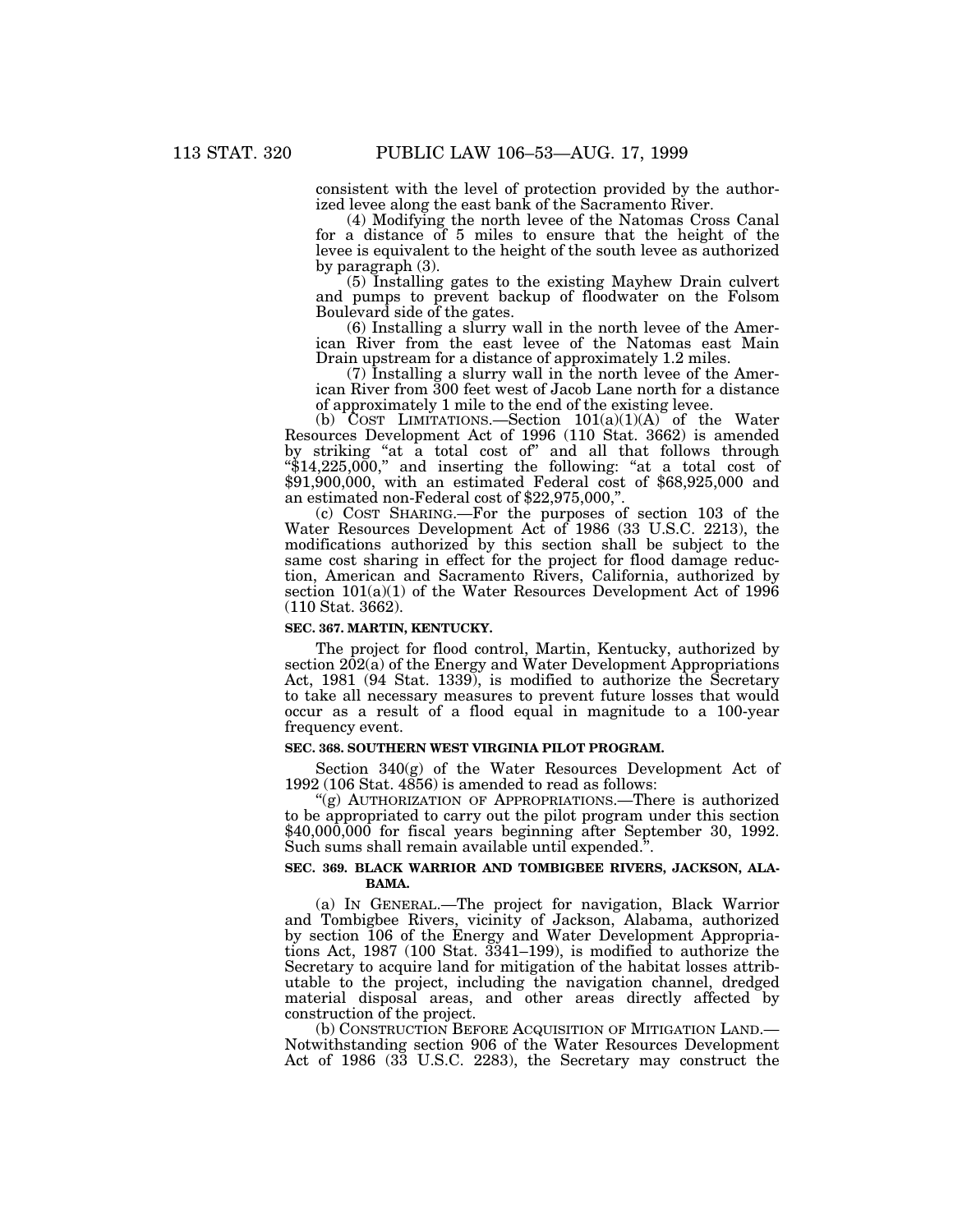project before acquisition of the mitigation land if the Secretary takes such actions as are necessary to ensure that any required mitigation land will be acquired not later than 2 years after initiation of construction of the new channel and that the acquisition will fully mitigate any adverse environmental impacts resulting from the project.

### **SEC. 370. TROPICANA WASH AND FLAMINGO WASH, NEVADA.**

Any Federal costs associated with the Tropicana Wash and Flamingo Wash, Nevada, authorized by section  $10(113)$  of the Water Resources Development Act of 1992 (106 Stat. 4803), incurred by the non-Federal interest to accelerate or modify construction of the project, in cooperation with the Corps of Engineers, shall be eligible for reimbursement by the Secretary.

# **SEC. 371. COMITE RIVER, LOUISIANA.**

The Comite River Diversion Project for flood control, authorized as part of the project for flood control, Amite River and Tributaries, Louisiana, by section 101(11) of the Water Resources Development Act of 1992 (106 Stat. 4802) and modified by section  $301(b)(5)$ of the Water Resources Development Act of 1996 (110 Stat. 3709), is further modified to authorize the Secretary to include the costs of highway relocations to be cost shared as a project construction feature.

### **SEC. 372. ST. MARYS RIVER, MICHIGAN.**

The project for navigation, St. Marys River, Michigan, is modified to direct the Secretary to provide an additional foot of overdraft between Point Louise Turn and the Locks, Sault Sainte Marie, Michigan, consistent with the channels upstream of Point Louise Turn. The modification shall be carried out as operation and maintenance to improve navigation safety.

#### **SEC. 373. CHARLEVOIX, MICHIGAN.**

The Secretary shall review and, if consistent with authorized project purposes, reimburse the city of Charlevoix, Michigan, for the Federal share of costs associated with construction of the new revetment connection to the Federal navigation project at Charlevoix Harbor, Michigan.

# **SEC. 374. WHITE RIVER BASIN, ARKANSAS AND MISSOURI.**

(a) IN GENERAL.—Subject to subsection (b), the project for flood control, power generation, and other purposes at the White River Basin, Arkansas and Missouri, authorized by section 4 of the Act of June 28, 1938 (52 Stat. 1218, chapter 795), and modified by House Document 917, 76th Congress, 3d Session, and House Document 290, 77th Congress, 1st Session, approved August 18, 1941, and House Document 499, 83d Congress, 2d Session, approved September 3, 1954, and by section 304 of the Water Resources Development Act of 1996 (110 Stat. 3711) is further modified to authorize the Secretary to provide minimum flows necessary to sustain tail water trout fisheries by reallocating the following amounts of project storage: Beaver Lake, 1.5 feet; Table Rock, 2 feet; Bull Shoals Lake, 5 feet; Norfork Lake, 3.5 feet; and Greers Ferry Lake, 3 feet.

## (b) REPORT.—

(1) IN GENERAL.—No funds may be obligated to carry out work on the modification under subsection (a) until completion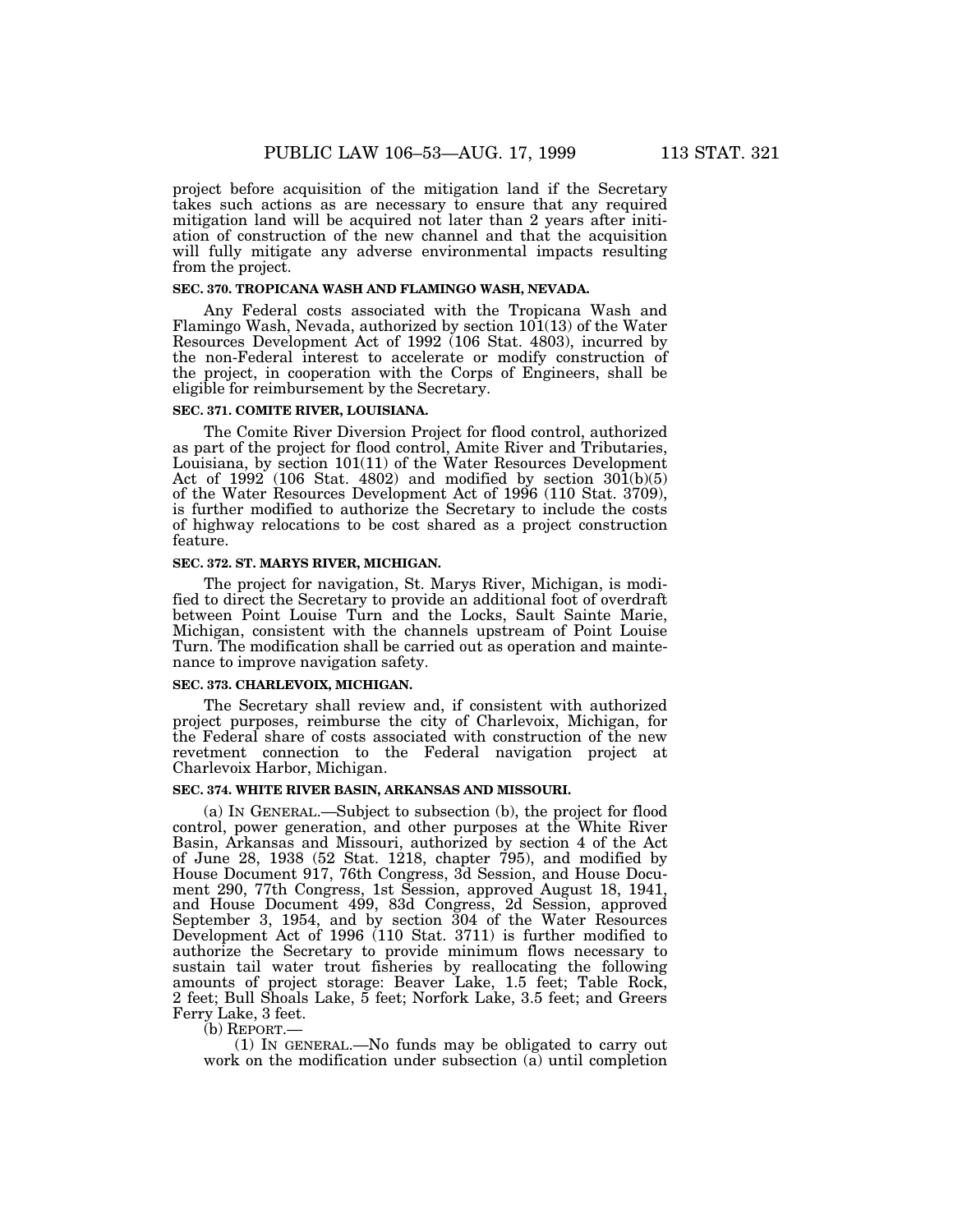of a final report by the Chief of Engineers finding that the work is technically sound, environmentally acceptable, and economically justified.

(2) TIMING.—The Secretary shall submit the report to Congress not later than July 30, 2000.

(3) CONTENTS.—The report shall include determinations concerning whether—

(A) the modification under subsection (a) adversely affects other authorized project purposes; and

(B) Federal costs will be incurred in connection with the modification.

### **SEC. 375. WAURIKA LAKE, OKLAHOMA, WATER CONVEYANCE FACILI-TIES.**

For the project for construction of the water conveyances authorized by the first section of Public Law 88–253 (77 Stat. 841), the requirements for the Waurika Project Master Conservancy District to repay the \$2,900,000 in costs (including interest) resulting from the October 1991 settlement of the claim before the United States Claims Court, and to make a payment of \$595,000 of the final cost representing a portion of the difference between the 1978 estimate of cost and the actual cost determined after completion of the project in 1991, are waived.

# **TITLE IV—STUDIES**

33 USC 2211 note.

#### **SEC. 401. DEEP DRAFT HARBOR COST SHARING.**

(a) IN GENERAL.—The Secretary shall undertake a study of non-Federal cost-sharing requirements for the construction and operation and maintenance of deep draft harbor projects to determine whether—

(1) cost sharing adversely affects United States port development or domestic and international trade; and

(2) any revision of the cost-sharing requirements would benefit United States domestic and international trade.

(b) RECOMMENDATIONS.— (1) IN GENERAL.—Not later than May 30, 2001, the Secretary shall submit to the Committee on Environment and Public Works of the Senate and the Committee on Transportation and Infrastructure of the House of Representatives any recommendations that the Secretary may have in light of the study under subsection (a).

(2) CONSIDERATIONS.—In making recommendations, the Secretary shall consider—

(A) the potential economic, environmental, and budgetary impacts of any proposed revision of the cost-sharing requirements; and

(B) the effect that any such revision would have on regional port competition.

#### **SEC. 402. BOYDSVILLE, ARKANSAS.**

The Secretary shall conduct a study to determine the feasibility of the reservoir and associated improvements to provide for flood control, recreation, water quality, and fish and wildlife purposes in the vicinity of Boydsville, Arkansas.

Deadline.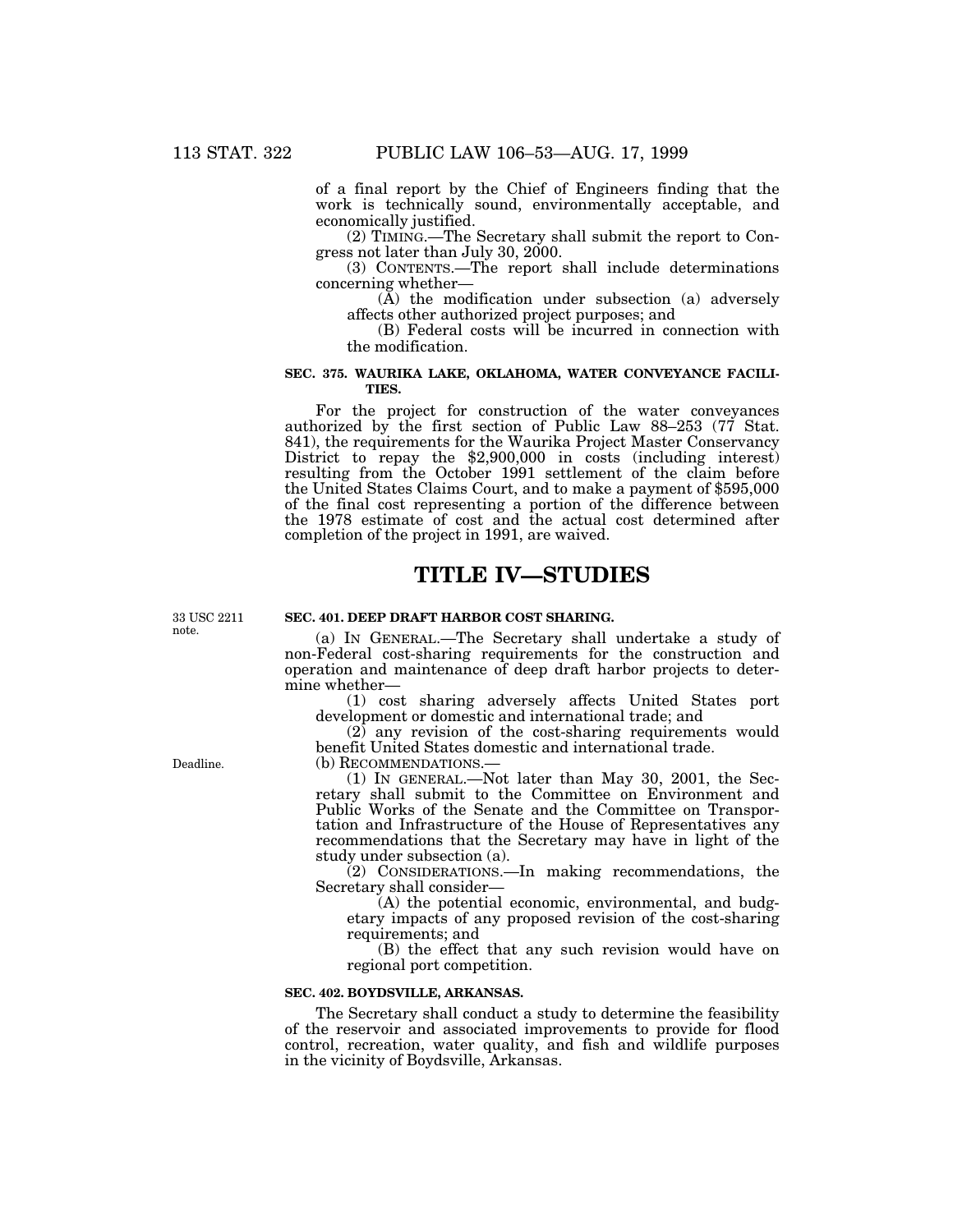### **SEC. 403. GREERS FERRY LAKE, ARKANSAS.**

The Secretary shall conduct a study to determine the feasibility of constructing water intake facilities at Greers Ferry Lake, Arkansas.

## **SEC. 404. DEL NORTE COUNTY, CALIFORNIA.**

The Secretary shall conduct a study to determine the feasibility of designating a permanent disposal site for dredged material from Federal navigation projects in Del Norte County, California.

# **SEC. 405. FRAZIER CREEK, TULARE COUNTY, CALIFORNIA.**

The Secretary shall conduct a study to determine—

(1) the feasibility of restoring Frazier Creek, Tulare County, California; and

(2) the Federal interest in flood control, environmental restoration, conservation of fish and wildlife resources, recreation, and water quality of the creek.

#### **SEC. 406. MARE ISLAND STRAIT, CALIFORNIA.**

(a) IN GENERAL.—The Secretary shall conduct a general reevaluation to determine the Federal interest in reconfiguring the Mare Island Strait channel.

(b) CONSIDERATIONS.—In determining the Federal interest, the Secretary shall consider the benefits of economic activity associated with potential future uses of the channel and any other benefits that could be realized by increasing the width and depth of the channel to accommodate both current and potential future uses of the channel.

# **SEC. 407. STRAWBERRY CREEK, BERKELEY, CALIFORNIA.**

The Secretary shall conduct a study to determine—

(1) the feasibility of restoring Strawberry Creek, Berkeley, California; and

(2) the Federal interest in environmental restoration, conservation of fish and wildlife resources, recreation, and water quality of the creek.

# **SEC. 408. SWEETWATER RESERVOIR, SAN DIEGO COUNTY, CALIFORNIA.**

The Secretary shall conduct a study of the potential water quality problems and pollution abatement measures in the watershed in and around Sweetwater Reservoir, San Diego County, California.

### **SEC. 409. WHITEWATER RIVER BASIN, CALIFORNIA.**

The Secretary shall complete a study to determine the feasibility of a flood damage reduction project in the Whitewater River basin (also known as ''Thousand Palms''), California.

#### **SEC. 410. DESTIN-NORIEGA POINT, FLORIDA.**

The Secretary shall conduct a study to determine the feasibility of—

(1) restoring Noriega Point, Florida, to serve as a breakwater for Destin Harbor; and

(2) including Noriega Point as part of the East Pass, Florida, navigation project.

### **SEC. 411. LITTLE ECONLACKHATCHEE RIVER BASIN, FLORIDA.**

The Secretary shall conduct a study of pollution abatement measures in the Little Econlackhatchee River basin, Florida.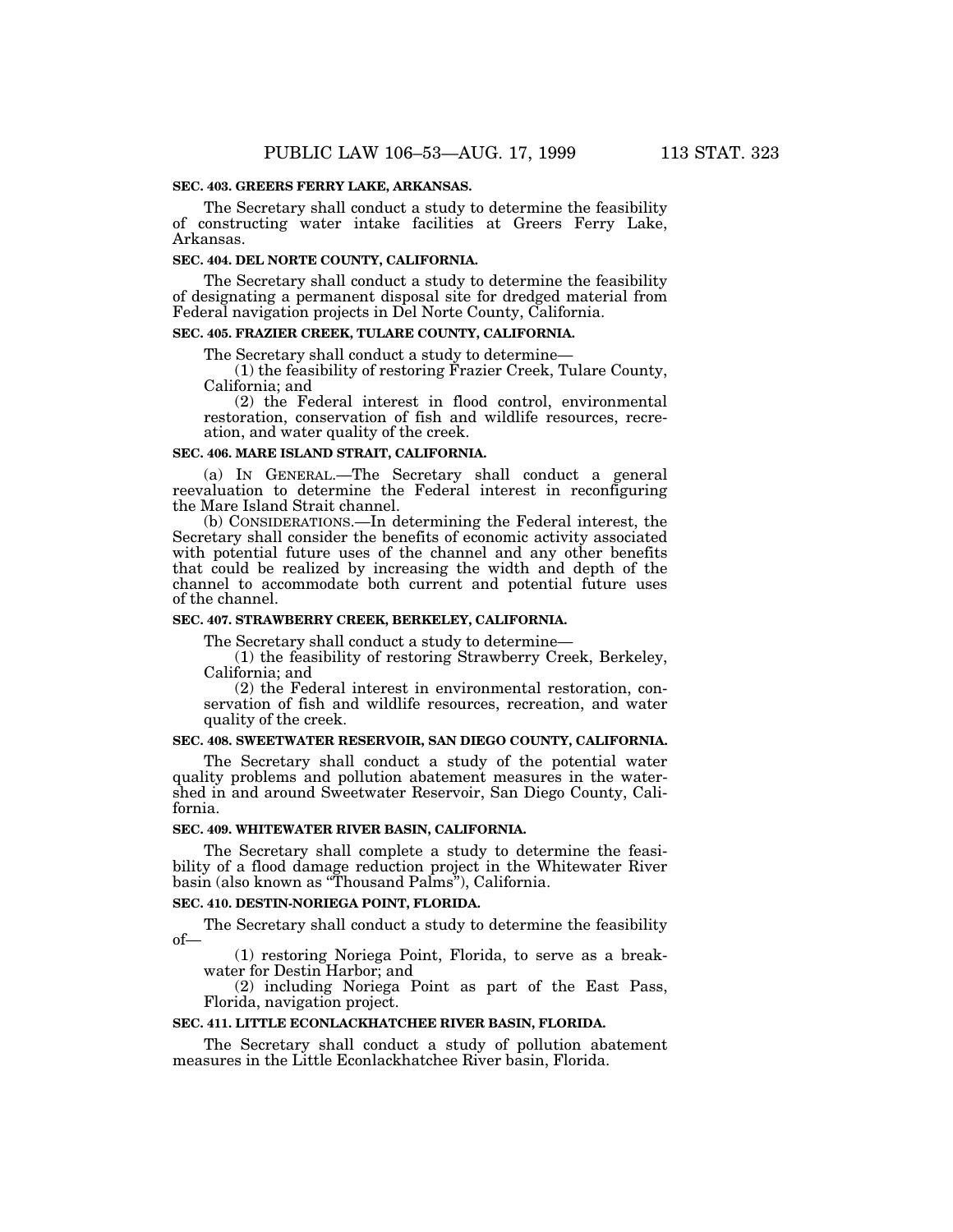### **SEC. 412. PORT EVERGLADES, BROWARD COUNTY, FLORIDA.**

The Secretary shall conduct a study to determine the feasibility of constructing a sand bypassing project at the Port Everglades Inlet, Florida.

### **SEC. 413. LAKE ALLATOONA, ETOWAH RIVER, AND LITTLE RIVER WATERSHED, GEORGIA.**

(a) IN GENERAL.—The Secretary, in cooperation with the Administrator of the Environmental Protection Agency, may carry out the following water-related environmental restoration and resource protection investigations into restoring Lake Allatoona, the Etowah River, and the Little River watershed, Georgia:

TION INVESTIGATION.—Feasibility phase investigation to identify and recommend to Congress structural and nonstructural measures to alleviate shore erosion and sedimentation problems along the shores of Lake Allatoona and the Etowah River.

TION.—Feasibility phase investigation to evaluate environmental problems and recommend environmental restoration measures (including appropriate environmental structural and nonstructural measures) for the Little River watershed, Georgia.

(b) AUTHORIZATION OF APPROPRIATIONS.—There are authorized to be appropriated for the period beginning with fiscal year 2000—

(1) \$850,000 to carry out subsection (a)(1); and (2) \$500,000 to carry out subsection (a)(2).

# **SEC. 414. BOISE, IDAHO.**

The Secretary shall conduct a study to determine the feasibility of undertaking flood control on the Boise River in Boise, Idaho. **SEC. 415. GOOSE CREEK WATERSHED, OAKLEY, IDAHO.**

The Secretary shall conduct a study to determine the feasibility of undertaking flood damage reduction, water conservation, ground water recharge, ecosystem restoration, and related activities along the Goose Creek watershed near Oakley, Idaho.

# **SEC. 416. LITTLE WOOD RIVER, GOODING, IDAHO.**

The Secretary shall conduct a study to determine the feasibility of restoring and repairing the Lava Rock Little Wood River Containment System to prevent flooding in the city of Gooding, Idaho. **SEC. 417. SNAKE RIVER, LEWISTON, IDAHO.**

The Secretary shall conduct a study to determine the feasibility of undertaking bank stabilization and flood control on the Snake River at Lewiston, Idaho.

#### **SEC. 418. SNAKE RIVER AND PAYETTE RIVER, IDAHO.**

The Secretary shall conduct a study to determine the feasibility of undertaking a flood control project along the Snake River and Payette River, in the vicinity of Payette, Idaho.

# **SEC. 419. UPPER DES PLAINES RIVER AND TRIBUTARIES, ILLINOIS AND WISCONSIN.**

(a) IN GENERAL.—The Secretary shall conduct a study of the upper Des Plaines River and tributaries, Illinois and Wisconsin, upstream of the confluence with Salt Creek at Riverside, Illinois, to determine the feasibility of improvements in the interests of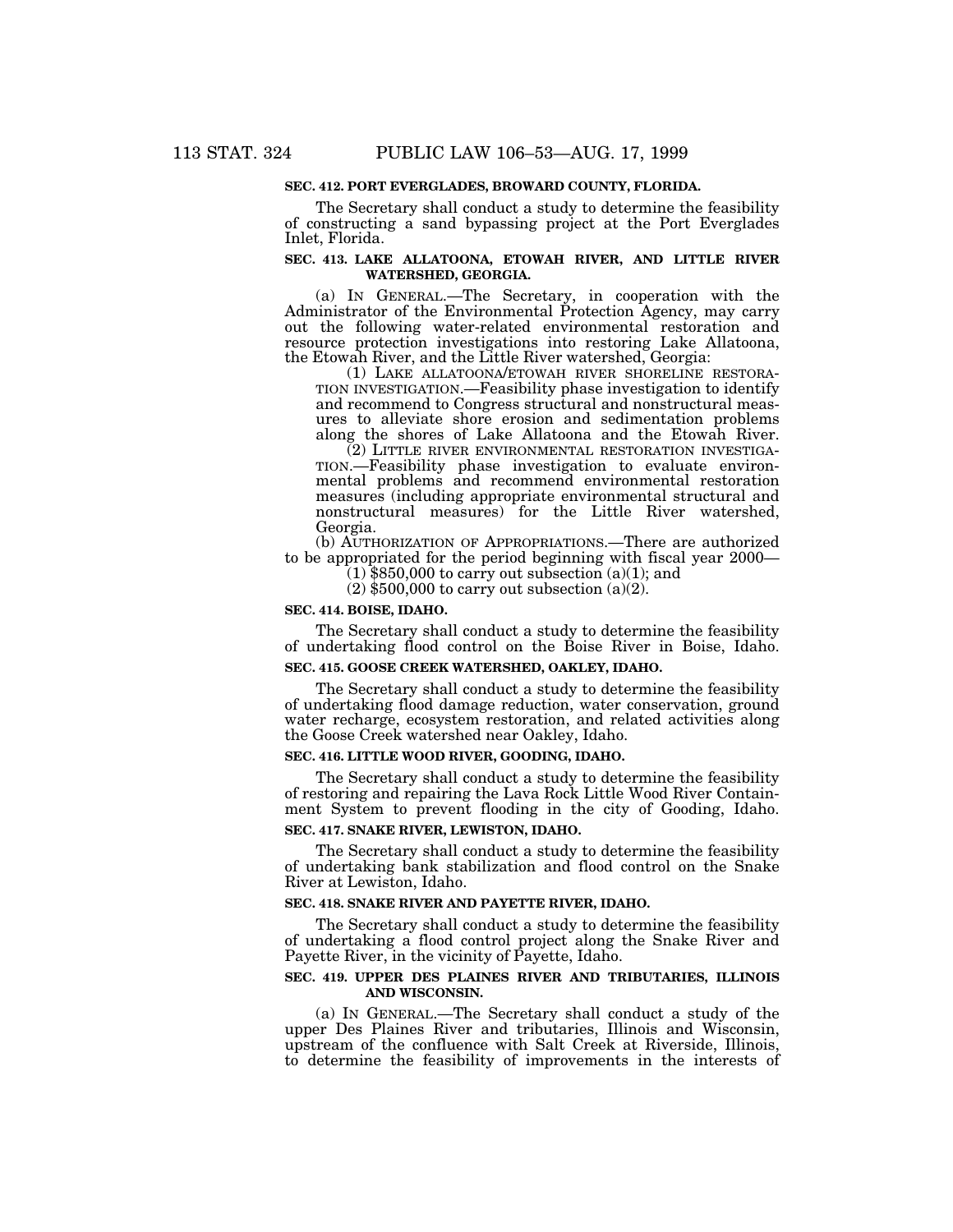flood damage reduction, environmental restoration and protection, water quality, recreation, and related purposes.

(b) SPECIAL RULE.—In conducting the study, the Secretary may not exclude from consideration and evaluation flood damage reduction measures based on restrictive policies regarding the frequency of flooding, the drainage area, and the amount of runoff.

(c) CONSULTATION AND USE OF EXISTING DATA.—In carrying out this section, the Secretary shall—

(1) consult with appropriate Federal and State agencies; and

(2) make maximum use of data in existence on the date of enactment of this Act and ongoing programs and efforts of Federal agencies and States.

#### **SEC. 420. CAMERON PARISH WEST OF CALCASIEU RIVER, LOUISIANA.**

The Secretary shall conduct a study to determine the feasibility of undertaking a storm damage reduction and ecosystem restoration project for Cameron Parish west of Calcasieu River, Louisiana.

# **SEC. 421. COASTAL LOUISIANA.**

The Secretary shall conduct a study to determine the feasibility of using dredged material from maintenance activities at Federal navigation projects in coastal Louisiana to benefit coastal areas in the State.

# **SEC. 422. GRAND ISLE AND VICINITY, LOUISIANA.**

In carrying out a study of the storm damage reduction benefits to Grand Isle and vicinity, Louisiana, the Secretary shall include benefits that a storm damage reduction project for Grand Isle and vicinity, Louisiana, may have on the mainland coast of Louisiana as project benefits attributable to the Grand Isle project.

#### **SEC. 423. GULF INTRACOASTAL WATERWAY ECOSYSTEM, CHEF MENTEUR TO SABINE RIVER, LOUISIANA.**

(a) IN GENERAL.—The Secretary shall conduct a study to determine the feasibility of undertaking ecosystem restoration and protection measures along the Gulf Intracoastal Waterway from Chef Menteur to Sabine River, Louisiana.

(b) MATTERS TO BE ADDRESSED.—The study shall address saltwater intrusion, tidal scour, erosion, compaction, subsidence, wind and wave action, bank failure, and other problems relating to ecosystem restoration and protection.

# **SEC. 424. MUDDY RIVER, BROOKLINE AND BOSTON, MASSACHUSETTS.**

(a) IN GENERAL.—The Secretary shall evaluate the January 1999 study commissioned by the Boston Parks and Recreation Department, Boston, Massachusetts, and entitled ''The Emerald Necklace Environmental Improvement Master Plan, Phase I Muddy River Flood Control, Water Quality and Habitat Enhancement'', to determine whether the plans outlined in the study for flood control, water quality, habitat enhancements, and other improvements to the Muddy River in Brookline and Boston, Massachusetts, are cost-effective, technically sound, environmentally acceptable, and in the Federal interest.

(b) REPORT.—Not later than June 30, 2000, the Secretary shall Deadline.submit to Congress a report on the results of the evaluation.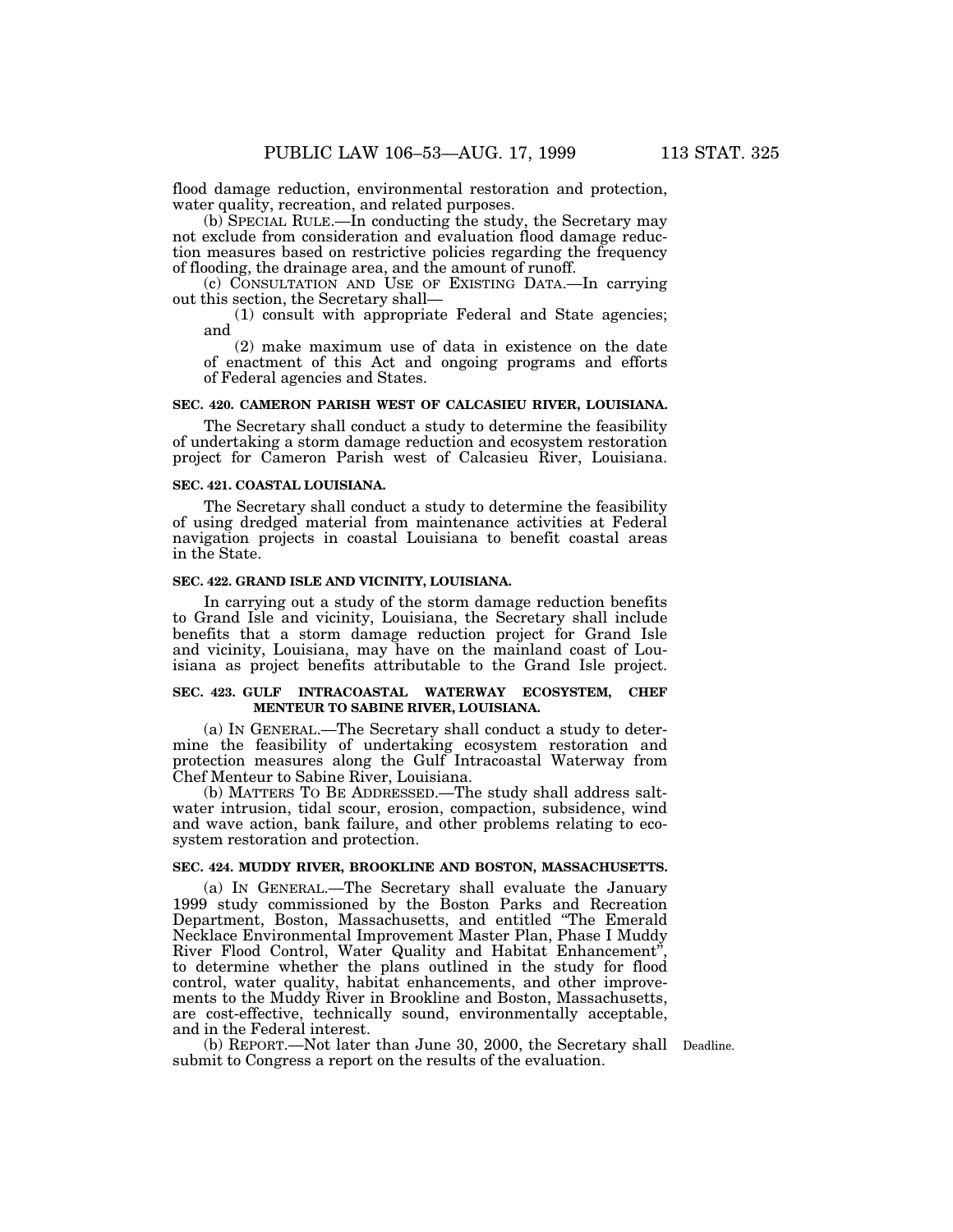### **SEC. 425. WESTPORT, MASSACHUSETTS.**

(a) IN GENERAL.—The Secretary shall conduct a study to determine the feasibility of undertaking a navigation project for the town of Westport, Massachusetts.

(b) CONSIDERATIONS.—In determining the benefits of the project, the Secretary shall include the benefits derived from using dredged material for shore protection and storm damage reduction.

#### **SEC. 426. ST. CLAIR RIVER AND LAKE ST. CLAIR, MICHIGAN.**

(a) PLAN.—The Secretary, in coordination with State and local governments and appropriate Federal and provincial authorities of Canada, shall develop a comprehensive management plan for St. Clair River and Lake St. Clair.

(b) ELEMENTS.—The plan shall include the following elements: (1) Identification of the causes and sources of environmental degradation.

(2) Continuous monitoring of organic, biological, metallic, and chemical contamination levels.

(3) Timely dissemination of information of contamination levels to public authorities, other interested parties, and the public.

 $\overline{c}$ ) REPORT.—Not later than 1 year after the date of enactment of this Act, the Secretary shall submit to Congress a report that includes the plan developed under subsection (a) and recommendations for potential restoration measures.

(d) AUTHORIZATION OF APPROPRIATIONS.—There is authorized to be appropriated to carry out this section \$400,000.

#### **SEC. 427. ST. CLAIR SHORES, MICHIGAN.**

The Secretary shall conduct a study to determine the feasibility of constructing a flood control project at St. Clair Shores, Michigan.

### **SEC. 428. WOODTICK PENINSULA, MICHIGAN, AND TOLEDO HARBOR, OHIO.**

The Secretary shall conduct a study to determine the feasibility of using dredged material from Toledo Harbor, Ohio, to provide erosion reduction, navigation, and ecosystem restoration at Woodtick Peninsula, Michigan.

#### **SEC. 429. PASCAGOULA HARBOR, MISSISSIPPI.**

(a) IN GENERAL.—The Secretary shall conduct a study to determine an alternative plan for dredged material management for the Pascagoula River portion of the project for navigation, Pascagoula Harbor, Mississippi, authorized by section  $20\overline{2}(a)$  of the Water Resources Development Act of 1986 (100 Stat. 4094).

(b) CONTENTS.—The study under subsection (a) shall—

(1) include an analysis of the feasibility of expanding the Singing River Island Disposal Area or constructing a new dredged material disposal facility; and

(2) identify methods of managing and reducing sediment transport into the Federal navigation channel.

#### **SEC. 430. TUNICA LAKE WEIR, MISSISSIPPI.**

(a) IN GENERAL.—The Secretary shall conduct a study to determine the feasibility of constructing an outlet weir at Tunica Lake, Tunica County, Mississippi, and Lee County, Arkansas, for the purpose of stabilizing water levels in the lake.

Deadline.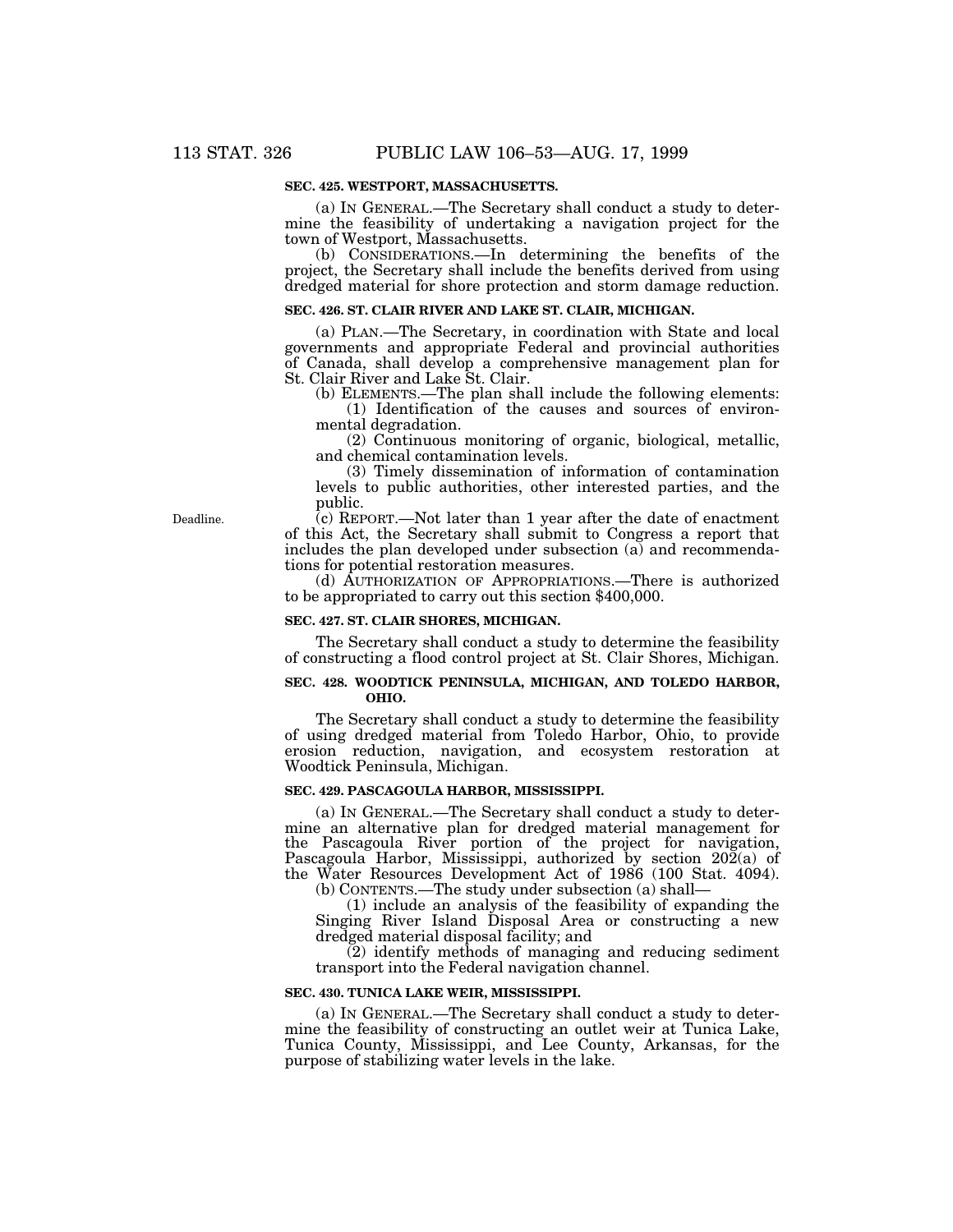(b) ECONOMIC ANALYSIS.—In carrying out the study, the Secretary shall include as part of the economic analysis the benefits derived from recreation uses at Tunica Lake and economic benefits associated with restoration of fish and wildlife habitat.

#### **SEC. 431. YELLOWSTONE RIVER, MONTANA.**

(a) STUDY.—The Secretary shall conduct a comprehensive study of the Yellowstone River from Gardiner, Montana, to the confluence of the Missouri River to determine the hydrologic, biological, and socioeconomic cumulative impacts on the river.

(b) CONSULTATION AND COORDINATION.—The Secretary shall conduct the study in consultation with the United States Fish and Wildlife Service, the United States Geological Survey, and the Natural Resources Conservation Service and with the full participation of the State of Montana and tribal and local entities, and provide for public participation.

(c) REPORT.—Not later than 5 years after the date of enactment Deadline.of this Act, the Secretary shall submit to Congress a report on the results of the study.

#### **SEC. 432. LAS VEGAS VALLEY, NEVADA.**

(a) IN GENERAL.—The Secretary shall conduct a comprehensive study of water resources in the Las Vegas Valley, Nevada.

(b) OBJECTIVES.—The study shall identify problems and opportunities related to ecosystem restoration, water quality (particularly the quality of surface runoff), and flood control.

#### **SEC. 433. SOUTHWEST VALLEY, ALBUQUERQUE, NEW MEXICO.**

The Secretary shall conduct a study to determine the feasibility of undertaking a project for flood damage reduction in the Southwest Valley, Albuquerque, New Mexico.

#### **SEC. 434. CAYUGA CREEK, NEW YORK.**

The Secretary shall conduct a study to determine the feasibility of undertaking a project for flood control for Cayuga Creek, New York.

### **SEC. 435. LAKE CHAMPLAIN, NEW YORK AND VERMONT.**

The Secretary shall conduct a study to determine the feasibility of restoring Lake Champlain, New York and Vermont, to improve water quality, fish and wildlife habitat, and navigation.

### **SEC. 436. OSWEGO RIVER BASIN, NEW YORK.**

The Secretary shall conduct a study to determine the feasibility of establishing a flood forecasting system in the Oswego River basin, New York.

## **SEC. 437. WHITE OAK RIVER, NORTH CAROLINA.**

The Secretary shall conduct a study to determine whether there is a Federal interest in a project for water quality, environmental restoration and protection, and related purposes on the White Oak River, North Carolina.

### **SEC. 438. ARCOLA CREEK WATERSHED, MADISON, OHIO.**

The Secretary shall conduct a study to determine the feasibility of undertaking a project to provide environmental restoration and protection for the Arcola Creek watershed, Madison, Ohio.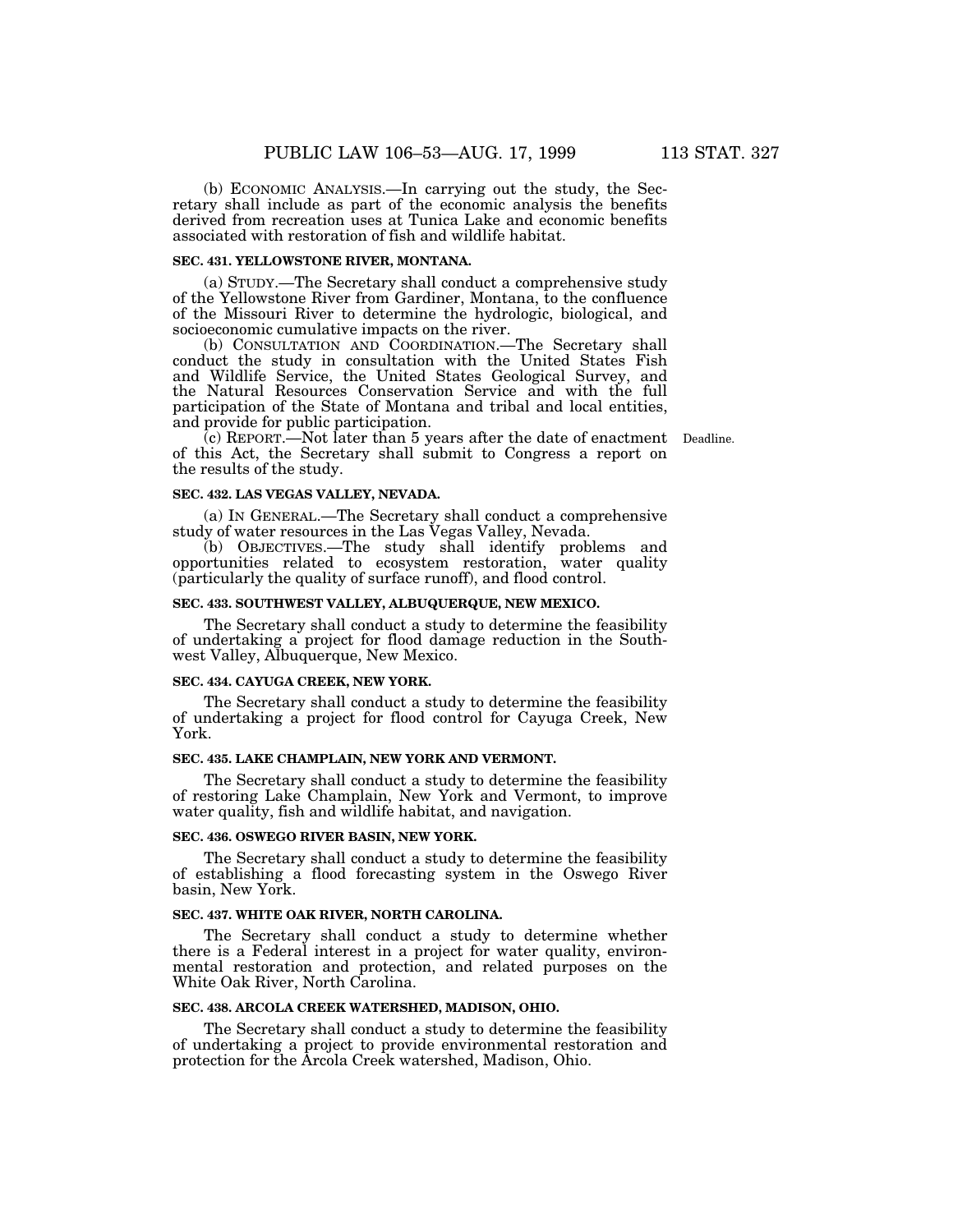### **SEC. 439. CLEVELAND HARBOR, CLEVELAND, OHIO.**

The Secretary shall conduct a study to determine the feasibility of undertaking repairs and related navigation improvements at Dike 14, Cleveland, Ohio.

#### **SEC. 440. TOUSSAINT RIVER, CARROLL TOWNSHIP, OHIO.**

The Secretary shall conduct a study to determine the feasibility of undertaking navigation improvements on the Toussaint River, Carroll Township, Ohio.

# **SEC. 441. WESTERN LAKE ERIE BASIN, OHIO, INDIANA, AND MICHIGAN.**

(a) IN GENERAL.—The Secretary shall conduct a study to develop measures to improve flood control, navigation, water quality, recreation, and fish and wildlife habitat in a comprehensive manner in the western Lake Erie basin, Ohio, Indiana, and Michigan, including watersheds of the Maumee, Ottawa, and Portage Rivers.

(b) COOPERATION.—In carrying out the study, the Secretary shall—

(1) cooperate with interested Federal, State, and local agencies and nongovernmental organizations; and

(2) consider all relevant programs of the agencies.

(c) REPORT.—Not later than 1 year after the date of enactment of this Act, the Secretary shall submit to Congress a report on the results of the study, including findings and recommendations.

### **SEC. 442. SCHUYLKILL RIVER, NORRISTOWN, PENNSYLVANIA.**

The Secretary shall conduct a study to determine the feasibility of undertaking a project for flood control for the Schuylkill River, Norristown, Pennsylvania.

### **SEC. 443. SOUTH CAROLINA COASTAL AREAS.**

(a) IN GENERAL.—The Secretary shall review pertinent reports and conduct other studies and field investigations to determine the best available science and methods for management of contaminated dredged material and sediments in the coastal areas of South Carolina.

(b) FOCUS.—In carrying out subsection (a), the Secretary shall place particular focus on areas where the Corps of Engineers maintains deep draft navigation projects, such as Charleston Harbor, Georgetown Harbor, and Port Royal, South Carolina.

(c) COOPERATION.—The studies shall be conducted in cooperation with the appropriate Federal and State environmental agencies.

#### **SEC. 444. SANTEE DELTA FOCUS AREA, SOUTH CAROLINA.**

Not later than 18 months after the date of enactment of this Act, the Secretary shall complete a comprehensive study of the ecosystem in the Santee Delta focus area, South Carolina, to determine the feasibility of undertaking a project to enhance wetland habitat and public recreational opportunities in the area.

#### **SEC. 445. WACCAMAW RIVER, SOUTH CAROLINA.**

The Secretary shall conduct a study to determine the feasibility of undertaking a flood control project for the Waccamaw River in Horry County, South Carolina.

### **SEC. 446. DAY COUNTY, SOUTH DAKOTA.**

The Secretary shall conduct—

Deadline.

Deadline.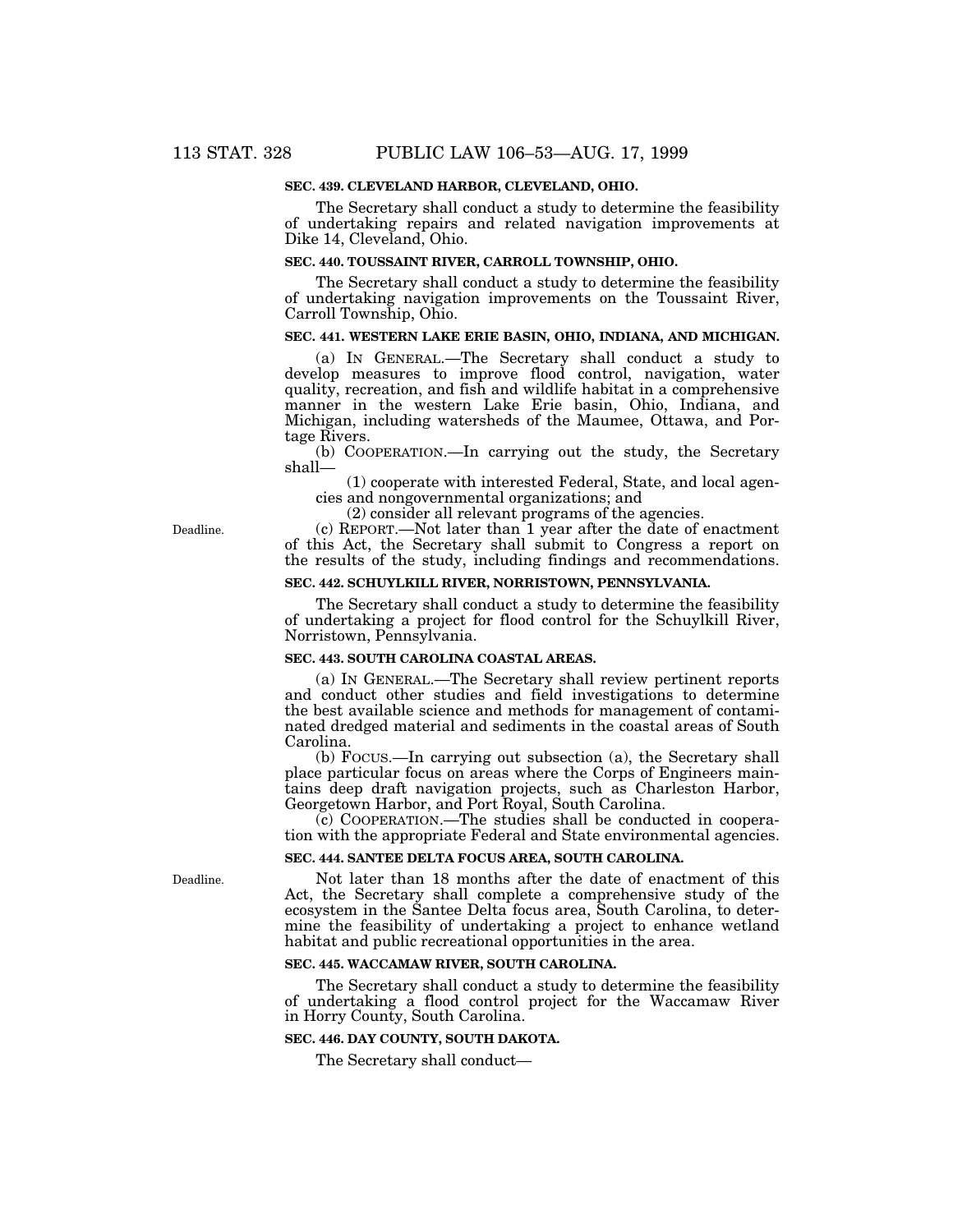(1) an investigation of flooding and other water resources problems between the James River and Big Sioux watersheds, South Dakota; and

(2) an assessment of flood damage reduction needs of the area.

#### **SEC. 447. NIOBRARA RIVER AND MISSOURI RIVER, SOUTH DAKOTA.**

The Secretary shall conduct a study of the Niobrara River watershed and the operations of Fort Randall Dam and Gavins Point Dam on the Missouri River, South Dakota, to determine the feasibility of alleviating the bank erosion, sedimentation, and related problems in the lower Niobrara River and the Missouri River below Fort Randall Dam.

#### **SEC. 448. CORPUS CHRISTI, TEXAS.**

The Secretary shall include, as part of the study authorized by a resolution of the Committee on Public Works and Transportation of the House of Representatives dated August 1, 1990, a review of two 175-foot-wide barge shelves on either side of the navigation channel at the Port of Corpus Christi, Texas.

#### **SEC. 449. MITCHELL'S CUT CHANNEL (CANEY FORK CUT), TEXAS.**

The Secretary shall conduct a study to determine the feasibility of undertaking a project for navigation, Mitchell's Cut Channel (Caney Fork Cut), Texas.

#### **SEC. 450. MOUTH OF COLORADO RIVER, TEXAS.**

The Secretary shall conduct a study to determine the feasibility of undertaking a project for navigation at the mouth of the Colorado River, Texas, to provide a minimum draft navigation channel extending from the Colorado River through Parkers Cut (also known as ''Tiger Island Cut''), or an acceptable alternative, to Matagorda Bay.

#### **SEC. 451. SANTA CLARA RIVER, UTAH.**

(a) IN GENERAL.—The Secretary shall conduct a study to determine the feasibility of undertaking measures to alleviate damage caused by flooding, bank erosion, and sedimentation along the watershed of the Santa Clara River, Utah, above the Gunlock Reservoir.

(b) CONTENTS.—The study shall include an analysis of watershed conditions and water quality, as related to flooding and bank erosion, along the Santa Clara River in the vicinity of Gunlock, Utah.

# **SEC. 452. MOUNT ST. HELENS, WASHINGTON.**

(a) IN GENERAL.—The Secretary shall conduct a study to determine the feasibility of undertaking ecosystem restoration improvements throughout the Cowlitz and Toutle River basins, Washington, including the 6,000 acres of wetland, riverine, riparian, and upland habitats lost or altered due to the eruption of Mount St. Helens in 1980 and subsequent emergency actions.

(b) REQUIREMENTS.—In carrying out the study, the Secretary shall—

(1) work in close coordination with local governments, watershed entities, the State of Washington, and other Federal agencies; and

(2) place special emphasis on—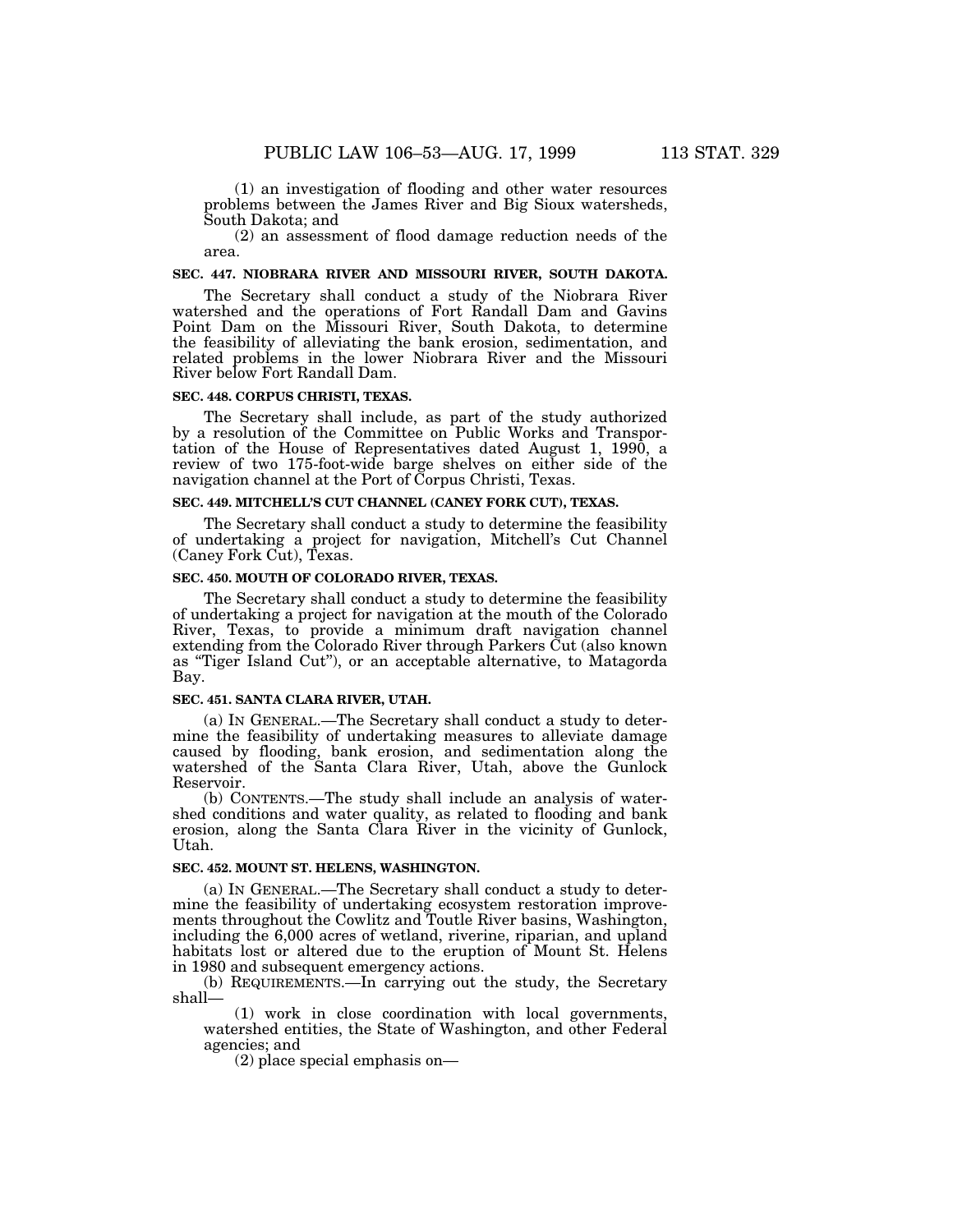(A) conservation and restoration strategies to benefit species that are listed or proposed for listing as threatened or endangered species under the Endangered Species Act of 1973 (16 U.S.C. 1531 et seq.); and

(B) other watershed restoration objectives.

#### **SEC. 453. KANAWHA RIVER, FAYETTE COUNTY, WEST VIRGINIA.**

The Secretary shall conduct a study to determine the feasibility of developing a public port along the Kanawha River in Fayette County, West Virginia, at a site known as ''Longacre''.

### **SEC. 454. WEST VIRGINIA PORTS.**

The Secretary shall conduct a study to determine the feasibility of expanding public port development in West Virginia along the Ohio River and the navigable portion of the Kanawha River from its mouth to river mile 91.0.

# **SEC. 455. JOHN GLENN GREAT LAKES BASIN PROGRAM.**

(a) STRATEGIC PLANS.— (1) STUDY.—The Secretary shall conduct a comprehensive study of the Great Lakes region to ensure the future use, management, and protection of water resources and related resources of the Great Lakes basin.

(2) REPORT.—

(A) IN GENERAL.—As expeditiously as possible, but not later than 3 years after the date of enactment of this Act, and every 2 years thereafter, the Secretary shall submit to the Committee on Transportation and Infrastructure of the House of Representatives and the Committee on Environment and Public Works of the Senate a report outlining a strategic plan for Corps of Engineers programs and proposed Corps of Engineers projects in the Great Lakes basin.

(B) CONTENTS.—The plan shall include—

(i) details of projects in the Great Lakes region relating to—

(I) navigation improvements, maintenance, and operations for commercial and recreational vessels;

(II) environmental restoration activities;

(III) water level maintenance activities;

(IV) technical and planning assistance to States and remedial action planning committees;

(V) sediment transport analysis, sediment management planning, and activities to support prevention of excess sediment loadings;

(VI) flood damage reduction and shoreline erosion prevention; and

(VII) all other relevant activities of the Corps of Engineers; and

(ii) an analysis of factors limiting use of programs and authorities of the Corps of Engineers in existence on the date of enactment of this Act in the Great Lakes basin, including the need for new or modified authorities.

(3) AUTHORIZATION OF APPROPRIATIONS.—There is authorized to be appropriated to carry out this section \$1,000,000 for the period of fiscal years 2000 through 2003.

Deadline.

42 USC 1962d–21.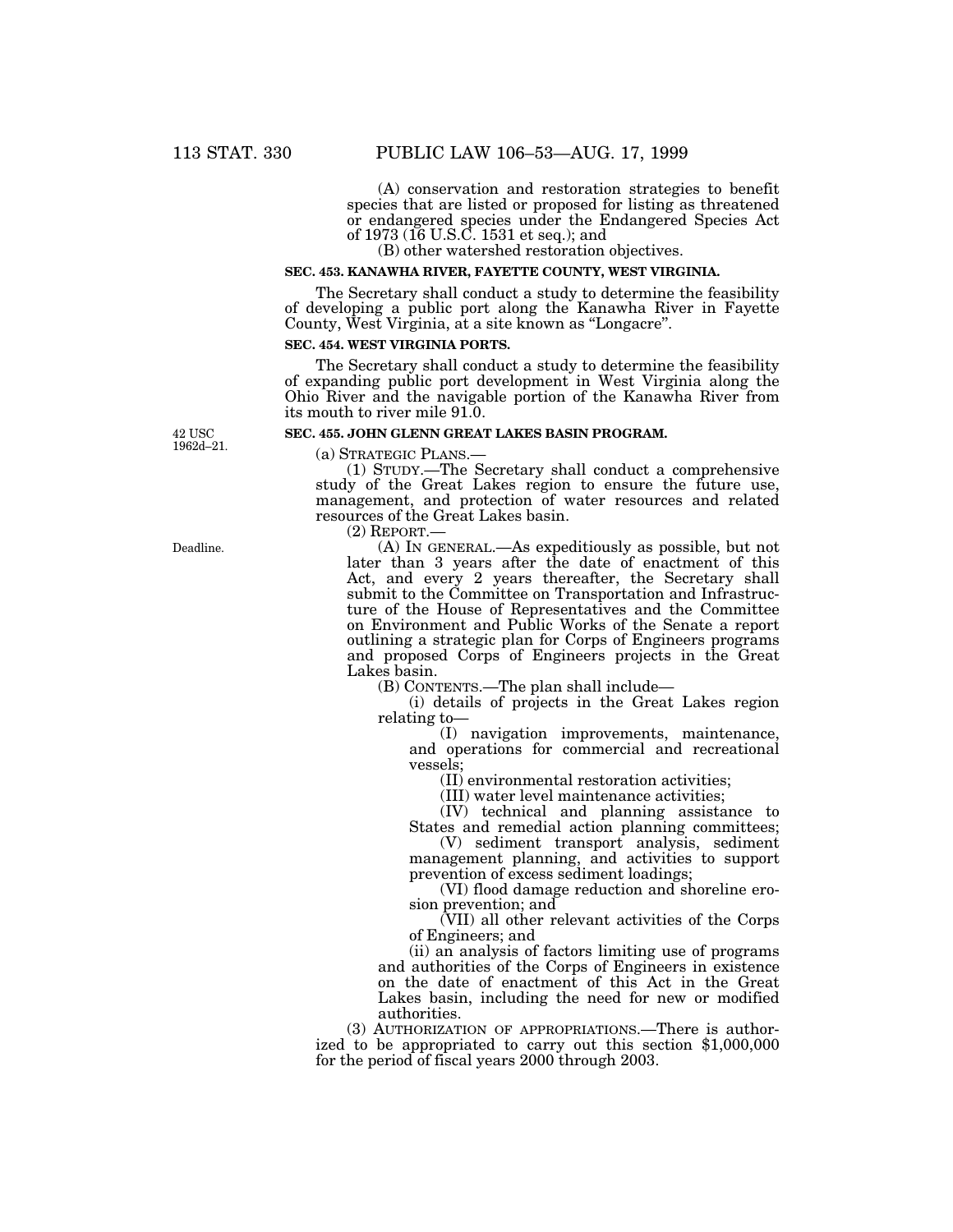(b) GREAT LAKES BIOHYDROLOGICAL INFORMATION.— (1) INVENTORY.— (A) IN GENERAL.—Not later than 90 days after the Deadline.date of enactment of this Act, the Secretary shall request each Federal agency that may possess information relevant to the Great Lakes biohydrological system to provide an inventory of all such information in the possession of the agency.

(B) RELEVANT INFORMATION.—For the purpose of subparagraph (A), relevant information includes information on—

(i) ground and surface water hydrology;

(ii) natural and altered tributary dynamics;

(iii) biological aspects of the system influenced by and influencing water quantity and water movement;

(iv) meteorological projections and the impacts of weather conditions on Great Lakes water levels; and

(v) other Great Lakes biohydrological system data relevant to sustainable water use management.

(2) REPORT.—

(A) IN GENERAL.—Not later than 18 months after the Deadline. date of enactment of this Act, the Secretary, in consultation with the States, Indian tribes, and Federal agencies, and after requesting information from the provinces and the federal government of Canada, shall—

(i) compile the inventories of information;

(ii) analyze the information for consistency and gaps; and

(iii) submit to Congress, the International Joint Commission, and the Great Lakes States a report that includes recommendations on ways to improve the information base on the biohydrological dynamics of the Great Lakes ecosystem as a whole, so as to support environmentally sound decisions regarding diversions and consumptive uses of Great Lakes water.

(B) RECOMMENDATIONS.—The recommendations in the report under subparagraph (A) shall include recommendations relating to the resources and funds necessary for implementing improvement of the information base.

(C) CONSIDERATIONS.—In developing the report under subparagraph (A), the Secretary, in cooperation with the Secretary of State, the Secretary of Transportation, and the heads of other agencies as appropriate, shall consider and report on the status of the issues described and recommendations made in—

(i) the Report of the International Joint Commission to the Governments of the United States and Canada under the 1977 reference issued in 1985; and

(ii) the 1993 Report of the International Joint Commission to the Governments of Canada and the United States on Methods of Alleviating Adverse Consequences of Fluctuating Water Levels in the Great Lakes St. Lawrence Basin.

(c) GREAT LAKES RECREATIONAL BOATING.—Not later than 18 Deadline. months after the date of enactment of this Act, the Secretary, using information and studies in existence on the date of enactment of this Act to the extent practicable, and in cooperation with the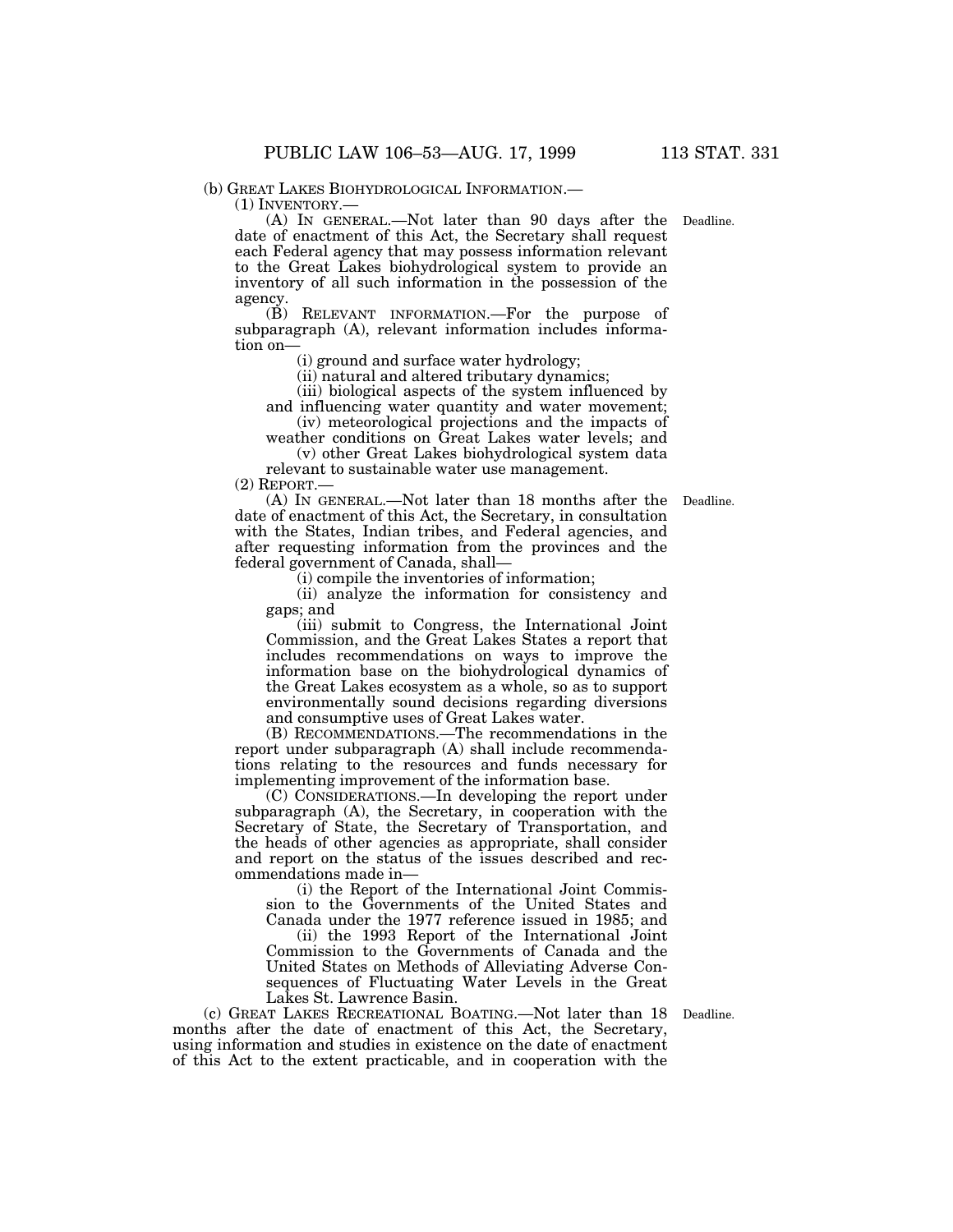Great Lakes States, shall submit to Congress a report detailing the economic benefits of recreational boating in the Great Lakes basin, particularly at harbors benefiting from operation and maintenance projects of the Corps of Engineers.

 $(d)$  COOPERATION.—In undertaking activities under this section, the Secretary shall—

(1) encourage public participation; and

(2) cooperate, and, as appropriate, collaborate, with Great Lakes States, tribal governments, and Canadian federal, provincial, and tribal governments.

(e) WATER USE ACTIVITIES AND POLICIES.—The Secretary may provide technical assistance to the Great Lakes States to develop interstate guidelines to improve the consistency and efficiency of State-level water use activities and policies in the Great Lakes basin.

(f) COST SHARING.—The Secretary may seek and accept funds from non-Federal entities to be used to pay up to 25 percent of the cost of carrying out subsections  $(b)$ ,  $(c)$ ,  $(d)$ , and  $(e)$ .

#### **SEC. 456. GREAT LAKES NAVIGATIONAL SYSTEM.**

In consultation with the St. Lawrence Seaway Development Corporation, the Secretary shall review the Great Lakes Connecting Channel and Harbors Report dated March 1985 to determine the feasibility of undertaking any modification of the recommendations made in the report to improve commercial navigation on the Great Lakes navigation system, including locks, dams, harbors, ports, channels, and other related features.

33 USC 1267 note.

Deadline.

### **SEC. 457. NUTRIENT LOADING RESULTING FROM DREDGED MATE-RIAL DISPOSAL.**

(a) STUDY.—The Secretary shall conduct a study of nutrient loading that occurs as a result of discharges of dredged material into open-water sites in the Chesapeake Bay.

(b) REPORT.—Not later than 18 months after the date of enactment of this Act, the Secretary shall submit to Congress a report on the results of the study.

### **SEC. 458. UPPER MISSISSIPPI AND ILLINOIS RIVERS LEVEES AND STREAMBANKS PROTECTION.**

The Secretary shall conduct a study of erosion damage to levees and other flood control structures on the upper Mississippi and Illinois Rivers and the impact of increased barge and pleasure craft traffic on deterioration of the levees and other flood control structures.

33 USC 652 note.

# **SEC. 459. UPPER MISSISSIPPI RIVER COMPREHENSIVE PLAN.**

(a) DEVELOPMENT.—The Secretary shall develop a plan to address water resource and related land resource problems and opportunities in the upper Mississippi and Illinois River basins, from Cairo, Illinois, to the headwaters of the Mississippi River, in the interest of systemic flood damage reduction by means of—

(1) structural and nonstructural flood control and floodplain management strategies;

(2) continued maintenance of the navigation project;

(3) management of bank caving and erosion;

(4) watershed nutrient and sediment management;

(5) habitat management;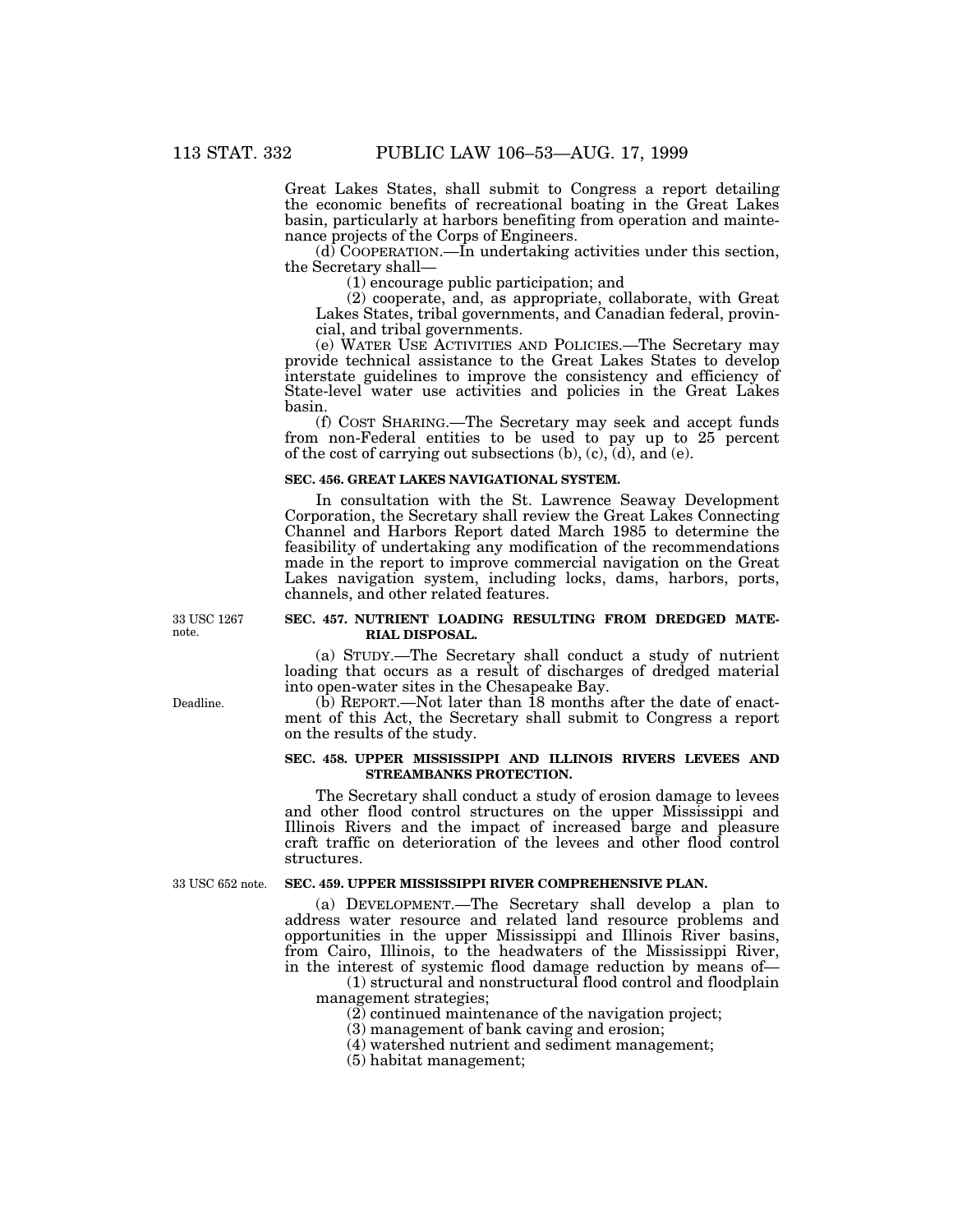(7) other related purposes.

(b) CONTENTS.—The plan under subsection (a) shall—

(1) contain recommendations on management plans and actions to be carried out by the responsible Federal and non-Federal entities;

(2) specifically address recommendations to authorize construction of a systemic flood control project for the upper Mississippi River; and

(3) include recommendations for Federal action where appropriate and recommendations for follow-on studies for problem areas for which data or current technology does not allow immediate solutions.

(c) CONSULTATION AND USE OF EXISTING DATA.—In carrying out this section, the Secretary shall—

(1) consult with appropriate Federal and State agencies; and

(2) make maximum use of data in existence on the date of enactment of this Act and ongoing programs and efforts of Federal agencies and States in developing the plan under subsection (a).

(d) COST SHARING.—

(1) DEVELOPMENT.—Development of the plan under subsection (a) shall be at Federal expense.

(2) FEASIBILITY STUDIES.—Feasibility studies resulting from development of the plan shall be subject to cost sharing under section 105 of the Water Resources Development Act of 1986 (33 U.S.C. 2215).

Deadline.

(e) REPORT.—Not later than 3 years after the date of enactment of this Act, the Secretary shall submit to the Committee on Transportation and Infrastructure of the House of Representatives and the Committee on Environment and Public Works of the Senate a report that includes the plan under subsection (a).

### **SEC. 460. SUSQUEHANNA RIVER AND UPPER CHESAPEAKE BAY.**

(a) IN GENERAL.—The Secretary shall conduct a study of controlling and managing waterborne debris in the interest of navigation, flood control, environmental restoration, and other purposes in the Susquehanna River Basin, New York, Pennsylvania, and Maryland, and the upper Chesapeake Bay, Maryland.

(b) EVALUATION OF TECHNOLOGIES AND PRACTICES.—The study shall include an evaluation of technologies and practices currently available, in use, or in development in the United States for debris removal programs at various dams and harbors and recommendations for applying those techniques and practices in the Susquehanna River and the upper Chesapeake Bay.

(c) COOPERATION.—The study shall be conducted in cooperation with State agencies and other Federal agencies, the Susquehanna River Basin Commission, and owners of major dams.

# **TITLE V—MISCELLANEOUS PROVISIONS**

### **SEC. 501. CORPS ASSUMPTION OF NRCS PROJECTS.**

(a) LLAGAS CREEK, CALIFORNIA.—The Secretary may complete the remaining reaches of the Natural Resources Conservation Service flood control project at Llagas Creek, California, undertaken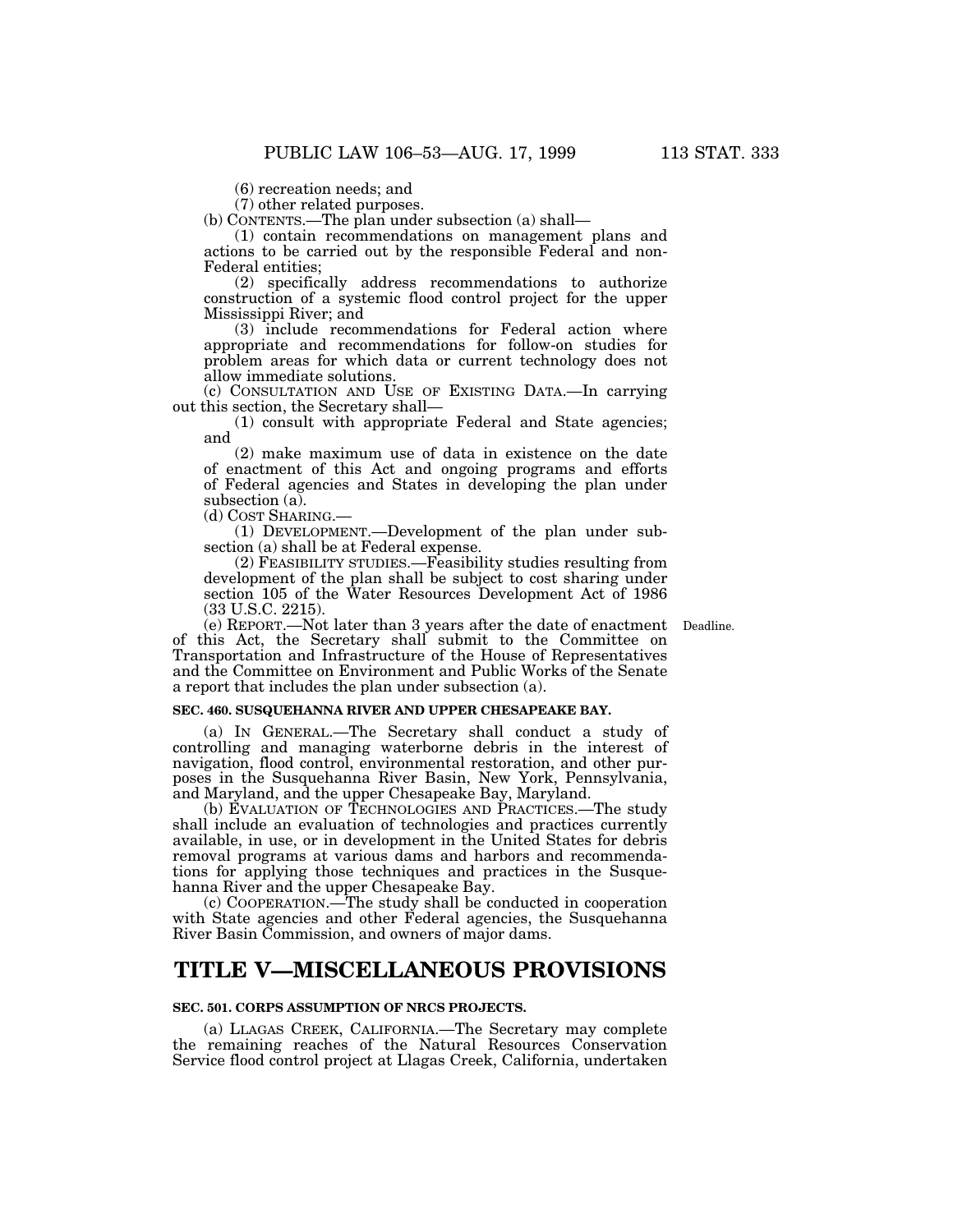pursuant to section 5 of the Watershed Protection and Flood Prevention Act (16 U.S.C. 1005), substantially in accordance with the Natural Resources Conservation Service watershed plan for Llagas Creek, Department of Agriculture, and in accordance with the requirements of local cooperation as specified in section 4 of that Act (16 U.S.C. 1004), at a total cost of \$45,000,000, with an estimated Federal cost of \$21,800,000 and an estimated non-Federal cost of \$23,200,000.

(b) THORNTON RESERVOIR, COOK COUNTY, ILLINOIS.—

(1) IN GENERAL.—The Thornton Reservoir project, an element of the project for flood control, Chicagoland Underflow Plan, Illinois, authorized by section 3(a)(5) of the Water Resources Development Act of 1988 (102 Stat. 4013), is modified to authorize the Secretary to include additional permanent flood control storage attributable to the Natural Resources Conservation Service Thornton Reservoir (Structure 84), Little Calumet River Watershed, Illinois, approved under the Watershed Protection and Flood Prevention Act (16 U.S.C. 1001 et seq.).

(2) LIMITATION.—No funds may be obligated to carry out work under the modification under paragraph (1) until completion and approval by the Secretary of a final report by the Chief of Engineers finding that the work is technically sound, environmentally acceptable, and economically justified.

(3) COST SHARING.—Costs for the Thornton Reservoir project shall be shared in accordance with section 103 of the Water Resources Development Act of 1986 (33 U.S.C. 2213).

(4) TRANSITIONAL STORAGE.—The Secretary of Agriculture may cooperate with non-Federal interests to provide, on a transitional basis, flood control storage for the Natural Resources Conservation Service Thornton Reservoir (Structure 84) project in the west lobe of the Thornton quarry.

(5) CREDIT TOWARD NON-FEDERAL SHARE.—The Secretary may credit toward the non-Federal share of the costs of the Thornton Reservoir project all design and construction costs incurred by the non-Federal interests before the date of signing of the project cooperation agreement.

(6) REEVALUATION REPORT.—The Secretary shall determine the credits authorized by paragraph (5) that are integral to the Thornton Reservoir project and the current total project costs based on a limited reevaluation report.

### **SEC. 502. ENVIRONMENTAL INFRASTRUCTURE.**

(a) IN GENERAL.—Section 219(e) of the Water Resources Development Act of 1992 (106 Stat. 4835; 110 Stat. 3757) is amended by striking paragraphs (5) and (6) and inserting the following:

''(5) \$25,000,000 for the project described in subsection  $(c)(2);$ 

 $\cdot (6)$  \$20,000,000 for the project described in subsection  $(c)(9);$ 

''(7) \$30,000,000 for the project described in subsection (c)(16); and

" $(8)$  \$30,000,000 for the project described in subsection  $(c)(17)^{n}$ .

(b) ADDITIONAL ASSISTANCE.—Section 219 of the Water Resources Development Act of 1992 is amended by adding at the end the following: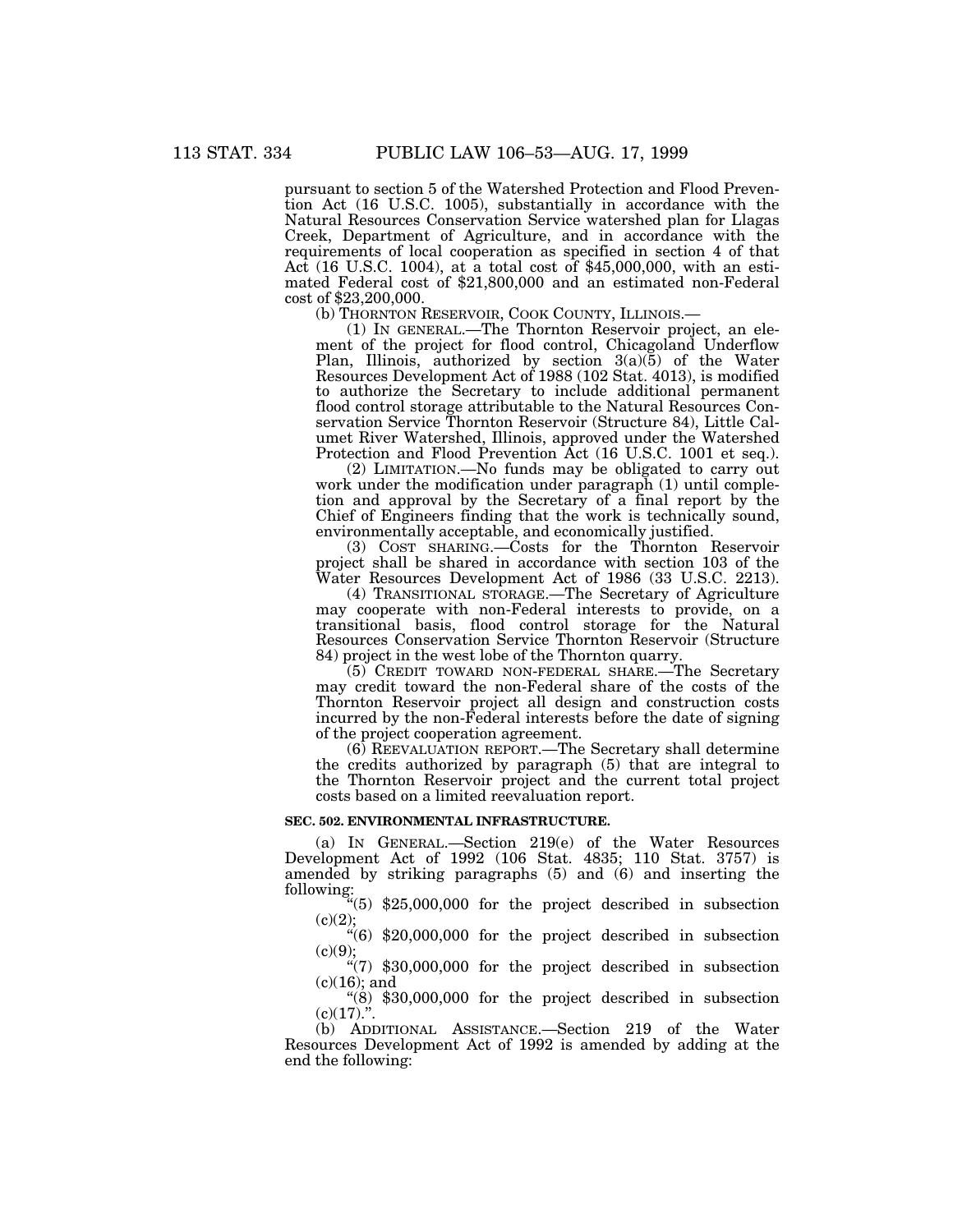''(f) ADDITIONAL ASSISTANCE.—The Secretary may provide assistance under subsection (a) and assistance for construction for the following:

"(1) ATLANTA, GEORGIA.—The project described in subsection (c)(2), modified to include \$25,000,000 for watershed restoration and development in the regional Atlanta watershed, including Big Creek and Rock Creek.

"(2) PATERSON, PASSAIC COUNTY, AND PASSAIC VALLEY, NEW JERSEY.—The project described in subsection (c)(9), modified to include \$20,000,000 for drainage facilities to alleviate flooding problems on Getty Avenue in the vicinity of St. Joseph's Hospital for the city of Paterson, New Jersey, and Passaic County, New Jersey, and innovative facilities to manage and treat additional flows in the Passaic Valley, Passaic River basin, New Jersey.

''(3) NASHUA, NEW HAMPSHIRE.—\$20,000,000 for a project to eliminate or control combined sewer overflows in the city of Nashua, New Hampshire.

"(4) FALL RIVER AND NEW BEDFORD, MASSACHUSETTS.-\$15,000,000 for a project to eliminate or control combined sewer overflows in the cities of Fall River and New Bedford, Massachusetts.

" $(5)$  FINDLAY TOWNSHIP, PENNSYLVANIA.  $\rightarrow$ \$11,000,000 for water and wastewater infrastructure in Findlay Township, Allegheny County, Pennsylvania.

''(6) DILLSBURG BOROUGH AUTHORITY, PENNSYLVANIA.— \$2,000,000 for water and wastewater infrastructure in Franklin Township, York County, Pennsylvania.

''(7) HAMPDEN TOWNSHIP, PENNSYLVANIA.—\$3,000,000 for water, sewer, and storm sewer improvements in Hampden Township, Pennsylvania.

''(8) TOWAMENCIN TOWNSHIP, PENNSYLVANIA.—\$1,500,000 for sanitary sewer and water and wastewater infrastructure in Towamencin Township, Pennsylvania.

''(9) DAUPHIN COUNTY, PENNSYLVANIA.—\$2,000,000 for a project to eliminate or control combined sewer overflows and water system rehabilitation for the city of Harrisburg, Dauphin County, Pennsylvania.

"(10) EASTERN SHORE AND SOUTHWEST VIRGINIA.— \$20,000,000 for water supply and wastewater infrastructure projects in the counties of Accomac, Northampton, Lee, Norton, Wise, Scott, Russell, Dickenson, Buchanan, and Tazewell, Virginia.

''(11) NORTHEAST PENNSYLVANIA.—\$20,000,000 for water related infrastructure in the counties of Lackawanna, Lycoming, Susquehanna, Wyoming, Pike, Wayne, Sullivan, Bradford, and Monroe, Pennsylvania, including assistance for the Mountoursville Regional Sewer Authority, Lycoming County, Pennsylvania.

" $(12)$  CALUMET REGION, INDIANA.— $$10,000,000$  for water related infrastructure projects in the counties of Lake and Porter, Indiana.

" $(13)$  CLINTON COUNTY, PENNSYLVANIA.  $\leftarrow$ \$1,000,000 for water related infrastructure in Clinton County, Pennsylvania.

''(14) PATTON TOWNSHIP, PENNSYLVANIA.—\$1,400,000 for water related infrastructure in Patton Township, Pennsylvania.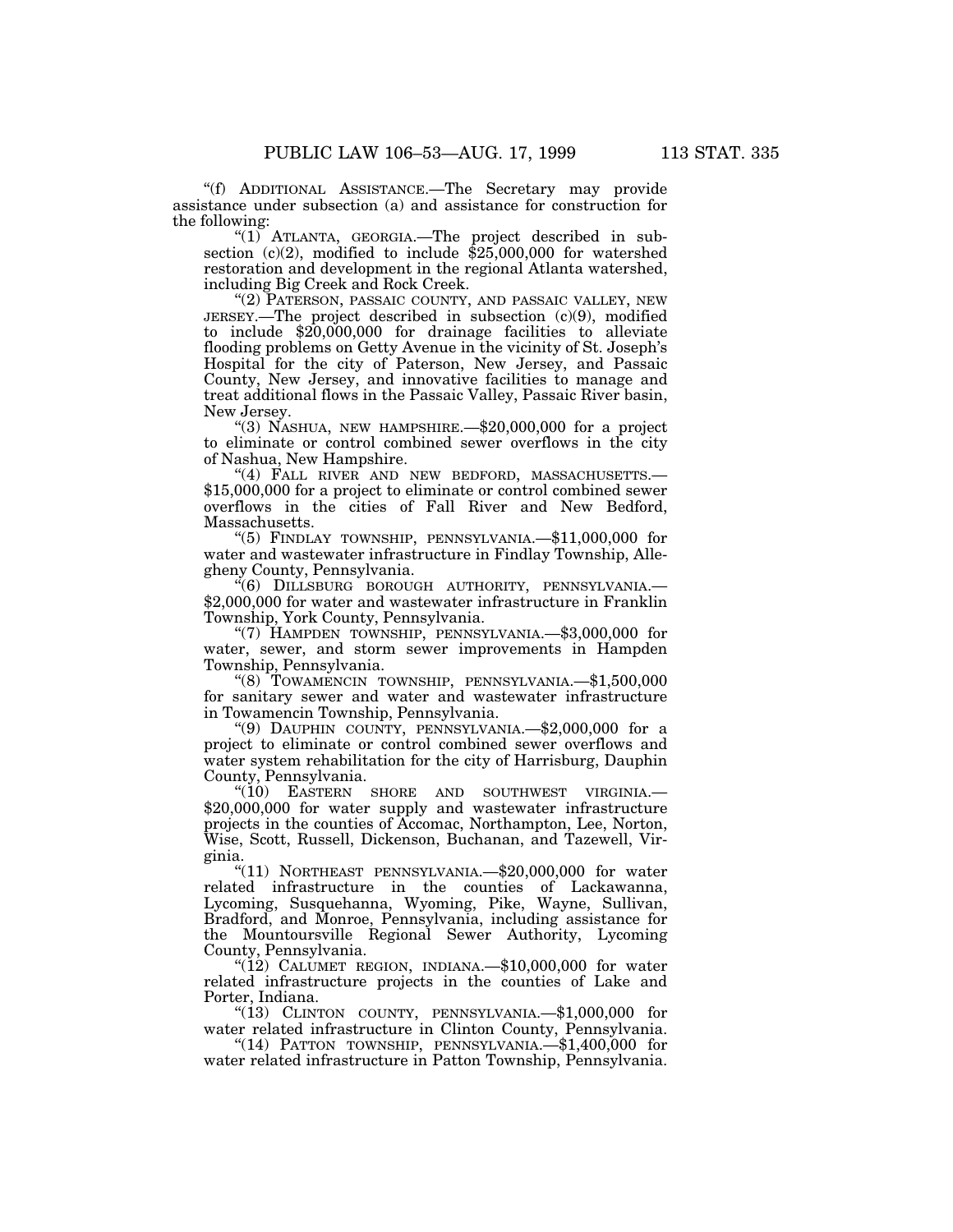"(15) NORTH FAYETTE TOWNSHIP, ALLEGHENY COUNTY, PENNSYLVANIA.—\$500,000 for water related infrastructure in North Fayette Township, Allegheny County, Pennsylvania.

''(16) SPRINGDALE BOROUGH, PENNSYLVANIA.—\$500,000 for water related infrastructure in Springdale Borough, Pennsylvania.

" $(17)$  ROBINSON TOWNSHIP, PENNSYLVANIA.— $$1,200,000$  for water related infrastructure in Robinson Township, Pennsylvania.

''(18) UPPER ALLEN TOWNSHIP, PENNSYLVANIA.—\$3,400,000 for water related infrastructure in Upper Allen Township, Pennsylvania.

"(19) JEFFERSON TOWNSHIP, GREENE COUNTY, PENNSYL-VANIA.—\$1,000,000 for water related infrastructure in Jefferson Township, Greene County, Pennsylvania.

"(20) LUMBERTON, NORTH CAROLINA.—\$1,700,000 for water and wastewater infrastructure projects in Lumberton, North Carolina.

" $(21)$  BATON ROUGE, LOUISIANA.  $$10,000,000$  for water related infrastructure for the parishes of East Baton Rouge, Ascension, and Livingston, Louisiana.

"(22) EAST SAN JOAQUIN COUNTY, CALIFORNIA.—\$25,000,000 for ground water recharge and conjunctive use projects in Stockton East Water District, California.

''(23) SACRAMENTO AREA, CALIFORNIA.—\$25,000,000 for regional water conservation and recycling projects in Placer and El Dorado Counties and the San Juan Suburban Water District, California.

" $(24)$  CUMBERLAND COUNTY, TENNESSEE.  $$5,000,000$  for water supply projects in Cumberland County, Tennessee.

"(25) LAKES MARION AND MOULTRIE, SOUTH CAROLINA.— \$5,000,000 for water supply treatment and distribution projects in the counties of Calhoun, Clarendon, Colleton, Dorchester, Orangeberg, and Sumter, South Carolina.

"(26) BRIDGEPORT, CONNECTICUT.— $$10,000,000$  for a project to eliminate or control combined sewer overflows in the city of Bridgeport, Connecticut.

" $(27)$  HARTFORD, CONNECTICUT.—\$10,000,000 for a project to eliminate or control combined sewer overflows in the city of Hartford, Connecticut.

" $(28)$  NEW HAVEN, CONNECTICUT.— $$10,000,000$  for a project to eliminate or control combined sewer overflows in the city of New Haven, Connecticut.

"(29) OAKLAND COUNTY, MICHIGAN. $-$ \$20,000,000 for a project to eliminate or control combined sewer overflows in the cities of Berkley, Ferndale, Madison Heights, Royal Oak, Birmingham, Hazel Park, Oak Park, Southfield, Clawson, Huntington Woods, Pleasant Ridge, and Troy, and the village of Beverly Hills, and the Charter Township of Royal Oak, Michigan.

" $(30)$  DESOTO COUNTY, MISSISSIPPI.— $$10,000,000$  for a wastewater treatment project in the county of DeSoto, Mississippi.

 $\sqrt[4]{31}$  KANSAS CITY, MISSOURI.— $$15,000,000$  for a project to eliminate or control combined sewer overflows in the city of Kansas City, Missouri.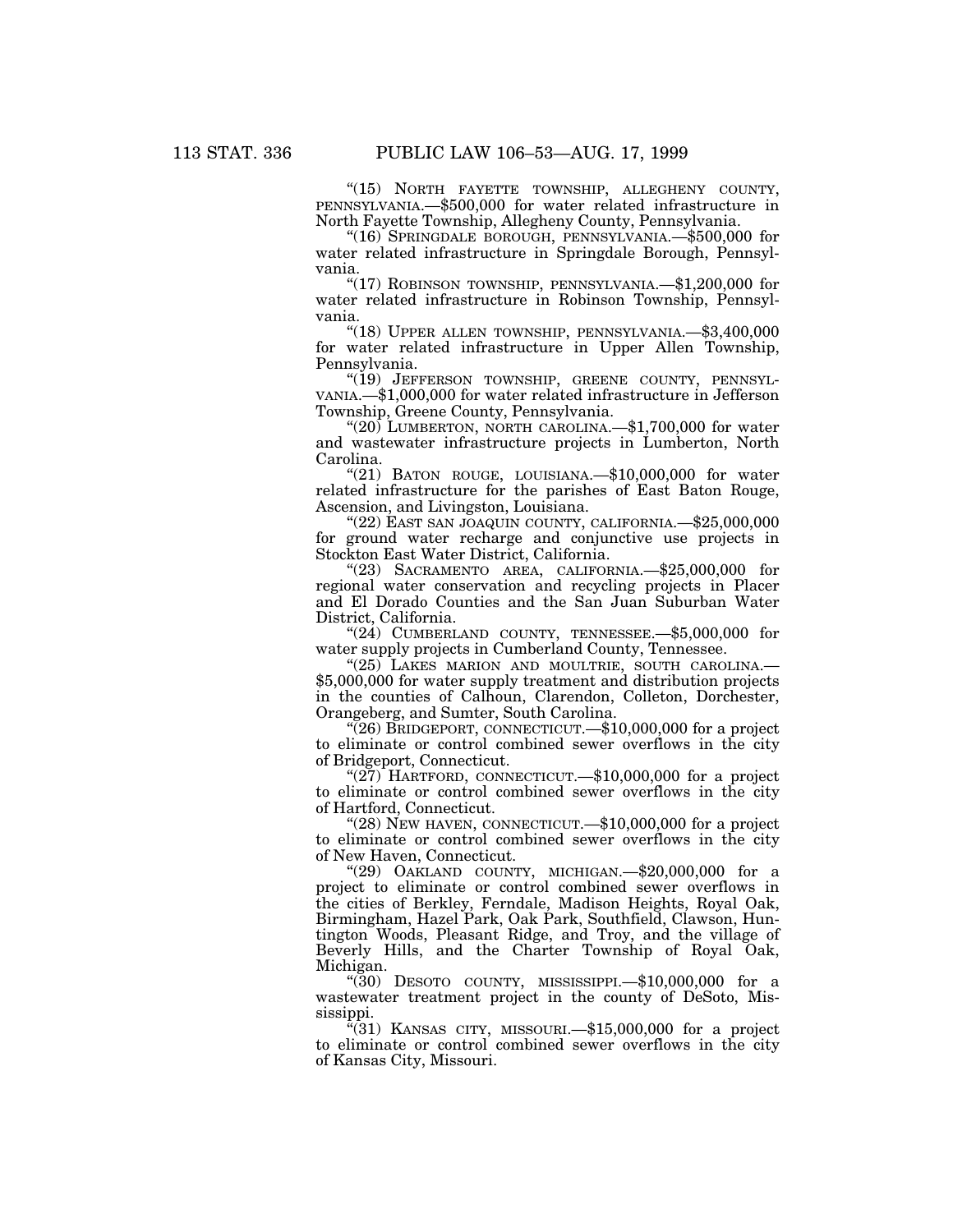"(32) St. LOUIS, MISSOURI.—\$15,000,000 for a project to eliminate or control combined sewer overflows in the city of St. Louis, Missouri.

" $(33)$  ELIZABETH, NEW JERSEY.— $$20,000,000$  for a project to eliminate or control combined sewer overflows in the city of Elizabeth, New Jersey.

" $(34)$  NORTH HUDSON, NEW JERSEY.  $$10,000,000$  for a project to eliminate or control combined sewer overflows in the city of North Hudson, New Jersey.

"(35) INNER HARBOR PROJECT, NEW YORK, NEW YORK.-\$15,000,000 for a project to eliminate or control combined sewer overflows for the inner harbor project, New York, New York.

"(36) OUTER HARBOR PROJECT, NEW YORK, NEW YORK.-\$15,000,000 for a project to eliminate or control combined sewer overflows for the outer harbor project, New York, New York.

"(37) LEBANON, NEW HAMPSHIRE.—\$8,000,000 for a project to eliminate or control combined sewer overflows in the city of Lebanon, New Hampshire.

''(38) ASTORIA, OREGON.—\$5,000,000 for a project to eliminate or control combined sewer overflows in the city of Astoria, Oregon.

"(39) CACHE COUNTY, UTAH. $-$ \$5,000,000 for a wastewater infrastructure project for Cache County, Utah.

" $(40)$  LAWTON, OKLAHOMA.— $$5,000,000$  for a wastewater infrastructure project for the city of Lawton, Oklahoma.

"(41) LANCASTER, CALIFORNIA.— $$1,500,000$  for a project to provide water facilities for the Fox Field Industrial Corridor, Lancaster, California.

" $(42)$  SAN RAMON VALLEY, CALIFORNIA.  $$15,000,000$  for a project for recycled water for San Ramon Valley, California.

"(43) HARBOR/SOUTH BAY, CALIFORNIA. $-\$15,000,000$  for an industrial water reuse project for the Harbor/South Bay area, California.''.

### **SEC. 503. CONTAMINATED SEDIMENT DREDGING TECHNOLOGY.**

33 USC 2314 note.

Deadline.

(a) REVIEW OF INNOVATIVE DREDGING TECHNOLOGIES.—

(1) IN GENERAL.—Not later than June 1, 2001, the Secretary shall complete a review of innovative dredging technologies designed to minimize or eliminate contamination of a water column upon removal of contaminated sediments.

 $(2)$  Testing.

(A) SELECTION OF TECHNOLOGY.—After completion of the review under paragraph (1), the Secretary shall select, from among the technologies reviewed, the technology that the Secretary determines will best increase the effectiveness of removing contaminated sediments and significantly reduce contamination of the water column.

(B) AGREEMENT.—Not later than December 31, 2001, the Secretary shall enter into an agreement with a public or private entity to test the selected technology in the vicinity of Peoria Lakes, Illinois.

(3) AUTHORIZATION OF APPROPRIATIONS.—There is authorized to be appropriated to carry out this subsection \$2,000,000.

(b) ACCELERATED ADOPTION OF INNOVATIVE TECHNOLOGIES.— Section 8 of the Water Resources Development Act of 1988 (33 U.S.C. 2314) is amended—

Deadline.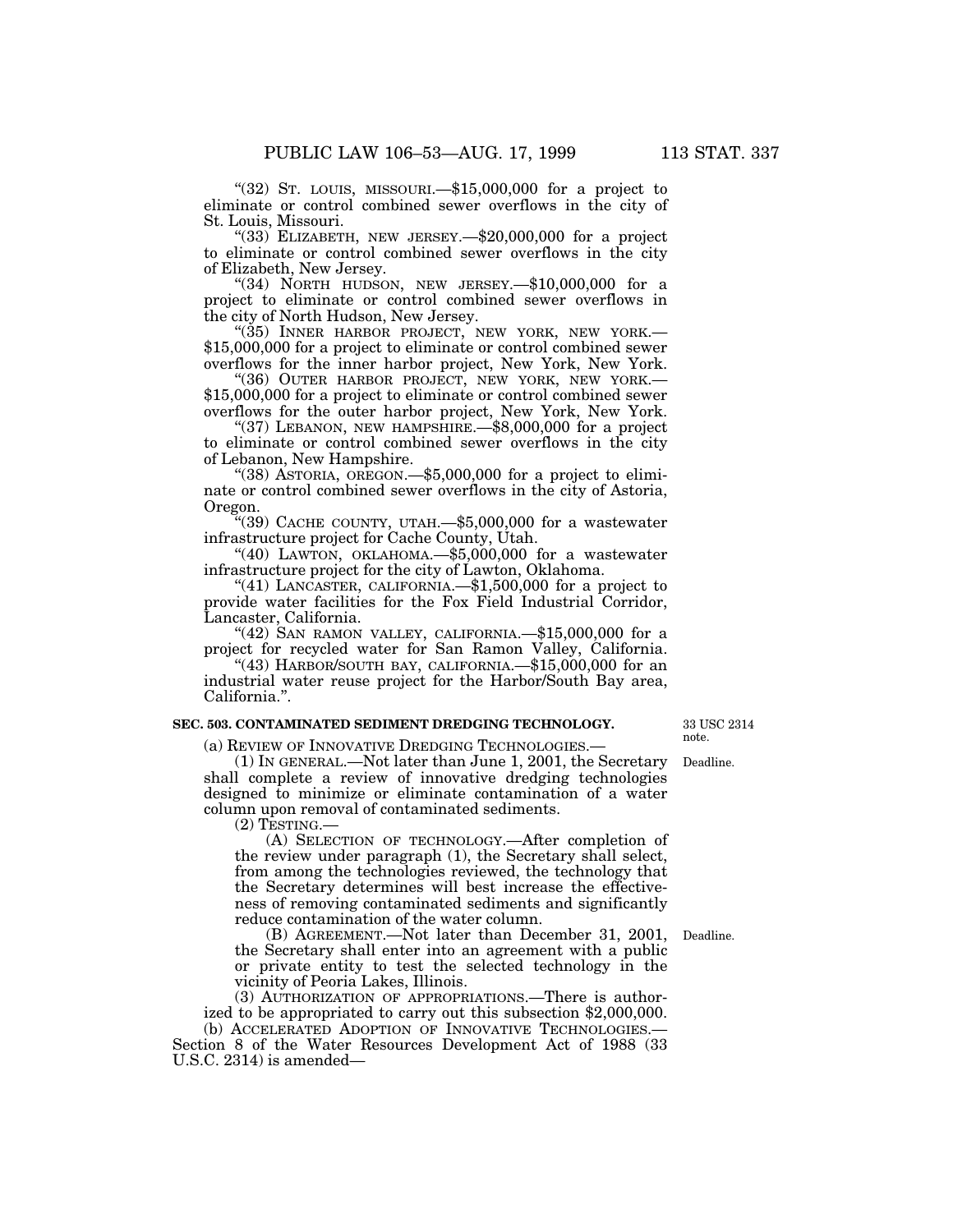(1) by redesignating subsections (b) and (c) as subsections (c) and (d), respectively; and

(2) by inserting after subsection (a) the following:

''(b) ACCELERATED ADOPTION OF INNOVATIVE TECHNOLOGIES FOR MANAGEMENT OF CONTAMINATED SEDIMENTS.—

''(1) TEST PROJECTS.—The Secretary shall approve an appropriate number of projects to test, under actual field conditions, innovative technologies for environmentally sound management of contaminated sediments.

''(2) DEMONSTRATION PROJECTS.—The Secretary may approve an appropriate number of projects to demonstrate innovative technologies that have been pilot tested under paragraph (1).

''(3) CONDUCT OF PROJECTS.—Each pilot project under paragraph (1) and demonstration project under paragraph (2) shall be conducted by a university with proven expertise in the research and development of contaminated sediment treatment technologies and innovative applications using waste materials.

"(4) LOCATION.—At least  $\overline{1}$  of the projects under this subsection shall be conducted in New England by the University of New Hampshire.''.

#### **SEC. 504. DAM SAFETY.**

(a) ASSISTANCE.—The Secretary may provide assistance to enhance dam safety at the following locations:

(1) Healdsburg Veteran's Memorial Dam, California.

(2) Kehly Run Dam, Pennsylvania.

(3) Sweet Arrow Lake Dam, Pennsylvania.

(b) AUTHORIZATION OF APPROPRIATIONS.—There is authorized to be appropriated to carry out this section \$6,000,000.

### **SEC. 505. GREAT LAKES REMEDIAL ACTION PLANS.**

Section  $401(a)(2)$  of the Water Resources Development Act of 1990 (33 U.S.C. 1268 note; 104 Stat. 4644; 110 Stat. 3763) is amended—

(1) by striking ''Non-Federal'' and inserting the following: "(A) IN GENERAL.—Non-Federal"; and

(2) by adding at the end the following:

''(B) CONTRIBUTIONS BY ENTITIES.—Nonprofit public or private entities may contribute all or a portion of the non-Federal share.''.

# **SEC. 506. PROJECTS FOR IMPROVEMENT OF THE ENVIRONMENT.**

Section 1135(c) of the Water Resources Development Act of 1986 (33 U.S.C. 2309a(c)) is amended—

(1) by striking ''If the Secretary'' and inserting the following:

" $(1)$  In GENERAL.—If the Secretary"; and

(2) by adding at the end the following:

''(2) CONTROL OF SEA LAMPREY.—Congress finds that—

''(A) the Great Lakes navigation system has been instrumental in the spread of sea lamprey and the associated impacts on its fishery; and

 $(G)$  the use of the authority under this subsection for control of sea lamprey at any Great Lakes basin location is appropriate.''.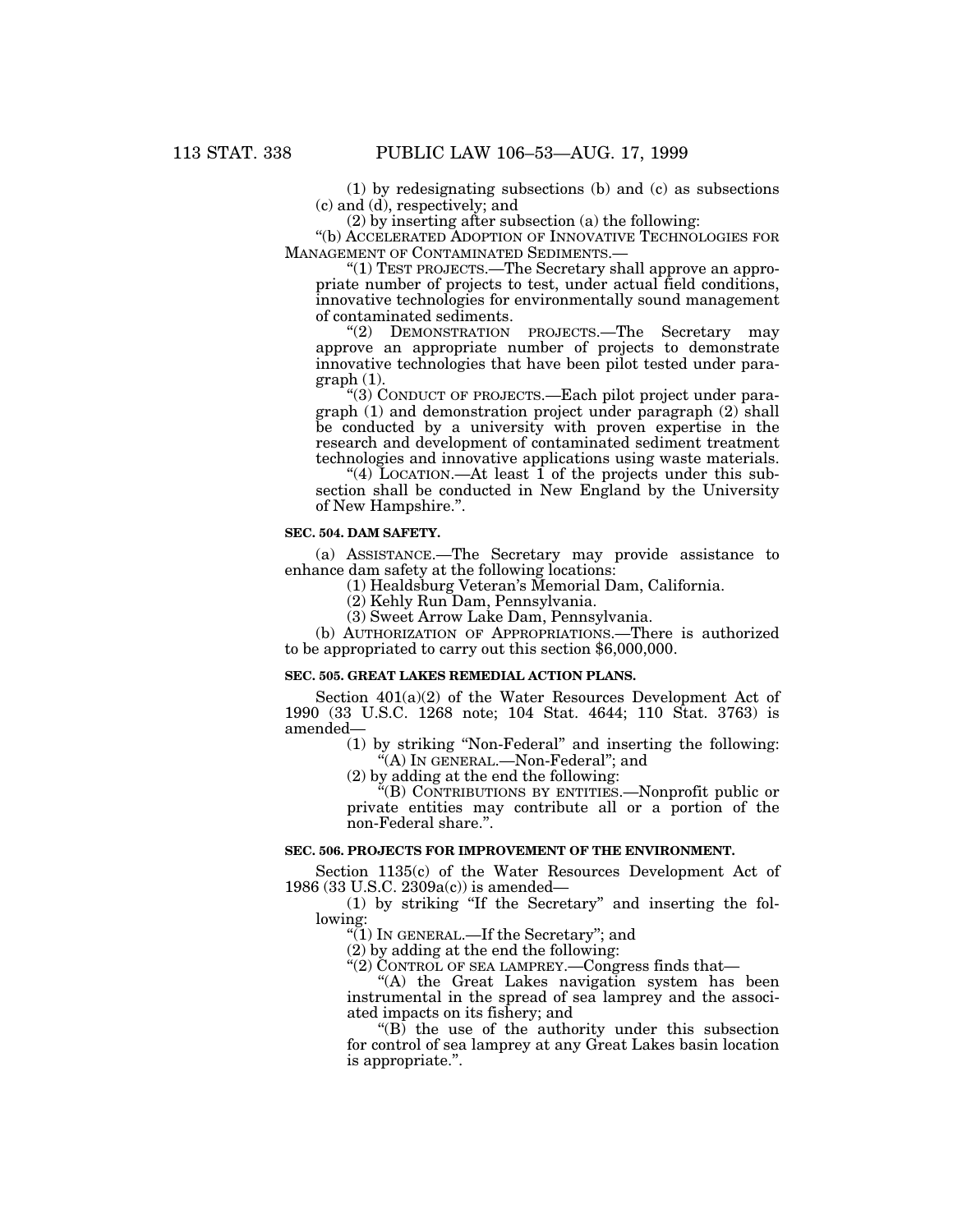# **SEC. 507. MAINTENANCE OF NAVIGATION CHANNELS.**

Section 509(a) of the Water Resources Development Act of 1996 (110 Stat. 3759) is amended by adding at the end the following:

''(12) Acadiana Navigation Channel, Louisiana.

''(13) Contraband Bayou, Louisiana, as part of the Calcasieu River and Pass Ship Channel.

''(14) Lake Wallula Navigation Channel, Washington.

 $\sqrt{\frac{2}{15}}$  Wadley Pass (also known as 'McGriff Pass'), Suwanee River, Florida.''.

#### **SEC. 508. MEASUREMENTS OF LAKE MICHIGAN DIVERSIONS, ILLINOIS.**

42 USC 1962d–20 note.

Section 1142(b) of the Water Resources Development Act of 1986 (100 Stat. 4253) is amended by striking ''\$250,000 per fiscal year for each fiscal year beginning after September 30, 1986,'' and inserting ''\$1,250,000 for each of fiscal years 1999 through 2003''.

# **SEC. 509. UPPER MISSISSIPPI RIVER ENVIRONMENTAL MANAGEMENT PROGRAM.**

(a) AUTHORIZED ACTIVITIES.—Section 1103(e) of the Water Resources Development Act of 1986 (33 U.S.C. 652(e)) is amended by striking " $(e)(1)^5$  and all that follows through the end of paragraph  $(i)$  and inserting the following:

''(e) PROGRAM AUTHORITY.—

"(1) AUTHORITY.-

''(A) IN GENERAL.—The Secretary, in consultation with the Secretary of the Interior and the States of Illinois, Iowa, Minnesota, Missouri, and Wisconsin, may undertake, as identified in the master plan—

''(i) a program for the planning, construction, and evaluation of measures for fish and wildlife habitat rehabilitation and enhancement; and

"(ii) implementation of a long-term resource monitoring, computerized data inventory and analysis, and applied research program.

''(B) ADVISORY COMMITTEE.—In carrying out subparagraph (A)(i), the Secretary shall establish an independent technical advisory committee to review projects, monitoring plans, and habitat and natural resource needs assessments.".

(b) REPORTS.—Section 1103(e) of the Water Resources Development Act of 1986 (33 U.S.C. 652(e)) is amended by striking paragraph (2) and inserting the following:

"(2) REPORTS.—Not later than December 31, 2004, and Deadline. not later than December 31 of every sixth year thereafter, the Secretary, in consultation with the Secretary of the Interior and the States of Illinois, Iowa, Minnesota, Missouri, and Wisconsin, shall submit to Congress a report that—

"(A) contains an evaluation of the programs described in paragraph (1);

 $\cdot$ (B) describes the accomplishments of each of the programs;

''(C) provides updates of a systemic habitat needs assessment; and

''(D) identifies any needed adjustments in the authorization of the programs.''.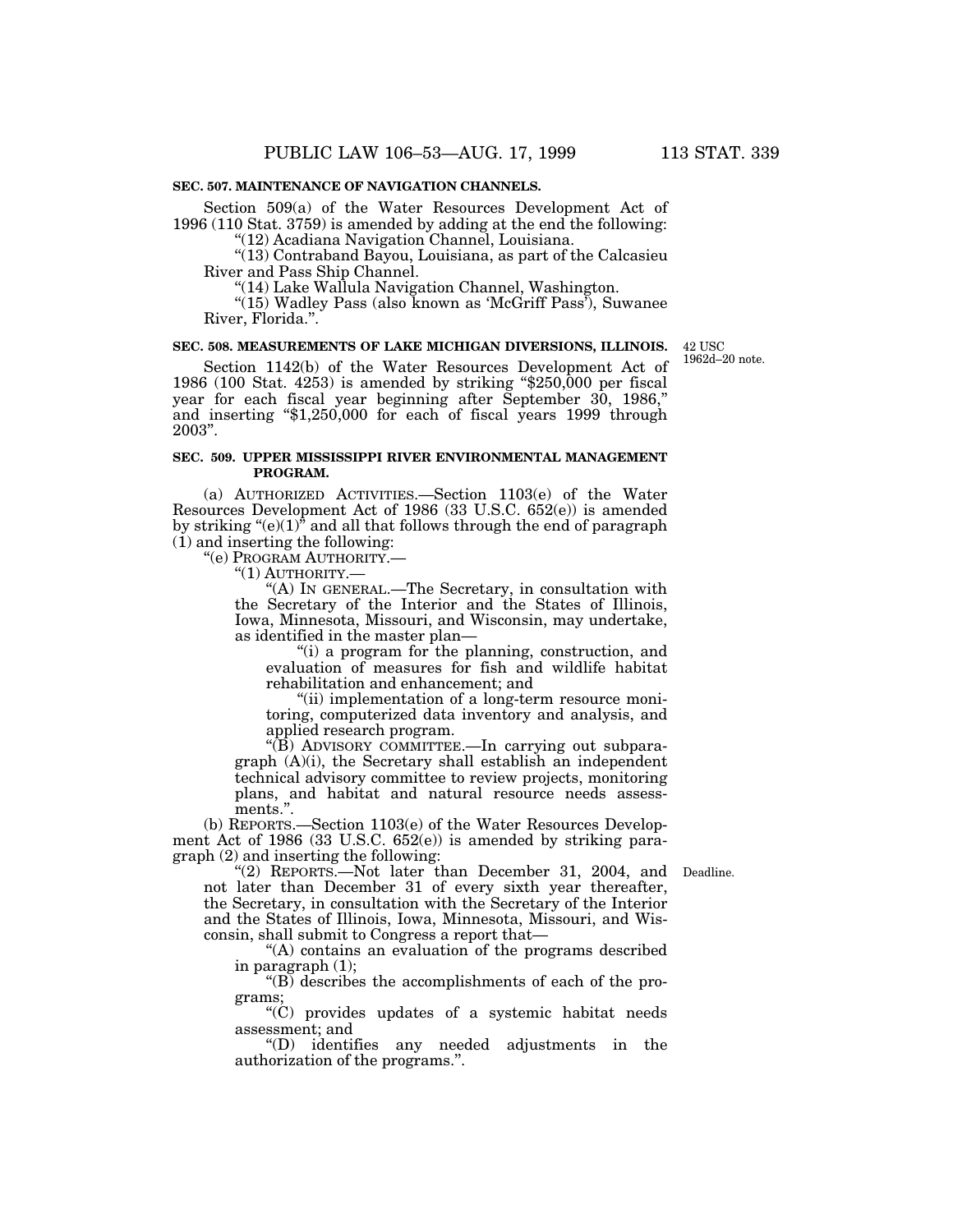(c) AUTHORIZATION OF APPROPRIATIONS.—Section 1103(e) of the Water Resources Development Act of 1986 (33 U.S.C. 652(e)) is amended—

 $(1)$  in paragraph  $(3)$ —

(A) by striking " $(1)(A)$ " and inserting " $(1)(A)(i)$ "; and (B) by striking ''Secretary not to exceed'' and all that follows before the period at the end and inserting "Secretary \$22,750,000 for fiscal year 1999 and each fiscal year thereafter'';

 $(2)$  in paragraph  $(4)$ —

(A) by striking " $(1)(B)$ " and inserting " $(1)(A)(ii)$ "; and

(B) by striking ''Secretary not to exceed'' and all that follows before the period at the end and inserting "Secretary \$10,420,000 for fiscal year 1999 and each fiscal year thereafter''; and

(3) by striking paragraph (5) and inserting the following: "(5) AUTHORIZATION OF APPROPRIATIONS.—There is author-

ized to be appropriated to carry out paragraph (1)(A)(i) \$350,000 for each of fiscal years 1999 through 2009.''.

(d) TRANSFER OF AMOUNTS.—Section 1103(e) of the Water Resources Development Act of 1986 (33 U.S.C. 652(e)) is amended by striking paragraph (6) and inserting the following:

''(6) TRANSFER OF AMOUNTS.—For fiscal year 1999 and each fiscal year thereafter, the Secretary, in consultation with the Secretary of the Interior and the States of Illinois, Iowa, Minnesota, Missouri, and Wisconsin, may transfer not to exceed 20 percent of the amounts appropriated to carry out clause (i) or (ii) of paragraph  $(1)(A)$  to the amounts appropriated to carry out the other of those clauses.''.

(e) COST SHARING.—Section 1103(e)(7)(A) of the Water Resources Development Act of 1986 (33 U.S.C. 652(e)(7)(A)) is amended by inserting before the period at the end the following: "and, in the case of any project requiring non-Federal cost sharing, the non-Federal share of the cost of the project shall be 35 percent''.

(f) HABITAT NEEDS ASSESSMENT.—Section 1103(h)(2) of the Water Resources Development Act of 1986 (33 U.S.C. 652(h)(2)) is amended—

 $(1)$  by striking " $(2)$  The Secretary" and inserting the following:

''(2) DETERMINATION.—

''(A) IN GENERAL.—The Secretary''; and

(2) by adding at the end the following:

''(B) REQUIREMENTS.—The Secretary shall—

''(i) complete the ongoing habitat needs assessment conducted under this paragraph not later than September 30, 2000; and

"(ii) include in each report under subsection  $(e)(2)$ the most recent habitat needs assessment conducted under this paragraph.''.

(g) CONFORMING AMENDMENTS.—Section 1103 of the Water Resources Development Act of 1986 (33 U.S.C. 652) is amended—  $(1)$  in subsection  $(e)(7)$ 

(A) in subparagraph (A), by striking  $(1)(A)$ " and inserting " $(1)(A)(i)$ "; and

 $(B)$  in subparagraph  $(B)$ , by striking "paragraphs  $(1)(B)$ and  $(1)(C)$ " and inserting "paragraph  $(1)(A)(ii)$ "; and

 $(2)$  in subsection  $(f)(2)$ —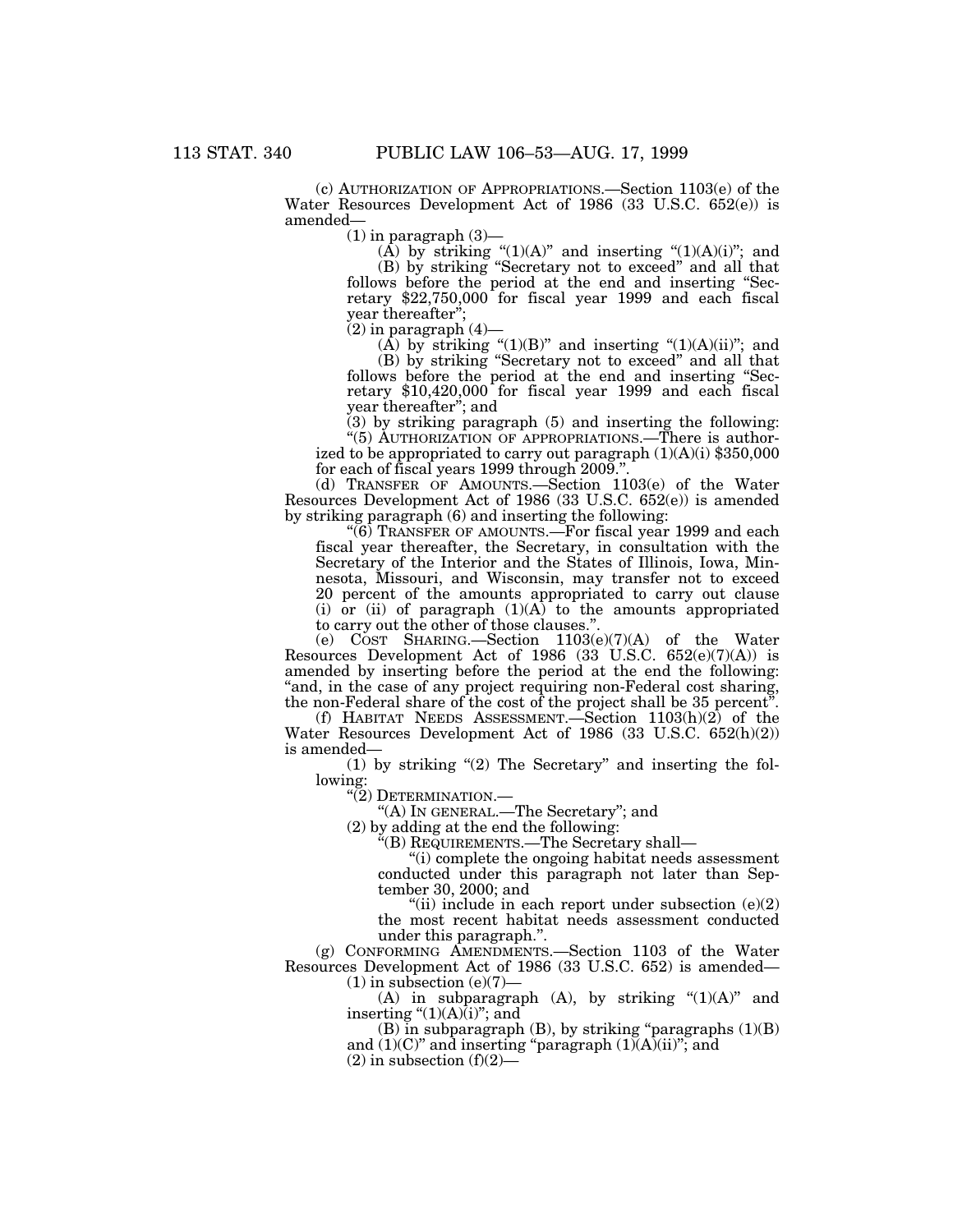(A) by striking " $(2)(A)$ " and inserting " $(2)$ "; and (B) by striking subparagraph (B).

#### **SEC. 510. ATLANTIC COAST OF NEW YORK.**

Section 404(c) of the Water Resources Development Act of 1992 (106 Stat. 4863) is amended in the first sentence—

 $(1)$  by striking "is" and inserting "are"; and

 $(2)$  by inserting after "1997" the following: ", and an additional total of \$2,500,000 for fiscal years thereafter''.

#### **SEC. 511. WATER CONTROL MANAGEMENT.**

(a) IN GENERAL.—In evaluating potential improvements for water control management activities and consolidation of water control management centers, the Secretary may consider a regionalized water control management plan but may not implement such a plan until the date on which a report is submitted under subsection (b).

(b) REPORT.—Not later than 180 days after the date of enact-Deadline. ment of this Act, the Secretary shall submit to the Committee on Transportation and Infrastructure and the Committee on Appropriations of the House of Representatives and the Committee on Environment and Public Works and the Committee on Appropriations of the Senate a report containing—

(1) a description of the primary objectives of streamlining water control management activities;

(2) a description of the benefits provided by streamlining water control management activities through consolidation of centers for those activities;

(3) a determination whether the benefits to users of establishing regional water control management centers will be retained in each district office of the Corps of Engineers that does not have a regional center;

(4) a determination whether users of regional centers will receive a higher level of benefits from streamlining water control management activities; and

(5) a list of the members of Congress who represent a district that includes a water control management center that is to be eliminated under a proposed regionalized plan.

## **SEC. 512. BENEFICIAL USE OF DREDGED MATERIAL.**

The Secretary may carry out the following projects under section 204 of the Water Resources Development Act of 1992 (33 U.S.C. 2326):

(1) BODEGA BAY, CALIFORNIA.—A project to make beneficial use of dredged material from a Federal navigation project in Bodega Bay, California.

(2) SABINE REFUGE, LOUISIANA.—A project to make beneficial use of dredged material from Federal navigation projects in the vicinity of Sabine Refuge, Louisiana.

(3) HANCOCK, HARRISON, AND JACKSON COUNTIES, MIS-SISSIPPI.—A project to make beneficial use of dredged material from a Federal navigation project in Hancock, Harrison, and Jackson Counties, Mississippi.

(4) ROSE CITY MARSH, ORANGE COUNTY, TEXAS.—A project to make beneficial use of dredged material from a Federal navigation project in Rose City Marsh, Orange County, Texas.

33 USC 2201 note.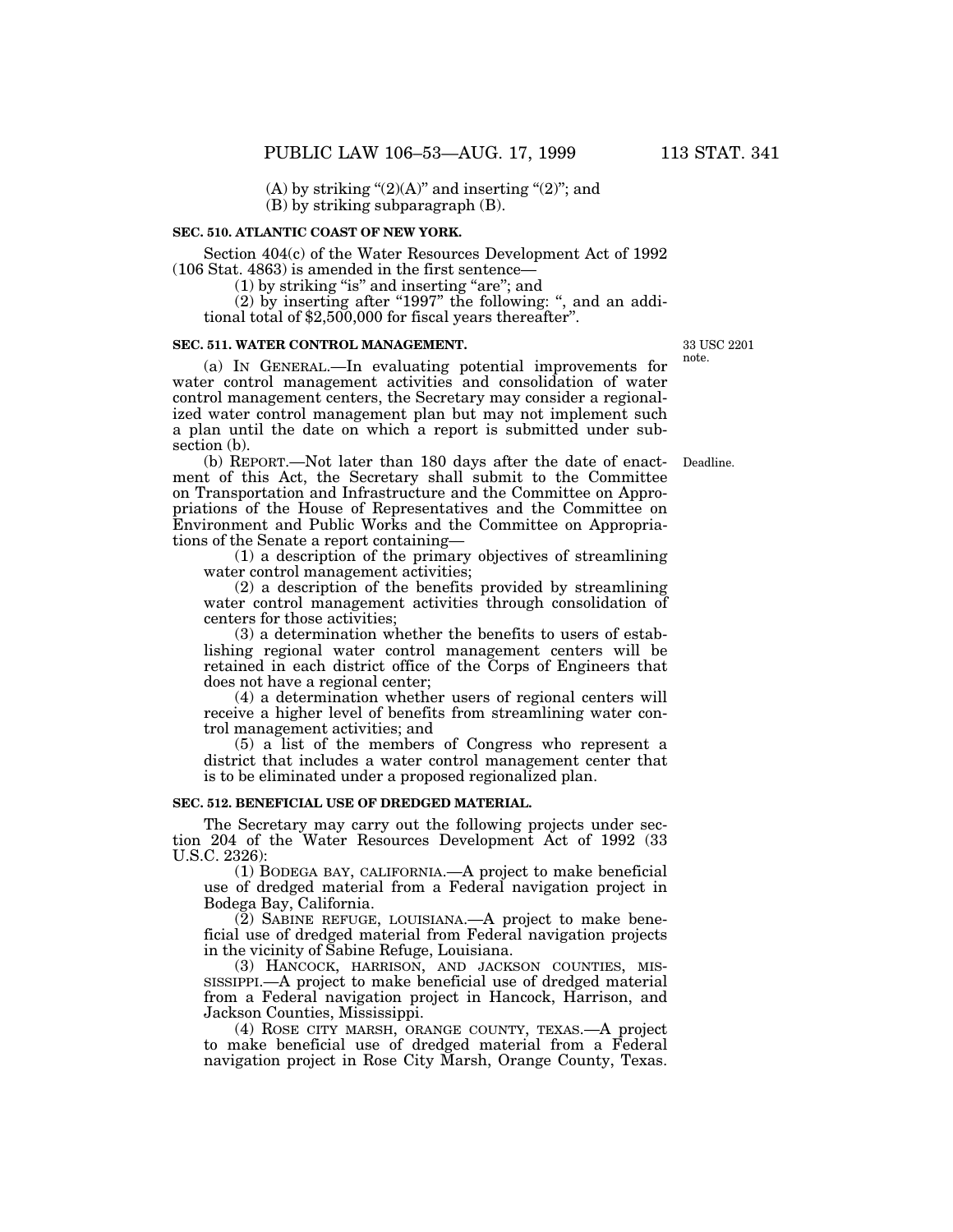(5) BESSIE HEIGHTS MARSH, ORANGE COUNTY, TEXAS.—A project to make beneficial use of dredged material from a Federal navigation project in Bessie Heights Marsh, Orange County, Texas.

## **SEC. 513. DESIGN AND CONSTRUCTION ASSISTANCE.**

Section 507 of the Water Resources Development Act of 1996 (110 Stat. 3758) is amended by striking paragraph (2) and inserting the following:

" $(2)$ <sup>"</sup>Expansion and improvement of Long Pine Run Dam, Pennsylvania, and associated water infrastructure, in accordance with subsections (b) through (e) of section 313 of the Water Resources Development Act of 1992 (106 Stat. 4845), at a total cost of \$20,000,000.''.

### **SEC. 514. MISSOURI AND MIDDLE MISSISSIPPI RIVERS ENHANCE-MENT PROJECT.**

(a) DEFINITIONS.—In this section:

(1) MIDDLE MISSISSIPPI RIVER.—The term ''middle Mississippi River'' means the reach of the Mississippi River from the mouth of the Ohio River (river mile 0, upper Mississippi River) to the mouth of the Missouri River (river mile 195).

(2) MISSOURI RIVER.—The term ''Missouri River'' means the main stem and floodplain of the Missouri River (including reservoirs) from its confluence with the Mississippi River at St. Louis, Missouri, to its headwaters near Three Forks, Montana.

(3) PROJECT.—The term ''project'' means the project authorized by this section.

(b) PROTECTION AND ENHANCEMENT ACTIVITIES.—

(1) PLAN.—

(A) DEVELOPMENT.—Not later than 180 days after the date of enactment of this Act, the Secretary shall develop a plan for a project to protect and enhance fish and wildlife habitat of the Missouri River and the middle Mississippi River.

(B) ACTIVITIES.—

(i) IN GENERAL.—The plan shall provide for such activities as are necessary to protect and enhance fish and wildlife habitat without adversely affecting—

(I) the water-related needs of the region surrounding the Missouri River and the middle Mississippi River, including flood control, navigation, recreation, and enhancement of water supply; and (II) private property rights.

(ii) REQUIRED ACTIVITIES.—The plan shall include—

(I) modification and improvement of navigation training structures to protect and enhance fish and wildlife habitat;

(II) modification and creation of side channels to protect and enhance fish and wildlife habitat;

(III) restoration and creation of island fish and wildlife habitat;

(IV) creation of riverine fish and wildlife habitat;

Deadline.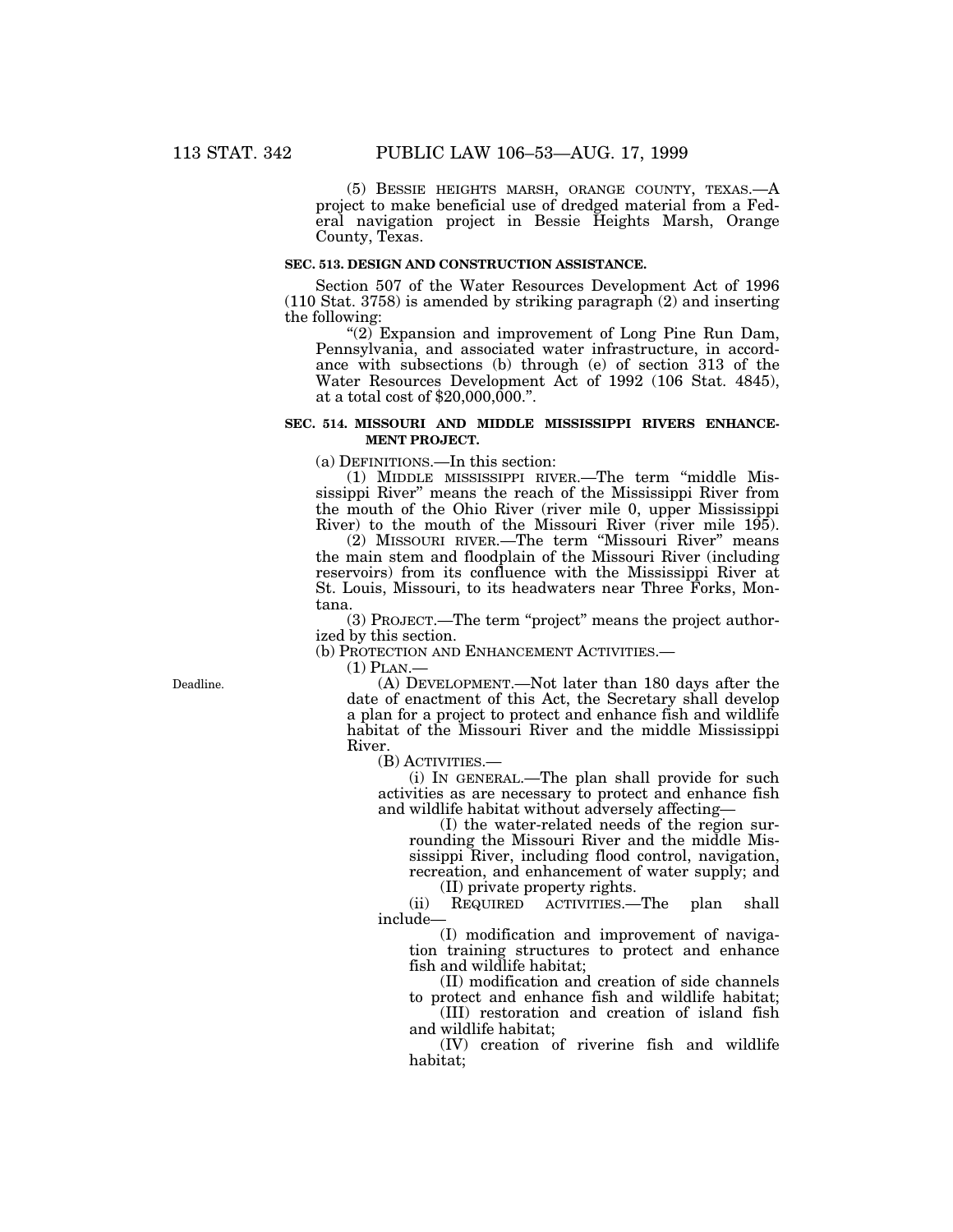(V) establishment of criteria for prioritizing the type and sequencing of activities based on cost-effectiveness and likelihood of success; and

(VI) physical and biological monitoring for evaluating the success of the project, to be performed by the River Studies Center of the United States Geological Survey in Columbia, Missouri.

(2) IMPLEMENTATION OF ACTIVITIES.—

(A) IN GENERAL.—Using funds made available to carry out this section, the Secretary shall carry out the activities described in the plan.

(B) USE OF EXISTING AUTHORITY FOR UNCONSTRUCTED FEATURES OF THE PROJECT.—Using funds made available to the Secretary under other law, the Secretary shall design and construct any feature of the project that may be carried out using the authority of the Secretary to modify an authorized project, if the Secretary determines that the design and construction will—

(i) accelerate the completion of activities to protect and enhance fish and wildlife habitat of the Missouri River or the middle Mississippi River; and

(ii) be compatible with the project purposes described in this section.

(c) INTEGRATION OF OTHER ACTIVITIES.—

(1) IN GENERAL.—In carrying out the activities described in subsection (b), the Secretary shall integrate the activities with other Federal, State, and tribal activities.

(2) NEW AUTHORITY.—Nothing in this section confers any new regulatory authority on any Federal or non-Federal entity that carries out any activity authorized by this section.

(d) PUBLIC PARTICIPATION.—In developing and carrying out the plan and the activities described in subsection (b), the Secretary shall provide for public review and comment in accordance with applicable Federal law, including—

(1) providing advance notice of meetings;

(2) providing adequate opportunity for public input and comment;

(3) maintaining appropriate records; and

(4) compiling a record of the proceedings of meetings.

(e) COMPLIANCE WITH APPLICABLE LAW.—In carrying out the plan and the activities described in subsections (b) and (c), the Secretary shall comply with any applicable Federal law, including the National Environmental Policy Act of 1969 (42 U.S.C. 4321 et seq.).

(f) COST SHARING.—

(1) NON-FEDERAL SHARE.—The non-Federal share of the cost of the project shall be 35 percent.

(2) FEDERAL SHARE.—The Federal share of the cost of any activity described in subsection (b) shall not exceed \$5,000,000.

(3) OPERATION AND MAINTENANCE.—The operation and maintenance of the project shall be a non-Federal responsibility.

(g) AUTHORIZATION OF APPROPRIATIONS.—There is authorized to be appropriated to pay the Federal share of the cost of carrying out this section \$30,000,000 for the period of fiscal years 2000 and 2001.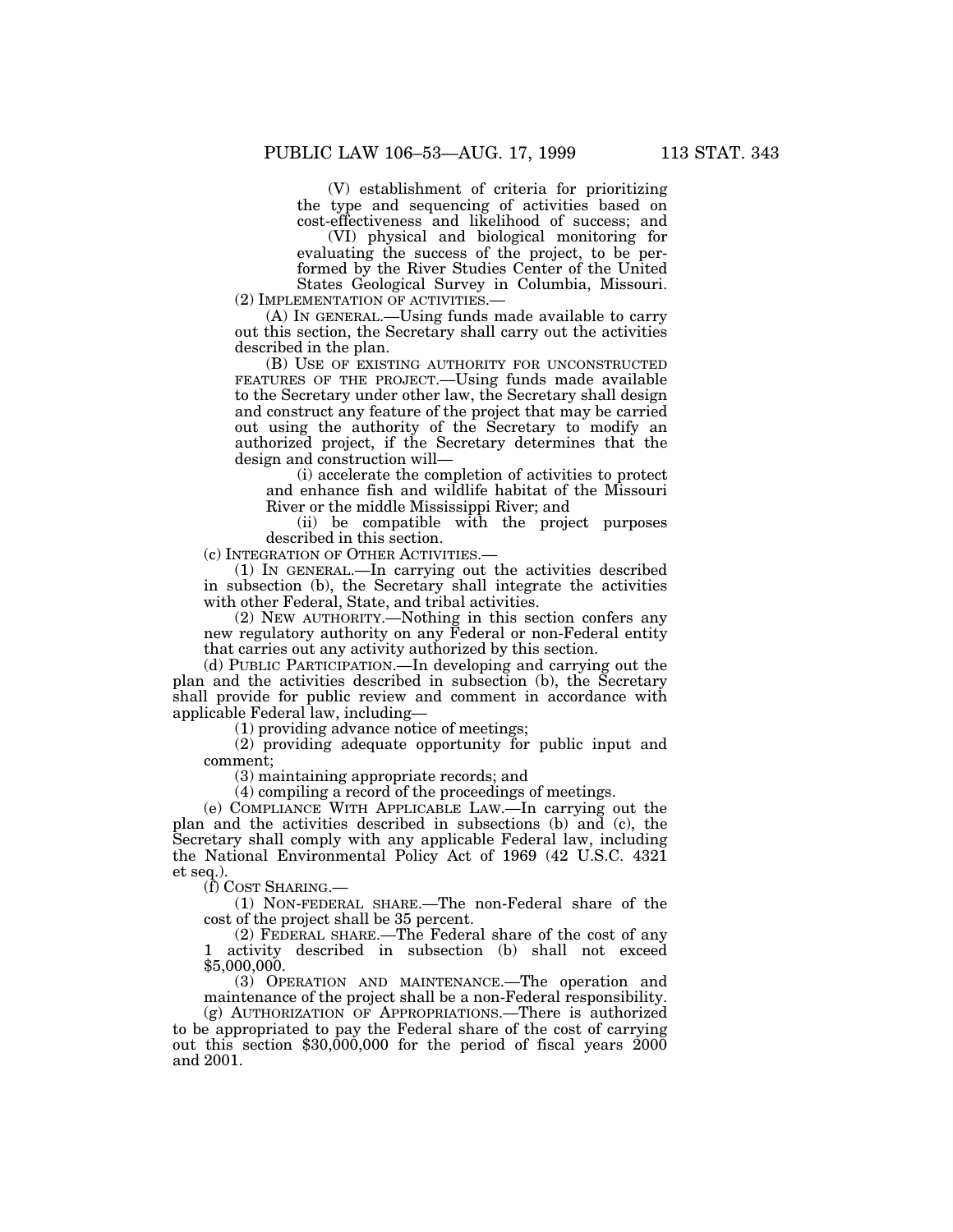# 33 USC 2333.

## **SEC. 515. IRRIGATION DIVERSION PROTECTION AND FISHERIES ENHANCEMENT ASSISTANCE.**

(a) IN GENERAL.—The Secretary may provide technical planning and design assistance to non-Federal interests and may conduct other site-specific studies to formulate and evaluate fish screens, fish passages devices, and other measures to decrease the incidence of juvenile and adult fish inadvertently entering irrigation systems.

(b) COOPERATION.—Measures under subsection (a)—

(1) shall be developed in cooperation with Federal and State resource agencies; and

(2) shall not impair the continued withdrawal of water for irrigation purposes.

(c) PRIORITY.—In providing assistance under subsection (a), the Secretary shall give priority based on—

(1) the objectives of the Endangered Species Act of 1973 (16 U.S.C. 1531 et seq.);

(2) cost-effectiveness; and

(3) the potential for reducing fish mortality.

(d) NON-FEDERAL SHARE.—

(1) IN GENERAL.—The non-Federal share of the cost of measures under subsection (a) shall be 50 percent.

(2) IN-KIND CONTRIBUTIONS.—Not more than 50 percent of the non-Federal contribution may be made through the provision of services, materials, supplies, or other in-kind contributions.

(e) NO CONSTRUCTION ACTIVITY.—This section does not authorize any construction activity.

Deadline.

(f) REPORT.—Not later than 2 years after the date of enactment of this Act, the Secretary shall submit to Congress a report on—

(1) fish mortality caused by irrigation water intake devices; (2) appropriate measures to reduce fish mortality;

(3) the extent to which those measures are currently being

employed in arid States; (4) the construction costs associated with those measures;

and

(5) the appropriate Federal role, if any, to encourage the use of those measures.

33 USC 2334.

## **SEC. 516. INNOVATIVE TECHNOLOGIES FOR WATERSHED RESTORA-TION.**

The Secretary shall examine using, and, if appropriate, encourage the use of, innovative treatment technologies, including membrane technologies, for watershed and environmental restoration and protection projects involving water quality.

### **SEC. 517. EXPEDITED CONSIDERATION OF CERTAIN PROJECTS.**

The Secretary shall expedite completion of the reports for the following projects and, if justified, proceed directly to project preconstruction, engineering, and design:

(1) Sluice Creek, Guilford, Connecticut, and Lighthouse Point Park, New Haven, Connecticut.

(2) Alafia Channel, Tampa Harbor, Florida, project for navigation.

(3) Little Calumet River, Indiana.

(4) Ohio River Greenway, Indiana, project for environmental restoration and recreation.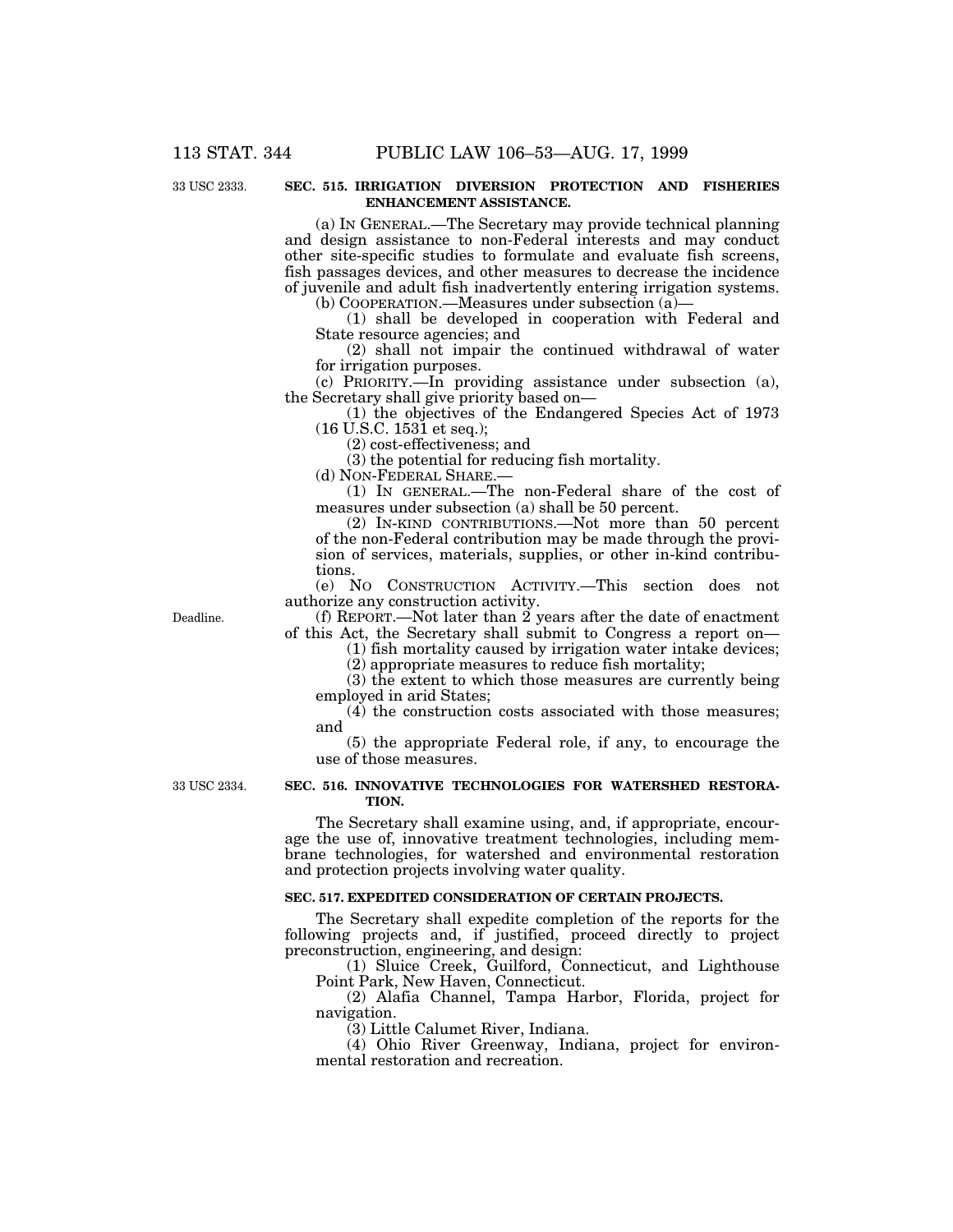(5) Mississippi River, West Baton Rouge Parish, Louisiana, project for waterfront and riverine preservation, restoration, and enhancement modifications.

(6) Extension of locks 20, 21, 22, 24, and 25 on the upper Mississippi River and the La Grange and Peoria locks on the Illinois River, project to provide lock chambers 110 feet in width and 1,200 feet in length.

### **SEC. 518. DOG RIVER, ALABAMA.**

The Secretary shall provide \$1,500,000 for environmental restoration for a pilot project, in cooperation with non-Federal interests, to restore natural water depths in the Dog River, Alabama.

## **SEC. 519. LEVEES IN ELBA AND GENEVA, ALABAMA.**

(a) ELBA, ALABAMA.— (1) IN GENERAL.—The Secretary may repair and rehabilitate a levee in the city of Elba, Alabama, at a total cost of \$12,900,000.

(2) COST SHARING.—The non-Federal share of the cost of repair and rehabilitation under paragraph (1) shall be 35 percent.

(b) GENEVA, ALABAMA.— (1) IN GENERAL.—The Secretary may repair and rehabilitate a levee in the city of Geneva, Alabama, at a total cost of \$16,600,000.

(2) COST SHARING.—The non-Federal share of the cost of repair and rehabilitation under paragraph (1) shall be 35 percent.

### **SEC. 520. NAVAJO RESERVATION, ARIZONA, NEW MEXICO, AND UTAH.**

(a) IN GENERAL.—In cooperation with other appropriate Federal and local agencies, the Secretary shall undertake a survey of, and provide technical, planning, and design assistance for, watershed management, restoration, and development on the Navajo Indian Reservation, Arizona, New Mexico, and Utah.

(b) COST SHARING.—The Federal share of the cost of activities carried out under this section shall be 75 percent. Funds made available under the Indian Self-Determination and Education Assistance Act (25 U.S.C. 450 et seq.) may be used by the Navajo Nation in meeting the non-Federal share of the cost of the activities.

(c) AUTHORIZATION OF APPROPRIATIONS.—There is authorized to be appropriated to carry out this section \$12,000,000 for the period beginning with fiscal year 2000.

## **SEC. 521. BEAVER LAKE, ARKANSAS, WATER SUPPLY STORAGE RE-ALLOCATION.**

The Secretary shall reallocate approximately 31,000 additional acre-feet at Beaver Lake, Arkansas, to water supply storage at no cost to the Beaver Water District or the Carroll-Boone Water District, except that at no time shall the bottom of the conservation pool be at an elevation that is less than 1,076 feet, NGVD.

#### **SEC. 522. BEAVER LAKE TROUT PRODUCTION FACILITY, ARKANSAS.**

Not later than 2 years after the date of enactment of this Deadline. Act, the Secretary, in conjunction with the State of Arkansas, shall prepare a plan for the mitigation of effects of the Beaver Dam project on Beaver Lake, including the benefits of and schedule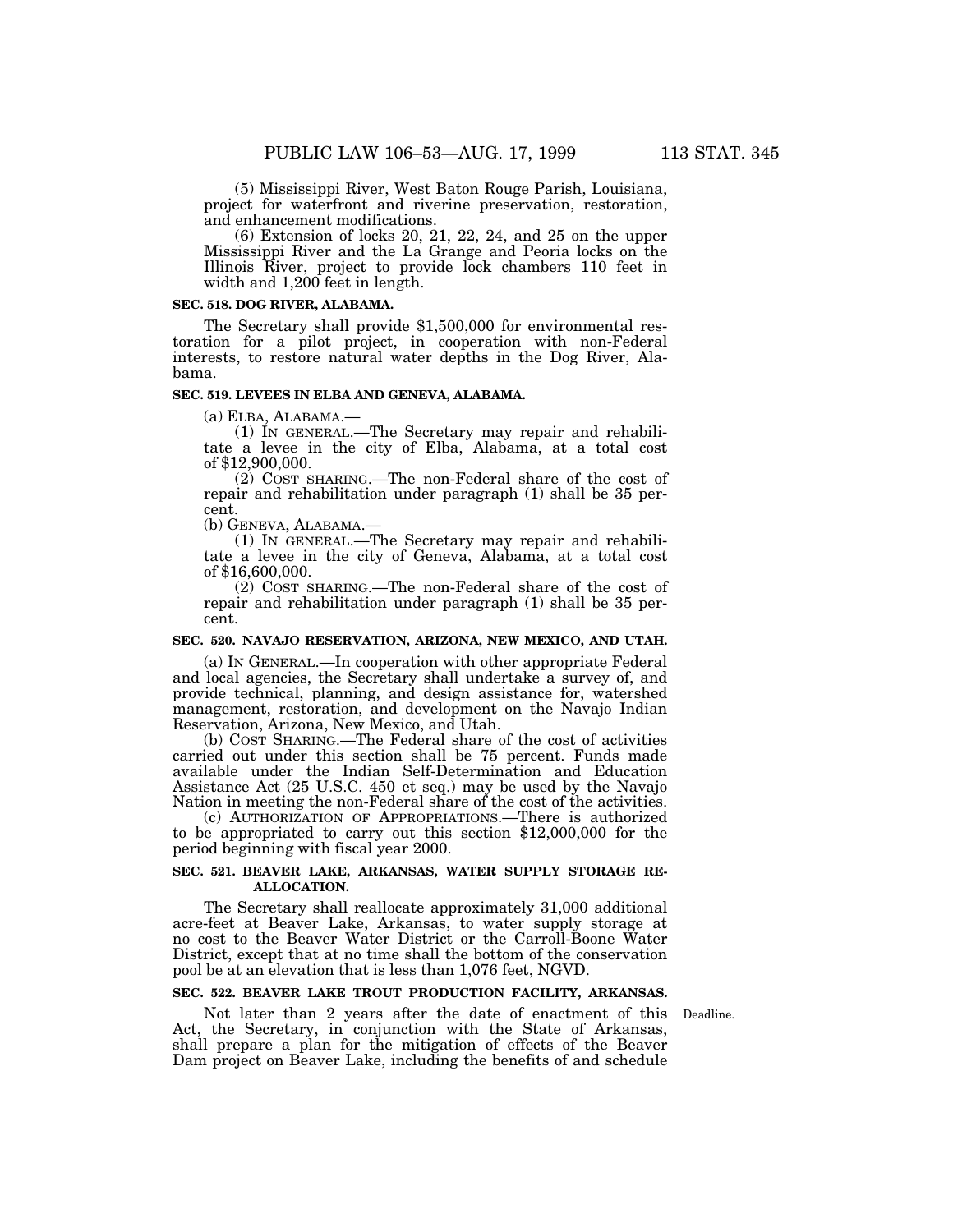for construction of the Beaver Lake trout production facility and related facilities.

## **SEC. 523. CHINO DAIRY PRESERVE, CALIFORNIA.**

(a) TECHNICAL ASSISTANCE.—The Secretary, in coordination with the heads of other Federal agencies, shall provide technical assistance to State and local agencies in the study, design, and implementation of measures for flood damage reduction and environmental restoration and protection in the Santa Ana River watershed, California, with particular emphasis on structural and nonstructural measures in the vicinity of the Chino Dairy Preserve.

(b) COST SHARING.—The non-Federal share of the cost of activities assisted under subsection (a) shall be 50 percent.

(c) COMPREHENSIVE STUDY.—The Secretary shall conduct a feasibility study to determine the most cost-effective plan for flood damage reduction and environmental restoration and protection in the vicinity of the Chino Dairy Preserve, Santa Ana River watershed, Orange County and San Bernardino County, California.

### **SEC. 524. ORANGE AND SAN DIEGO COUNTIES, CALIFORNIA.**

(a) IN GENERAL.—The Secretary, in cooperation with local governments, may prepare special area management plans for Orange and San Diego Counties, California, to demonstrate the effectiveness of using the plans to provide information regarding aquatic resources.

(b) USE OF PLANS.—The Secretary may—

(1) use plans described in subsection (a) in making regulatory decisions; and

(2) issue permits consistent with the plans.

# **SEC. 525. RUSH CREEK, NOVATO, CALIFORNIA.**

The Secretary shall carry out a project for flood control under section 205 of the Flood Control Act of 1948 (33 U.S.C. 701s) at Rush Creek, Novato, California, if the Secretary determines that the project is technically sound, environmentally acceptable, and economically justified.

### **SEC. 526. SANTA CRUZ HARBOR, CALIFORNIA.**

The Secretary may—

(1) modify the cooperative agreement with the Santa Cruz Port District, California, to reflect unanticipated additional dredging effort; and

(2) extend the agreement for 10 years.

#### **SEC. 527. LOWER ST. JOHNS RIVER BASIN, FLORIDA.**

(a) COMPUTER MODEL.—

(1) IN GENERAL.—The Secretary may apply the computer model developed under the St. Johns River basin feasibility study to assist non-Federal interests in developing strategies for improving water quality in the Lower St. Johns River basin, Florida.

(2) COST SHARING.—The non-Federal share of the cost of activities assisted under paragraph (1) shall be 50 percent. (b) TOPOGRAPHIC SURVEY.—The Secretary may provide 1-foot contour topographic survey maps of the Lower St. Johns River basin, Florida, to non-Federal interests for analyzing environmental data and establishing benchmarks for subbasins.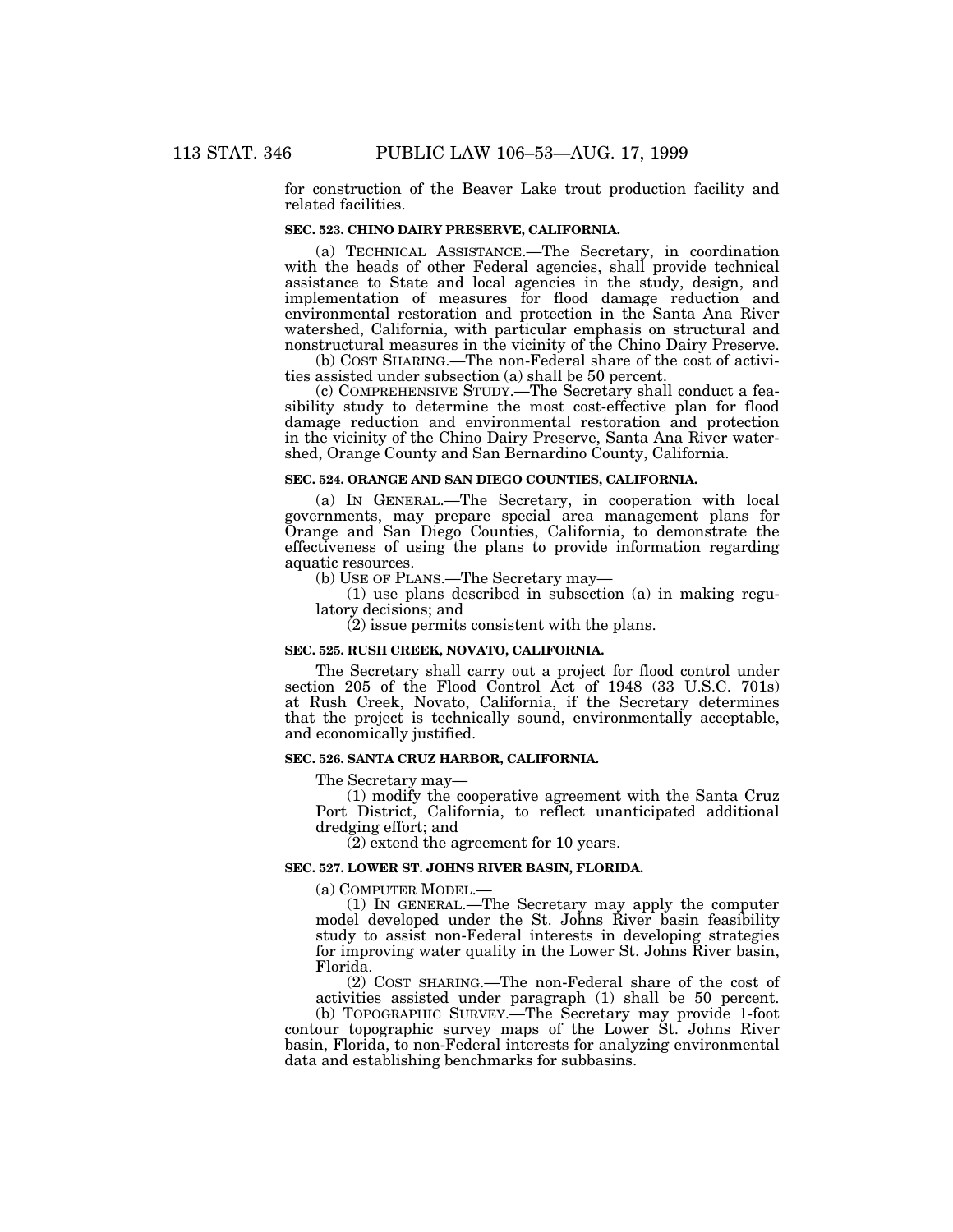# **SEC. 528. MAYO'S BAR LOCK AND DAM, COOSA RIVER, ROME, GEORGIA.**

(a) IN GENERAL.—The Secretary may provide technical assistance (including planning, engineering, and design assistance) for the reconstruction of the Mayo's Bar Lock and Dam, Coosa River, Rome, Georgia.

(b) NON-FEDERAL SHARE.—The non-Federal share of the cost of activities assisted under subsection (a) shall be 50 percent.

## **SEC. 529. COMPREHENSIVE FLOOD IMPACT RESPONSE MODELING SYSTEM, CORALVILLE RESERVOIR AND IOWA RIVER WATERSHED, IOWA.**

(a) IN GENERAL.—The Secretary, in cooperation with the University of Iowa, shall conduct a study and develop a comprehensive flood impact response modeling system for Coralville Reservoir and the Iowa River watershed, Iowa.

(b) STUDY.—The study shall include—

(1) an evaluation of the combined hydrologic, geomorphic, environmental, economic, social, and recreational impacts of operating strategies within the watershed;

(2) creation of an integrated, dynamic flood impact model; and

(3) the development of a rapid response system to be used during flood and emergency situations.

(c) REPORT TO CONGRESS.—Not later than 5 years after the Deadline.date of enactment of this Act, the Secretary shall submit a report to Congress on the results of the study and modeling system and such recommendations as the Secretary determines to be appropriate.

(d) AUTHORIZATION OF APPROPRIATIONS.—There is authorized to be appropriated to carry out this section \$3,000,000.

### **SEC. 530. ADDITIONAL CONSTRUCTION ASSISTANCE IN ILLINOIS.**

The Secretary may carry out the project for Georgetown, Illinois, and the project for Olney, Illinois, referred to in House Report Number 104–741, accompanying the Safe Drinking Water Act Amendments of 1996 (Public Law 104–182).

#### **SEC. 531. KANOPOLIS LAKE, KANSAS.**

(a) WATER STORAGE.—The Secretary shall offer to the State of Kansas the right to purchase water storage in Kanopolis Lake, Kansas, at the average of—

(1) the cost calculated in accordance with the terms of the memorandum of understanding entitled ''Memorandum of Understanding Between the State of Kansas and the U.S. Department of the Army Concerning the Purchase of Municipal and Industrial Water Supply Storage'', dated December 11, 1985; and

(2) the cost calculated in accordance with procedures established as of the date of enactment of this Act by the Secretary to determine the cost of water storage at other projects under the Secretary's jurisdiction.

(b) EFFECTIVE DATE.—For the purposes of this section, the effective date of the memorandum of understanding referred to in subsection  $(a)(1)$  shall be deemed to be the date of enactment of this Act.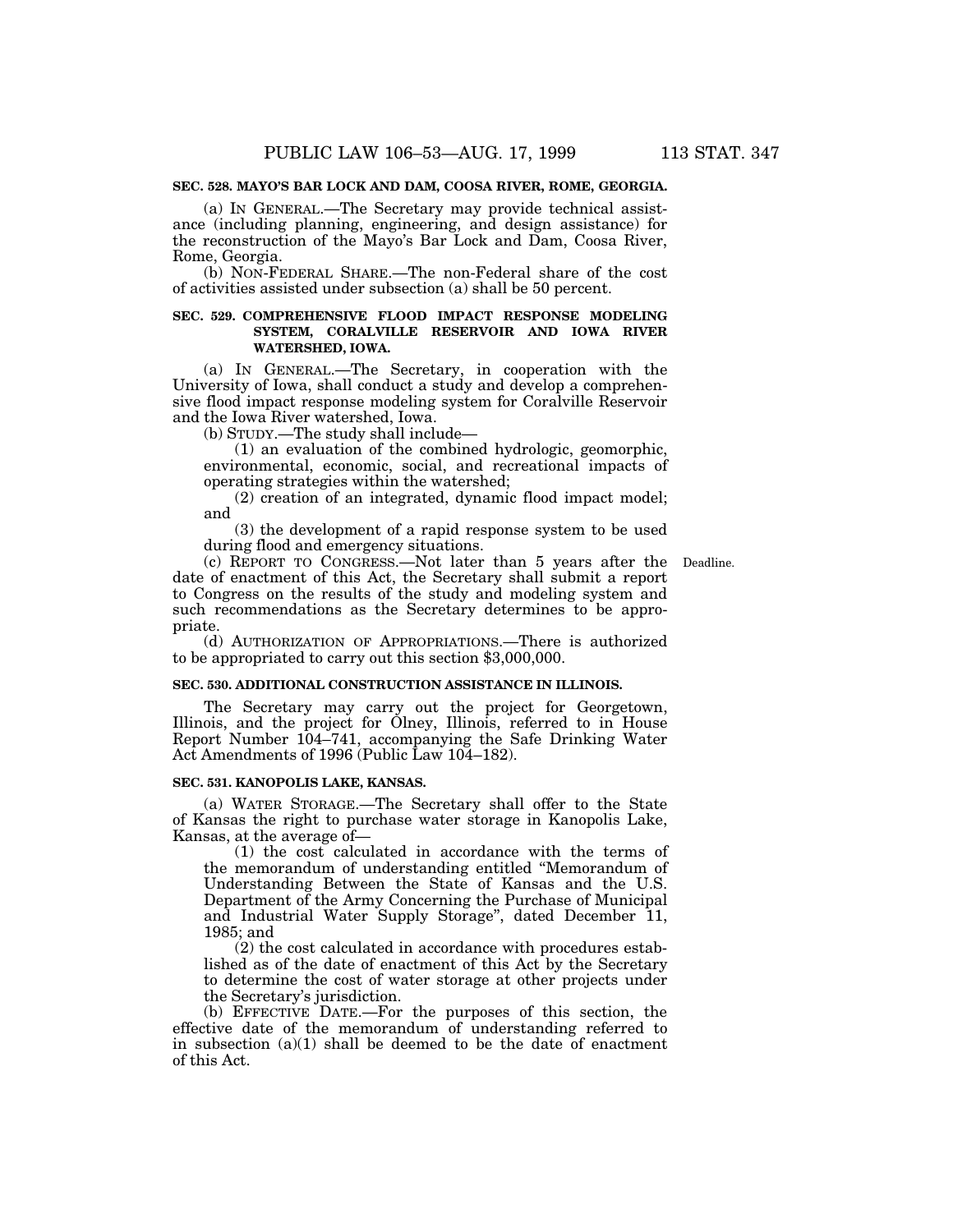### **SEC. 532. SOUTHERN AND EASTERN KENTUCKY.**

Section 531 of the Water Resources Development Act of 1996 (110 Stat. 3773) is amended—

 $(1)$  in subsection  $(b)$ –

(A) by striking "and surface" and inserting "surface"; and

(B) by striking ''development.'' and inserting ''development, and small stream flooding, local storm water drainage, and related problems.'';

 $(2)$  in subsection  $(d)(1)$ , by adding at the end the following: ''Notwithstanding section 221(b) of the Flood Control Act of 1970 (42 U.S.C. 1962d–5b(b)), for any project undertaken under this section, with the consent of the affected local government, a non-Federal interest may include a nonprofit entity.''; and

(3) in subsection (h), by striking ''\$10,000,000'' and inserting "\$25,000,000".

#### **SEC. 533. SOUTHEAST LOUISIANA.**

Section 533(c) of the Water Resources Development Act of 1996 (110 Stat. 3775) is amended by striking ''\$100,000,000'' and inserting ''\$250,000,000''.

#### **SEC. 534. SNUG HARBOR, MARYLAND.**

(a) IN GENERAL.—The Secretary, in coordination with the Director of the Federal Emergency Management Agency, may—

(1) provide technical assistance to the residents of Snug Harbor, in the vicinity of Berlin, Maryland, for the purpose of flood damage reduction;

(2) conduct a study of a project consisting of nonstructural measures for flood damage reduction in the vicinity of Snug Harbor, Maryland, taking into account the relationship of both the Ocean City Inlet and Assateague Island to the flooding; and

(3) after completion of the study, carry out the project under section 205 of the Flood Control Act of 1948 (33 U.S.C. 701s).

(b) FEMA ASSISTANCE.—The Director, in coordination with the Secretary and under the authorities of the Robert T. Stafford Disaster Relief and Emergency Assistance Act (42 U.S.C. 5121 et seq.), may provide technical assistance and nonstructural measures for flood damage mitigation in the vicinity of Snug Harbor, Maryland.<br>(c) COST SHARING.

 $(1)$  FEDERAL SHARE.—The Federal share of the cost of assistance under this section shall not exceed \$3,000,000.

(2) NON-FEDERAL SHARE.—The non-Federal share of the cost of assistance under this section shall be determined in accordance with title I of the Water Resources Development Act of 1986 (33 U.S.C. 2211 et seq.) or the Robert T. Stafford Disaster Relief and Emergency Assistance Act (42 U.S.C. 5121 et seq.), as appropriate.

### **SEC. 535. WELCH POINT, ELK RIVER, CECIL COUNTY, AND CHESA-PEAKE CITY, MARYLAND.**

(a) SPILLAGE OF DREDGED MATERIALS.—The Secretary shall carry out a study to determine whether the spillage of dredged materials that were removed as part of the project for navigation,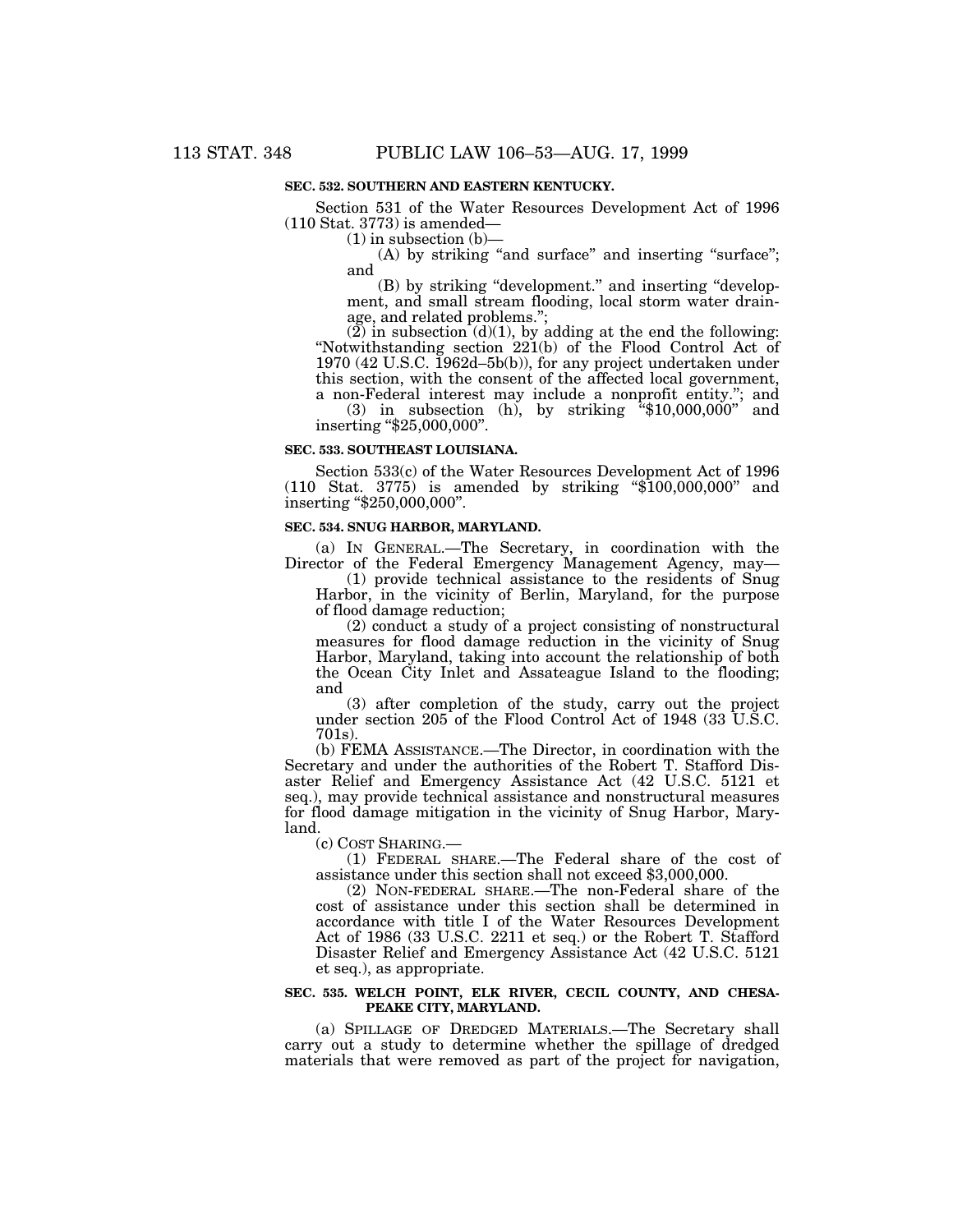Inland Waterway from Delaware River to Chesapeake Bay, Delaware and Maryland, authorized by the first section of the Act of August 30, 1935 (49 Stat. 1030, chapter 831), is a significant impediment to vessels transiting the Elk River near Welch Point, Maryland. If the Secretary determines that the spillage is an impediment to navigation, the Secretary may conduct such dredging as may be required to permit navigation on the river.

(b) DAMAGE TO WATER SUPPLY.—The Secretary shall carry out a study to determine whether additional compensation is required to fully compensate the city of Chesapeake, Maryland, for damage to the city's water supply resulting from dredging of the Chesapeake and Delaware Canal project. If the Secretary determines that such additional compensation is required, the Secretary may provide the compensation to the city of Chesapeake.

## **SEC. 536. CAPE COD CANAL RAILROAD BRIDGE, BUZZARDS BAY, MASSACHUSETTS.**

(a) ALTERNATIVE TRANSPORTATION.—The Secretary may provide up to \$300,000 for meeting the need for alternative transportation that may arise as a result of the operation, maintenance, repair, and rehabilitation of the Cape Cod Canal Railroad Bridge.

(b) OPERATION AND MAINTENANCE CONTRACT RENEGOTIATION.— Not later than 60 days after the date of enactment of this Act, Deadline.the Secretary shall enter into negotiation with the owner of the railroad right-of-way for the Cape Cod Canal Railroad Bridge for the purpose of establishing the rights and responsibilities for the operation and maintenance of the Bridge. The Secretary may include in any new contract the termination of the prior contract numbered ER–W175–ENG–1.

#### **SEC. 537. ST. LOUIS, MISSOURI.**

(a) DEMONSTRATION PROJECT.—The Secretary, in consultation with local officials, shall conduct a demonstration project to improve water quality in the vicinity of St. Louis, Missouri.

(b) AUTHORIZATION OF APPROPRIATIONS.—There is authorized to be appropriated \$1,700,000 to carry out this section.

## **SEC. 538. BEAVER BRANCH OF BIG TIMBER CREEK, NEW JERSEY.**

At the request of the State of New Jersey or a political subdivision of the State, using authority under law in effect on the date of enactment of this Act, the Secretary may—

(1) compile and disseminate information on floods and flood damage, including identification of areas subject to inundation by floods; and

(2) provide technical assistance regarding floodplain management for the Beaver Branch of Big Timber Creek, New Jersey.

### **SEC. 539. LAKE ONTARIO AND ST. LAWRENCE RIVER WATER LEVELS, NEW YORK.**

On request, the Secretary may provide technical assistance to the International Joint Commission and the St. Lawrence River Board of Control in undertaking studies on the effects of fluctuating water levels on the natural environment, recreational boating, property flooding, and erosion along the shorelines of Lake Ontario and the St. Lawrence River in New York. The Commission and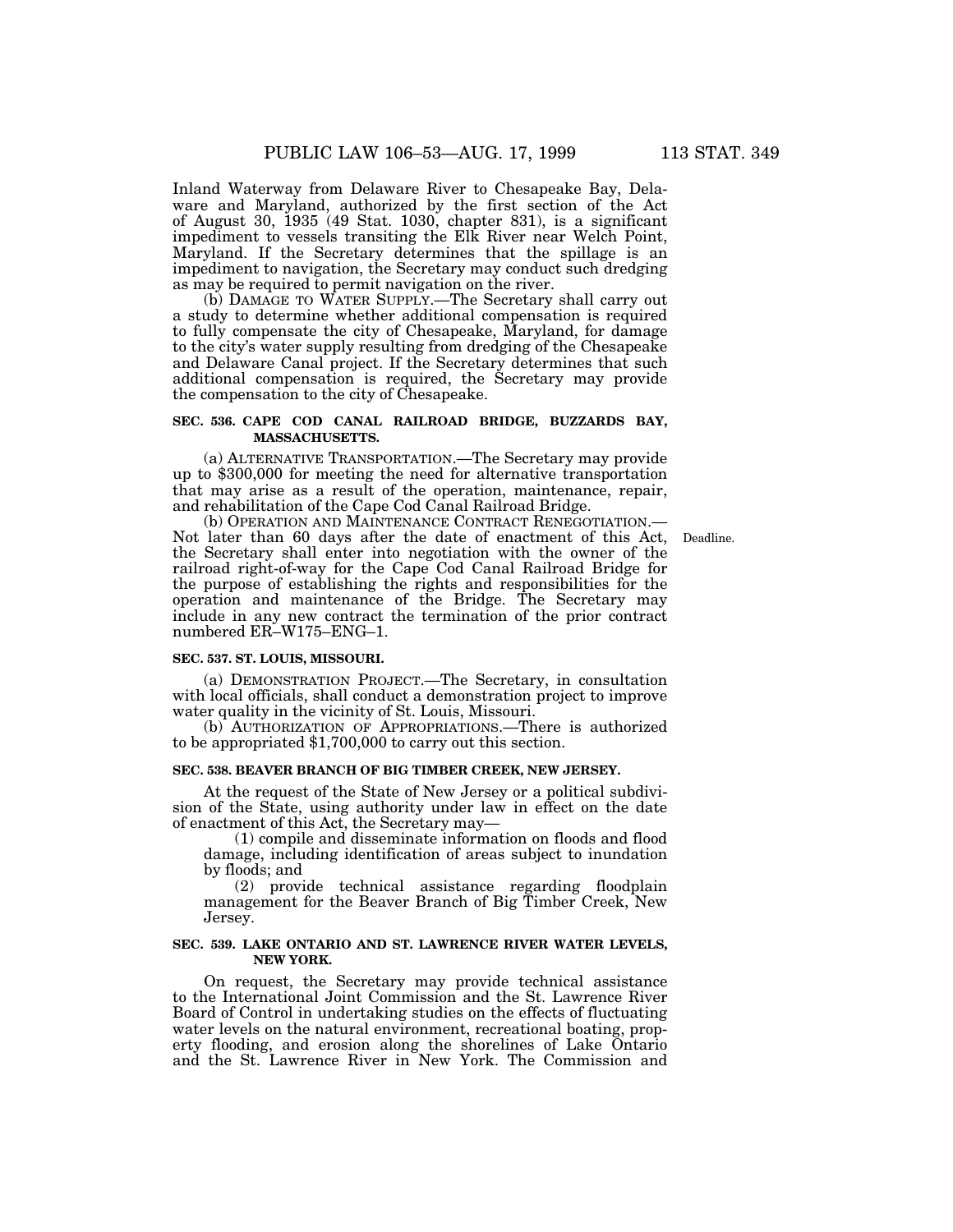the Board are encouraged to conduct such studies in a comprehensive and thorough manner before implementing any change to Water Regulation Plan 1958–D.

33 USC 2326b note.

### **SEC. 540. NEW YORK-NEW JERSEY HARBOR, NEW YORK AND NEW JERSEY.**

(a) IN GENERAL.—The Secretary shall conduct a study to analyze the economic and environmental benefits and costs of potential sediment management and contaminant reduction measures.

(b) COOPERATIVE AGREEMENTS.—In conducting the study, the Secretary may enter into cooperative agreements with non-Federal interests to investigate, develop, and support measures for sediment management and reduction of sources of contaminant that affect navigation in the Port of New York-New Jersey and the environmental conditions of the New York-New Jersey Harbor estuary.

## **SEC. 541. SEA GATE REACH, CONEY ISLAND, NEW YORK, NEW YORK.**

The Secretary may construct a project for shoreline protection that includes a beachfill with revetment and T-groin for the Sea Gate Reach on Coney Island, New York, as identified in the March 1998 report prepared for the Corps of Engineers, New York District, entitled ''Field Data Gathering, Project Performance Analysis and Design Alternative Solutions to Improve Sandfill Retention'', at a total cost of \$9,000,000, with an estimated Federal cost of \$5,850,000 and an estimated non-Federal cost of \$3,150,000.

#### **SEC. 542. WOODLAWN, NEW YORK.**

(a) IN GENERAL.—The Secretary shall provide planning, design, and other technical assistance to non-Federal interests for identifying and mitigating sources of contamination at Woodlawn Beach in Woodlawn, New York.

(b) COST SHARING.—The non-Federal share of the cost of assistance provided under subsection (a) shall be 50 percent.

#### **SEC. 543. FLOODPLAIN MAPPING, NEW YORK.**

(a) IN GENERAL.—The Secretary shall provide assistance for a project to develop maps identifying 100- and 500-year flood inundation areas in the State of New York.

(b) REQUIREMENTS.—Maps developed under the project shall include hydrologic and hydraulic information and shall accurately show the flood inundation of each property by flood risk in the floodplain. The maps shall be produced in a high resolution format and shall be made available to all flood prone areas in the State of New York in an electronic format.

(c) PARTICIPATION OF FEMA.—The Secretary and the non-Federal interests for the project shall work with the Director of the Federal Emergency Management Agency to ensure the validity of the maps developed under the project for flood insurance purposes.

(d) FORMS OF ASSISTANCE.—In carrying out the project, the Secretary may enter into contracts or cooperative agreements with the non-Federal interests or provide reimbursements of project costs.

(e) FEDERAL SHARE.—The Federal share of the cost of the project shall be 50 percent.

(f) AUTHORIZATION OF APPROPRIATIONS.—There is authorized to be appropriated to carry out this section \$10,000,000 for the period beginning with fiscal year 2000.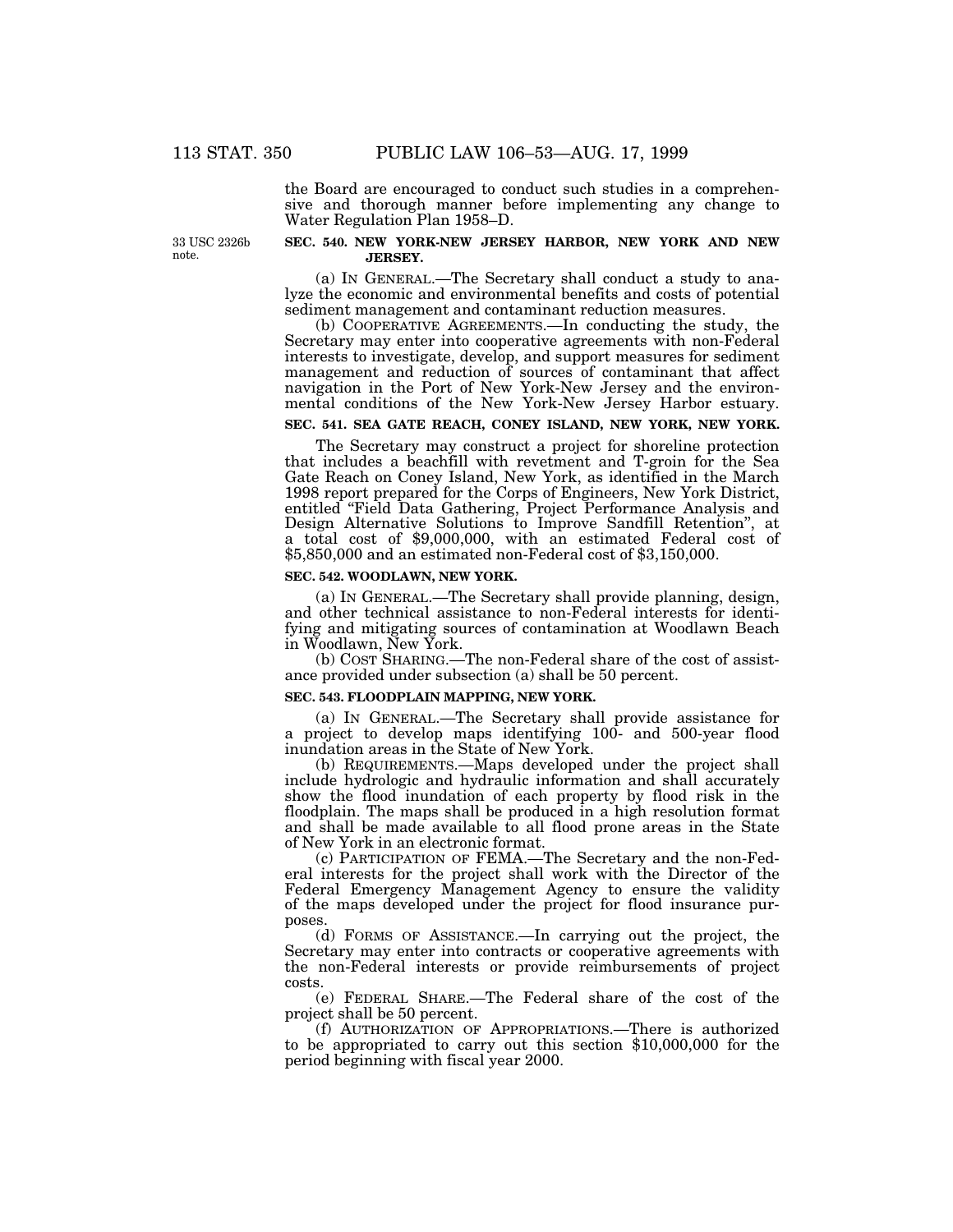#### **SEC. 544. TOUSSAINT RIVER, CARROLL TOWNSHIP, OTTAWA COUNTY, OHIO.**

The Secretary may provide technical assistance for the removal of military ordnance from the Toussaint River, Carroll Township, Ottawa County, Ohio.

### **SEC. 545. SARDIS RESERVOIR, OKLAHOMA.**

(a) IN GENERAL.—The Secretary shall accept from the State of Oklahoma or an agent of the State an amount, determined under subsection (b), as prepayment of 100 percent of the water supply cost obligation of the State under Contract No. DACW56– 74–JC–0314 for water supply storage at Sardis Reservoir, Oklahoma.

(b) DETERMINATION OF AMOUNT.—The amount to be paid by the State of Oklahoma under subsection (a) shall be subject to adjustment in accordance with accepted discount purchase methods for Federal Government properties as determined by an independent accounting firm designated by the Director of the Office of Management and Budget. The cost of the determination shall be paid for by the State of Oklahoma or an agent of the State.

(c) EFFECT.—Nothing in this section affects any of the rights or obligations of the parties to the contract referred to in subsection (a).

#### **SEC. 546. SKINNER BUTTE PARK, EUGENE, OREGON.**

(a) STUDY.—The Secretary shall conduct a study of the south bank of the Willamette River, in the area of Skinner Butte Park from Ferry Street Bridge to the Valley River footbridge, to determine the feasibility of carrying out a project to stabilize the river bank, and to restore and enhance riverine habitat, using a combination of structural and bioengineering techniques.

(b) FEDERAL PARTICIPATION.—If, on completion of the study, the Secretary determines that the project is technically sound, environmentally acceptable, and economically justified, the Secretary may participate with non-Federal interests in the project.

(c) COST SHARING.—The non-Federal share of the cost of the project shall be 35 percent.

(d) LAND, EASEMENTS, AND RIGHTS-OF-WAY.— (1) IN GENERAL.—The non-Federal interest shall provide land, easements, rights-of-way, relocations, and dredged material disposal areas necessary for construction of the project.

(2) CREDIT TOWARD NON-FEDERAL SHARE.—The value of the land, easements, rights-of-way, relocations, and dredged material disposal areas provided by the non-Federal interests shall be credited toward the non-Federal share.

(e) AUTHORIZATION OF APPROPRIATIONS.—There is authorized to be appropriated to carry out this section \$1,000,000 for the period beginning with fiscal year 2000.

#### **SEC. 547. WILLAMETTE RIVER BASIN, OREGON.**

(a) IN GENERAL.—The Secretary, the Director of the Federal Emergency Management Agency, the Administrator of the Environmental Protection Agency, and the heads of other appropriate Federal agencies shall, using authorities under law in effect on the date of enactment of this Act, assist the State of Oregon in developing and implementing a comprehensive basin-wide strategy in the Willamette River basin, Oregon, for coordinated and integrated management of land and water resources to improve water quality,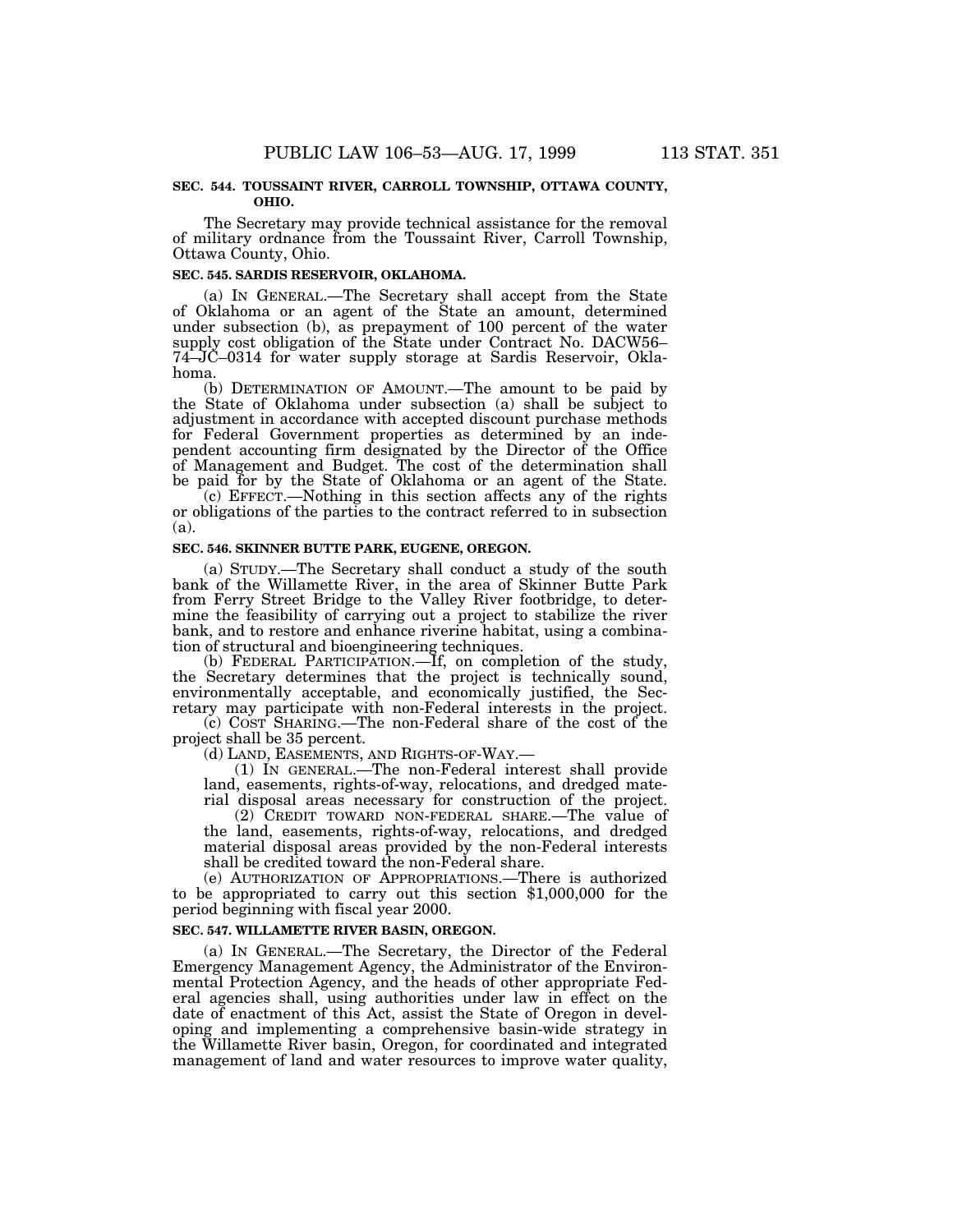reduce flood hazards, ensure sustainable economic activity, and restore habitat for native fish and wildlife.<br>
(b) TECHNICAL ASSISTANCE, STAFF, AND FINANCIAL SUPPORT.—

The heads of the Federal agencies may provide technical assistance, staff, and financial support for development of the basin-wide management strategy.

(c) FLEXIBILITY.—The heads of the Federal agencies shall exercise flexibility to reduce barriers to efficient and effective implementation of the basin-wide management strategy.

## **SEC. 548. BRADFORD AND SULLIVAN COUNTIES, PENNSYLVANIA.**

The Secretary may provide assistance for water-related environmental infrastructure and resource protection and development projects in Bradford and Sullivan Counties, Pennsylvania, using the funds and authorities provided in title I of the Energy and Water Development Appropriations Act, 1999 (Public Law 105– 245), under the heading ''CONSTRUCTION, GENERAL'' (112 Stat. 1840) for similar projects in Lackawanna, Lycoming, Susquehanna, Wyoming, Pike, and Monroe Counties, Pennsylvania.

### **SEC. 549. ERIE HARBOR, PENNSYLVANIA.**

The Secretary may reimburse the appropriate non-Federal interest not more than \$78,366 for architectural and engineering costs incurred in connection with the Erie Harbor basin navigation project, Pennsylvania.

### **SEC. 550. POINT MARION LOCK AND DAM, PENNSYLVANIA.**

(a) IN GENERAL.—The project for navigation, Point Marion Lock and Dam, borough of Point Marion, Pennsylvania, authorized by section  $301(a)$  of the Water Resources Development Act of 1986 (100 Stat. 4110), is modified to direct the Secretary, in the operation and maintenance of the project, to mitigate damages to the shoreline, at a total cost of  $$2,000,000$ .

(b) ALLOCATION.—The cost of the mitigation shall be allocated as an operation and maintenance cost of a Federal navigation project.

#### **SEC. 551. SEVEN POINTS' HARBOR, PENNSYLVANIA.**

(a) IN GENERAL.—The Secretary may, at full Federal expense, construct a breakwater at the entrance to Seven Points' Harbor, Pennsylvania.

(b) OPERATION AND MAINTENANCE COSTS.—All operation and maintenance costs associated with the facility constructed under this section shall be the responsibility of the lessee of the marina complex at Seven Points' Harbor.

(c) AUTHORIZATION OF APPROPRIATIONS.—There is authorized to be appropriated to carry out this section \$850,000.

#### **SEC. 552. SOUTHEASTERN PENNSYLVANIA.**

Section 566(b) of the Water Resources Development Act of 1996 (110 Stat. 3786) is amended by inserting ''environmental restoration,'' after ''water supply and related facilities,''.

## **SEC. 553. UPPER SUSQUEHANNA-LACKAWANNA, PENNSYLVANIA, WA-TERSHED MANAGEMENT AND RESTORATION STUDY.**

(a) IN GENERAL.—The Secretary shall conduct a study to determine the feasibility of a comprehensive floodplain management and watershed restoration project for the Upper Susquehanna-Lackawanna Watershed, Pennsylvania.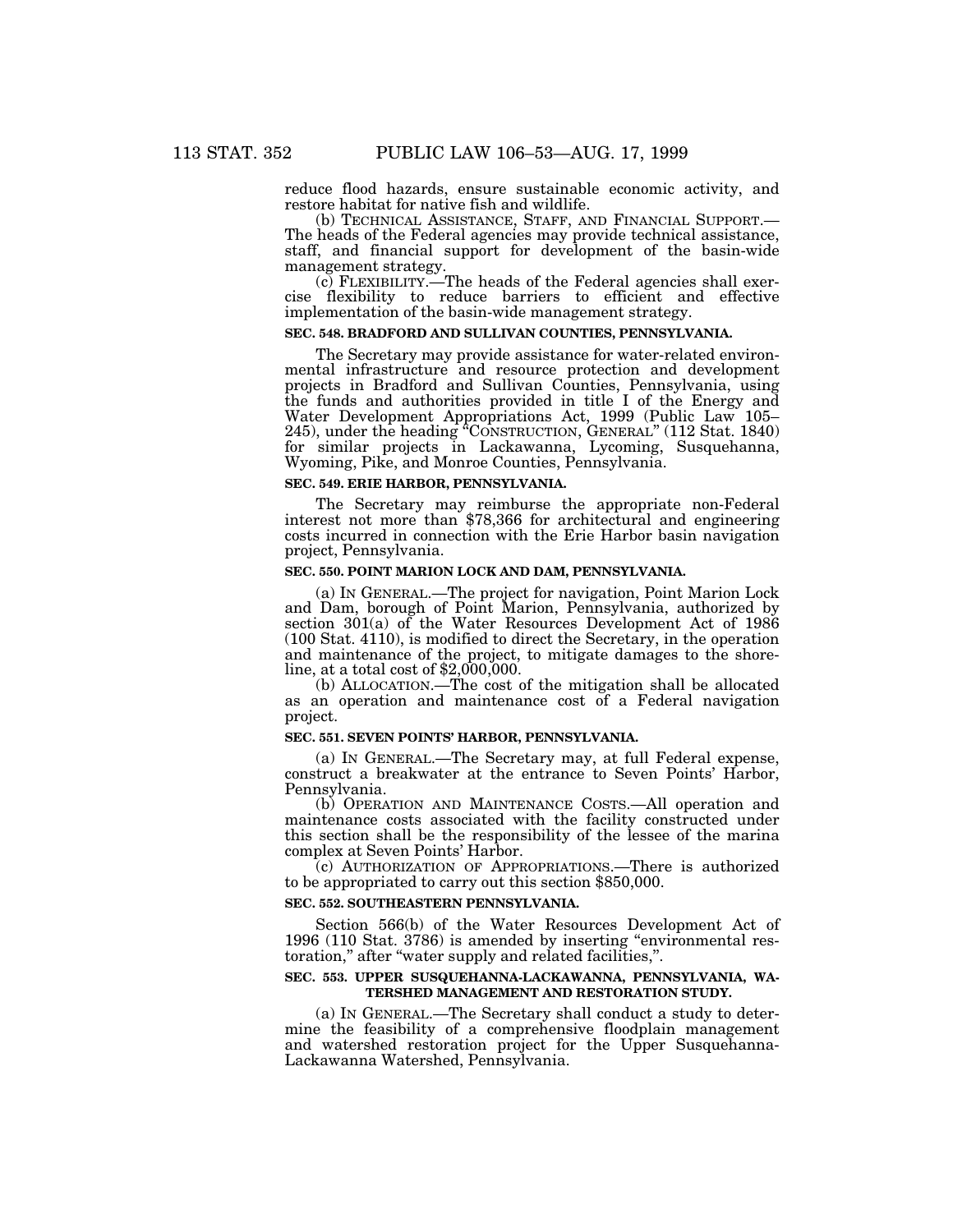(b) GEOGRAPHIC INFORMATION SYSTEM.—In conducting the study, the Secretary shall use a geographic information system.

(c) PLANS.—The study shall formulate plans for comprehensive floodplain management and environmental restoration.

(d) CREDIT TOWARD NON-FEDERAL SHARE.—Non-Federal interests may receive credit toward the non-Federal share for inkind services and materials that contribute to the study. The Secretary may credit non-Corps Federal assistance provided to the non-Federal interest toward the non-Federal share of the costs of the study to the maximum extent authorized by law.

# **SEC. 554. AGUADILLA HARBOR, PUERTO RICO.**

The Secretary shall conduct a study to determine whether erosion and additional storm damage risks that exist in the vicinity of Aguadilla Harbor, Puerto Rico, are the result of a Federal navigation project. If the Secretary determines that such erosion and additional storm damage risks are the result of the project, the Secretary shall take appropriate measures to mitigate the erosion and storm damage.

### **SEC. 555. OAHE DAM TO LAKE SHARPE, SOUTH DAKOTA, STUDY.**

Section 441 of the Water Resources Development Act of 1996 (110 Stat. 3747) is amended—

(1) by inserting "(a) INVESTIGATION.—" before "The Secretary''; and

 $(2)$  by adding at the end the following:

''(b) REPORT.—Not later than September 30, 1999, the Secretary Deadline.shall submit to Congress a report on the results of the investigation under this section. The report shall include the examination of financing options for regular maintenance and preservation of the lake. The report shall be prepared in coordination and cooperation with the Natural Resources Conservation Service, other Federal agencies, and State and local officials.''.

#### **SEC. 556. NORTH PADRE ISLAND STORM DAMAGE REDUCTION AND ENVIRONMENTAL RESTORATION PROJECT.**

The Secretary is directed to carry out a project for ecosystem restoration and storm damage reduction at North Padre Island, Corpus Christi Bay, Texas, at a total estimated cost of \$30,000,000, with an estimated Federal cost of \$19,500,000 and an estimated non-Federal cost of \$10,500,000, if the Secretary determines that the work is technically sound and environmentally acceptable. The Secretary shall make such a determination not later than 270 days after the date of enactment of this Act.

### **SEC. 557. NORTHERN WEST VIRGINIA.**

The projects described in the following reports are authorized to be carried out by the Secretary substantially in accordance with the plans, and subject to the conditions, recommended in the reports, and subject to a favorable report of the Chief of Engineers:

(1) PARKERSBURG, WEST VIRGINIA.—Report of the Corps of Engineers entitled ''Parkersburg/Vienna Riverfront Park Feasibility Study'', dated June 1998, at a total cost of \$8,400,000, with an estimated Federal cost of \$4,200,000, and an estimated non-Federal cost of \$4,200,000.

(2) WEIRTON, WEST VIRGINIA.—Report of the Corps of Engineers entitled ''Feasibility Master Plan for Weirton Port and Industrial Center, West Virginia Public Port Authority'', dated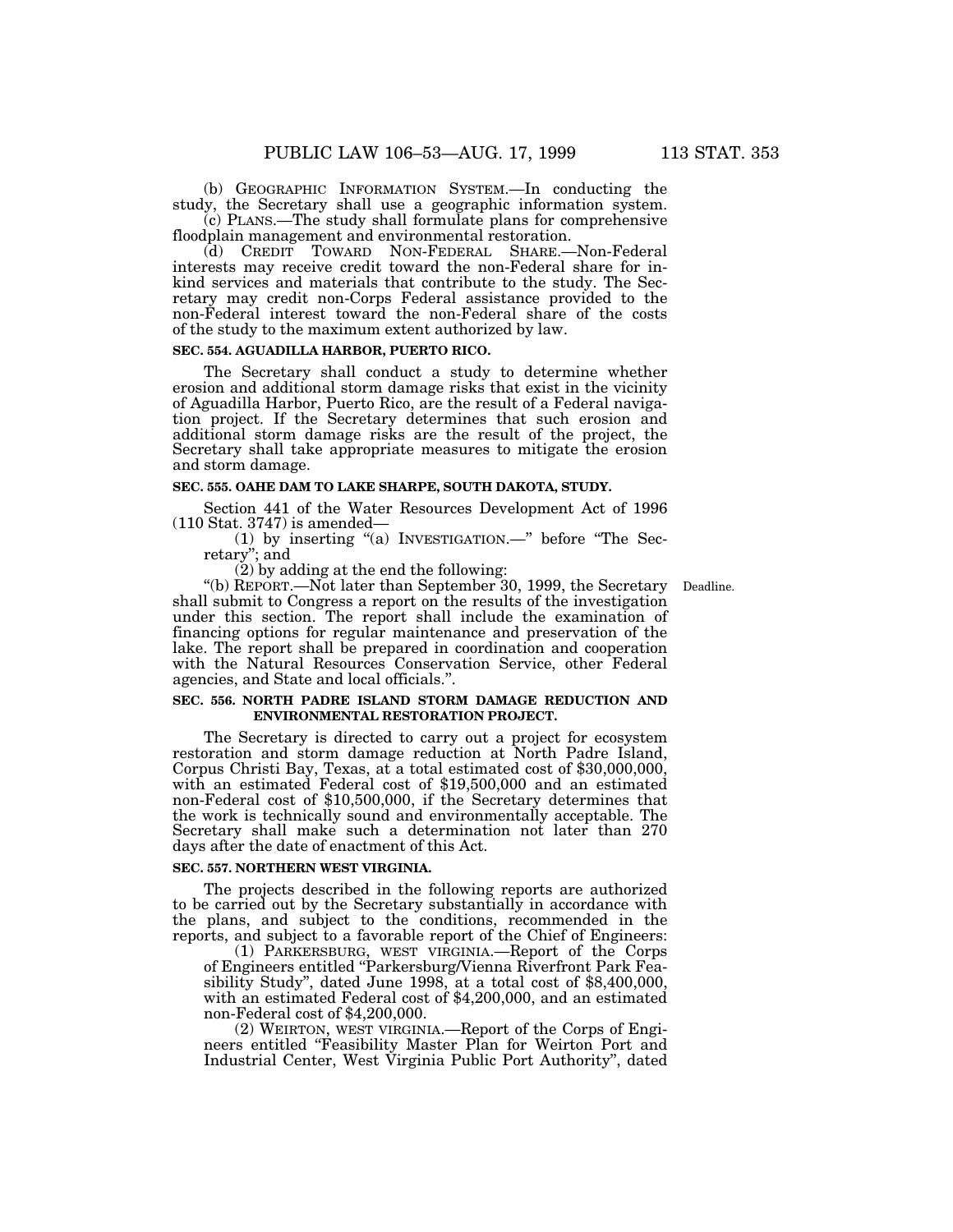December 1997, at a total cost of \$18,000,000, with an estimated Federal cost of \$9,000,000, and an estimated non-Federal cost of \$9,000,000.

(3) ERICKSON/WOOD COUNTY, WEST VIRGINIA.—Report of the Corps of Engineers entitled ''Feasibility Master Plan for Erickson/Wood County Port District, West Virginia Public Port Authority'', dated July 7, 1997, at a total cost of \$28,000,000, with an estimated Federal cost of \$14,000,000, and an estimated non-Federal cost of \$14,000,000.

#### **SEC. 558. MISSISSIPPI RIVER COMMISSION.**

Section 8 of the Act of May 15, 1928 (33 U.S.C. 702h; 45 Stat. 537, chapter 569) (commonly known as the ''Flood Control Act of 1928"), is amended by striking "\$7,500" and inserting ''\$21,500''.

33 USC 2335.

#### **SEC. 559. COASTAL AQUATIC HABITAT MANAGEMENT.**

(a) IN GENERAL.—The Secretary may cooperate with the Secretaries of Agriculture and the Interior, the Administrators of the Environmental Protection Agency and the National Oceanic and Atmospheric Administration, other appropriate Federal, State, and local agencies, and affected private entities, in the development of a management strategy to address problems associated with toxic microorganisms and the resulting degradation of ecosystems in the tidal and nontidal wetlands and waters of the United States.

(b) ASSISTANCE.—As part of the management strategy, the Secretary may provide planning, design, and other technical assistance to each participating State in the development and implementation of nonregulatory measures to mitigate environmental problems and restore aquatic resources.

(c) COST SHARING.—The Federal share of the cost of measures undertaken under this section shall not exceed 65 percent.

(d) OPERATION AND MAINTENANCE.—The non-Federal share of operation and maintenance costs for projects constructed with assistance provided under this section shall be 100 percent.

(e) AUTHORIZATION OF APPROPRIATIONS.—There is authorized to be appropriated to carry out this section \$7,000,000 for the period beginning with fiscal year 2000.

### **SEC. 560. ABANDONED AND INACTIVE NONCOAL MINE RESTORATION.**

(a) IN GENERAL.—The Secretary may provide technical, planning, and design assistance to Federal and non-Federal interests for carrying out projects to address water quality problems caused by drainage and related activities from abandoned and inactive noncoal mines.

(b) SPECIFIC MEASURES.—Assistance provided under subsection (a) may be in support of projects for the purposes of—

(1) managing drainage from abandoned and inactive noncoal mines;

(2) restoring and protecting streams, rivers, wetlands, other waterbodies, and riparian areas degraded by drainage from abandoned and inactive noncoal mines; and

(3) demonstrating management practices and innovative and alternative treatment technologies to minimize or eliminate adverse environmental effects associated with drainage from abandoned and inactive noncoal mines.

(c) NON-FEDERAL SHARE.—The non-Federal share of the cost of assistance under subsection (a) shall be 50 percent, except that

33 USC 2336.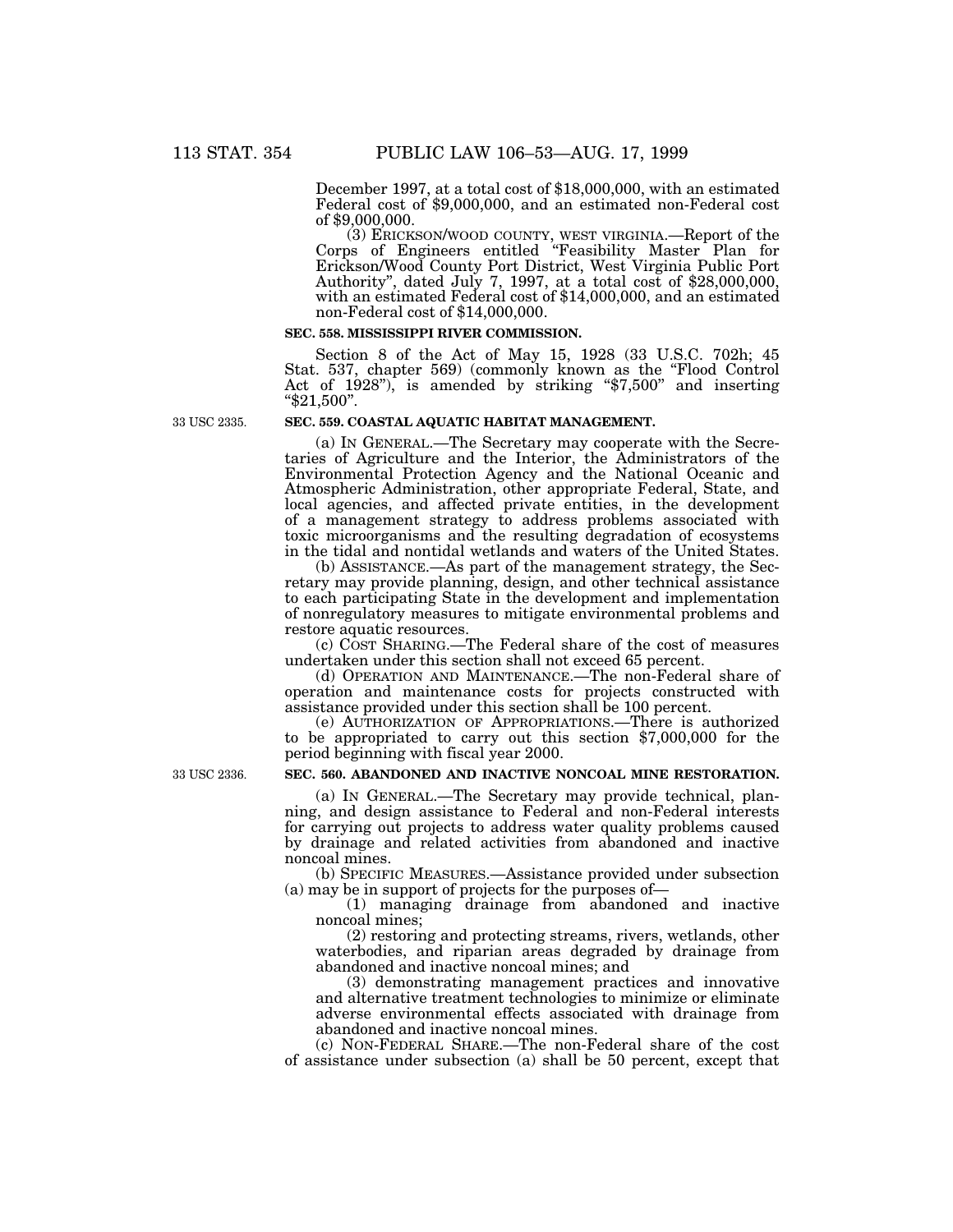the Federal share with respect to projects located on land owned by the United States shall be 100 percent.<br>(d) EFFECT ON AUTHORITY OF SECRETARY OF THE INTERIOR.—

Nothing in this section affects the authority of the Secretary of the Interior under title IV of the Surface Mining Control and Reclamation Act of 1977 (30 U.S.C. 1231 et seq.).

(e) TECHNOLOGY DATABASE FOR RECLAMATION OF ABANDONED MINES.—The Secretary may provide assistance to non-Federal and nonprofit entities to develop, manage, and maintain a database of conventional and innovative, cost-effective technologies for reclamation of abandoned and inactive noncoal mine sites. Such assistance shall be provided through the Rehabilitation of Abandoned Mine Sites Program managed by the Sacramento District Office of the Corps of Engineers.

(f) AUTHORIZATION OF APPROPRIATIONS.—There is authorized to be appropriated to carry out this section \$5,000,000.

#### **SEC. 561. BENEFICIAL USE OF WASTE TIRE RUBBER.**

33 USC 2314 note.

(a) IN GENERAL.—The Secretary shall, when appropriate, encourage the beneficial use of waste tire rubber (including crumb rubber and baled tire products) recycled from tires.

(b) INCLUDED BENEFICIAL USES.—Beneficial uses under subsection (a) may include marine pilings, underwater framing, floating docks with built-in flotation, utility poles, and other uses associated with transportation and infrastructure projects receiving Federal funds.

(c) USE OF WASTE TIRE RUBBER.—The Secretary shall encourage the use, when appropriate, of waste tire rubber (including crumb rubber) in projects described in subsection (b).

### **SEC. 562. SITE DESIGNATION.**

Section  $102(c)(4)$  of the Marine Protection, Research, and Sanctuaries Act of 1972 (33 U.S.C.  $1412(c)(4)$ ) is amended in the third sentence by striking "January 1, 2000" and inserting "January 1, 2003''.

## **SEC. 563. LAND CONVEYANCES.**

(a) TORONTO LAKE AND EL DORADO LAKE, KANSAS.— (1) IN GENERAL.—The Secretary shall convey to the State of Kansas, by quitclaim deed and without consideration, all right, title, and interest of the United States in and to the 2 parcels of land described in paragraph (2) on which correctional facilities operated by the Kansas Department of Corrections are situated.

(2) LAND DESCRIPTION.—The parcels of land referred to in paragraph (1) are—

(A) the parcel located in Butler County, Kansas, adjacent to the El Dorado Lake Project, consisting of approximately 32.98 acres; and

(B) the parcel located in Woodson County, Kansas, adjacent to the Toronto Lake Project, consisting of approximately 51.98 acres.<br>(3) CONDITIONS.—

 $(A)$  USE OF LAND.—A conveyance of a parcel under paragraph (1) shall be subject to the condition that all right, title, and interest in and to the parcel shall revert to the United States if the parcel is used for a purpose other than that of a correctional facility.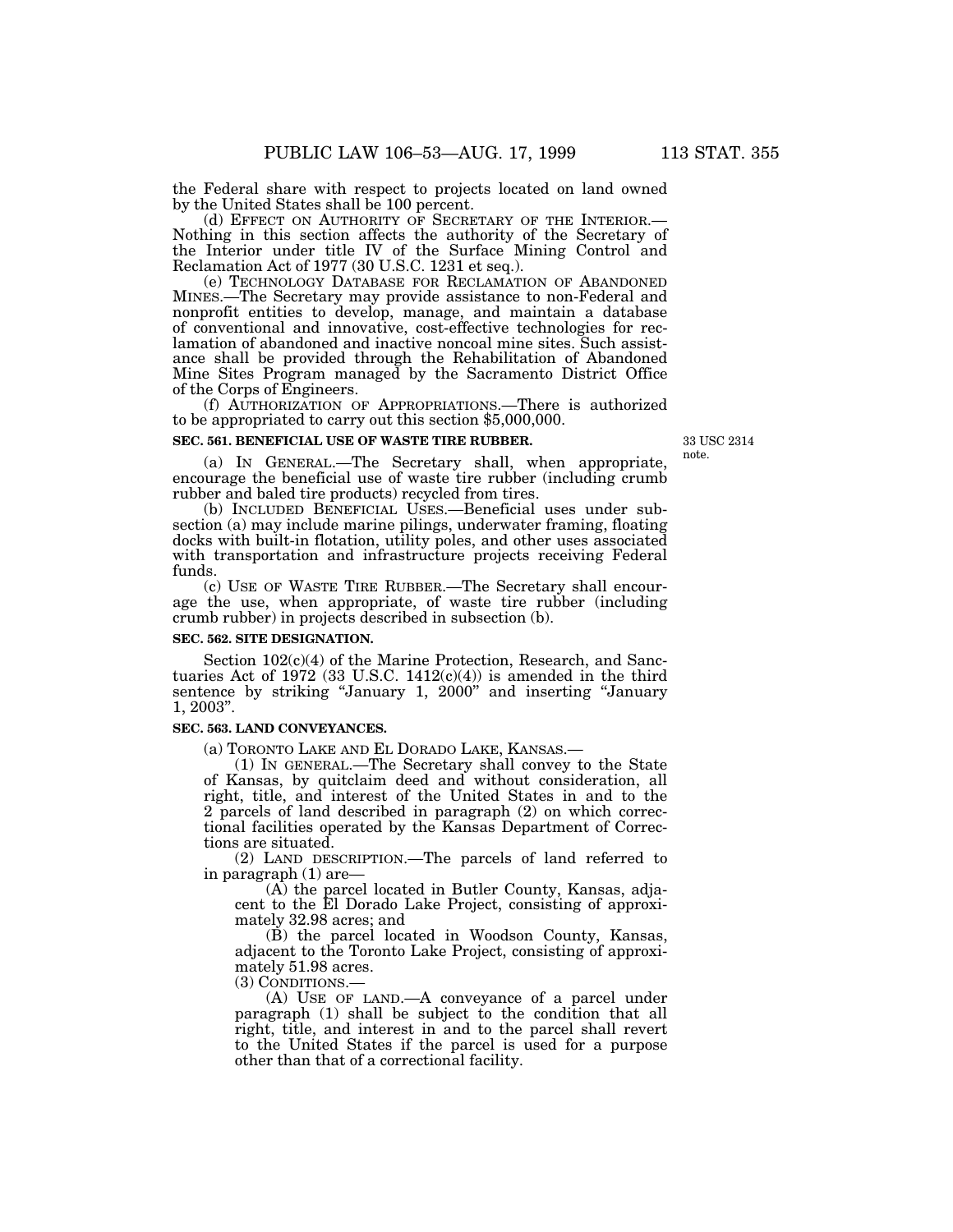(B) COSTS.—The Secretary may require such additional terms, conditions, reservations, and restrictions in connection with the conveyance as the Secretary determines are necessary to protect the interests of the United States, including a requirement that the State pay all reasonable administrative costs associated with the conveyance.

(b) PIKE COUNTY, MISSOURI.—

(1) LAND EXCHANGE.—Subject to paragraphs (3) and (4), at such time as Holnam Inc. conveys all right, title, and interest in and to the parcel of land described in paragraph (2)(A) to the United States, the Secretary shall convey all right, title, and interest in the parcel of land described in paragraph  $(2)(B)$  to Holnam Inc.

(2) LAND DESCRIPTION.—The parcels of land referred to in paragraph (1) are the following:

(A) NON-FEDERAL LAND.—152.45 acres with existing flowage easements situated in Pike County, Missouri, described as a portion of Government Tract Number FM-9 and all of Government Tract Numbers FM–11, FM– 10, FM–12, FM–13, and FM–16, owned and administered by Holnam Inc.

(B) FEDERAL LAND.—152.61 acres situated in Pike County, Missouri, known as Government Tract Numbers FM–17 and a portion of FM–18, administered by the Corps of Engineers.

(3) CONDITIONS.—The exchange of land under paragraph (1) shall be subject to the following conditions:

(A) DEEDS.—

(i) NON-FEDERAL LAND.—The conveyance of the land described in paragraph (2)(A) to the Secretary shall be by a warranty deed acceptable to the Secretary.

(ii) FEDERAL LAND.—The instrument of conveyance used to convey the land described in paragraph  $(2)(B)$ to Holnam Inc. shall contain such reservations, terms, and conditions as the Secretary considers necessary to allow the United States to operate and maintain the Mississippi River 9-Foot Navigation Project.

(B) REMOVAL OF IMPROVEMENTS.—Holnam Inc. may remove any improvements on the land described in paragraph (2)(A). The Secretary may require Holnam Inc. to remove any improvements on the land described in paragraph (2)(A). In either case, Holnam Inc. shall hold the United States harmless from liability, and the United States shall not incur cost associated with the removal or relocation of any of the improvements.

(C) TIME LIMIT FOR EXCHANGE.—The land exchange under paragraph (1) shall be completed not later than 2 years after the date of enactment of this Act.

(D) LEGAL DESCRIPTION.—The Secretary shall provide the legal description of the land described in paragraph (2). The legal description shall be used in the instruments of conveyance of the land.

(E) ADMINISTRATIVE COSTS.—The Secretary shall require Holnam Inc. to pay reasonable administrative costs associated with the exchange.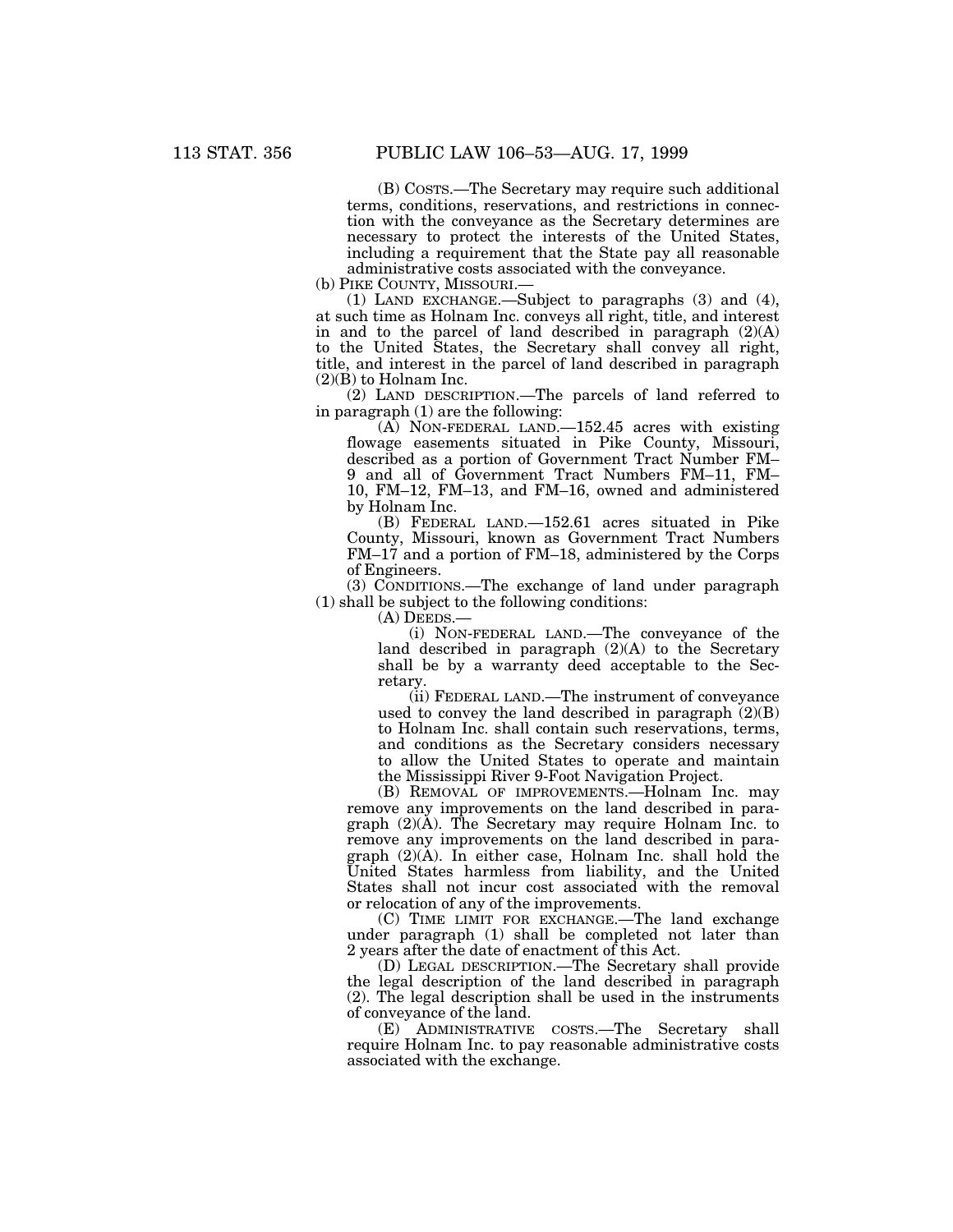(4) VALUE OF PROPERTIES.—If the appraised fair market value, as determined by the Secretary, of the land conveyed to Holnam Inc. by the Secretary under paragraph (1) exceeds the appraised fair market value, as determined by the Secretary, of the land conveyed to the United States by Holnam Inc. under paragraph (1), Holnam Inc. shall make a payment equal to the excess in cash or a cash equivalent to the United States.

(c) CANDY LAKE PROJECT, OSAGE COUNTY, OKLAHOMA.—

(1) DEFINITIONS.—In this subsection:

(A) FAIR MARKET VALUE.—The term ''fair market value'' means the amount for which a willing buyer would purchase and a willing seller would sell a parcel of land, as determined by a qualified, independent land appraiser.

(B) PREVIOUS OWNER OF LAND.—The term ''previous owner of land'' means a person (including a corporation) that conveyed, or a descendant of a deceased individual who conveyed, land to the Corps of Engineers for use in the Candy Lake project in Osage County, Oklahoma. (2) CONVEYANCES.—

(A) IN GENERAL.—The Secretary shall convey all right, title, and interest of the United States in and to the land acquired by the United States for the Candy Lake project in Osage County, Oklahoma.

(B) PREVIOUS OWNERS OF LAND.—

(i) IN GENERAL.—The Secretary shall give a previous owner of land the first option to purchase the land described in subparagraph (A).

(ii) APPLICATION.—

(I) IN GENERAL.—A previous owner of land that desires to purchase the land described in paragraph (1) that was owned by the previous owner of land, or by the individual from whom the previous owner of land is descended, shall file an application to purchase the land with the Secretary not later than 180 days after the official date of notice to the previous owner of land under paragraph (3).

(II) FIRST TO FILE HAS FIRST OPTION.—If more than 1 application is filed to purchase a parcel of land described in subparagraph (A), the first option to purchase the parcel of land shall be determined in the order in which applications for the parcel of land were filed.

(iii) IDENTIFICATION OF PREVIOUS OWNERS OF LAND.—As soon as practicable after the date of enactment of this Act, the Secretary shall, to the extent practicable, identify each previous owner of land.

(iv) CONSIDERATION.—Consideration for land conveyed under this subsection shall be the fair market value of the land.

(C) DISPOSAL.—Any land described in subparagraph (A) for which an application to purchase the land has not been filed under subparagraph (B)(ii) within the applicable time period shall be disposed of in accordance with law.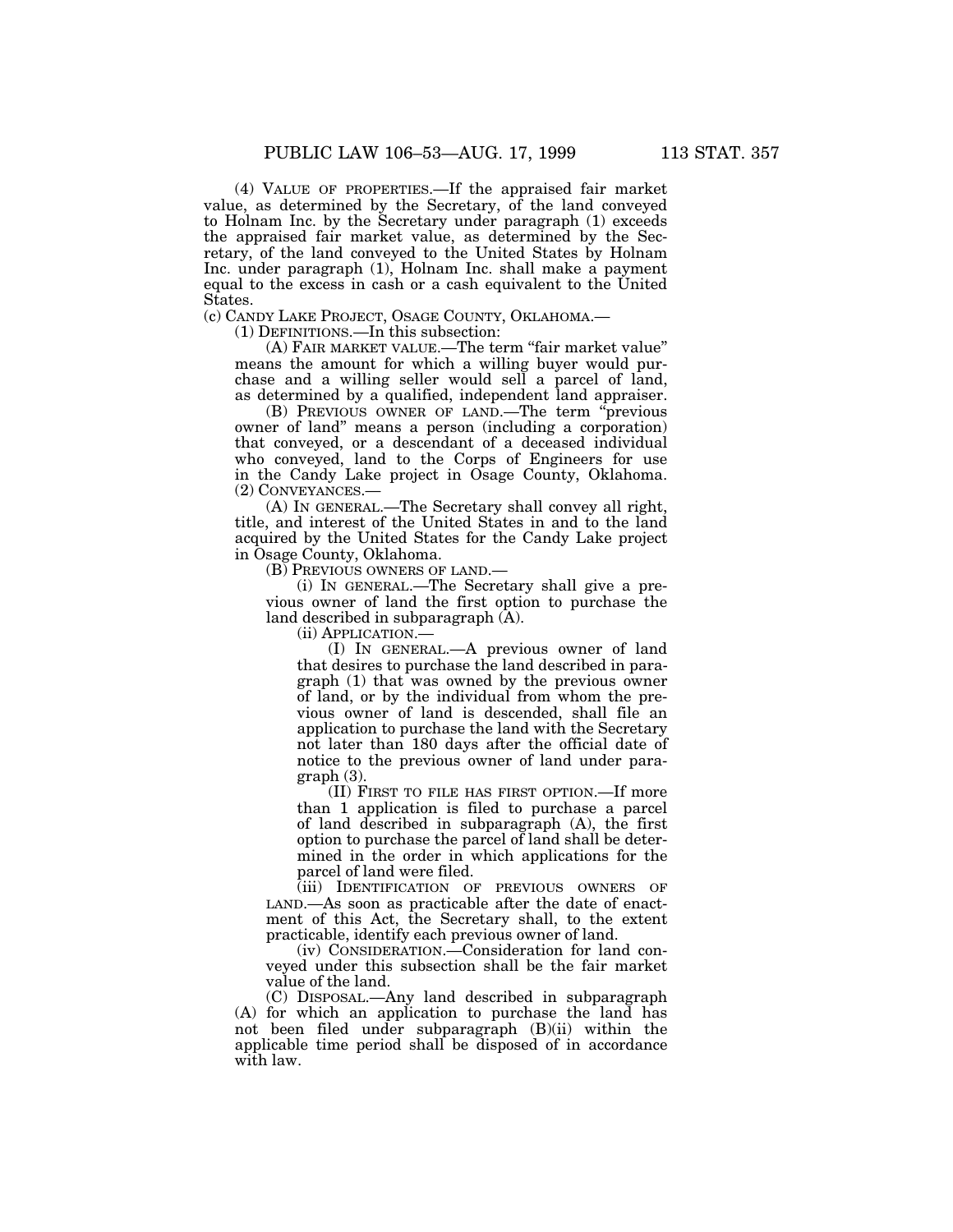(D) EXTINGUISHMENT OF EASEMENTS.—All flowage easements acquired by the United States for use in the Candy Lake project in Osage County, Oklahoma, are extinguished.

 $(3)$  NOTICE.

(A) IN GENERAL.—The Secretary shall notify—

(i) each person identified as a previous owner of land under paragraph (2)(B)(iii), not later than 90 days after identification, by United States mail; and

(ii) the general public, not later than 90 days after the date of enactment of this Act, by publication in the Federal Register.

(B) CONTENTS OF NOTICE.—Notice under this paragraph shall include—

(i) a copy of this subsection;

(ii) information sufficient to separately identify each parcel of land subject to this subsection; and  $(iii)$  specification of the fair market value of each

parcel of land subject to this subsection.

(C) OFFICIAL DATE OF NOTICE.—The official date of notice under this subsection shall be the later of—

(i) the date on which actual notice is mailed; or  $(ii)$  the date of publication of the notice in the

Federal Register.

(d) LAKE HUGO, OKLAHOMA, AREA LAND CONVEYANCE.—

(1) IN GENERAL.—As soon as practicable after the date of enactment of this Act, the Secretary shall convey at fair market value to Choctaw County Industrial Authority, Oklahoma, the parcels of land described in paragraph (2).

(2) LAND DESCRIPTION.—

(A) IN GENERAL.—The parcel of land to be conveyed under paragraph (1) is the parcel lying above elevation 445.2 feet  $\overline{(NGVD)}$  located in the  $\overline{S^{1/2}N^{1/2}SE^{1/4}}$  and the  $S\frac{1}{2}SW\frac{1}{4}$  of Section 13 and the N $\frac{1}{2}NW\frac{1}{4}$  of Section 24, T 6 S, R 18 E, of the Indian Meridian, in Choctaw County, Oklahoma, the parcel also being part of the Sawyer Bluff Public Use Area and including parts of Hugo Lake Tracts 134 and 139, and more particularly described as follows: Beginning at a point on the east line of Section 13, the point being 100.00 feet north of the southeast corner of  $S1/2N1/2SE^{1/4}$  of Section 13; thence S 01° 36' 24" 100.00 to a Corps of Engineers brass-capped monument at the southeast corner of  $S\frac{1}{2}N\frac{1}{2}SE\frac{1}{4}$  of Section 13; thence S 88° 16′ 57″ W, along the south line of the S1⁄2N1⁄2SE1⁄4 of Section 13, 2649.493 feet, more or less, to a Corps of Engineers brass-capped monument on the centerline of Section 13; thence S 01° 20′ 53″ E, along the centerline of Section 13, 1316.632 feet to a Corps of Engineers brasscapped monument; thence S 00° 41′ 35″ E, along the centerline of Section 24, 1000.00 feet, more or less, to a point lying 50.00 feet north and 300.00 feet, more or less, east of Road B of the Sawyer Bluff Public Use Area; thence westerly and northwesterly, parallel to Road B, to the approximate location of the 445.2-foot contour; thence meandering northerly along the 445.2-foot contour to a point approximately 100.00 feet west and 100.00 feet north of the southwest corner of the  $S<sup>1</sup>⁄<sub>2</sub>N<sup>1</sup>⁄<sub>2</sub>SE<sup>1</sup>⁄<sub>4</sub>$  of Section 13;

Federal Register, publication.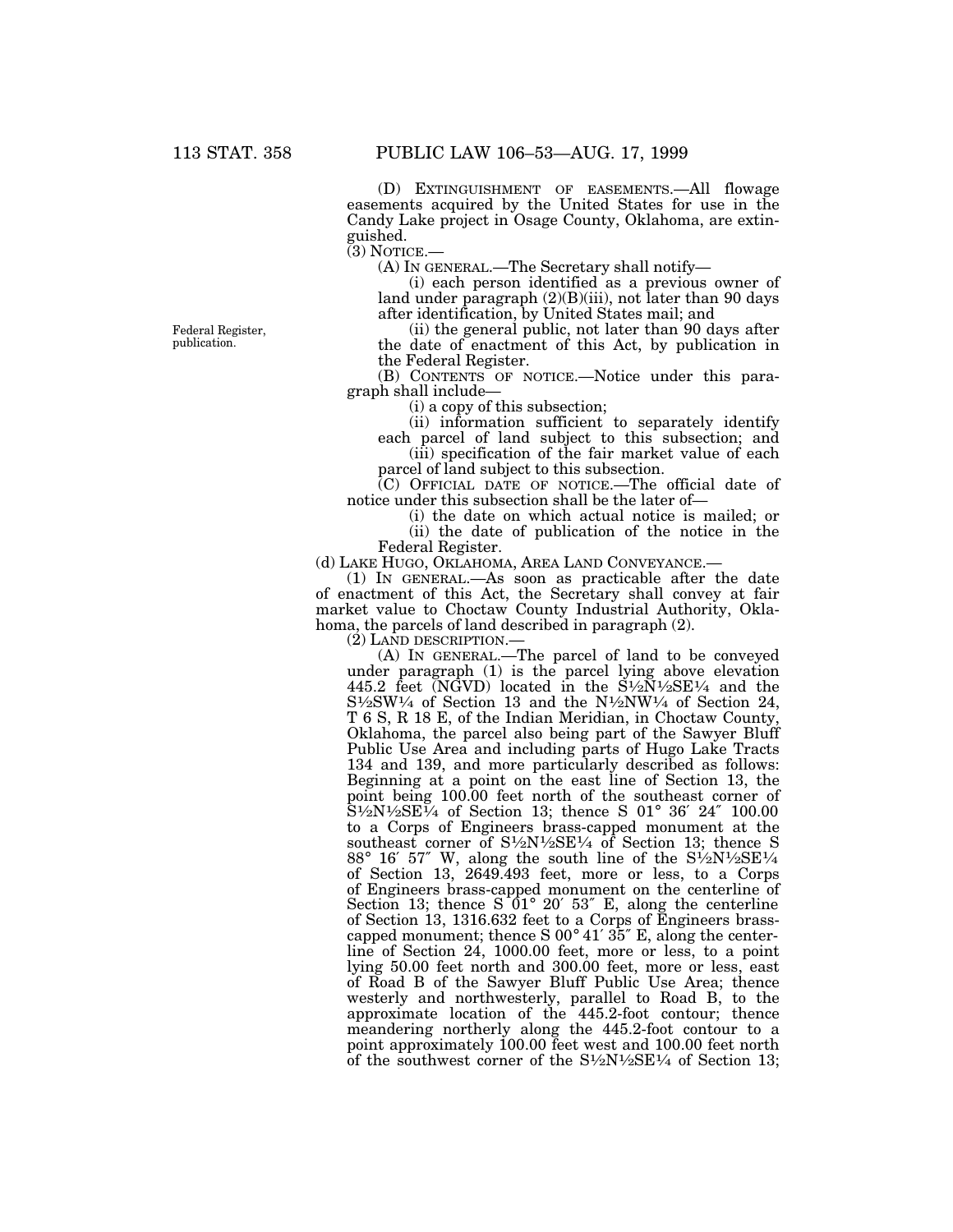thence east, paralleling the south line of the  $S\frac{1}{2}N\frac{1}{2}SE\frac{1}{4}$ of Section 13, 2649.493 feet, more or less, to the point of beginning.

(B) SURVEY.—The exact description and acreage of the parcel shall be determined by a metes and bounds survey provided by the Choctaw County Industrial Authority.

(e) CONVEYANCE OF PROPERTY IN MARSHALL COUNTY, OKLA-HOMA.—

(1) IN GENERAL.—The Secretary shall convey to the State of Oklahoma all right, title, and interest of the United States in and to real property located in Marshall County, Oklahoma, and included in the Lake Texoma (Denison Dam), Oklahoma and Texas, project, consisting of approximately 1,580 acres and leased to the State of Oklahoma for public park and recreation purposes.

(2) CONSIDERATION.—Consideration for the conveyance under paragraph (1) shall be the fair market value of the real property, as determined by the Secretary. All costs associated with the conveyance under paragraph (1) shall be paid by the State of Oklahoma.

(3) DESCRIPTION.—The exact acreage and legal description of the real property to be conveyed under paragraph (1) shall be determined by a survey satisfactory to the Secretary. The cost of the survey shall be paid by the State of Oklahoma.

(4) ENVIRONMENTAL COMPLIANCE.—Before making the conveyance under paragraph (1), the Secretary shall—

(A) conduct an environmental baseline survey to determine whether there are levels of contamination for which the United States would be responsible under the Comprehensive Environmental Response, Compensation, and Liability Act of 1980 (42 U.S.C. 9601 et seq.); and

(B) ensure that the conveyance complies with the National Environmental Policy Act of 1969 (42 U.S.C. 4321 et seq.).

(5) OTHER TERMS AND CONDITIONS.—The conveyance under paragraph (1) shall be subject to such other terms and conditions as the Secretary considers appropriate to protect the interests of the United States, including reservation by the United States of a flowage easement over all portions of the real property to be conveyed that are at or below elevation 645.0 NGVD.

(f) SUMMERFIELD CEMETERY ASSOCIATION, OKLAHOMA.—

(1) IN GENERAL.—As soon as practicable after the date of enactment of this Act, the Secretary shall transfer to the Summerfield Cemetery Association, Oklahoma, all right, title, and interest of the United States in and to the land described in paragraph (3) for use as a cemetery.

(2) REVERSION.—If the land to be transferred under this subsection ever ceases to be used as a not-for-profit cemetery or for another public purpose, the land shall revert to the United States.

(3) DESCRIPTION.—The land to be conveyed under this subsection is the approximately 10 acres of land located in Leflore County, Oklahoma, and described as follows: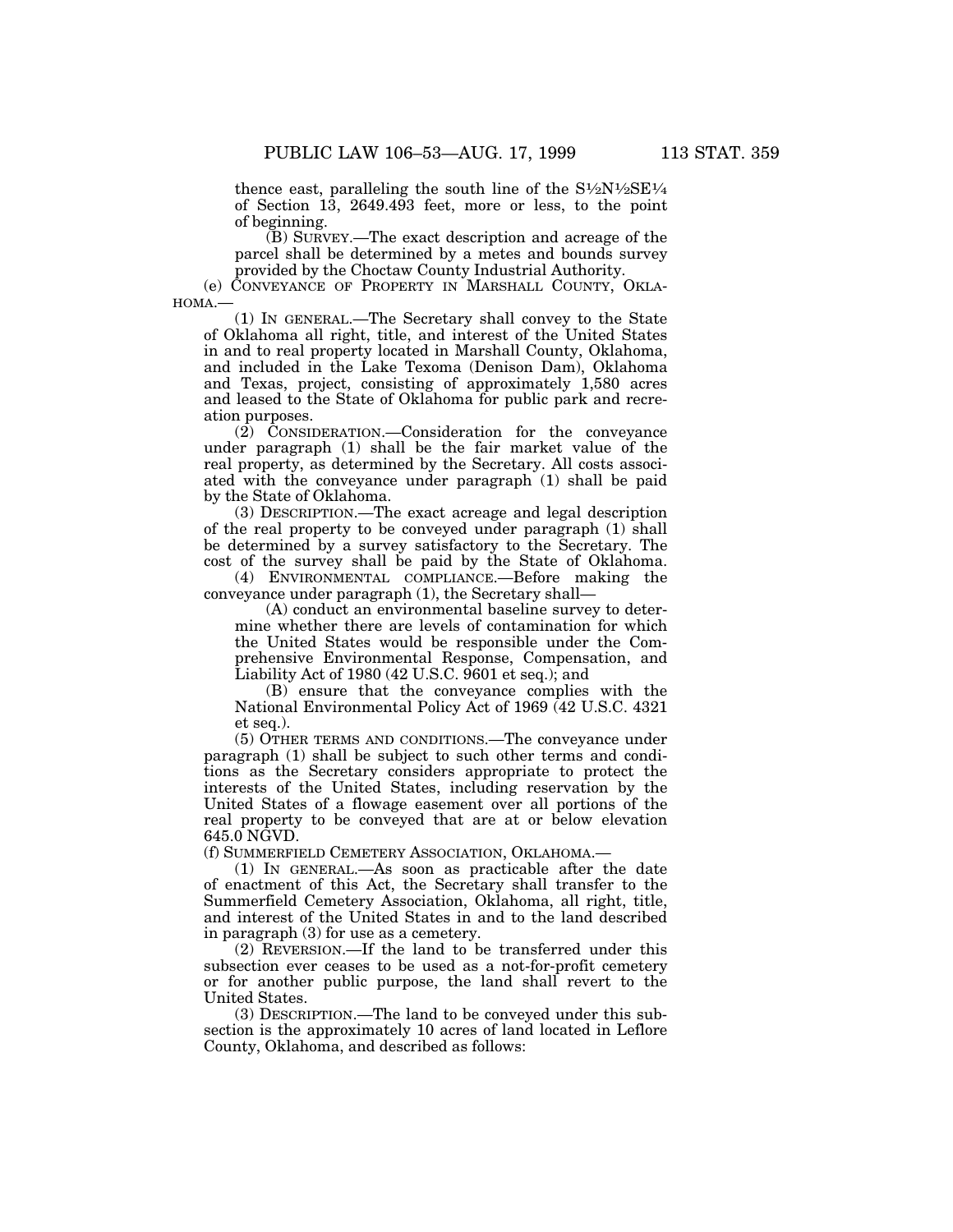# INDIAN BASIN MERIDIAN

# SECTION 23, TOWNSHIP 5 NORTH, RANGE 23 EAST

SW SE SW NW

NW NE NW SW

N1⁄2 SW SW NW.

(4) CONSIDERATION.—The conveyance under this subsection shall be without consideration. All costs associated with the conveyance shall be paid by the Summerfield Cemetery Association, Oklahoma.

(5) OTHER TERMS AND CONDITIONS.—The conveyance under this subsection shall be subject to such other terms and conditions as the Secretary considers necessary to protect the interests of the United States.

(g) DEXTER, OREGON.—

(1) IN GENERAL.—The Secretary shall convey to the Dexter Sanitary District all right, title, and interest of the United States in and to a parcel of land consisting of approximately 5 acres located at Dexter Lake, Oregon, under lease to the Dexter Sanitary District.

(2) CONSIDERATION.—Land to be conveyed under this subsection shall be conveyed without consideration. If the land is no longer held in public ownership or no longer used for wastewater treatment purposes, title to the land shall revert to the Secretary.

(3) TERMS AND CONDITIONS.—The conveyance by the United States shall be subject to such terms and conditions as the Secretary considers appropriate to protect the interests of the United States.

(4) SURVEYS.—The exact acreage and description of the land to be conveyed under paragraph (1) shall be determined by such surveys as the Secretary considers necessary. The cost of the surveys shall be borne by the Dexter Sanitary District.

(h) CHARLESTON, SOUTH CAROLINA.—The Secretary may convey the property of the Corps of Engineers known as the ''Equipment and Storage Yard'', located on Meeting Street in Charleston, South Carolina, in as-is condition for fair market value, with all proceeds from the conveyance to be applied by the Corps of Engineers, Charleston District, to offset a portion of the costs of moving or leasing an office facility in the city of Charleston, South Carolina.

(i) RICHARD B. RUSSELL DAM AND LAKE, SOUTH CAROLINA.—

(1) IN GENERAL.—Except as otherwise provided in this subsection, the Secretary shall convey to the State of South Carolina all right, title, and interest of the United States in and to the parcels of land described in paragraph (2)(A) that are being managed, as of the date of enactment of this Act, by the South Carolina Department of Natural Resources for fish and wildlife mitigation purposes for the Richard B. Russell Dam and Lake, South Carolina, project authorized by section 203 of the Flood Control Act of 1966 (80 Stat. 1420) and modified by section 601(a) of the Water Resources Development Act of 1986 (100 Stat. 4140).

(2) LAND DESCRIPTION.—

(A) IN GENERAL.—The parcels of land to be conveyed are described in Exhibits A, F, and H of Army Lease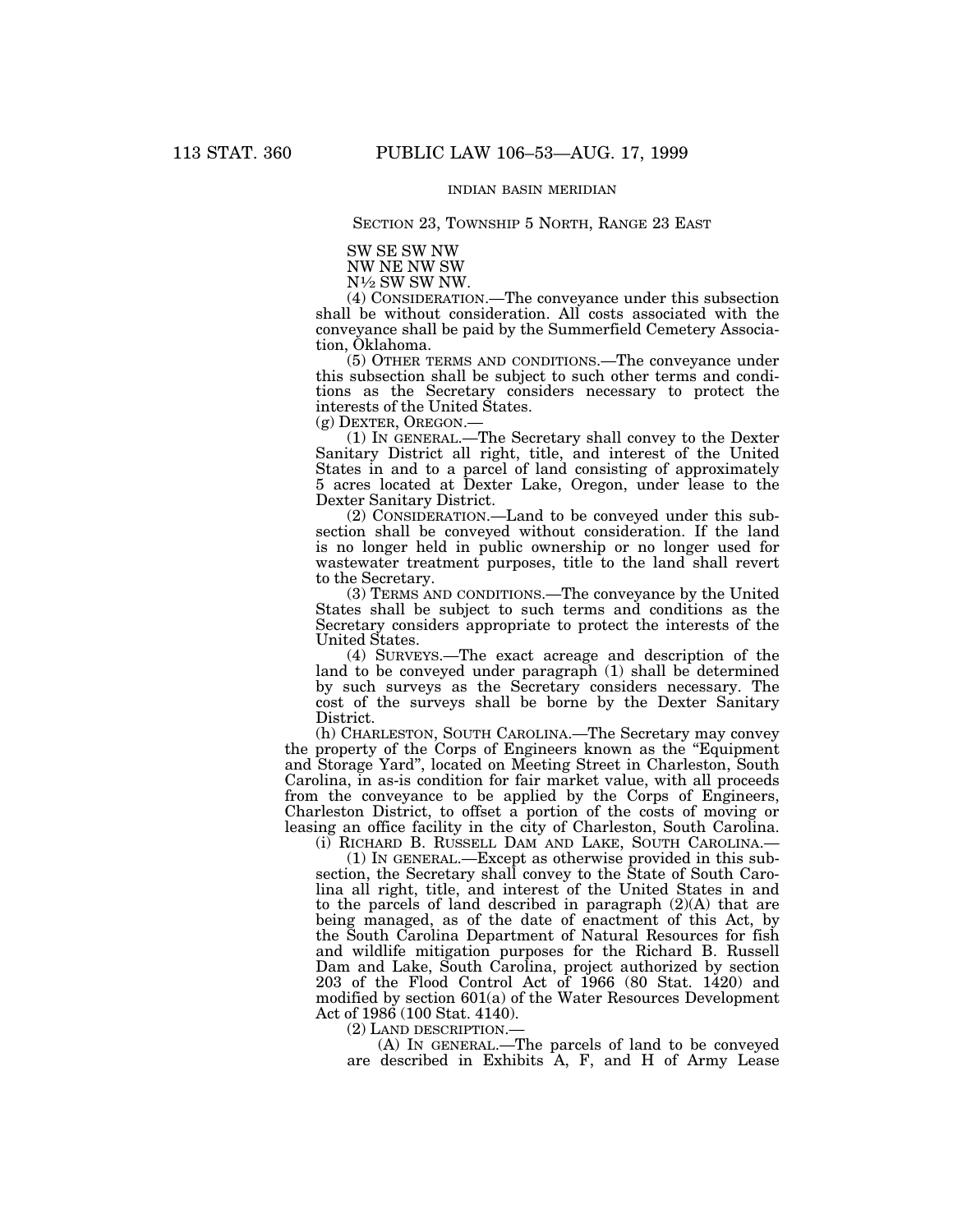No. DACW21–1–93–0910 and associated supplemental agreements or are designated in red in Exhibit A of Army License No. DACW21–3–85–1904, excluding all designated parcels in the license that are below elevation 346 feet mean sea level or that are less than 300 feet measured horizontally from the top of the power pool.

(B) MANAGEMENT OF EXCLUDED PARCELS.—Management of the excluded parcels shall continue in accordance with the terms of Army License No. DACW21–3–85–1904 until the Secretary and the State enter into an agreement under paragraph (6).

(C) SURVEY.—The exact acreage and legal description of the land shall be determined by a survey satisfactory to the Secretary, with the cost of the survey borne by the State.

(3) COSTS OF CONVEYANCE.—The State shall be responsible for all costs, including real estate transaction and environmental compliance costs, associated with the conveyance.

(4) PERPETUAL STATUS.—

(A) IN GENERAL.—All land conveyed under this subsection shall be retained in public ownership and shall be managed in perpetuity for fish and wildlife mitigation purposes in accordance with a plan approved by the Secretary.

(B) REVERSION.—If any parcel of land is not managed for fish and wildlife mitigation purposes in accordance with the plan, title to the parcel shall revert to the United States.

(5) ADDITIONAL TERMS AND CONDITIONS.—The Secretary may require such additional terms and conditions in connection with the conveyance under this subsection as the Secretary considers appropriate to protect the interests of the United States.

(6) FISH AND WILDLIFE MITIGATION AGREEMENT.—

(A) IN GENERAL.—The Secretary may pay the State of South Carolina not more than \$4,850,000, subject to the Secretary and the State entering into a binding agreement for the State to manage for fish and wildlife mitigation purposes in perpetuity the parcels of land conveyed under this subsection and excluded parcels designated in Exhibit A of Army License No. DACW21–3–85–1904.

(B) FAILURE OF PERFORMANCE.—The agreement shall specify the terms and conditions under which payment will be made and the rights of, and remedies available to, the Federal Government to recover all or a portion of the payment if the State fails to manage any parcel in a manner satisfactory to the Secretary.

(j) CLARKSTON, WASHINGTON.—

(1) IN GENERAL.—The Secretary shall convey to the Port of Clarkston, Washington, all right, title, and interest of the United States in and to a portion of the land described in the Department of the Army Lease No. DACW68–1–97–22, consisting of approximately 31 acres, the exact boundaries of which shall be determined by the Secretary and the Port of Clarkston.

(2) ADDITIONAL LAND.—The Secretary may convey to the Port of Clarkston, Washington, such additional land located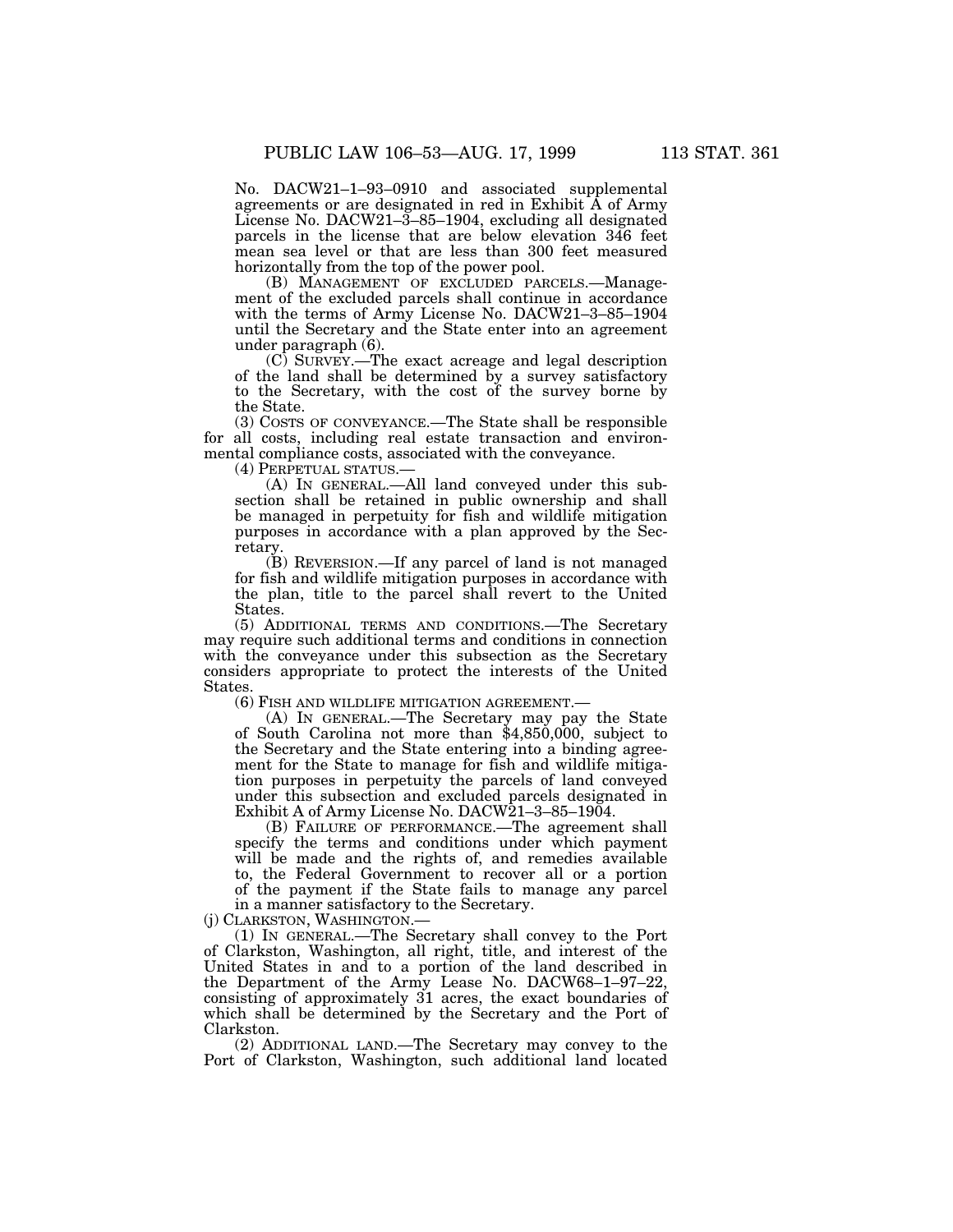in the vicinity of Clarkston, Washington, as the Secretary determines to be excess to the needs of the Columbia River Project and appropriate for conveyance.

 $(3)$  TERMS AND CONDITIONS.—The conveyances made under paragraphs (1) and (2) shall be subject to such terms and conditions as the Secretary considers necessary to protect the interests of the United States, including a requirement that the Port of Clarkston pay all administrative costs associated with the conveyances, including the cost of land surveys and appraisals and costs associated with compliance with applicable environmental laws (including regulations).

(4) USE OF LAND.—The Port of Clarkston shall be required to pay the fair market value, as determined by the Secretary, of any land conveyed under paragraphs (1) and (2) that is not retained in public ownership and used for public park or recreation purposes, except that the Secretary shall have a right of reverter to reclaim possession and title to any such land.

(k) MATEWAN, WEST VIRGINIA.—

(1) IN GENERAL.—The United States shall convey by quitclaim deed to the town of Matewan, West Virginia, all right, title, and interest of the United States in and to 4 parcels of land that the Secretary determines to be excess to the structural project for flood control constructed by the Corps of Engineers along the Tug Fork River under section 202 of the Energy and Water Development Appropriation Act, 1981 (94 Stat. 1339).

(2) PROPERTY DESCRIPTION.—The parcels of land referred to in paragraph (1) are as follows:

 $(A)$   $\overline{A}$  certain parcel of land in the State of West Virginia, Mingo County, town of Matewan, being more particularly bounded and described as follows:

Beginning at a point on the southerly right-ofway line of a 40-foot-wide street right-of-way (known as McCoy Alley), having an approximate coordinate value of N228,695, E1,662,397, in the line common to the land designated as U.S.A. Tract No. 834, and the land designated as U.S.A. Tract No. 837, said point being South 51°52′ East 81.8 feet from an iron pin and cap marked M–12 on the boundary of the Matewan Area Structural Project, on the north rightof-way line of said street, at a corner common to designated U.S.A. Tracts Nos. 834 and 836; thence, leaving the right-of-way of said street, with the line common to the land of said Tract No. 834, and the land of said Tract No. 837.

South 14°37′ West 46 feet to the corner common to the land of said Tract No. 834, and the land of said Tract No. 837; thence, leaving the land of said Tract No. 837, severing the lands of said Project.

South 14°37′ West 46 feet.

South 68°07′ East 239 feet.

North 26°05′ East 95 feet to a point on the southerly right-of-way line of said street; thence, with the right-of-way of said street, continuing to sever the lands of said Project.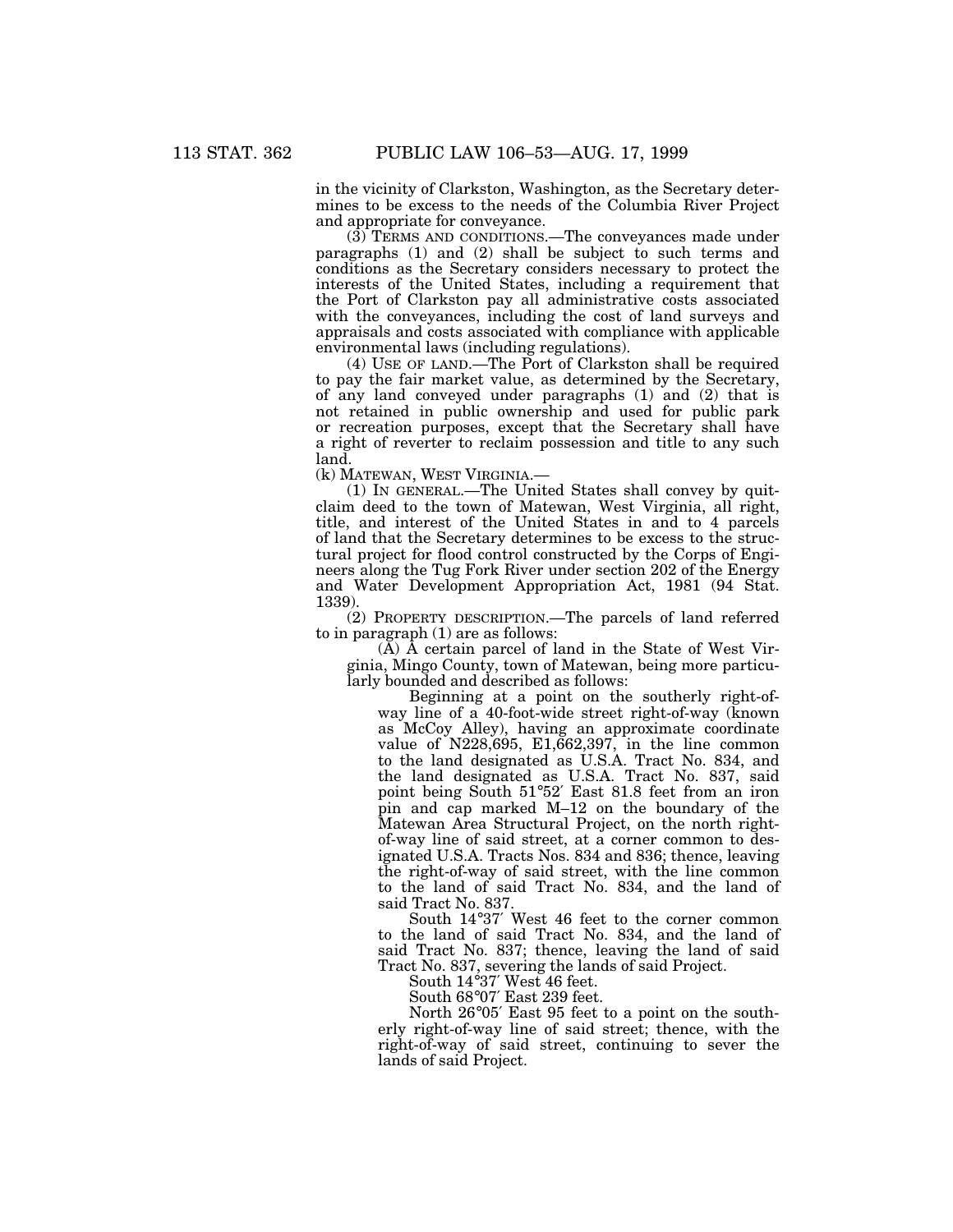South 63°55′ East 206 feet; thence, leaving the right-of-way of said street, continuing to sever the lands of said Project.

South 26°16′ West 63 feet; thence, with a curve to the left having a radius of 70 feet, a delta of 33°58′, an arc length of 41 feet, the chord bearing.

South 09°17′ West 41 feet; thence, leaving said curve, continuing to sever the lands of said Project.

South  $07^{\circ}42^{\circ}$  East 31 feet to a point on the rightof-way line of the floodwall; thence, with the rightof-way of said floodwall, continuing to sever the lands of said Project.

South 77°04′ West 71 feet.

North 77°10′ West 46 feet.

North 67°07′ West 254 feet.

North 67°54′ West 507 feet.

North 57°49′ West 66 feet to the intersection of the right-of-way line of said floodwall with the southerly right-of-way line of said street; thence, leaving the right-of-way of said floodwall and with the southerly right-of-way of said street, continuing to sever the lands of said Project.

North 83°01′ East 171 feet.

North 89°42′ East 74 feet.

South 83°39′ East 168 feet.

South 83°38′ East 41 feet.

South 77°26′ East 28 feet to the point of beginning, containing 2.59 acres, more or less.

The bearings and coordinate used in this subparagraph are referenced to the West Virginia State Plane Coordinate System, South Zone.

(B) A certain parcel of land in the State of West Virginia, Mingo County, town of Matewan, being more particularly bounded and described as follows:

Beginning at an iron pin and cap designated Corner No. M2–2 on the southerly right-of-way line of the Norfolk and Western Railroad, having an approximate coordinate value of N228,755 E1,661,242, and being at the intersection of the right-of-way line of the floodwall with the boundary of the Matewan Area Structural Project; thence, leaving the right-ofway of said floodwall and with said Project boundary, and the southerly right-of-way of said Railroad.

North 59°45′ East 34 feet.

North 69°50′ East 44 feet.

North 58°11′ East 79 feet.

North 66°13′ East 102 feet.

North 69°43′ East 98 feet.

North 77°39′ East 18 feet.

North 72°39′ East 13 feet to a point at the intersection of said Project boundary, and the southerly rightof-way of said Railroad, with the westerly right-ofway line of State Route 49/10; thence, leaving said Project boundary, and the southerly right-of-way of said Railroad, and with the westerly right-of-way of said road.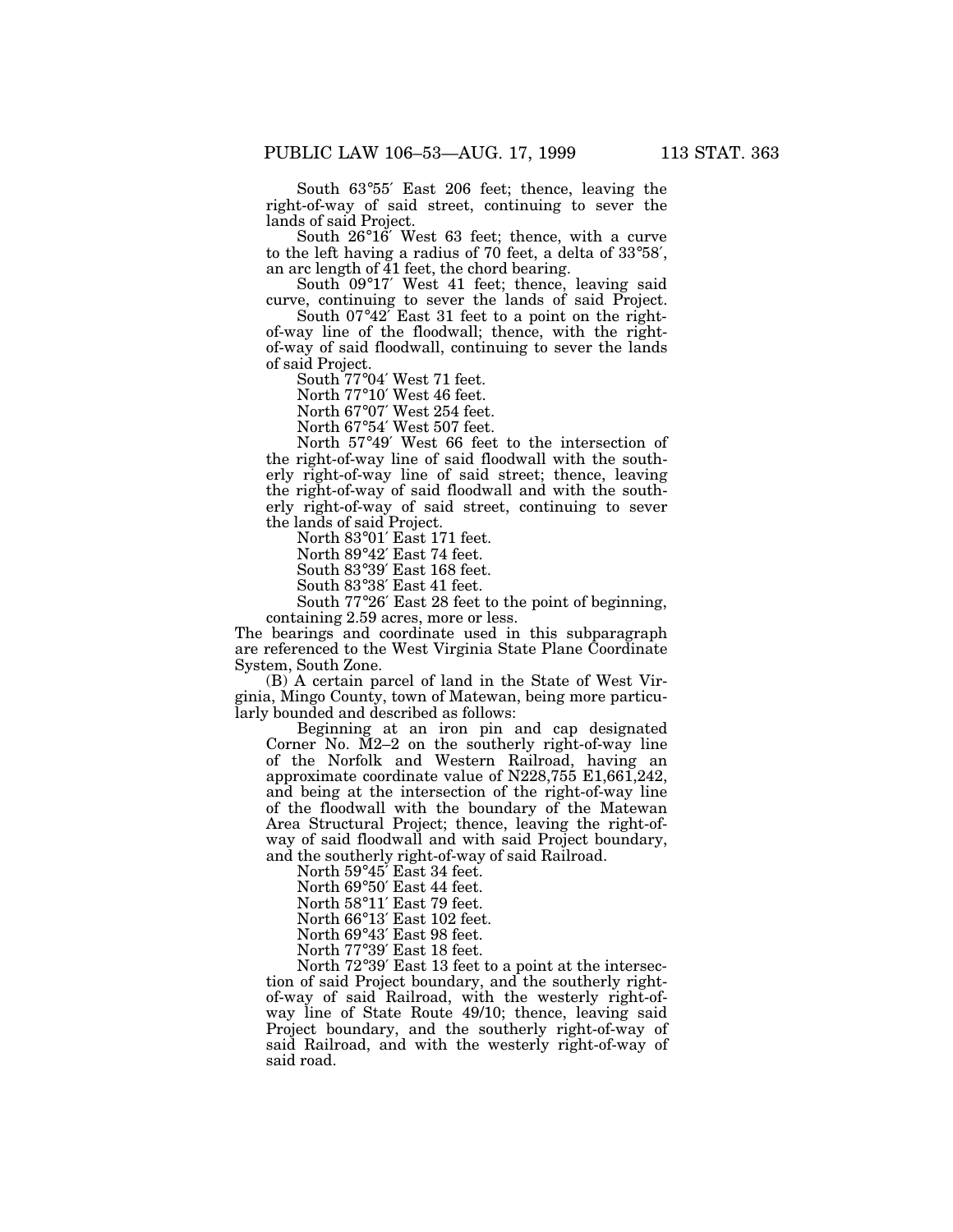South 03°21′ East 100 feet to a point at the intersection of the westerly right-of-way of said road with the right-of-way of said floodwall; thence, leaving the right-of-way of said road, and with the right-of-way line of said floodwall.

South 79°30′ West 69 feet.

South 78°28′ West 222 feet.

South 80°11′ West 65 feet.

North 38°40′ West 14 feet to the point of beginning,

containing 0.53 acre, more or less.

The bearings and coordinate used in this subparagraph are referenced to the West Virginia State Plane Coordinate System, South Zone.

(C) A certain parcel of land in the State of West Virginia, Mingo County, town of Matewan, being more particularly bounded and described as follows:

Beginning at a point on the southerly right-ofway line of the Norfolk and Western Railroad, having an approximate coordinate value of N228,936 E1,661,672, and being at the intersection of the easterly right-of-way line of State Route 49/10 with the boundary of the Matewan Area Structural Project; thence, leaving the right-of-way of said road, and with said Project boundary, and the southerly right-of-way of said Railroad.

North 77°49′ East 89 feet to an iron pin and cap designated as U.S.A. Corner No. M–4.

North 79°30′ East 74 feet to an iron pin and cap designated as U.S.A. Corner No. M–5–1; thence, leaving the southerly right-of-way of said Railroad, and continuing with the boundary of said Project.

South 06°33′ East 102 to an iron pipe and cap designated U.S.A. Corner No. M–6–1 on the northerly right-of-way line of State Route 49/28; thence, leaving the boundary of said Project, and with the right-ofway of said road, severing the lands of said Project.

North 80°59′ West 171 feet to a point at the intersection of the northerly right-of-way line of said State Route 49/28 with the easterly right-of-way line of said State Route 49/10; thence, leaving the right-of-way of said State Route 49/28 and with the right-of-way of said State Route 49/10.

North 03°21′ West 42 feet to the point of beginning, containing 0.27 acre, more or less.

The bearings and coordinate used in this subparagraph are referenced to the West Virginia State Plane Coordinate System, South Zone.

(D) A certain parcel of land in the State of West Virginia, Mingo County, town of Matewan, being more particularly bounded and described as follows:

Beginning at a point at the intersection of the easterly right-of-way line of State Route 49/10 with the right-of-way line of the floodwall, having an approximate coordinate value of N228,826 E1,661,679; thence, leaving the right-of-way of said floodwall, and with the right-of-way of said State Route 49/10.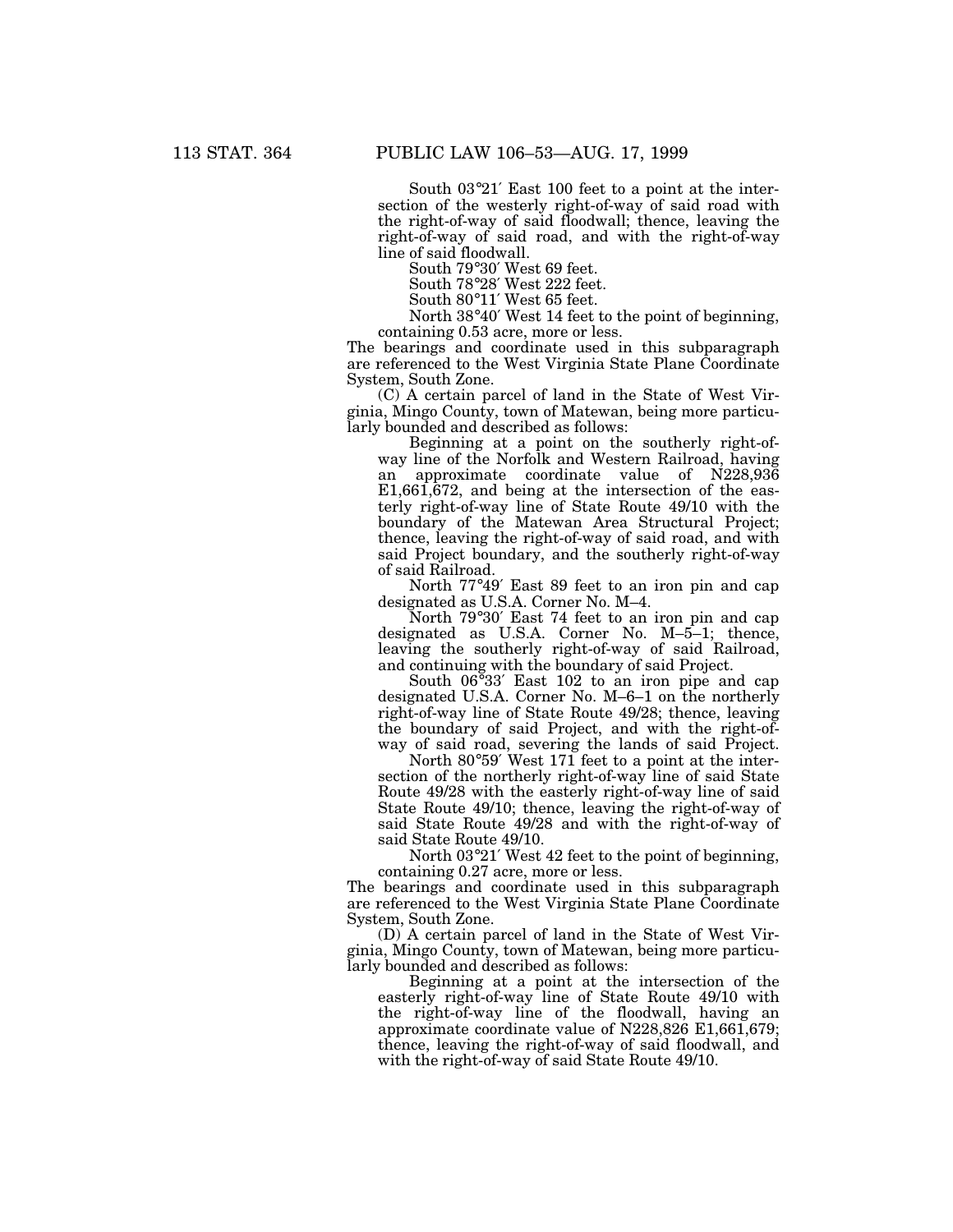North 03°21′ West 23 feet to a point at the intersection of the easterly right-of-way line of said State Route 49/10 with the southerly right-of-way line of State Route 49/28; thence, leaving the right-of-way of said State Route 49/10 and with the right-of-way of said State Route 49/28.

South 80°59′ East 168 feet.

North 82°28′ East 45 feet to an iron pin and cap designated as U.S.A. Corner No. M–8–1 on the boundary of the Western Area Structural Project; thence, leaving the right-of-way of said State Route 49/28, and with said Project boundary.

South 08°28′ East 88 feet to an iron pin and cap designated as U.S.A. Corner No. M–9–1 point on the northerly right-of-way line of a street (known as McCoy Alley); thence, leaving said Project boundary and with the northerly right-of-way of said street.

South  $83^{\circ}01'$  West  $38$  feet to a point on the rightof-way line of said floodwall; thence, leaving the rightof-way of said street, and with the right-of-way of said floodwall.

North 57°49′ West 180 feet.

South 79°30′ West 34 feet to a point of beginning, containing 0.24 acre, more or less.

The bearings and coordinate used in this subparagraph are referenced to the West Virginia State Plane Coordinate System, South Zone.

(l) MCNARY NATIONAL WILDLIFE REFUGE.—

(1) TRANSFER OF ADMINISTRATIVE JURISDICTION.—Administrative jurisdiction over the McNary National Wildlife Refuge is transferred from the Secretary to the Secretary of the Interior.

(2) LAND EXCHANGE WITH THE PORT OF WALLA WALLA, WASH-INGTON.—

(A) IN GENERAL.—Not later than 1 year after the date Deadline. of enactment of this Act, the Secretary of the Interior may exchange approximately 188 acres of land located south of Highway 12 and comprising a portion of the McNary National Wildlife Refuge for approximately 122 acres of land owned by the Port of Walla Walla, Washington, and located at the confluence of the Snake River and the Columbia River.

(B) TERMS AND CONDITIONS.—The land exchange under subparagraph (A) shall be carried out in accordance with such terms and conditions as the Secretary of the Interior determines to be necessary to protect the interests of the United States, including a requirement that the Port pay—

(i) reasonable administrative costs (not to exceed \$50,000) associated with the exchange; and

(ii) any excess (as determined by the Secretary of the Interior) of the fair market value of the parcel conveyed by the Secretary of the Interior over the fair market value of the parcel conveyed by the Port.

(C) USE OF FUNDS.—The Secretary of the Interior may retain any funds received under subparagraph (B)(ii) and, without further Act of appropriation, may use the funds

16 USC 668dd note.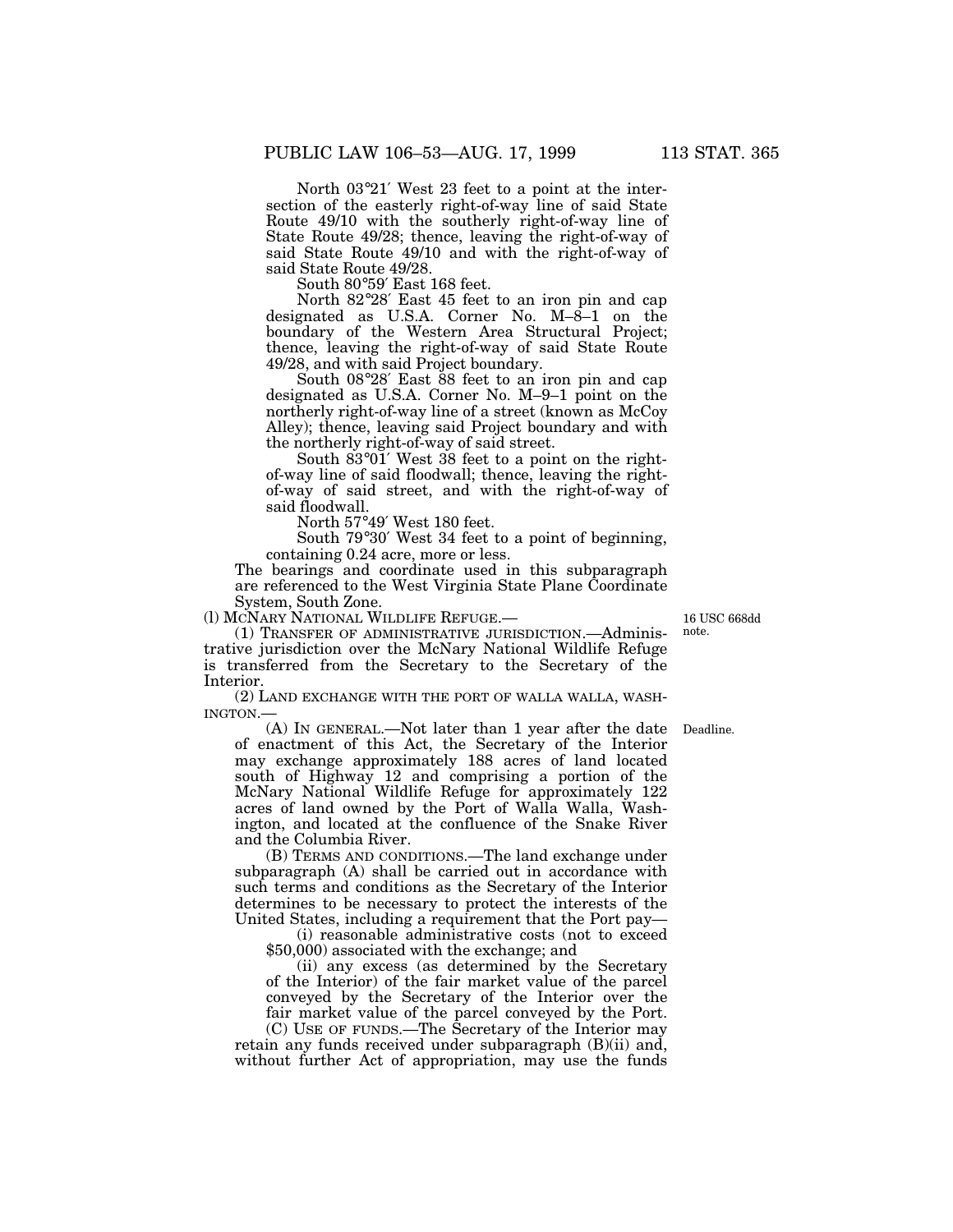to acquire replacement habitat for the Mid-Columbia River National Wildlife Refuge Complex.

(3) MANAGEMENT.—The McNary National Wildlife Refuge and land conveyed by the Port of Walla Walla, Washington, under paragraph (2) shall be managed in accordance with applicable laws, including section  $120(\tilde{h})$  of the Comprehensive Environmental Response, Compensation, and Liability Act of 1980 (42 U.S.C. 9620(h)) and the National Environmental Policy Act of 1969 (42 U.S.C. 4321 et seq.).

#### **SEC. 564. MCNARY POOL, WASHINGTON.**

(a) EXTINGUISHMENT OF REVERSIONARY INTERESTS AND USE RESTRICTIONS.—With respect to each deed listed in subsection (b)—

(1) the reversionary interests and the use restrictions relating to port or industrial purposes are extinguished;

(2) the human habitation or other building structure use restriction is extinguished in each area where the elevation is above the standard project flood elevation; and

(3) the use of fill material to raise low areas above the standard project flood elevation is authorized, except in any low area constituting wetland for which a permit under section 404 of the Federal Water Pollution Control Act (33 U.S.C. 1344) would be required.

(b) AFFECTED DEEDS.—The deeds with the following county auditor's file numbers are referred to in subsection (a):

(1) Auditor's File Numbers 521608 and 529071 of Benton County, Washington.

(2) Auditor's File Numbers 262980, 263334, 318437, and 404398 of Franklin County, Washington.

(3) Auditor's File Numbers 411133, 447417, 447418, 462156, 563333, and 569593 of Walla Walla County, Washington.

(4) Auditor's File Number 285215 of Umatilla County, Oregon, executed by the United States.

(c) NO EFFECT ON OTHER RIGHTS.—Nothing in this section affects the remaining rights and interests of the Corps of Engineers for authorized project purposes.

#### **SEC. 565. NAMINGS.**

(a) FRANCIS BLAND FLOODWAY DITCH, ARKANSAS.—

(1) DESIGNATION.—8-Mile Creek in Paragould, Arkansas, shall be known and designated as the "Francis Bland Floodway Ditch''.

(2) LEGAL REFERENCE.—Any reference in a law, map, regulation, document, paper, or other record of the United States to the creek referred to in paragraph (1) shall be deemed to be a reference to the ''Francis Bland Floodway Ditch''.

(b) LAWRENCE BLACKWELL MEMORIAL BRIDGE, ARKANSAS.—

(1) DESIGNATION.—The bridge over lock and dam numbered 4 on the Arkansas River, Arkansas, constructed as part of the project for navigation on the Arkansas River and tributaries, shall be known and designated as the ''Lawrence Blackwell Memorial Bridge''.

(2) LEGAL REFERENCE.—Any reference in a law, map, regulation, document, paper, or other record of the United States to the bridge referred to in paragraph (1) shall be deemed to be a reference to the ''Lawrence Blackwell Memorial Bridge''.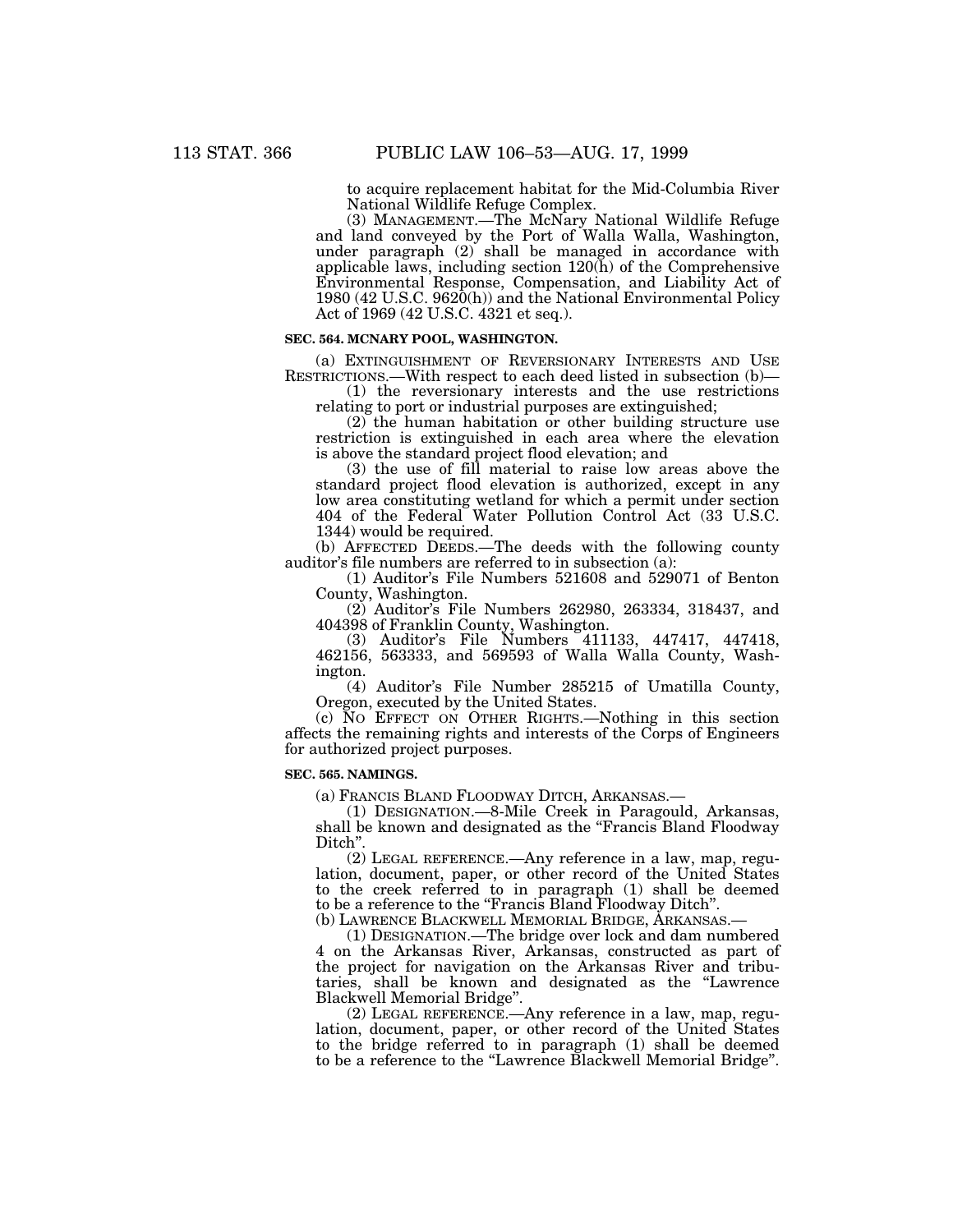(c) JOHN H. CHAFEE NATIONAL WILDLIFE REFUGE.—Title II of Public Law 100–610 (16 U.S.C. 668dd note; 102 Stat. 3176) is amended—

(1) in the title heading, by striking ''PETTAQUAMSCUTT COVE'' and inserting ''JOHN H. CHAFEE'';

(2) in section 201—

 $(A)$  in paragraph  $(3)$ , by striking "and" at the end; (B) in paragraph (4), by striking the period at the end and inserting ''; and''; and

(C) by adding at the end the following:

''(5) John H. Chafee has been a steadfast champion for the conservation of fish, wildlife, and natural resources throughout a distinguished career of public service to the people of Rhode Island and the United States.'';

(3) in section 202, by striking ''Pettaquamscutt Cove'' and inserting ''John H. Chafee''; and

(4) in section 203(1), by striking ''Pettaquamscutt Cove'' and inserting ''John H. Chafee''.

### **SEC. 566. FOLSOM DAM AND RESERVOIR ADDITIONAL STORAGE AND ADDITIONAL FLOOD CONTROL STUDIES.**

(a) FOLSOM FLOOD CONTROL STUDIES.—

(1) IN GENERAL.—The Secretary, in consultation with the State of California and local water resources agencies, shall undertake a study of increasing surcharge flood control storage at the Folsom Dam and Reservoir.

(2) LIMITATIONS.—The study of the Folsom Dam and Reservoir undertaken under paragraph (1) shall assume that there is to be no increase in conservation storage at the Folsom Reservoir.

(3) REPORT.—Not later than March 1, 2000, the Secretary Deadline.shall transmit to Congress a report on the results of the study under this subsection.

(b) AMERICAN AND SACRAMENTO RIVERS FLOOD CONTROL STUDY.—

(1) IN GENERAL.—The Secretary shall undertake a study of all levees on the American River and on the Sacramento River downstream and immediately upstream of the confluence of such Rivers to access opportunities to increase potential flood protection through levee modifications.

(2) DEADLINE FOR COMPLETION.—Not later than March 1, 2000, the Secretary shall transmit to Congress a report on the results of the study undertaken under this subsection.

### **SEC. 567. WALLOPS ISLAND, VIRGINIA.**

(a) EMERGENCY ACTION.—The Secretary shall take emergency action to protect Wallops Island, Virginia, from damaging coastal storms, by improving and extending the existing seawall, replenishing and renourishing the beach, and constructing protective dunes.

(b) REIMBURSEMENT.—The Secretary may seek reimbursement from other Federal agencies whose resources are protected by the emergency action taken under subsection (a).

(c) AUTHORIZATION OF APPROPRIATIONS.—There is authorized to be appropriated to carry out this section \$8,000,000.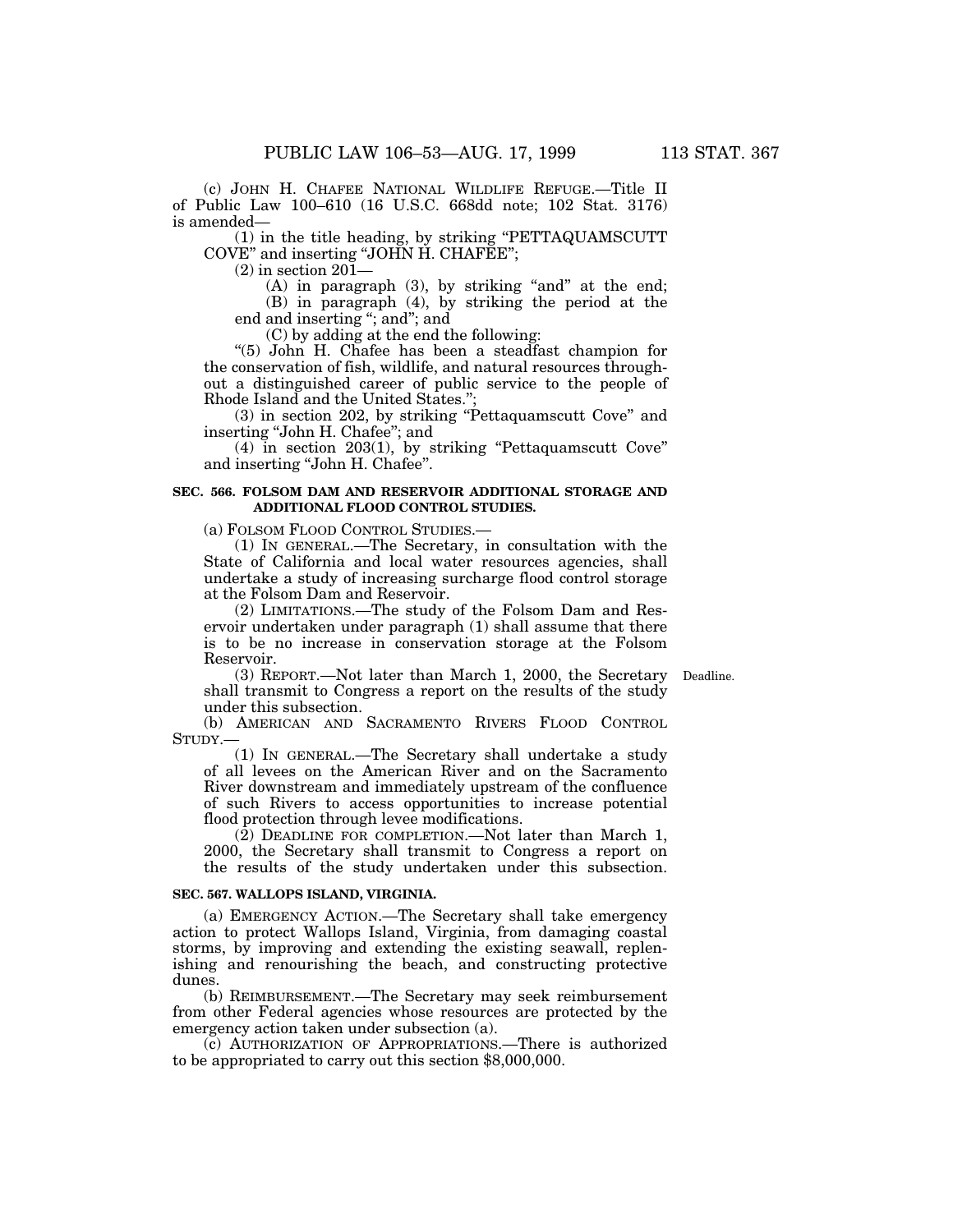## **SEC. 568. DETROIT RIVER, MICHIGAN.**

(a) GREENWAY CORRIDOR STUDY.—The Secretary shall conduct a study to determine the feasibility of a project for shoreline protection, frontal erosion, and associated purposes in the Detroit River shoreline area from the Belle Isle Bridge to the Ambassador Bridge in Detroit, Michigan.

(b) POTENTIAL MODIFICATIONS.—As part of the study, the Secretary shall review potential project modifications to any Corps of Engineers project within the Detroit River shoreline area.

(c) REPAIR AND REHABILITATION.—

(1) IN GENERAL.—The Secretary may repair and rehabilitate the seawalls on the Detroit River in Detroit, Michigan, if the Secretary determines that such work is technically sound, environmentally acceptable, and economically justified.

(2) AUTHORIZATION OF APPROPRIATIONS.—There is authorized to be appropriated to carry out paragraph (1) \$1,000,000 for the period beginning with fiscal year 2000.

### **SEC. 569. NORTHEASTERN MINNESOTA.**

(a) DEFINITION OF NORTHEASTERN MINNESOTA.—In this section, the term ''northeastern Minnesota'' means the counties of Cook, Lake, St. Louis, Koochiching, Itasca, Cass, Crow Wing, Aitkin, Carlton, Pine, Kanabec, Mille Lacs, Morrison, Benton, Sherburne, Isanti, and Chisago, Minnesota.

(b) ESTABLISHMENT OF PROGRAM.—The Secretary may establish a pilot program to provide environmental assistance to non-Federal interests in northeastern Minnesota.

(c) FORM OF ASSISTANCE.—Assistance under this section may be in the form of design and construction assistance for waterrelated environmental infrastructure and resource protection and development projects in northeastern Minnesota, including projects for wastewater treatment and related facilities, water supply and related facilities, environmental restoration, and surface water resource protection and development.

(d) PUBLIC OWNERSHIP REQUIREMENT.—The Secretary may provide assistance for a project under this section only if the project is publicly owned.

(e) LOCAL COOPERATION AGREEMENT.—

(1) IN GENERAL.—Before providing assistance under this section, the Secretary shall enter into a local cooperation agreement with a non-Federal interest to provide for design and construction of the project to be carried out with the assistance.

(2) REQUIREMENTS.—Each local cooperation agreement entered into under this subsection shall provide for the following:

(A) PLAN.—Development by the Secretary, in consultation with appropriate Federal and State officials, of a facilities or resource protection and development plan, including appropriate engineering plans and specifications.

(B) LEGAL AND INSTITUTIONAL STRUCTURES.—Establishment of such legal and institutional structures as are necessary to ensure the effective long-term operation of the project by the non-Federal interest.

(3) COST SHARING.—

(A) IN GENERAL.—The Federal share of project costs under each local cooperation agreement entered into under this subsection shall be 75 percent. The Federal share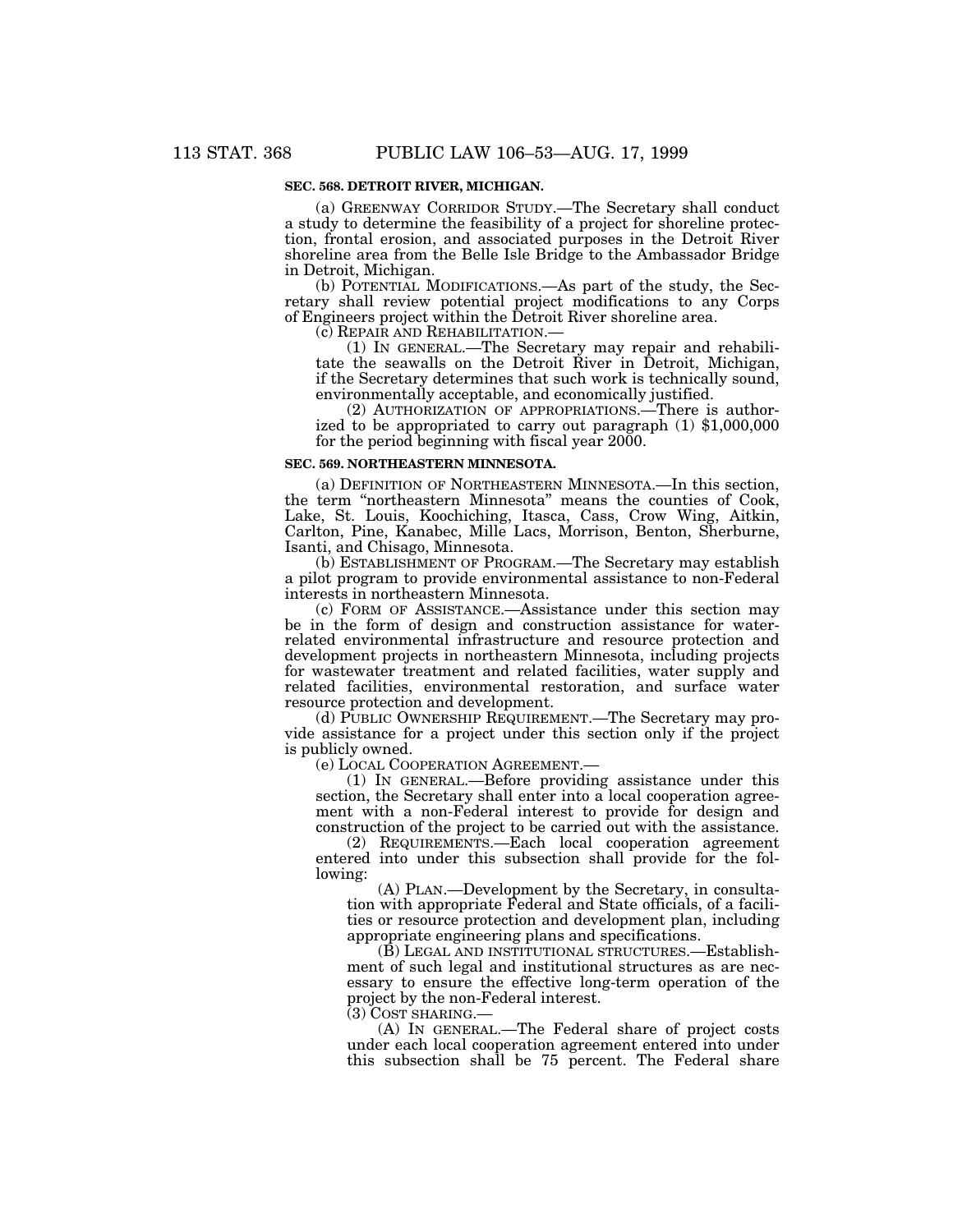may be in the form of grants or reimbursements of project costs.

(B) CREDIT FOR DESIGN WORK.—The non-Federal interest shall receive credit for the reasonable costs of design work completed by the non-Federal interest before entering into a local cooperation agreement with the Secretary for a project. The credit for the design work shall not exceed 6 percent of the total construction costs of the project.

(C) CREDIT FOR INTEREST.—In case of a delay in the funding of the non-Federal share of the costs of a project that is the subject of an agreement under this section, the non-Federal interest shall receive credit for reasonable interest incurred in providing the non-Federal share of the project's costs.

(D) LAND, EASEMENTS, AND RIGHTS-OF-WAY CREDIT.— The non-Federal interest shall receive credit for land, easements, rights-of-way, and relocations toward the non-Federal share of project costs (including all reasonable costs associated with obtaining permits necessary for the construction, operation, and maintenance of the project on publicly owned or controlled land), but not to exceed 25 percent of total project costs.

(E) OPERATION AND MAINTENANCE.—The non-Federal share of operation and maintenance costs for projects constructed with assistance provided under this section shall be 100 percent.

(f) APPLICABILITY OF OTHER FEDERAL AND STATE LAWS.— Nothing in this section waives, limits, or otherwise affects the applicability of any provision of Federal or State law that would otherwise apply to a project to be carried out with assistance provided under this section.

(g) REPORT.—Not later than December 31, 2001, the Secretary Deadline.shall submit to Congress a report on the results of the pilot program carried out under this section, including recommendations concerning whether the program should be implemented on a national basis.

(h) AUTHORIZATION OF APPROPRIATIONS.—There is authorized to be appropriated to carry out this section \$40,000,000 for the period beginning with fiscal year 2000, to remain available until expended.

#### **SEC. 570. ALASKA.**

(a) DEFINITION OF NATIVE CORPORATION.—In this section, the term "Native Corporation" has the meaning given the term in section 3 of the Alaska Native Claims Settlement Act (43 U.S.C. 1602).

(b) ESTABLISHMENT OF PROGRAM.—The Secretary may establish a pilot program to provide environmental assistance to non-Federal interests in Alaska.

(c) FORM OF ASSISTANCE.—Assistance under this section may be in the form of design and construction assistance for waterrelated environmental infrastructure and resource protection and development projects in Alaska, including projects for wastewater treatment and related facilities, water supply and related facilities, and surface water resource protection and development.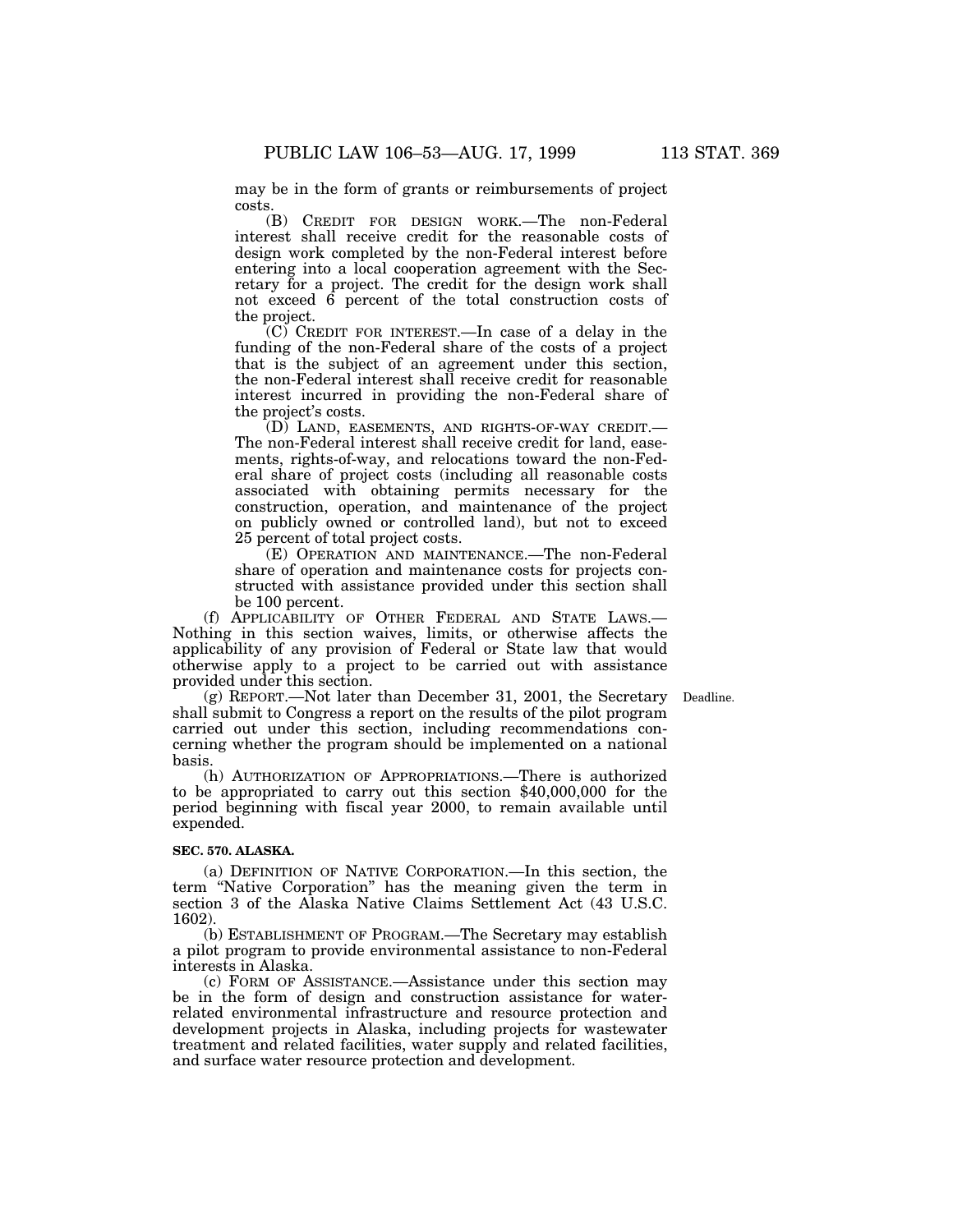(d) OWNERSHIP REQUIREMENTS.—The Secretary may provide assistance for a project under this section only if the project is publicly owned or is owned by a Native Corporation.

(e) LOCAL COOPERATION AGREEMENTS.—

(1) IN GENERAL.—Before providing assistance under this section, the Secretary shall enter into a local cooperation agreement with a non-Federal interest to provide for design and construction of the project to be carried out with the assistance.

(2) REQUIREMENTS.—Each local cooperation agreement entered into under this subsection shall provide for the following:

(A) PLAN.—Development by the Secretary, in consultation with appropriate Federal and State officials, of a facilities or resource protection and development plan, including appropriate engineering plans and specifications.

(B) LEGAL AND INSTITUTIONAL STRUCTURES.—Establishment of such legal and institutional structures as are necessary to ensure the effective long-term operation of the project by the non-Federal interest.

(3) COST SHARING.—

(A) IN GENERAL.—The Federal share of the project costs under each local cooperation agreement entered into under this subsection shall be 75 percent. The Federal share may be in the form of grants or reimbursements of project costs.

(B) CREDIT FOR DESIGN WORK.—The non-Federal interest shall receive credit for the reasonable costs of design work completed by the non-Federal interest before entering into a local cooperation agreement with the Secretary for a project. The credit for the design work shall not exceed 6 percent of the total construction costs of the project.

(C) CREDIT FOR INTEREST.—In case of a delay in the funding of the non-Federal share of a project that is the subject of an agreement under this section, the non-Federal interest shall receive credit for reasonable interest incurred in providing the non-Federal share of the project's costs.

(D) LAND, EASEMENTS, AND RIGHTS-OF-WAY CREDIT.— The non-Federal interest shall receive credit for land, easements, rights-of-way, and relocations toward the non-Federal share of project costs (including all reasonable costs associated with obtaining permits necessary for the construction, operation, and maintenance of the project on publicly owned or controlled land), but not to exceed 25 percent of total project costs.

(E) OPERATION AND MAINTENANCE.—The non-Federal share of operation and maintenance costs for projects constructed with assistance provided under this section shall be 100 percent.

(f) APPLICABILITY OF OTHER FEDERAL AND STATE LAWS.— Nothing in this section waives, limits, or otherwise affects the applicability of any provision of Federal or State law that would otherwise apply to a project to be carried out with assistance provided under this section.

(g) REPORT.—Not later than December 31, 2001, the Secretary shall submit to Congress a report on the results of the pilot program

Deadline.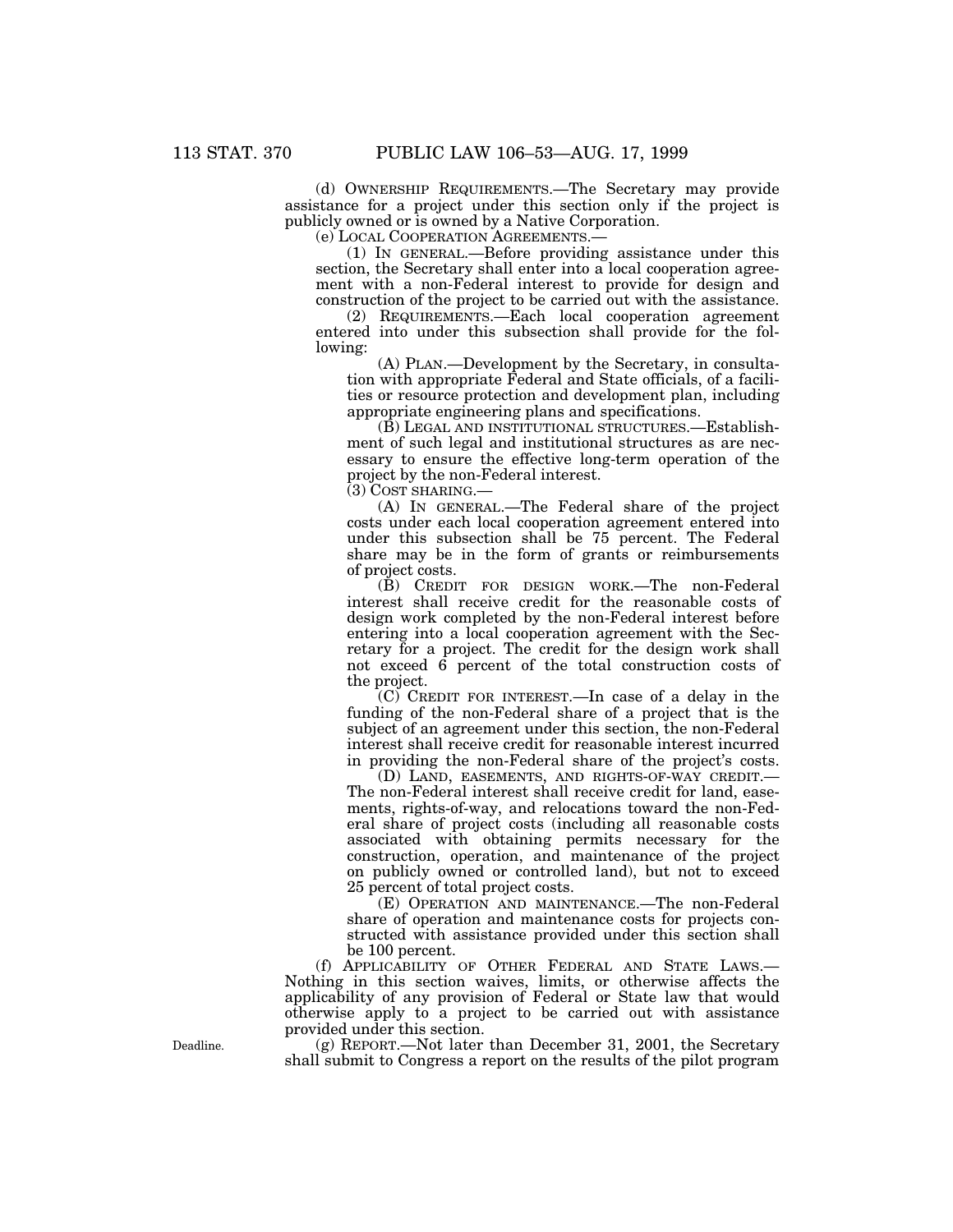carried out under this section, including a recommendation concerning whether the program should be implemented on a national basis.

(h) AUTHORIZATION OF APPROPRIATIONS.—There is authorized to be appropriated to carry out this section \$25,000,000 for the period beginning with fiscal year 2000, to remain available until expended.

#### **SEC. 571. CENTRAL WEST VIRGINIA.**

(a) DEFINITION OF CENTRAL WEST VIRGINIA.—In this section, the term "central West Virginia" means the counties of Mason, Jackson, Putnam, Kanawha, Roane, Wirt, Calhoun, Clay, Nicholas, Braxton, Gilmer, Lewis, Upshur, Randolph, Pendleton, Hardy, Hampshire, Morgan, Berkeley, and Jefferson, West Virginia.

(b) ESTABLISHMENT OF PROGRAM.—The Secretary may establish a pilot program to provide environmental assistance to non-Federal interests in central West Virginia.

(c) FORM OF ASSISTANCE.—Assistance under this section may be in the form of design and construction assistance for waterrelated environmental infrastructure and resource protection and development projects in central West Virginia, including projects for wastewater treatment and related facilities, water supply and related facilities, and surface water resource protection and development.

(d) PUBLIC OWNERSHIP REQUIREMENT.—The Secretary may provide assistance for a project under this section only if the project is publicly owned.

(e) LOCAL COOPERATION AGREEMENTS.—

(1) IN GENERAL.—Before providing assistance under this section, the Secretary shall enter into a local cooperation agreement with a non-Federal interest to provide for design and construction of the project to be carried out with the assistance.

(2) REQUIREMENTS.—Each local cooperation agreement entered into under this subsection shall provide for the following:

(A) PLAN.—Development by the Secretary, in consultation with appropriate Federal and State officials, of a facilities or resource protection and development plan, including appropriate engineering plans and specifications.

(B) LEGAL AND INSTITUTIONAL STRUCTURES.—Establishment of such legal and institutional structures as are necessary to ensure the effective long-term operation of the project by the non-Federal interest.

(3) COST SHARING.—

(A) IN GENERAL.—The Federal share of the project costs under each local cooperation agreement entered into under this subsection shall be 75 percent. The Federal share may be in the form of grants or reimbursements of project costs.

(B) CREDIT FOR DESIGN WORK.—The non-Federal interest shall receive credit for the reasonable costs of design work completed by the non-Federal interest before entering into a local cooperation agreement with the Secretary for a project. The credit for the design work shall not exceed 6 percent of the total construction costs of the project.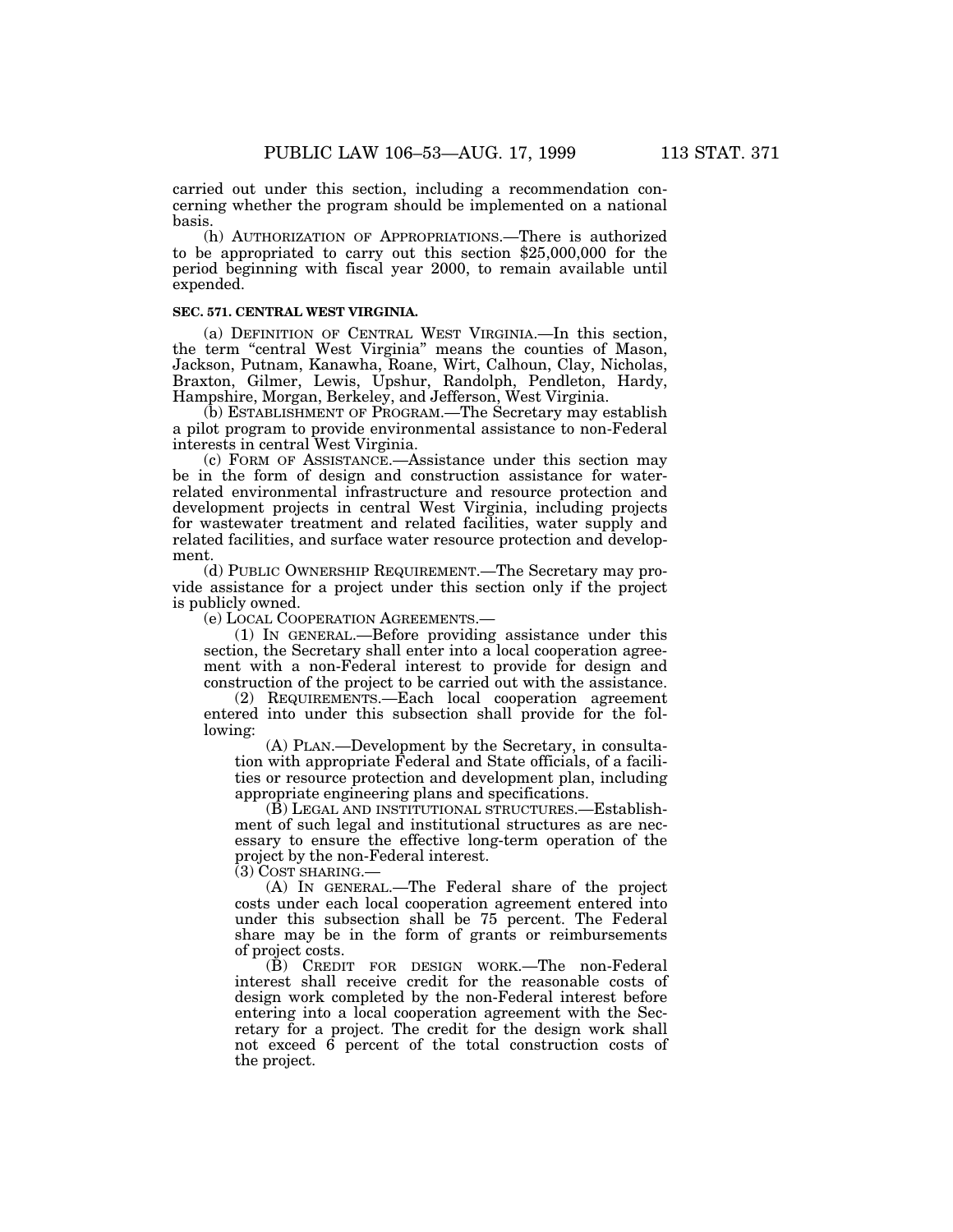(C) CREDIT FOR INTEREST.—In case of a delay in the funding of the non-Federal share of a project that is the subject of an agreement under this section, the non-Federal interest shall receive credit for reasonable interest incurred in providing the non-Federal share of the project's costs.

(D) LAND, EASEMENTS, AND RIGHTS-OF-WAY CREDIT.— The non-Federal interest shall receive credit for land, easements, rights-of-way, and relocations toward the non-Federal share of project costs (including all reasonable costs associated with obtaining permits necessary for the construction, operation, and maintenance of the project on publicly owned or controlled land), but not to exceed 25 percent of total project costs.

(E) OPERATION AND MAINTENANCE.—The non-Federal share of operation and maintenance costs for projects constructed with assistance provided under this section shall be 100 percent.

(f) APPLICABILITY OF OTHER FEDERAL AND STATE LAWS.— Nothing in this section waives, limits, or otherwise affects the applicability of any provision of Federal or State law that would otherwise apply to a project to be carried out with assistance provided under this section.

(g) REPORT.—Not later than December 31, 2001, the Secretary shall submit to Congress a report on the results of the pilot program carried out under this section, including a recommendation concerning whether the program should be implemented on a national basis.

(h) AUTHORIZATION OF APPROPRIATIONS.—There is authorized to be appropriated to carry out this section \$10,000,000 for the period beginning with fiscal year 2000, to remain available until expended.

# **SEC. 572. SACRAMENTO METROPOLITAN AREA WATERSHED RES-TORATION, CALIFORNIA.**

(a) LIMITATION.—The Secretary may undertake studies to determine the extent of ground water contamination and the feasibility of prevention and cleanup of such contamination resulting from the acts of a Federal department or agency—

(1) at or in the vicinity of McClellan Air Force Base, Mather Air Force Base, or Sacramento Army Depot, California; or

(2) at any place in the Sacramento metropolitan area watershed where the Federal Government would be a responsible party under any Federal environmental law.

(b) AUTHORIZATION OF APPROPRIATIONS.—There is authorized to be appropriated to carry out this section \$1,000,000 for the period beginning with fiscal year 2000.

#### **SEC. 573. ONONDAGA LAKE, NEW YORK.**

(a) IN GENERAL.—The Secretary shall—

(1) plan, design, and construct projects that are consistent with the Onondaga Lake Management Plan and comply with the amended consent judgment and the project labor agreement for the environmental restoration, conservation, and management of Onondaga Lake, New York; and

(2) provide, in coordination with the Administrator of the Environmental Protection Agency, financial assistance,

Deadline.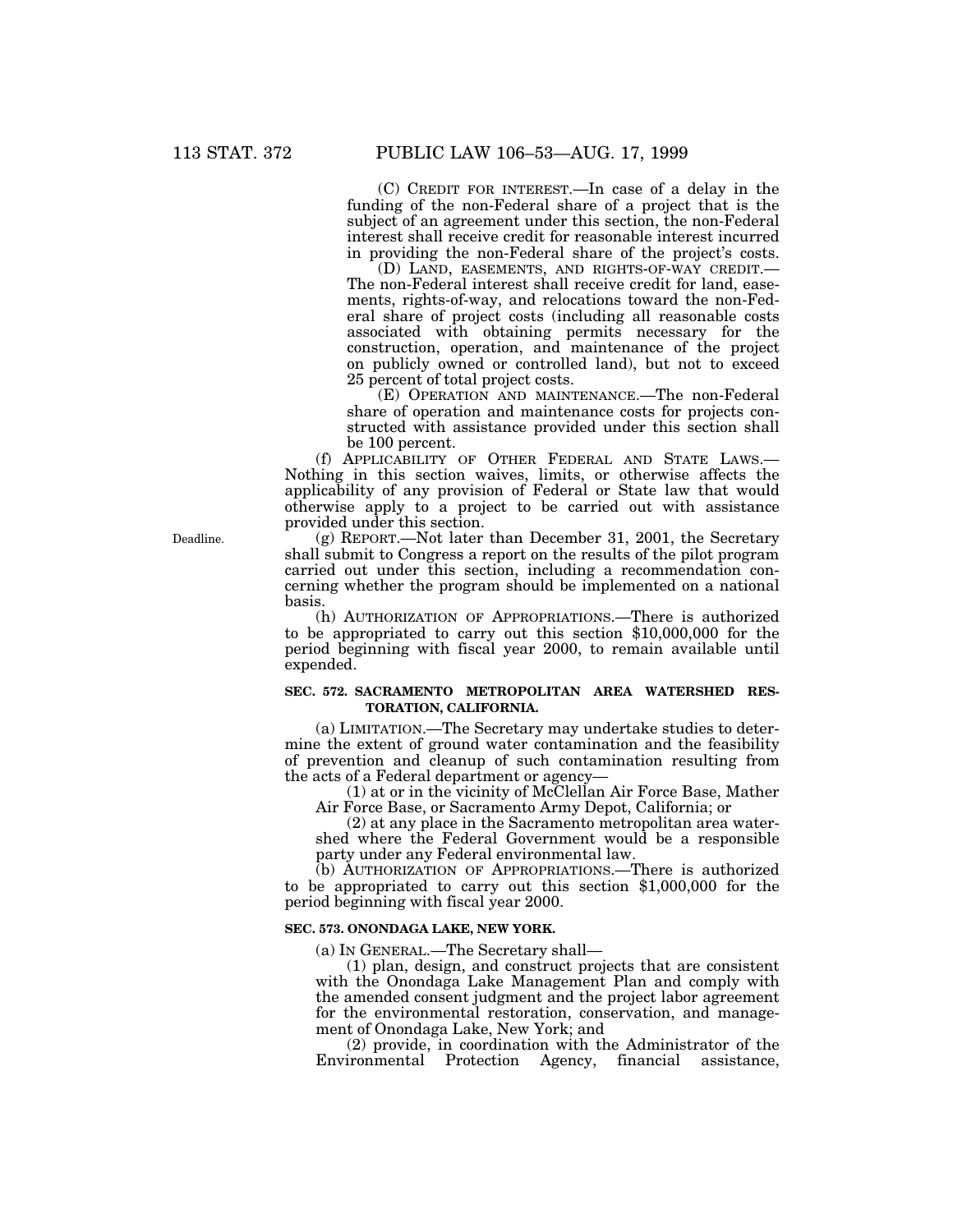including grants to the State of New York and political subdivisions of the State, for the development and implementation of projects to restore, conserve, and manage the lake. (b) PARTNERSHIP.—

(1) IN GENERAL.—In carrying out this section, the Secretary shall establish and lead a partnership with appropriate Federal agencies (including the Environmental Protection Agency) and the State of New York and political subdivisions of the State for the purpose of development and implementation of the projects.

(2) COORDINATION WITH ACTIONS UNDER OTHER LAW.—

(A) IN GENERAL.—The partnership shall coordinate the actions taken under this section with actions to restore and conserve Onondaga Lake taken under other provisions of Federal or State law.

(B) NO EFFECT ON OTHER LAW.—Except as provided in subsection (g), this section does not alter, modify, or affect any other provision of Federal or State law.

(3) TERMINATION.—Unless the Secretary and the Governor of the State of New York agree otherwise, the partnership established under this subsection shall terminate not later than the date that is 15 years after the date of enactment of this Act.

(c) REVISIONS TO THE ONONDAGA LAKE MANAGEMENT PLAN.—

(1) IN GENERAL.—In consultation with the partnership established under subsection (b) and after providing for public review and comment, the Secretary and the Administrator of the Environmental Protection Agency shall approve revisions to the Onondaga Lake Management Plan if the Governor of the State of New York concurs in the approval.

(2) NO EFFECT ON MODIFICATION OF AMENDED CONSENT JUDGMENT.—Paragraph (1) has no effect on the conditions under which the amended consent judgment referred to in subsection  $(a)(1)$  may be modified.

(d) COST SHARING.—

(1) NON-FEDERAL SHARE.—The non-Federal share of the cost of a project constructed under subsection (a) shall be not less than 30 percent of the total cost of the project and may be provided through the provision of in-kind services.

(2) ADMINISTRATION AND MANAGEMENT.—The Secretary's administration and management of the project shall be at full Federal expense.

(e) NO EFFECT ON LIABILITY.—The provision of financial assistance under this section shall not relieve from liability any person that would otherwise be liable under Federal or State law for damages, response costs, natural resource damages, restitution, equitable relief, or any other relief.

(f) AUTHORIZATION OF APPROPRIATIONS.—There is authorized to be appropriated to carry out this section \$10,000,000.

(g) REPEAL.—Title IV of the Great Lakes Critical Programs Act of 1990 (104 Stat. 3010) and section 411 of the Water Resources Development Act of 1990 (104 Stat. 4648) are repealed effective on the date that is 1 year after the date of enactment of this Act.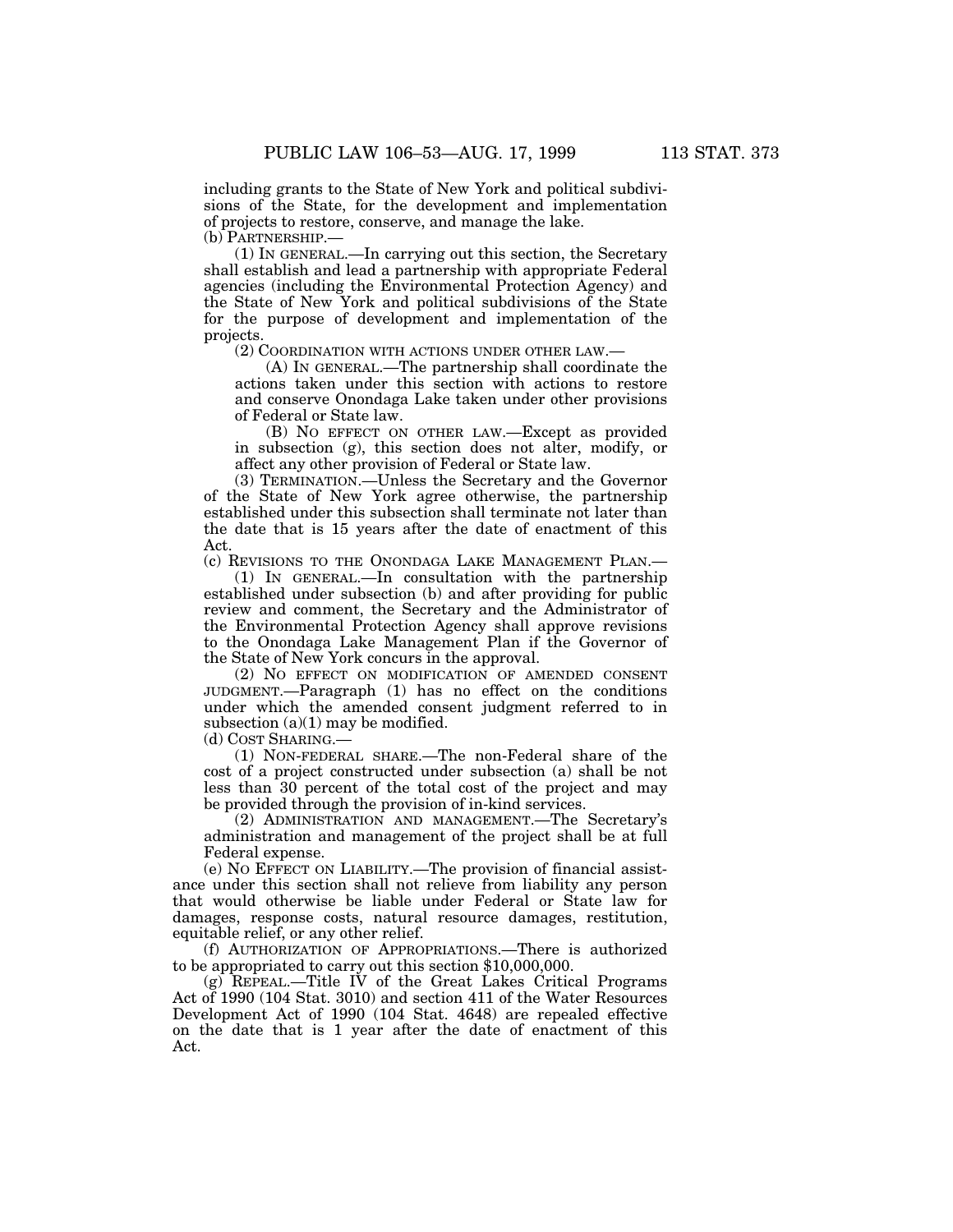### **SEC. 574. EAST LYNN LAKE, WEST VIRGINIA.**

The Secretary shall defer any decision relating to the leasing of mineral resources underlying East Lynn Lake, West Virginia, project lands to the Federal entity vested with such leasing authority.

#### **SEC. 575. EEL RIVER, CALIFORNIA.**

(a) IN GENERAL.—The Secretary shall conduct a study to determine whether flooding in the city of Ferndale, California, is the result of the Federal flood control project on the Eel River.

(b) MITIGATION MEASURES.—If the Secretary determines that the flooding is the result of the project, the Secretary shall take appropriate measures (including dredging of the Salt River and construction of sediment ponds at the confluence of Francis, Reas, and Williams Creeks) to mitigate the flooding.

#### **SEC. 576. NORTH LITTLE ROCK, ARKANSAS.**

The Secretary—

(1) shall review a report prepared by the non-Federal interest concerning flood protection for the Dark Hollow area of North Little Rock, Arkansas; and

(2) if the Secretary determines that the report meets the evaluation and design standards of the Corps of Engineers and that the project is economically justified, technically sound, and environmentally acceptable, may carry out the project.

### **SEC. 577. UPPER MISSISSIPPI RIVER, MISSISSIPPI PLACE, ST. PAUL, MINNESOTA.**

Contracts.

(a) IN GENERAL.—The Secretary may enter into a cooperative agreement to participate in a project for the planning, design, and construction of infrastructure and other improvements at Mississippi Place, St. Paul, Minnesota.

(b) COST SHARING.—

(1) IN GENERAL.—The Federal share of the cost of the project shall be 50 percent. The Federal share may be provided in the form of grants or reimbursements of project costs.

(2) CREDIT FOR NON-FEDERAL WORK.—The non-Federal interest shall receive credit toward the non-Federal share of the cost of the project for reasonable costs incurred by the non-Federal interest as a result of participation in the planning, design, and construction of the project.

(3) LAND, EASEMENTS, AND RIGHTS-OF-WAY CREDIT.—The non-Federal interest shall receive credit toward the non-Federal share of the cost of the project for land, easements, rightsof-way, and relocations provided by the non-Federal interest with respect to the project.

(4) OPERATION AND MAINTENANCE.—The non-Federal share of operation and maintenance costs for the project shall be 100 percent.

(c) AUTHORIZATION OF APPROPRIATIONS.—There is authorized to be appropriated \$3,000,000 to carry out this section.

#### **SEC. 578. DREDGING OF SALT PONDS IN THE STATE OF RHODE ISLAND.**

The Secretary may acquire for the State of Rhode Island a dredge and associated equipment with the capacity to dredge approximately 100 cubic yards per hour for use by the State in dredging salt ponds in the State.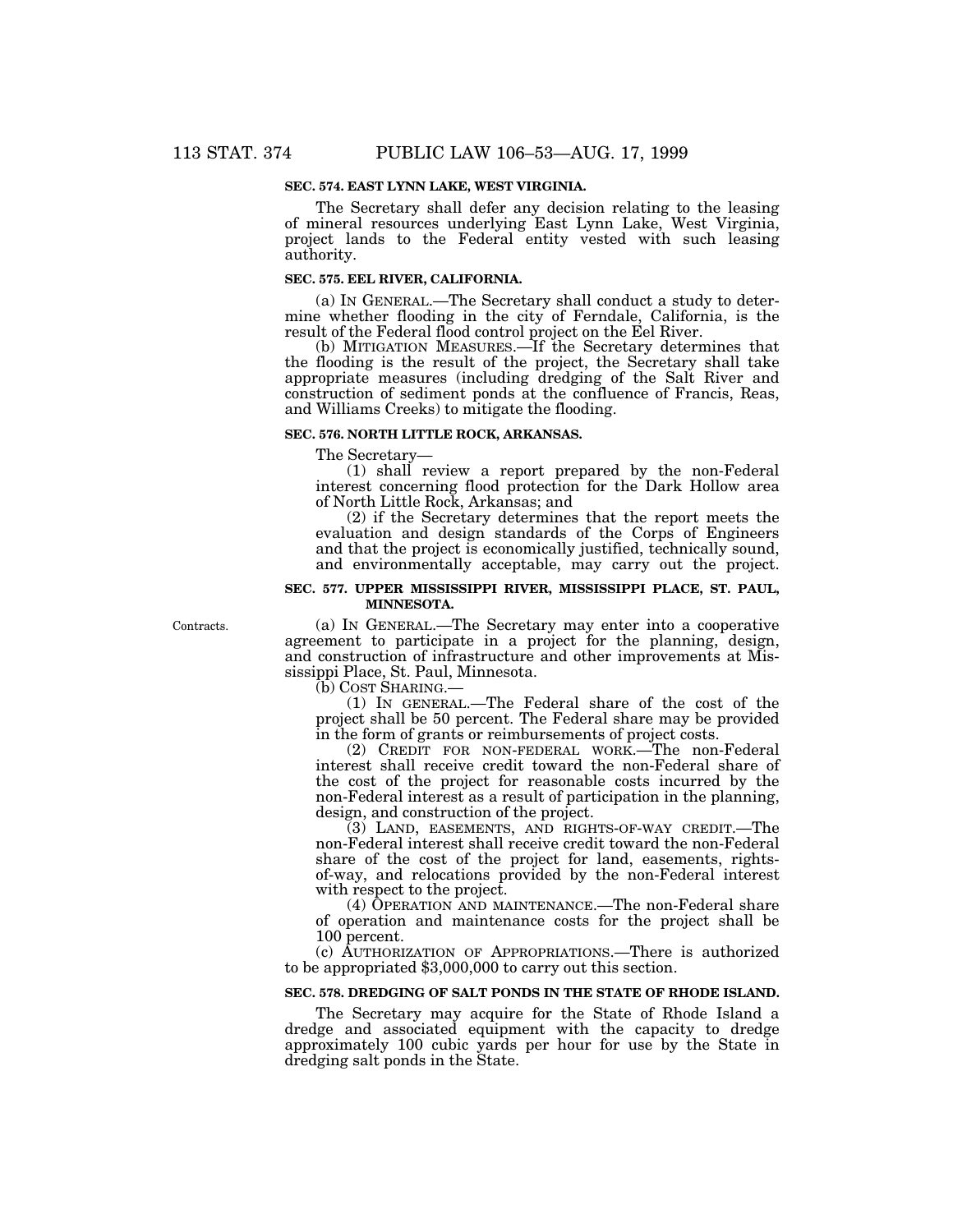#### **SEC. 579. UPPER SUSQUEHANNA RIVER BASIN, PENNSYLVANIA AND NEW YORK.**

Section 567(a) of the Water Resources Development Act of 1996 (110 Stat. 3787) is amended by adding at the end the following:

''(3) The Chemung River watershed, New York, at an esti- mated Federal cost of \$5,000,000.''.

**SEC. 580. CUMBERLAND, MARYLAND, FLOOD PROJECT MITIGATION.**

(a) IN GENERAL.—The project for flood control and other purposes, Cumberland, Maryland, authorized by section 5 of the Act of June 22, 1936 (commonly known as the ''Flood Control Act of 1936'') (49 Stat. 1574, chapter 688), is modified to authorize the Secretary to undertake, as a separate part of the project, restoration of the historic Chesapeake and Ohio Canal substantially in accordance with the Chesapeake and Ohio Canal National Historic Park, Cumberland, Maryland, Rewatering Design Analysis, dated February 1998, at a total cost of \$15,000,000, with an estimated Federal cost of \$9,750,000 and an estimated non-Federal cost of \$5,250,000.

(b) IN-KIND SERVICES.—The non-Federal interest for the restoration project under subsection (a)—

(1) may provide all or a portion of the non-Federal share of project costs in the form of in-kind services; and

(2) shall receive credit toward the non-Federal share of project costs for design and construction work performed by the non-Federal interest before execution of a project cooperation agreement and for land, easements, and rights-of-way required for the restoration and acquired by the non-Federal interest before execution of such an agreement.

(c) OPERATION AND MAINTENANCE.—The operation and maintenance of the restoration project under subsection (a) shall be the full responsibility of the National Park Service.

# **SEC. 581. CITY OF MIAMI BEACH, FLORIDA.**

Section  $5(b)(3)(C)(i)$  of the Act of August 13, 1946 (33 U.S.C. 426h), is amended by inserting before the semicolon the following: '', including the city of Miami Beach, Florida''.

### **SEC. 582. RESEARCH AND DEVELOPMENT PROGRAM FOR COLUMBIA AND SNAKE RIVERS SALMON SURVIVAL.**

Section 511 of the Water Resources Development Act of 1996 (16 U.S.C. 3301 note; Public Law 104–303) is amended by striking subsection (a) and all that follows and inserting the following: "(a) SALMON SURVIVAL ACTIVITIES.—

"(1) IN GENERAL.—In conjunction with the Secretary of Commerce and the Secretary of the Interior, the Secretary shall accelerate ongoing research and development activities, and may carry out or participate in additional research and development activities, for the purpose of developing innovative methods and technologies for improving the survival of salmon, especially salmon in the Columbia/Snake River Basin.

"(2) ACCELERATED ACTIVITIES.—Accelerated research and development activities referred to in paragraph (1) may include research and development related to—

''(A) impacts from water resources projects and other impacts on salmon life cycles;

''(B) juvenile and adult salmon passage;

''(C) light and sound guidance systems;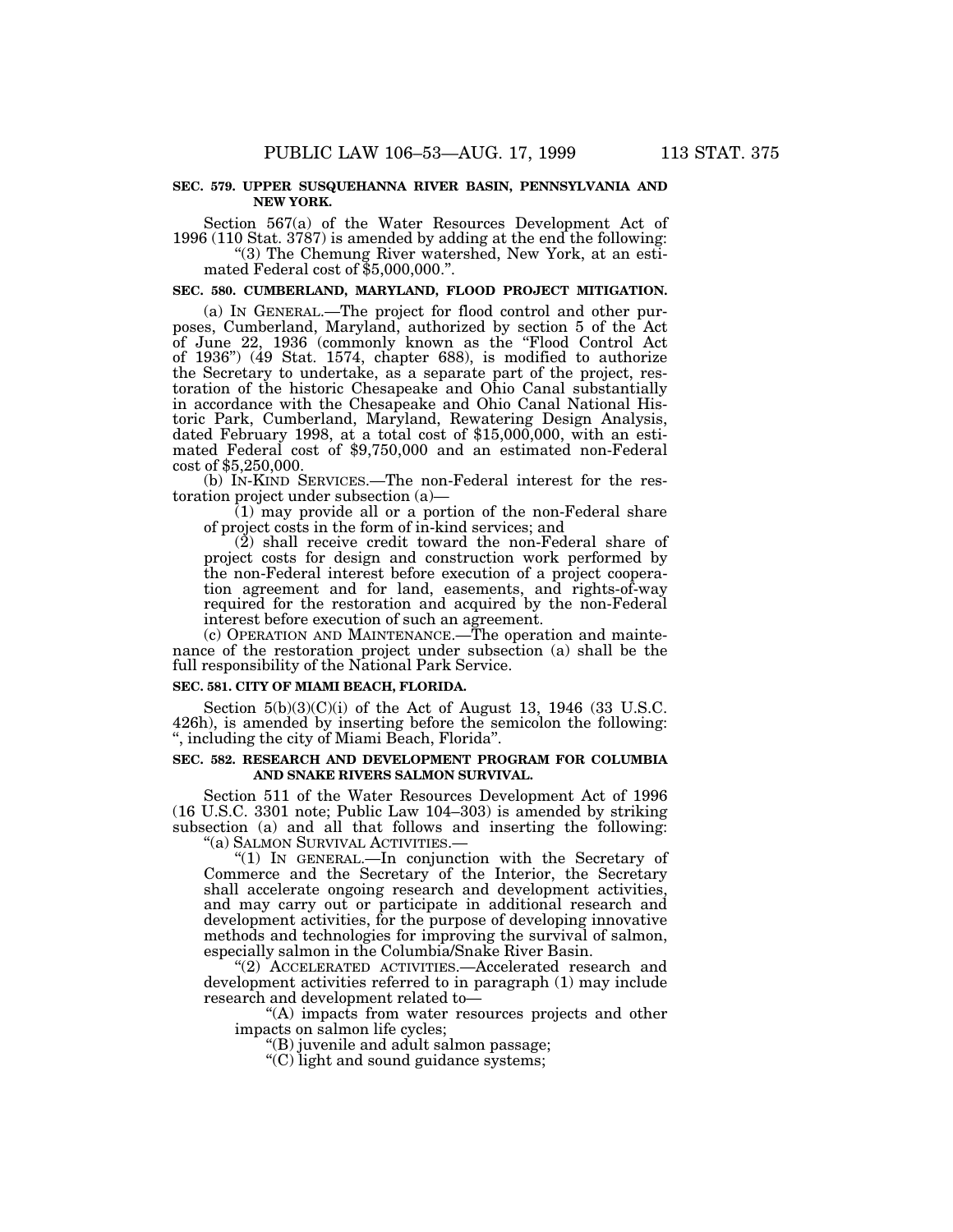''(D) surface-oriented collector systems;

''(E) transportation mechanisms; and

" $(F)$  dissolved gas monitoring and abatement.

''(3) ADDITIONAL ACTIVITIES.—Additional research and development activities referred to in paragraph (1) may include research and development related to—

"(A) studies of juvenile salmon survival in spawning and rearing areas;

''(B) estuary and near-ocean juvenile and adult salmon survival;

''(C) impacts on salmon life cycles from sources other than water resources projects;

''(D) cryopreservation of fish gametes and formation of a germ plasma repository for threatened and endangered populations of native fish; and

''(E) other innovative technologies and actions intended to improve fish survival, including the survival of resident fish.

''(4) COORDINATION.—The Secretary shall coordinate any activities carried out under this subsection with appropriate Federal, State, and local agencies, affected Indian tribes, and the Northwest Power Planning Council.

''(5) REPORT.—Not later than 3 years after the date of enactment of the Water Resources Development Act of 1999, the Secretary shall submit to Congress a report on the research and development activities carried out under this subsection, including any recommendations of the Secretary concerning the research and development activities.

"(6) AUTHORIZATION OF APPROPRIATIONS.—There is authorized to be appropriated \$10,000,000 to carry out research and development activities under paragraph (3).

''(b) ADVANCED TURBINE DEVELOPMENT.—

''(1) IN GENERAL.—In conjunction with the Secretary of Energy, the Secretary shall accelerate efforts toward developing and installing in Corps of Engineers-operated dams innovative, efficient, and environmentally safe hydropower turbines, including design of fish-friendly turbines, for use on the Columbia/Snake River hydrosystem.

"(2) AUTHORIZATION OF APPROPRIATIONS.—There is authorized to be appropriated \$35,000,000 to carry out this subsection.

"(c) MANAGEMENT OF PREDATION ON COLUMBIA/SNAKE RIVER SYSTEM NATIVE FISHES.—

"(1) NESTING AVIAN PREDATORS.—In conjunction with the Secretary of Commerce and the Secretary of the Interior, and consistent with a management plan to be developed by the United States Fish and Wildlife Service, the Secretary shall carry out methods to reduce nesting populations of avian predators on dredge spoil islands in the Columbia River under the jurisdiction of the Secretary.

"(2) AUTHORIZATION OF APPROPRIATIONS.—There is authorized to be appropriated \$1,000,000 to carry out research and development activities under this subsection.

''(d) IMPLEMENTATION.—Nothing in this section affects the authority of the Secretary to implement the results of the research and development carried out under this section or any other law.''.

Deadline.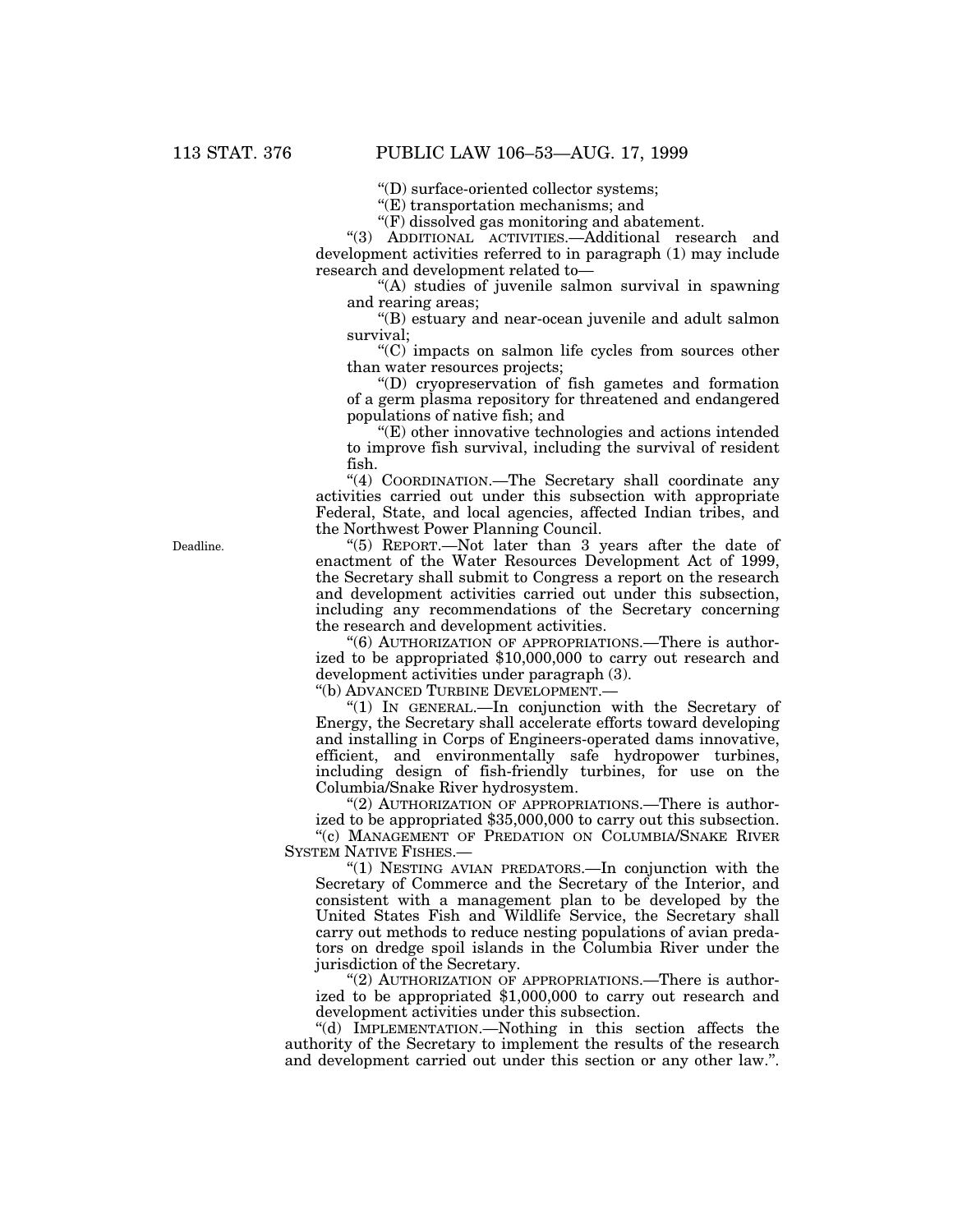## **SEC. 583. LARKSPUR FERRY CHANNEL, CALIFORNIA.**

The Secretary shall work with the Secretary of Transportation on a proposed solution to carry out the project to maintain the Larkspur Ferry Channel, Larkspur, California, authorized by section 601(d) of the Water Resources Development Act of 1986 (100 Stat. 4148).

# **SEC. 584. HOLES CREEK FLOOD CONTROL PROJECT, OHIO.**

(a) IN GENERAL.—Notwithstanding any other provision of law, the non-Federal share of project costs for the project for flood control, Holes Creek, Ohio, shall not exceed the sum of—

(1) the total amount projected as the non-Federal share as of September 30, 1996, in the Project Cooperation Agreement executed on that date; and

(2) 100 percent of the amount of any increases in the cost of the locally preferred plan over the cost estimated in the Project Cooperation Agreement.

(b) REIMBURSEMENT.—The Secretary shall reimburse the non-Federal interest any amount paid by the non-Federal interest in excess of the non-Federal share.

#### **SEC. 585. SAN JACINTO DISPOSAL AREA, GALVESTON, TEXAS.**

33 USC 59hh.

Section 108 of the Energy and Water Development Appropriations Act, 1994 (107 Stat. 1320), is amended—

(1) in the first sentence of subsection (a), by inserting "all or any part of" after "absolute title to";

(2) by striking subsection (b) and inserting the following: ''(b) COMPENSATION FOR CONVEYANCE.—

" $(1)$  In GENERAL.—Upon receipt of compensation from the city of Galveston, the Secretary shall convey the parcel, or any part of the parcel, as described in subsection (a).

 $f(2)$  FULL PARCEL.—If the full 605-acre parcel is conveyed, the compensation shall be—

''(A) conveyance to the Department of the Army of fee simple absolute title to a parcel of land containing approximately 564 acres on Pelican Island, Texas, in the Eneas Smith Survey, A–190, Pelican Island, city of Galveston, Galveston County, Texas, adjacent to property currently owned by the United States, with the fair market value of the parcel being determined in accordance with subsection (d); and

''(B) payment to the United States of an amount equal to the difference between the fair market value of the parcel to be conveyed under subsection (a) and the fair market value of the parcel to be conveyed under subparagraph (A).

''(3) PARTIAL PARCEL.—If the conveyance is 125 acres or less, compensation shall be an amount equal to the fair market value of the parcel to be conveyed, with the fair market value of the parcel being determined in accordance with subsection  $(d)$ ."; and

 $(3)$  in the second sentence of subsection  $(c)$ —

(A) by inserting ", or any part of the parcel," after "parcel"; and

(B) by inserting ", if any," after "LCA".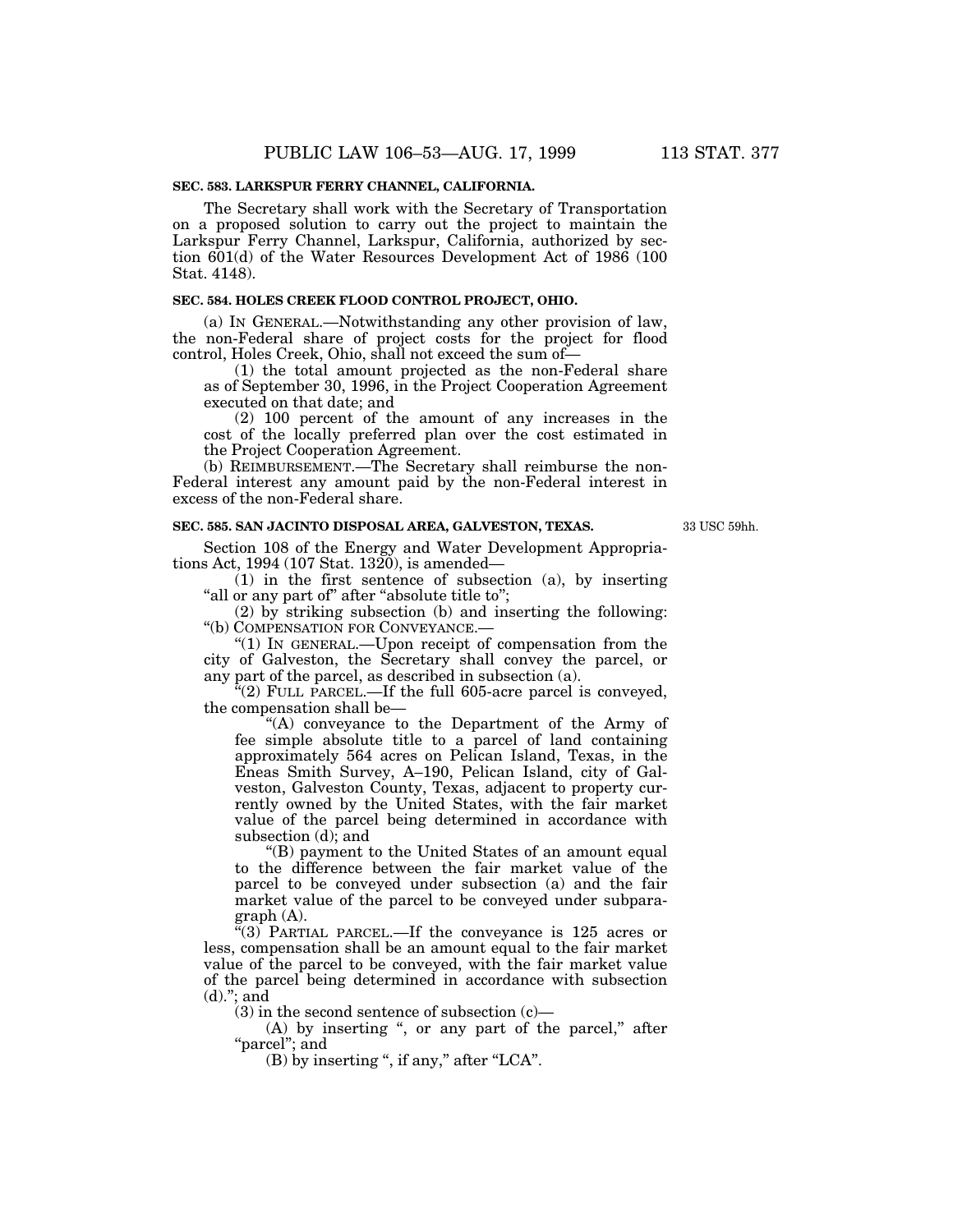### **SEC. 586. WATER MONITORING STATION.**

Section 584(b) of the Water Resources Development Act of 1996 (110 Stat. 3791) is amended by striking ''\$50,000'' and inserting ''\$100,000''.

## **SEC. 587. OVERFLOW MANAGEMENT FACILITY, RHODE ISLAND.**

Section 585 of the Water Resources Development Act of 1996 (110 Stat. 3791) is amended—

 $(1)$  in subsection  $(a)$ , by striking "river" and inserting ''sewer''; and

 $(2)$  in subsection  $(b)$ , by striking "\$30,000,000" and inserting ''\$60,000,000''.

#### **SEC. 588. LOWER CHENA RIVER, ALASKA.**

The Secretary may expend up to \$500,000 in fiscal year 2000 to complete the dredging project initiated on the Lower Chena River, Alaska.

#### **SEC. 589. NUMANA DAM FISH PASSAGE, NEVADA.**

After the date of enactment of this Act, the Secretary shall complete planning, design, and construction of the Numana Dam Fish Passage Project, currently being evaluated under section 1135 of the Water Resources Development Act of 1986 (33 U.S.C. 2309a), under section 906(b) of that Act (33 U.S.C. 2283(b)).

#### **SEC. 590. EMBREY DAM, VIRGINIA.**

(a) IN GENERAL.—The Secretary shall remove the Embrey Dam on the Rappahannock River at Fredericksburg, Virginia, at full Federal expense.

(b) USE OF EXISTING STUDIES.—The Secretary shall expedite the feasibility study and preconstruction, engineering, and design of the project by using, to the maximum extent practicable, existing studies prepared by the State and non-Federal interests.

(c) AUTHORIZATION.—There is authorized to be appropriated to carry out this section \$10,000,000.

# **SEC. 591. ENVIRONMENTAL REMEDIATION, FRONT ROYAL, VIRGINIA.**

(a) PARTICIPATION OF SECRETARY.—

(1) AUTHORIZATION.—The Secretary shall participate with other Federal departments and agencies in environmental restoration and remediation activities (including the demolition of contaminated buildings) at the Avtex Fibers facility in Front Royal, Virginia, at full Federal expense.

(2) AUTHORIZATION OF APPROPRIATIONS.—There is authorized to be appropriated to carry out this section \$12,000,000. (b) PARTICIPATION OF SECRETARY OF DEFENSE.—

(1) REQUIREMENT.—The Secretary of Defense shall make available \$5,000,000 for environmental restoration and remediation activities (including the demolition of contaminated buildings) at the Avtex Fibers facility in Front Royal, Virginia.

(2) SOURCE OF FUNDS.—The amount made available under paragraph (1) shall be derived from amounts in the Environmental Restoration Account, Formerly Used Defense Sites, established by section 2703 of title 10, United States Code.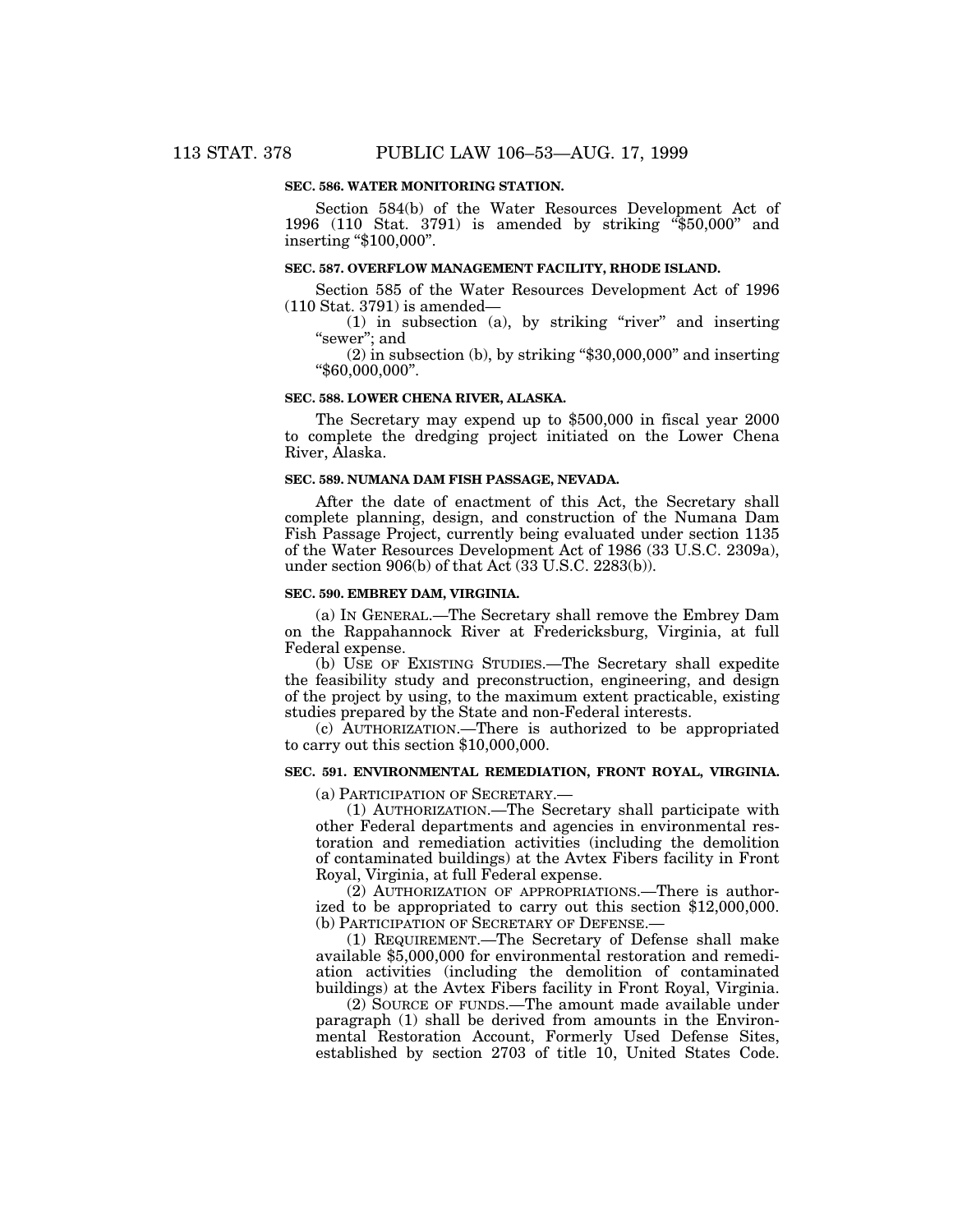#### **SEC. 592. MISSISSIPPI.**

(a) ESTABLISHMENT OF PROGRAM.—The Secretary may establish a pilot program to provide environmental assistance to non-Federal interests in Mississippi.

(b) FORM OF ASSISTANCE.—Assistance under this section may be in the form of design and construction assistance for waterrelated environmental infrastructure and resource protection and development projects in Mississippi, including projects for wastewater treatment and related facilities, elimination or control of combined sewer overflows, water supply and related facilities, environmental restoration, and surface water resource protection and development.

(c) PUBLIC OWNERSHIP REQUIREMENT.—The Secretary may provide assistance for a project under this section only if the project is publicly owned.

(d) LOCAL COOPERATION AGREEMENT.—

(1) IN GENERAL.—Before providing assistance under this section, the Secretary shall enter into a local cooperation agreement with a non-Federal interest to provide for design and construction of the project to be carried out with the assistance.

(2) REQUIREMENTS.—Each local cooperation agreement entered into under this subsection shall provide for the following:

(A) PLAN.—Development by the Secretary, in consultation with appropriate Federal and State officials, of a facilities or resource protection and development plan, including appropriate engineering plans and specifications.

(B) LEGAL AND INSTITUTIONAL STRUCTURES.—Establishment of such legal and institutional structures as are necessary to ensure the effective long-term operation of the project by the non-Federal interest.

(3) COST SHARING.—

(A) IN GENERAL.—The Federal share of project costs under each local cooperation agreement entered into under this subsection shall be 75 percent. The Federal share may be in the form of grants or reimbursements of project costs.

(B) CREDIT FOR DESIGN WORK.—The non-Federal interest shall receive credit for the reasonable costs of design work completed by the non-Federal interest before entering into a local cooperation agreement with the Secretary for a project. The credit for the design work shall not exceed 6 percent of the total construction costs of the project.

(C) CREDIT FOR INTEREST.—In case of a delay in the funding of the non-Federal share of the costs of a project that is the subject of an agreement under this section, the non-Federal interest shall receive credit for reasonable interest incurred in providing the non-Federal share of the project's costs.

(D) LAND, EASEMENTS, AND RIGHTS-OF-WAY CREDIT.— The non-Federal interest shall receive credit for land, easements, rights-of-way, and relocations toward the non-Federal share of project costs (including all reasonable costs associated with obtaining permits necessary for the construction, operation, and maintenance of the project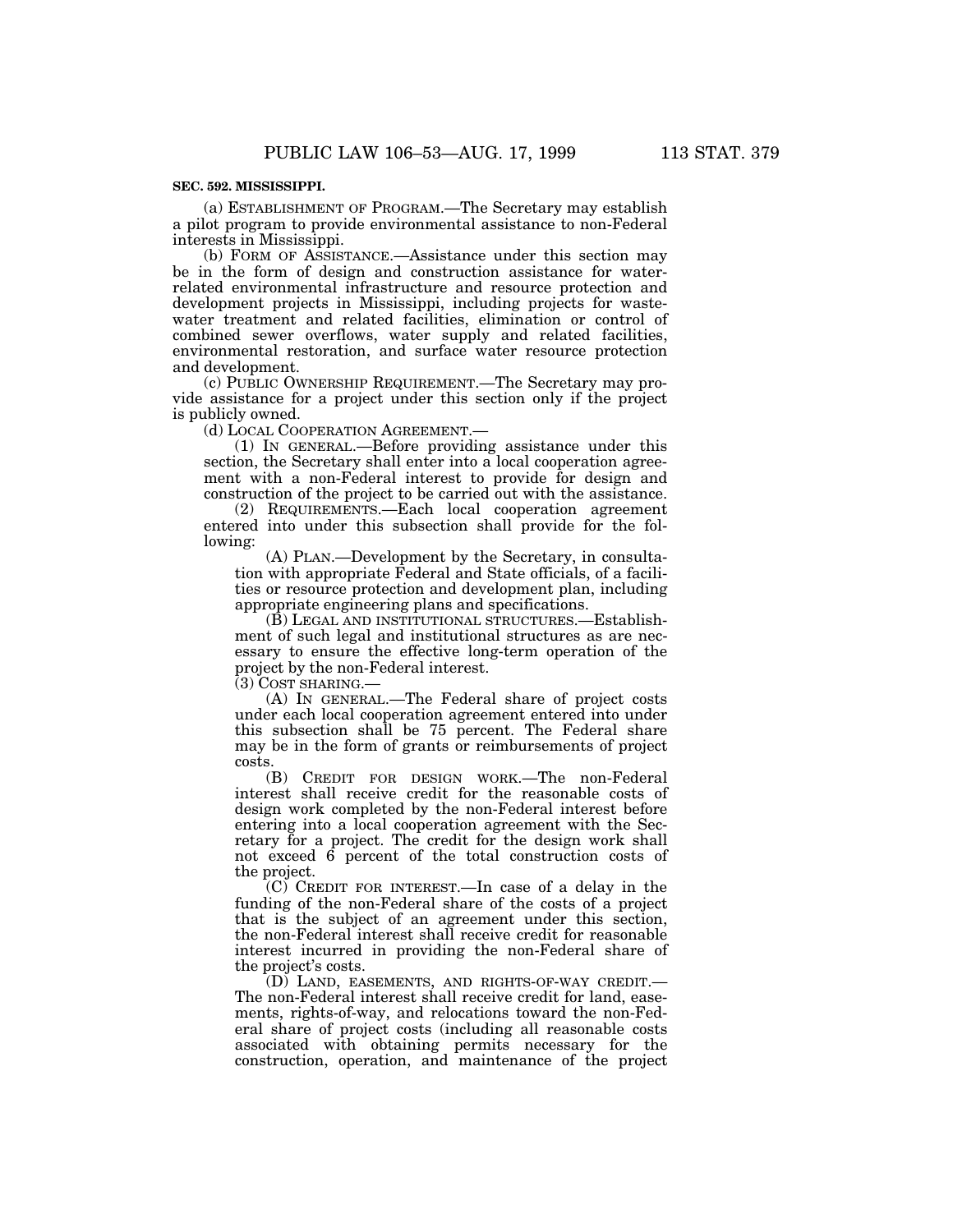on publicly owned or controlled land), but not to exceed 25 percent of total project costs.

(E) OPERATION AND MAINTENANCE.—The non-Federal share of operation and maintenance costs for projects constructed with assistance provided under this section shall be 100 percent.

(e) APPLICABILITY OF OTHER FEDERAL AND STATE LAWS.— Nothing in this section waives, limits, or otherwise affects the applicability of any provision of Federal or State law that would otherwise apply to a project to be carried out with assistance provided under this section.

(f) REPORT.—Not later than December 31, 2001, the Secretary shall submit to Congress a report on the results of the pilot program carried out under this section, including recommendations concerning whether the program should be implemented on a national basis.

(g) AUTHORIZATION OF APPROPRIATIONS.—There is authorized to be appropriated to carry out this section \$25,000,000 for the period beginning with fiscal year 2000, to remain available until expended.

## **SEC. 593. CENTRAL NEW MEXICO.**

(a) DEFINITION OF CENTRAL NEW MEXICO.—In this section, the term "central New Mexico" means the counties of Bernalillo, Sandoval, and Valencia, New Mexico.

(b) ESTABLISHMENT OF PROGRAM.—The Secretary may establish a pilot program to provide environmental assistance to non-Federal interests in central New Mexico.

(c) FORM OF ASSISTANCE.—Assistance under this section may be in the form of design and construction assistance for waterrelated environmental infrastructure and resource protection and development projects in central New Mexico, including projects for wastewater treatment and related facilities, water supply, conservation, and related facilities, stormwater retention and remediation, environmental restoration, and surface water resource protection and development.

(d) PUBLIC OWNERSHIP REQUIREMENT.—The Secretary may provide assistance for a project under this section only if the project is publicly owned.

(e) LOCAL COOPERATION AGREEMENT.—

(1) IN GENERAL.—Before providing assistance under this section, the Secretary shall enter into a local cooperation agreement with a non-Federal interest to provide for design and construction of the project to be carried out with the assistance.

(2) REQUIREMENTS.—Each local cooperation agreement entered into under this subsection shall provide for the following:

(A) PLAN.—Development by the Secretary, in consultation with appropriate Federal and State officials, of a facilities or resource protection and development plan, including appropriate engineering plans and specifications.

(B) LEGAL AND INSTITUTIONAL STRUCTURES.—Establishment of such legal and institutional structures as are necessary to ensure the effective long-term operation of the project by the non-Federal interest.

(3) COST SHARING.—

Deadline.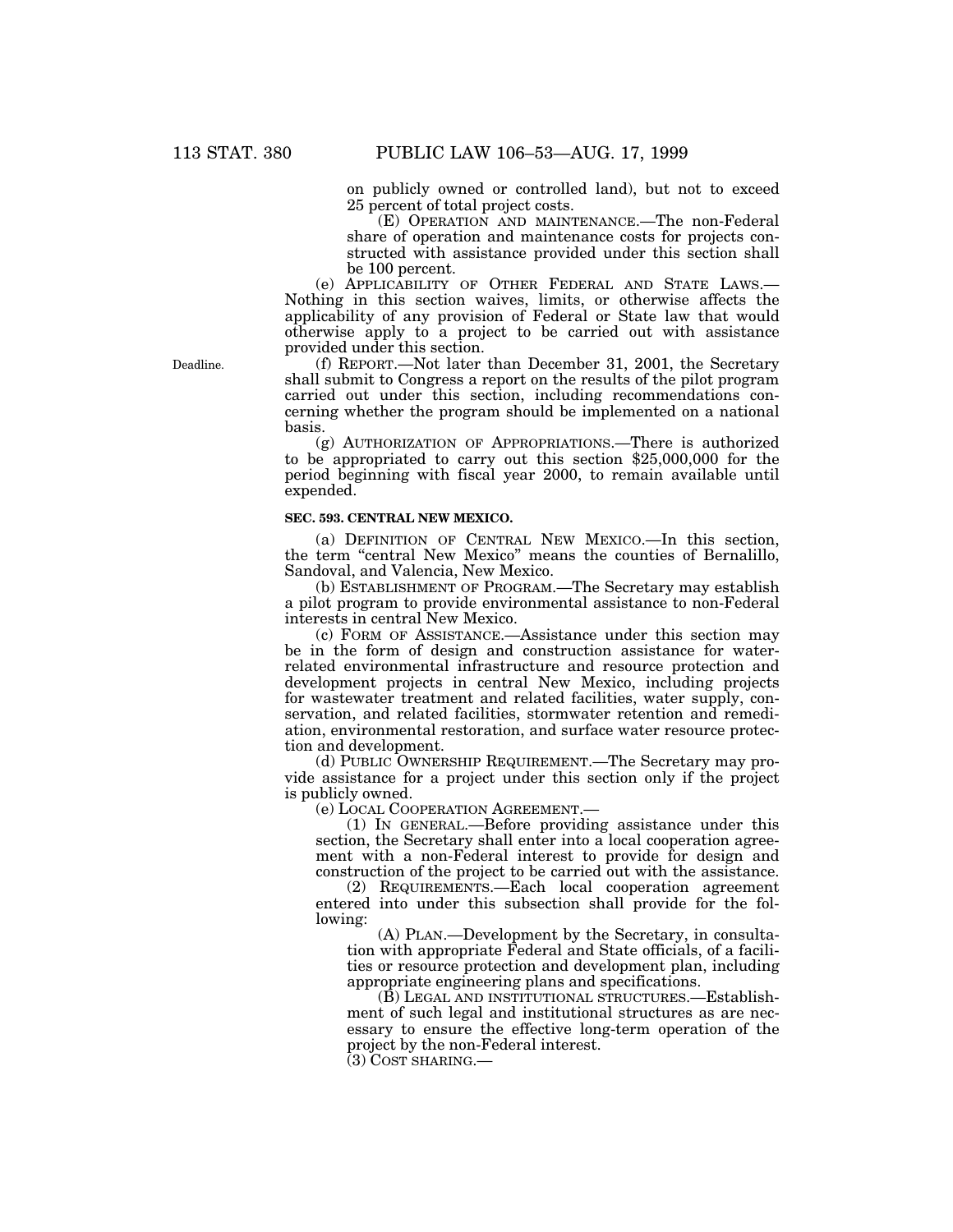(A) IN GENERAL.—The Federal share of project costs under each local cooperation agreement entered into under this subsection shall be 75 percent. The Federal share may be in the form of grants or reimbursements of project costs.

(B) CREDIT FOR DESIGN WORK.—The non-Federal interest shall receive credit for the reasonable costs of design work completed by the non-Federal interest before entering into a local cooperation agreement with the Secretary for a project. The credit for the design work shall not exceed 6 percent of the total construction costs of the project.

(C) CREDIT FOR INTEREST.—In case of a delay in the funding of the non-Federal share of the costs of a project that is the subject of an agreement under this section, the non-Federal interest shall receive credit for reasonable interest incurred in providing the non-Federal share of the project's costs.

(D) LAND, EASEMENTS, AND RIGHTS-OF-WAY CREDIT.— The non-Federal interest shall receive credit for land, easements, rights-of-way, and relocations toward the non-Federal share of project costs (including all reasonable costs associated with obtaining permits necessary for the construction, operation, and maintenance of the project on publicly owned or controlled land), but not to exceed 25 percent of total project costs.

(E) OPERATION AND MAINTENANCE.—The non-Federal share of operation and maintenance costs for projects constructed with assistance provided under this section shall be 100 percent.

(f) APPLICABILITY OF OTHER FEDERAL AND STATE LAWS.— Nothing in this section waives, limits, or otherwise affects the applicability of any provision of Federal or State law that would otherwise apply to a project to be carried out with assistance provided under this section.

(g) REPORT.—Not later than December 31, 2001, the Secretary Deadline.shall submit to Congress a report on the results of the pilot program carried out under this section, including recommendations concerning whether the program should be implemented on a national basis.

(h) AUTHORIZATION OF APPROPRIATIONS.—There is authorized to be appropriated to carry out this section \$25,000,000 for the period beginning with fiscal year 2000, to remain available until expended.

# **SEC. 594. OHIO.**

(a) ESTABLISHMENT OF PROGRAM.—The Secretary shall establish a program to provide environmental assistance to non-Federal interests in Ohio.

(b) FORM OF ASSISTANCE.—Assistance under this section may be in the form of design and construction assistance for waterrelated environmental infrastructure and resource protection and development projects in Ohio, including projects for—

(1) wastewater treatment and related facilities;

(2) combined sewer overflow, water supply, storage, treatment, and related facilities;

(3) mine drainage;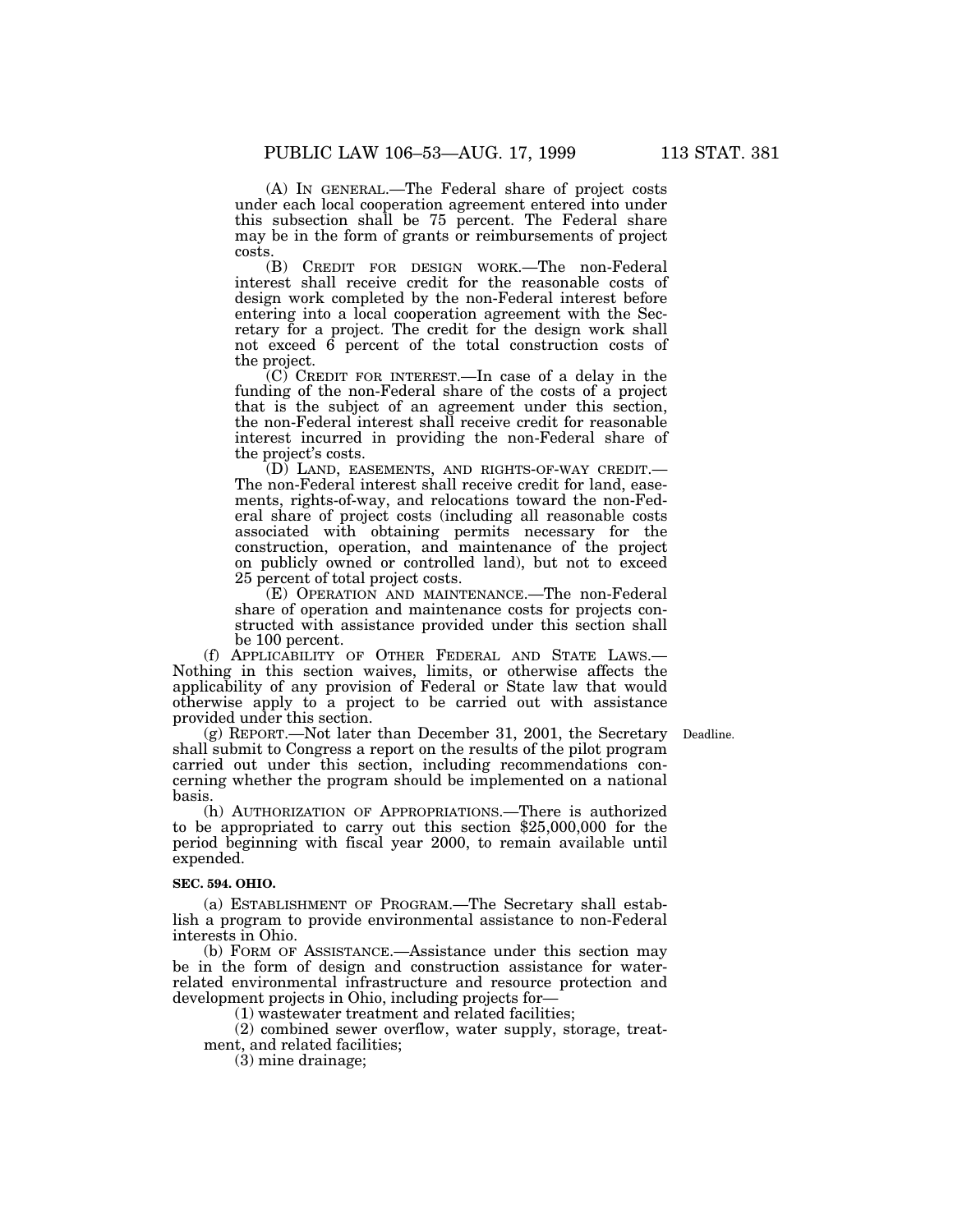(4) environmental restoration; and

(5) surface water resource protection and development.

(c) PUBLIC OWNERSHIP REQUIREMENT.—The Secretary may provide assistance for a project under this section only if the project is publicly owned.

(d) PROJECT COOPERATION AGREEMENTS.—

(1) IN GENERAL.—Before providing assistance under this section, the Secretary shall enter into a project cooperation agreement with a non-Federal interest to provide for design and construction of the project to be carried out with the assistance.

(2) REQUIREMENTS.—Each project cooperation agreement entered into under this subsection shall provide for the following:

(A) PLAN.—Development by the Secretary, in consultation with appropriate Federal and State officials, of a facilities development plan or resource protection plan, including appropriate plans and specifications.

(B) LEGAL AND INSTITUTIONAL STRUCTURES.—Establishment of such legal and institutional structures as are necessary to ensure the effective long-term operation of the project by the non-Federal interest.

(3) COST SHARING.—

(A) IN GENERAL.—The Federal share of project costs under each project cooperation agreement entered into under this subsection shall be 75 percent. The Federal share may be in the form of grants or reimbursements of project costs.

(B) CREDIT FOR DESIGN WORK.—The non-Federal interest shall receive credit for the reasonable costs of design work completed by the non-Federal interest before entering into a project cooperation agreement with the Secretary.

(C) CREDIT FOR CERTAIN FINANCING COSTS.—In case of a delay in the reimbursement of the non-Federal share of the costs of a project, the non-Federal interest shall receive credit for reasonable interest and other associated financing costs necessary for the non-Federal interest to provide the non-Federal share of the project costs.

(D) LAND, EASEMENTS, RIGHTS-OF-WAY, AND RELOCA-TIONS.—The non-Federal interest shall receive credit for land, easements, rights-of-way, and relocations provided by the non-Federal interest toward the non-Federal share of project costs (including costs associated with obtaining permits necessary for the placement of the project on publicly owned or controlled land), but not to exceed 25 percent of total project costs.

(E) OPERATION AND MAINTENANCE.—The non-Federal share of operation and maintenance costs for projects constructed under an agreement entered into under this subsection shall be 100 percent.

(e) APPLICABILITY OF OTHER FEDERAL AND STATE LAWS.— Nothing in this section waives, limits, or otherwise affects the applicability of any provision of Federal or State law that would otherwise apply to a project to be carried out with assistance provided under this section.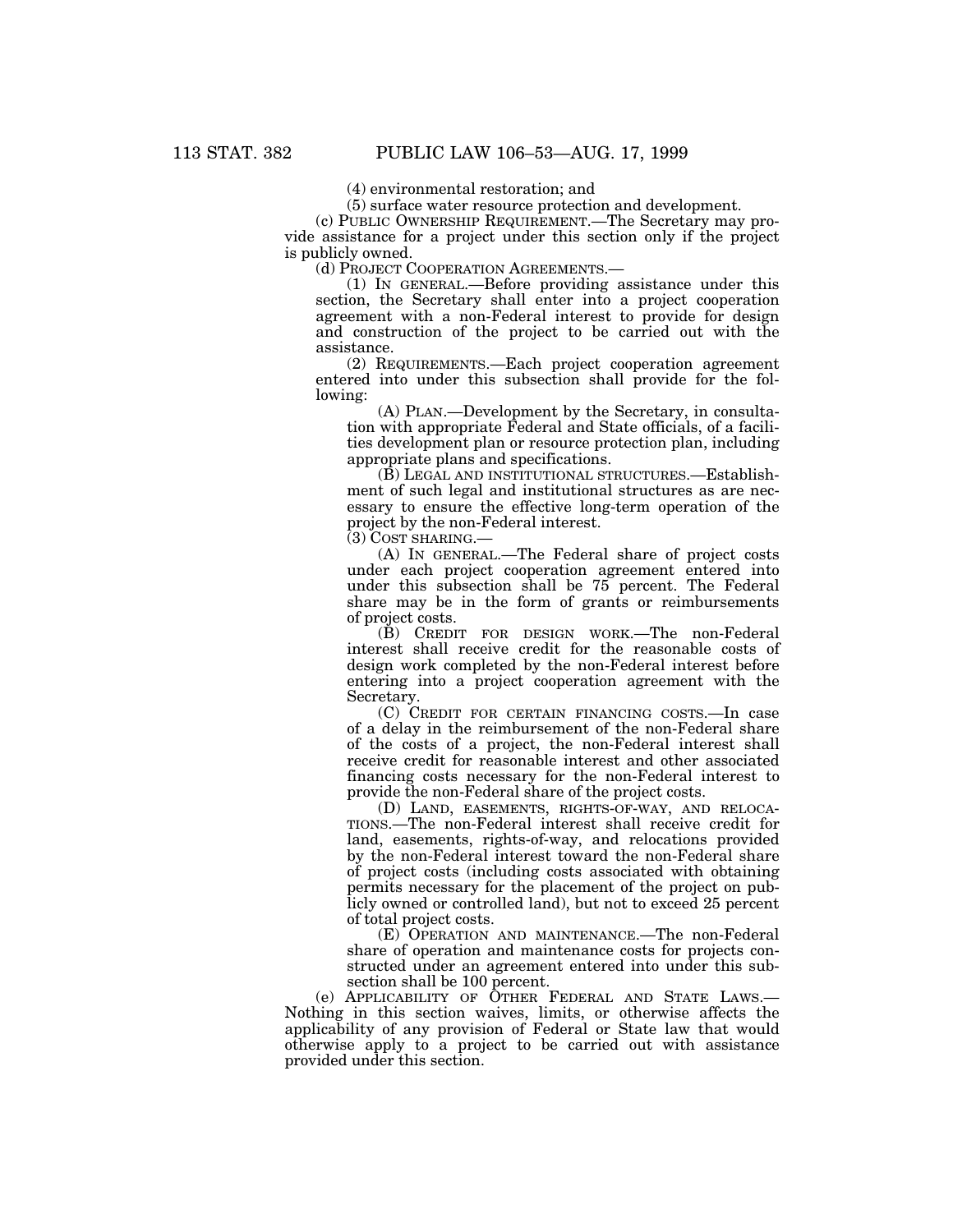(f) REPORT.—Not later than December 31, 2001, the Secretary Deadline.shall submit to Congress a report on the results of the program carried out under this section, including recommendations concerning whether the program should be implemented on a national basis.

(g) AUTHORIZATION OF APPROPRIATIONS.—There is authorized to be appropriated to carry out this section \$60,000,000.

# **SEC. 595. RURAL NEVADA AND MONTANA.**

(a) DEFINITION OF RURAL NEVADA.—In this section, the term ''rural Nevada'' means—

(1) the counties of Lincoln, White Pine, Nye, Eureka, Elko, Humboldt, Pershing, Churchill, Storey, Lyon, Carson, Douglas, Mineral, Esmeralda, and Lander, Nevada;

(2) the portions of Washoe County, Nevada, that are located outside the cities of Reno and Sparks; and

(3) the portions of Clark County, Nevada, that are located outside the cities of Las Vegas, North Las Vegas, and Henderson and the unincorporated portion of the county in the Las Vegas Valley.

(b) ESTABLISHMENT OF PROGRAM.—The Secretary may establish a program for providing environmental assistance to non-Federal interests in rural Nevada and Montana.

(c) FORM OF ASSISTANCE.—Assistance under this section may be in the form of design and construction assistance for waterrelated environmental infrastructure and resource protection and development projects in rural Nevada and Montana, including projects for—

(1) wastewater treatment and related facilities;

(2) water supply and related facilities;

(3) environmental restoration; and

(4) surface water resource protection and development.

(d) PUBLIC OWNERSHIP REQUIREMENT.—The Secretary may provide assistance for a project under this section only if the project is publicly owned.

(e) LOCAL COOPERATION AGREEMENT.—

(1) IN GENERAL.—Before providing assistance under this section, the Secretary shall enter into a local cooperation agreement with a non-Federal interest to provide for design and construction of the project to be carried out with the assistance.

(2) REQUIREMENTS.—Each local cooperation agreement entered into under this subsection shall provide for the following:

(A) PLAN.—Development by the Secretary, in consultation with appropriate Federal and State officials, of a facilities or resource protection and development plan, including appropriate engineering plans and specifications.

(B) LEGAL AND INSTITUTIONAL STRUCTURES.—Establishment of such legal and institutional structures as are necessary to ensure the effective long-term operation of the project by the non-Federal interest.

(3) COST SHARING.—

(A) IN GENERAL.—The Federal share of project costs under each local cooperation agreement entered into under this subsection shall be 75 percent. The Federal share may be in the form of grants or reimbursements of project costs.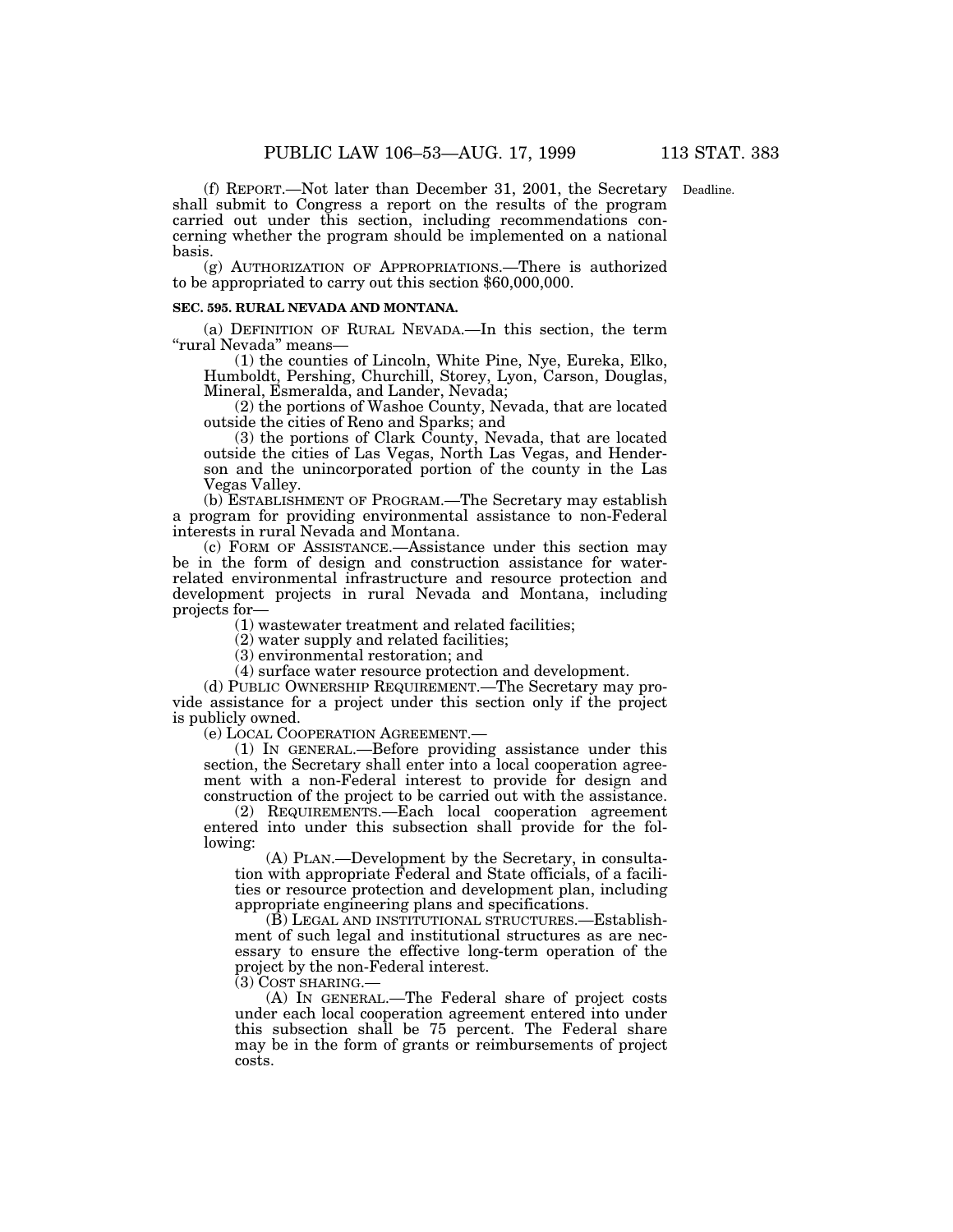(B) CREDIT FOR DESIGN WORK.—The non-Federal interest shall receive credit for the reasonable costs of design work completed by the non-Federal interest before entering into a local cooperation agreement with the Secretary for a project.

(C) CREDIT FOR INTEREST.—In case of a delay in the funding of the non-Federal share of the costs of a project that is the subject of an agreement under this section, the non-Federal interest shall receive credit for reasonable interest incurred in providing the non-Federal share of the project costs.

(D) LAND, EASEMENTS, RIGHTS-OF-WAY, AND RELOCA-TIONS.—The non-Federal interest shall receive credit for land, easements, rights-of-way, and relocations provided by the non-Federal interest toward the non-Federal share of project costs (including all reasonable costs associated with obtaining permits necessary for the construction, operation, and maintenance of the project on publicly owned or controlled land), but not to exceed 25 percent of total project costs.

(E) OPERATION AND MAINTENANCE.—The non-Federal share of operation and maintenance costs for projects constructed with assistance provided under this section shall be 100 percent.

(f) APPLICABILITY OF OTHER FEDERAL AND STATE LAWS.— Nothing in this section waives, limits, or otherwise affects the applicability of any provision of Federal or State law that would otherwise apply to a project to be carried out with assistance provided under this section.

(g) REPORT.—Not later than December 31, 2001, the Secretary shall submit to Congress a report on the results of the program carried out under this section, including recommendations concerning whether the program should be implemented on a national basis.

(h) AUTHORIZATION OF APPROPRIATIONS.—There is authorized to be appropriated to carry out this section for the period beginning with fiscal year 2001—

(1) \$25,000,000 for rural Nevada; and

(2) \$25,000,000 for Montana;

to remain available until expended.

# **SEC. 596. PHOENIX, ARIZONA.**

Section 1608 of the Reclamation Wastewater and Groundwater Study and Facilities Act (43 U.S.C. 390h–6) is amended—

(1) by striking subsection (a) and inserting the following: "(a) The Secretary, in cooperation with the city of Phoenix, Arizona, shall participate in the planning, design, and construction of the Phoenix Metropolitan Water Reclamation and Reuse Project to utilize fully wastewater from the regional wastewater treatment plant for direct municipal, industrial, agricultural and environmental purposes, groundwater recharge and indirect potable reuse in the Phoenix metropolitan area.'';

(2) in subsection (b), by striking the first sentence; and (3) by striking subsection (c).

Deadline.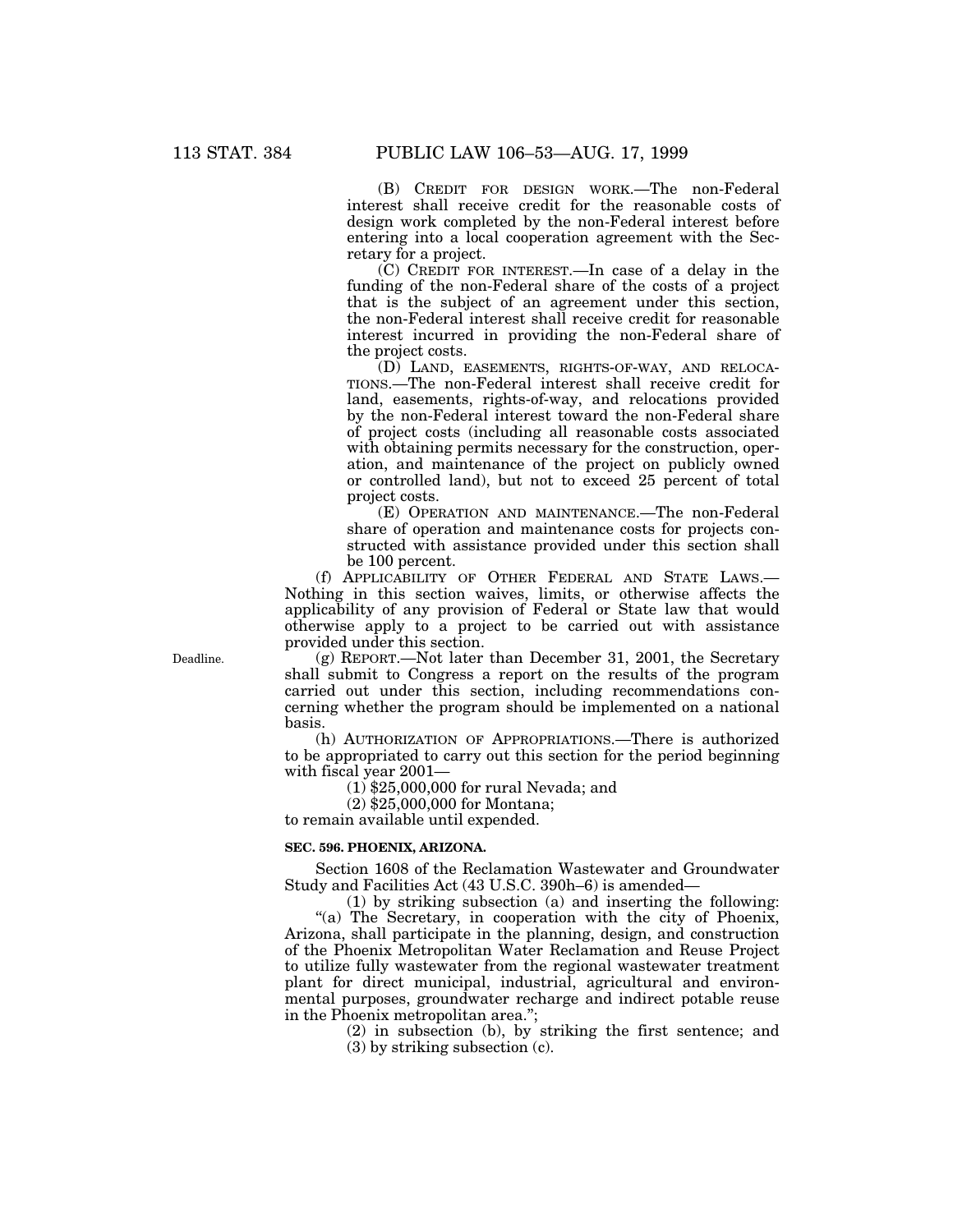(a) IN GENERAL.—The first section of Public Law 99–215 (99 Stat. 1724) is amended in the first sentence of subsection (a)(2) by striking ''solely'' and inserting ''for transportation or''.

(b) REVISION OF QUITCLAIM DEED.—Not later than 30 days Deadline. after the date of enactment of this Act, the Secretary of the Interior shall—

(1) with the consent of the grantee, withdraw and revise any terms or conditions in the quitclaim deed of December 16, 1986, between the United States and the Maryland-National Capital Park and Planning Commission that limit the authority of the Maryland-National Capital Park and Planning Commission to use the property for transportation purposes; and

(2) prepare, execute, and record a deed that is consistent with this section and the amendment made by subsection (a). (c) EFFECT ON ENVIRONMENTAL LAW.—Nothing in this section abrogates any requirement of any environmental law.

# **TITLE VI—CHEYENNE RIVER SIOUX TRIBE, LOWER BRULE SIOUX TRIBE, AND STATE OF SOUTH DAKOTA TER-RESTRIAL WILDLIFE HABITAT RES-TORATION**

# **SEC. 601. DEFINITIONS.**

In this title, the following definitions apply:

(1) COMMISSION.—The term ''Commission'' means the South Dakota Cultural Resources Advisory Commission established by section 605(j).

(2) RESTORATION.—The term ''restoration'' means mitigation of the habitat of wildlife.

(3) SECRETARY.—The term ''Secretary'' means the Secretary of the Army.

(4) TERRESTRIAL WILDLIFE HABITAT.—The term ''terrestrial wildlife habitat'' means a habitat for a wildlife species (including game and nongame species) that existed or exists on an upland habitat (including a prairie grassland, woodland, bottom land forest, scrub, or shrub) or an emergent wetland habitat.

(5) WILDLIFE.—The term ''wildlife'' has the meaning given the term in section 8 of the Fish and Wildlife Coordination Act (16 U.S.C. 666b).

### **SEC. 602. TERRESTRIAL WILDLIFE HABITAT RESTORATION.**

(a) TERRESTRIAL WILDLIFE HABITAT RESTORATION PLANS.—

(1) IN GENERAL.—In accordance with this subsection and in consultation with the Secretary and the Secretary of the Interior, the State of South Dakota, the Cheyenne River Sioux Tribe, and the Lower Brule Sioux Tribe shall, as a condition of the receipt of funds under this title, each develop a plan for the restoration of terrestrial wildlife habitat loss that occurred as a result of flooding related to the Big Bend and Oahe projects carried out as part of the Pick-Sloan Missouri River Basin program.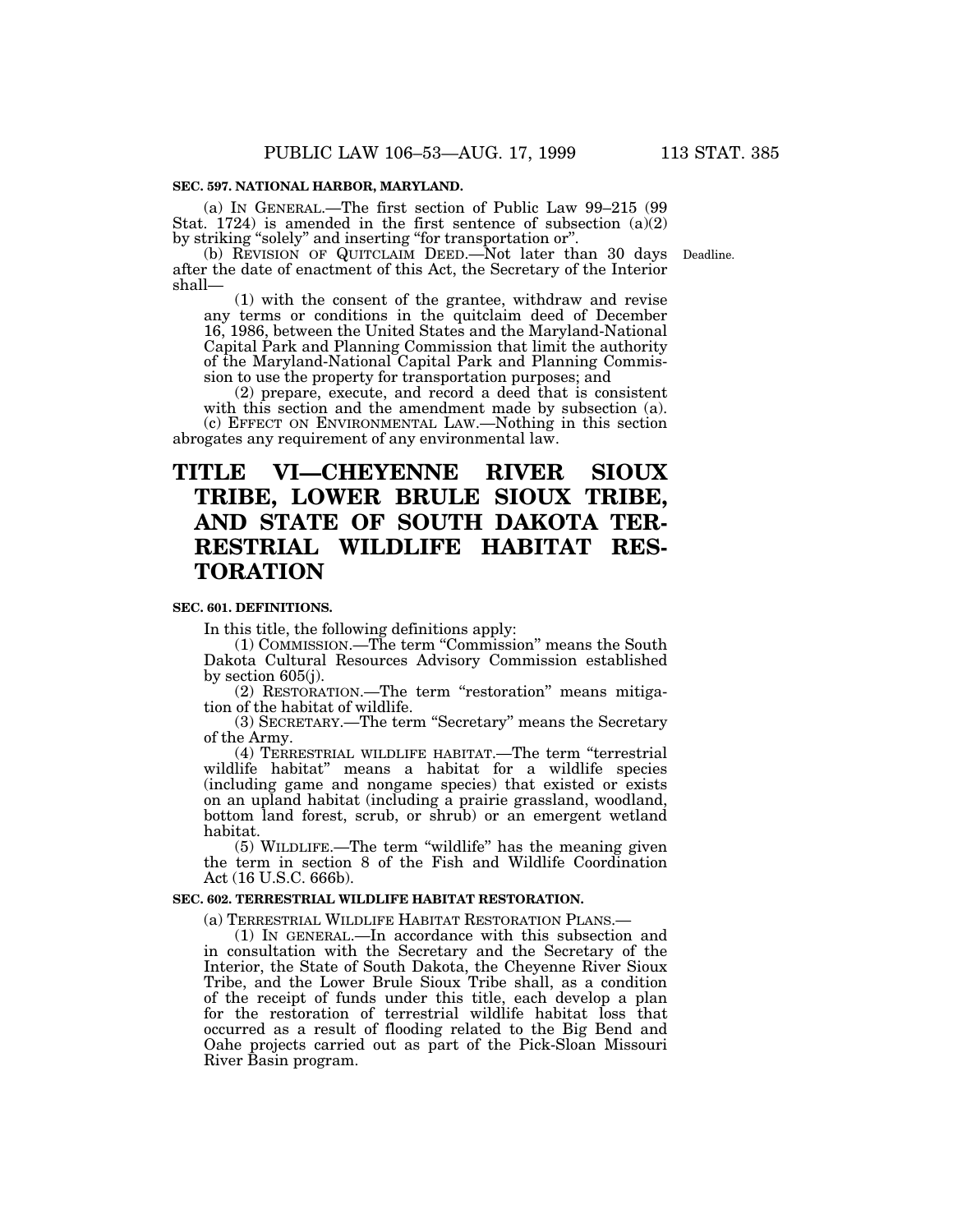(2) SUBMISSION OF PLAN TO SECRETARY.—On completion of a plan for terrestrial wildlife habitat restoration, the State of South Dakota, the Cheyenne River Sioux Tribe, and the Lower Brule Sioux Tribe shall submit the plan to the Secretary.

(3) REVIEW BY SECRETARY AND SUBMISSION TO COMMIT-TEES.—The Secretary shall review the plan and submit the plan, with any comments, to the appropriate committees of the Senate and the House of Representatives.

(4) FUNDING FOR CARRYING OUT PLANS.—

(A) STATE OF SOUTH DAKOTA.—

(i) NOTIFICATION.—On receipt of the plan for terrestrial wildlife habitat restoration submitted by the State of South Dakota, each of the committees referred to in paragraph (3) shall notify the Secretary of the receipt of the plan.

(ii) AVAILABILITY OF FUNDS.—On notification in accordance with clause (i), the Secretary shall make available to the State of South Dakota funds from the South Dakota Terrestrial Wildlife Habitat Restoration Trust Fund established under section 603, to be used to carry out the plan for terrestrial wildlife habitat restoration submitted by the State and only after the Trust Fund is fully capitalized.

(B) CHEYENNE RIVER SIOUX TRIBE AND LOWER BRULE SIOUX TRIBE.—

(i) NOTIFICATION.—On receipt of the plan for terrestrial wildlife habitat restoration submitted by the Cheyenne River Sioux Tribe and the Lower Brule Sioux Tribe, each of the committees referred to in paragraph (3) shall notify the Secretary of the Treasury of the receipt of each of the plans.

(ii) AVAILABILITY OF FUNDS.—On notification in accordance with clause (i), the Secretary of the Treasury shall make available to the Cheyenne River Sioux Tribe and the Lower Brule Sioux Tribe funds from the Cheyenne River Sioux Tribe Terrestrial Wildlife Habitat Restoration Trust Fund and the Lower Brule Sioux Tribe Terrestrial Wildlife Habitat Restoration Trust Fund, respectively, established under section 604, to be used to carry out the plan for terrestrial wildlife habitat restoration submitted by the Cheyenne River Sioux Tribe and the Lower Brule Sioux Tribe, respectively, and only after the Trust Fund is fully capitalized.

(C) TRANSITION PERIOD.—

(i) IN GENERAL.—During the period described in clause (ii), the Secretary shall—

(I) fund the terrestrial wildlife habitat restoration programs being carried out on the date of enactment of this Act on Oahe and Big Bend project land and the plans established under this section at a level that does not exceed the highest amount of funding that was provided for the programs during a previous fiscal year; and

(II) fund the activities described in sections 603(d)(3) and 604(d)(3).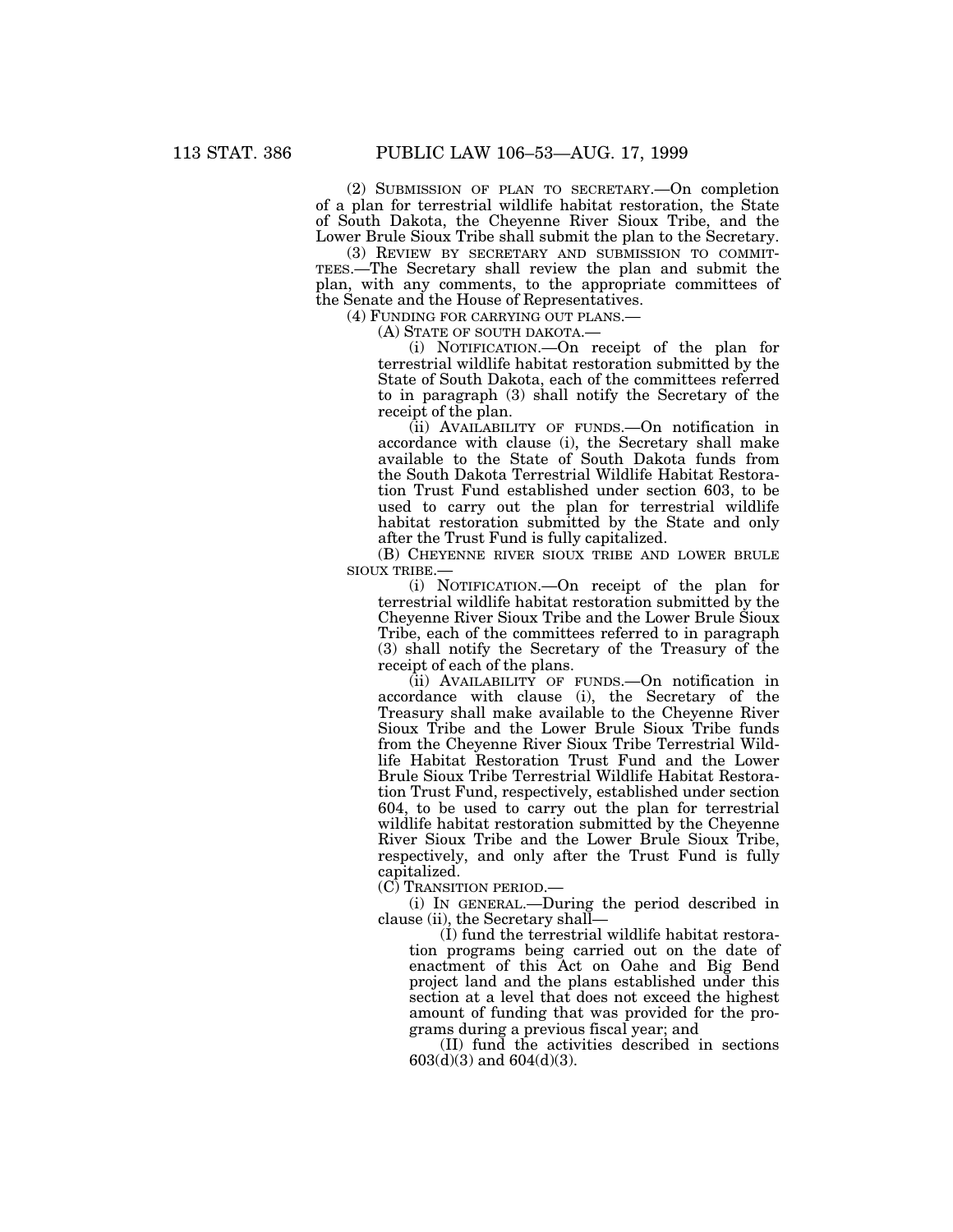(ii) PERIOD.—Clause (i) shall apply during the period—

(I) beginning on the date of enactment of this Act; and

(II) ending on the date on which funds are made available for use from the South Dakota Terrestrial Wildlife Habitat Restoration Trust Fund under section 603(d)(3)(A)(i) and the Cheyenne River Sioux Tribe Terrestrial Wildlife Habitat Restoration Trust Fund and the Lower Brule Sioux Tribe Terrestrial Wildlife Habitat Restoration Trust Fund under section 604(d)(3)(A)(i).

(b) PROGRAMS FOR THE PURCHASE OF WILDLIFE HABITAT LEASES.—

(1) IN GENERAL.—The State of South Dakota may use funds made available under section  $603(d)(3)(A)(iii)$  to develop a program for the purchase of wildlife habitat leases that meets the requirements of this subsection.

 $(2)$  DEVELOPMENT OF A PLAN.

(A) IN GENERAL.—If the State of South Dakota, the Cheyenne River Sioux Tribe, or the Lower Brule Sioux Tribe elects to conduct a program under this subsection, the State of South Dakota, the Cheyenne River Sioux Tribe, or the Lower Brule Sioux Tribe (in consultation with the United States Fish and Wildlife Service and the Secretary and with an opportunity for public comment) shall develop a plan to lease land for the protection and development of wildlife habitat, including habitat for threatened and endangered species, associated with the Missouri River ecosystem.

(B) USE FOR PROGRAM.—The plan shall be used by the State of South Dakota, the Cheyenne River Sioux Tribe, or the Lower Brule Sioux Tribe in carrying out the program carried out under paragraph (1).

(3) CONDITIONS OF LEASES.—Each lease covered under a program carried out under paragraph (1) shall specify that the owner of the property that is subject to the lease shall provide—

(A) public access for sportsmen during hunting season; and

(B) public access for other outdoor uses covered under the lease, as negotiated by the landowner and the State of South Dakota, the Cheyenne River Sioux Tribe, or the Lower Brule Sioux Tribe.

(4) USE OF ASSISTANCE.—

(A) STATE OF SOUTH DAKOTA.—If the State of South Dakota conducts a program under this subsection, the State may use funds made available under section  $603(d)(3)(A)(iii)$  to-

(i) acquire easements, rights-of-way, or leases for management and protection of wildlife habitat, including habitat for threatened and endangered species, and public access to wildlife on private property in the State of South Dakota;

(ii) create public access to Federal or State land through the purchase of easements or rights-of-way that traverse such private property; or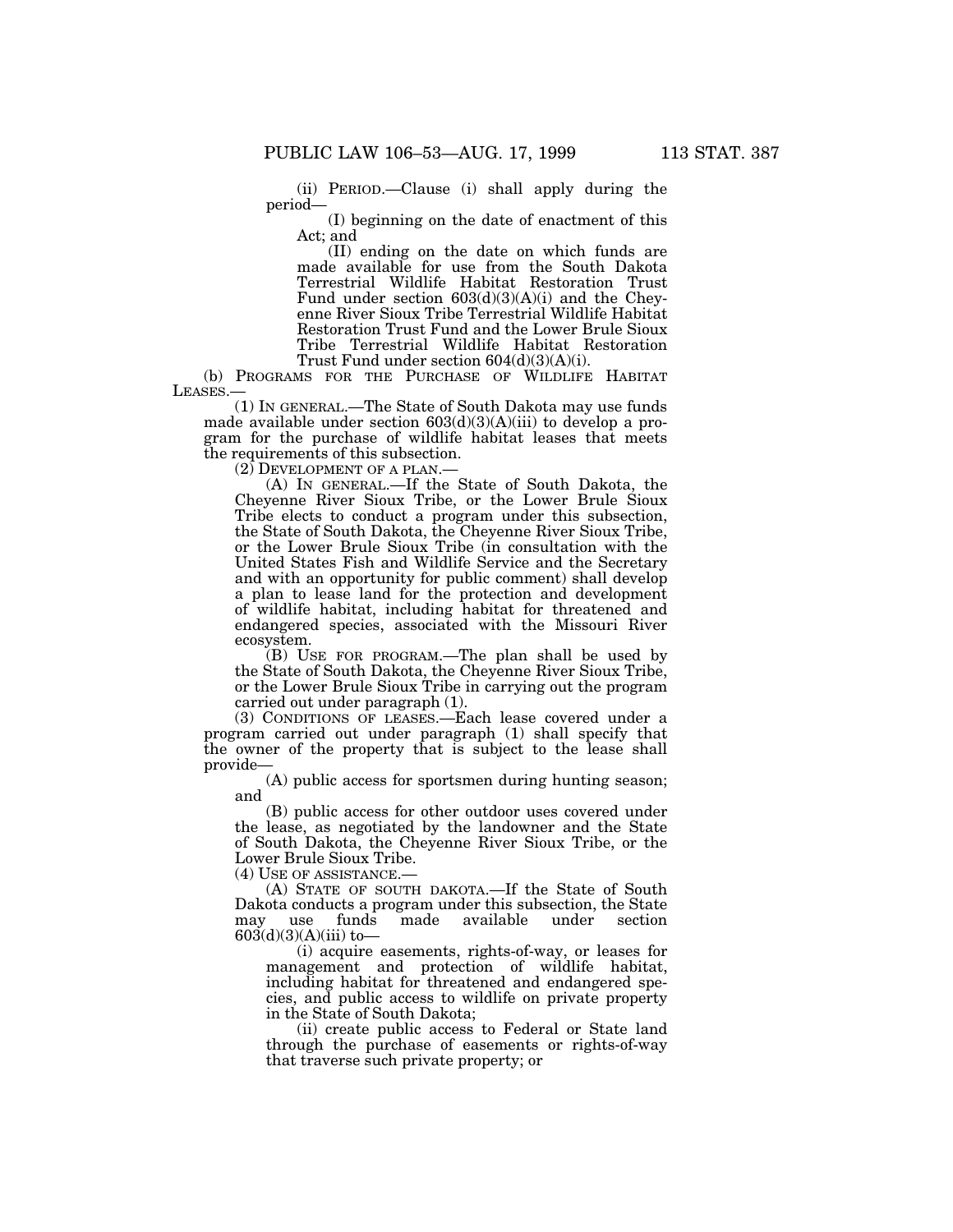(iii) lease land for the creation or restoration of a wetland on such private property.

(B) CHEYENNE RIVER SIOUX TRIBE AND LOWER BRULE SIOUX TRIBE.—If the Cheyenne River Sioux Tribe or the Lower Brule Sioux Tribe conducts a program under this subsection, the Tribe may use funds made available under section  $604(d)(3)(A)(iii)$  for the purposes described in subparagraph (A).

(c) FEDERAL OBLIGATION FOR TERRESTRIAL WILDLIFE HABITAT MITIGATION FOR THE BIG BEND AND OAHE PROJECTS IN SOUTH DAKOTA.—The establishment of the trust funds under sections 603 and 604 and the development and implementation of plans for terrestrial wildlife habitat restoration developed by the State of South Dakota, the Cheyenne River Sioux Tribe, and the Lower Brule Sioux Tribe in accordance with this section shall be considered to satisfy the Federal obligation under the Fish and Wildlife Coordination Act (16 U.S.C. 661 et seq.) for terrestrial wildlife habitat mitigation for the State of South Dakota, the Cheyenne River Sioux Tribe, and the Lower Brule Sioux Tribe for the Big Bend and Oahe projects carried out as part of the Pick-Sloan Missouri River Basin program.

# **SEC. 603. SOUTH DAKOTA TERRESTRIAL WILDLIFE HABITAT RES-TORATION TRUST FUND.**

(a) ESTABLISHMENT.—There is established in the Treasury of the United States a fund to be known as the ''South Dakota Terrestrial Wildlife Habitat Restoration Trust Fund'' (referred to in this section as the "Fund".

(b) FUNDING.—For the fiscal year during which this Act is enacted and each fiscal year thereafter until the aggregate amount deposited in the Fund under this subsection is equal to at least \$108,000,000, the Secretary of the Treasury shall transfer \$10,000,000 from the general fund of the Treasury to the Fund.

(c) INVESTMENTS.—

(1) IN GENERAL.—At the request of the Secretary, the Secretary of the Treasury shall invest the amounts deposited under subsection (b) only in interest-bearing obligations of the United States or in obligations guaranteed by the United States as to both principal and interest.

(2) INTEREST RATE.—The Secretary of the Treasury shall invest amounts in the fund in obligations that carry the highest rate of interest among available obligations of the required maturity.

(d) PAYMENTS.—

(1) IN GENERAL.—All amounts credited as interest under subsection (c) shall be available, without fiscal year limitation, to the State of South Dakota for use in accordance with paragraph (3) after the Fund has been fully capitalized.

(2) WITHDRAWAL AND TRANSFER OF FUNDS.—Subject to section 602(a)(4)(A), the Secretary shall withdraw amounts credited as interest under paragraph (1) and transfer the amounts to the State of South Dakota for use as State funds in accordance with paragraph (3) after the Fund has been fully capitalized.

(3) USE OF TRANSFERRED FUNDS.—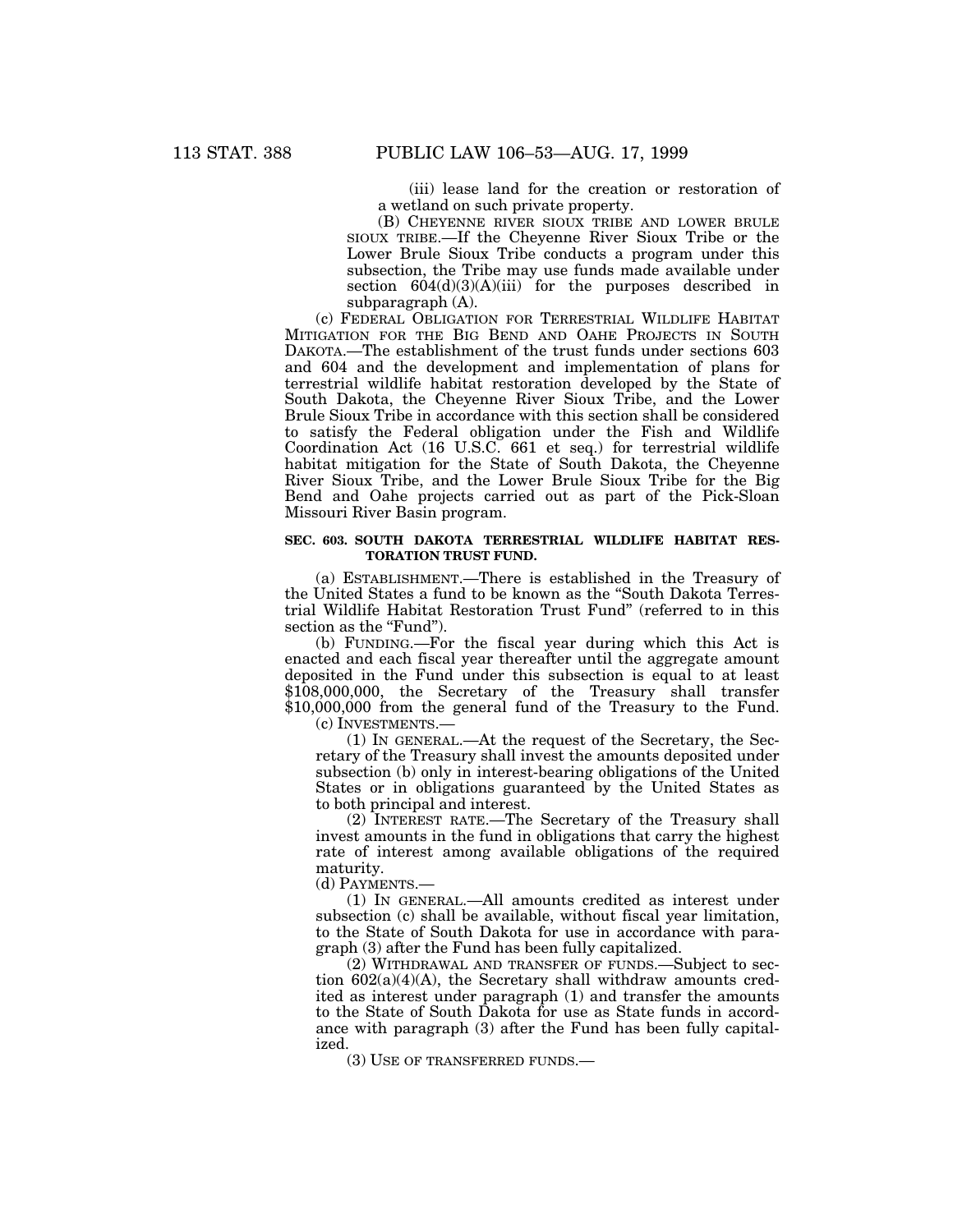(A) IN GENERAL.—Subject to subparagraph (B), the State of South Dakota shall use the amounts transferred under paragraph (2) only to—

(i) fully fund the annually scheduled work described in the terrestrial wildlife habitat restoration plan of the State developed under section 602(a); and (ii) with any remaining funds—

(I) protect archaeological, historical, and cultural sites located along the Missouri River on land transferred to the State;

(II) fund all costs associated with the ownership, management, operation, administration, maintenance, and development of recreation areas and other lands that are transferred to the State of South Dakota by the Secretary;

(III) purchase and administer wildlife habitat leases under section 602(b);

(IV) carry out other activities described in section 602; and

(V) develop and maintain public access to, and protect, wildlife habitat and recreation areas along the Missouri River.

(B) PROHIBITION.—The amounts transferred under paragraph (2) shall not be used for the purchase of land in fee title.

(e) TRANSFERS AND WITHDRAWALS.—Except as provided in subsection (d), the Secretary may not transfer or withdraw any amount deposited under subsection (b).

(f) ADMINISTRATIVE EXPENSES.—There are authorized to be appropriated to the Secretary of the Treasury such sums as are necessary to pay the administrative expenses of the Fund.

**SEC. 604. CHEYENNE RIVER SIOUX TRIBE AND LOWER BRULE SIOUX TRIBE TERRESTRIAL WILDLIFE HABITAT RESTORATION TRUST FUNDS.**

(a) ESTABLISHMENT.—There are established in the Treasury of the United States 2 funds to be known as the ''Cheyenne River Sioux Tribe Terrestrial Wildlife Restoration Trust Fund'' and the ''Lower Brule Sioux Tribe Terrestrial Wildlife Habitat Restoration Trust Fund'' (each of which is referred to in this section as a "Fund").

(b) FUNDING.—

(1) IN GENERAL.—Subject to paragraph (2), for the fiscal year during which this Act is enacted and each fiscal year thereafter until the aggregate amount deposited in the Funds under this subsection is equal to at least \$57,400,000, the Secretary of the Treasury shall transfer \$5,000,000 from the general fund of the Treasury to the Funds.

(2) ALLOCATION.—Of the total amount of funds deposited in the Funds for a fiscal year, the Secretary of the Treasury shall deposit—

(A) 74 percent of the funds into the Cheyenne River Sioux Tribe Terrestrial Wildlife Restoration Trust Fund; and

(B) 26 percent of the funds into the Lower Brule Sioux Tribe Terrestrial Wildlife Habitat Restoration Trust Fund. (c) INVESTMENTS.—

Appropriation authorization.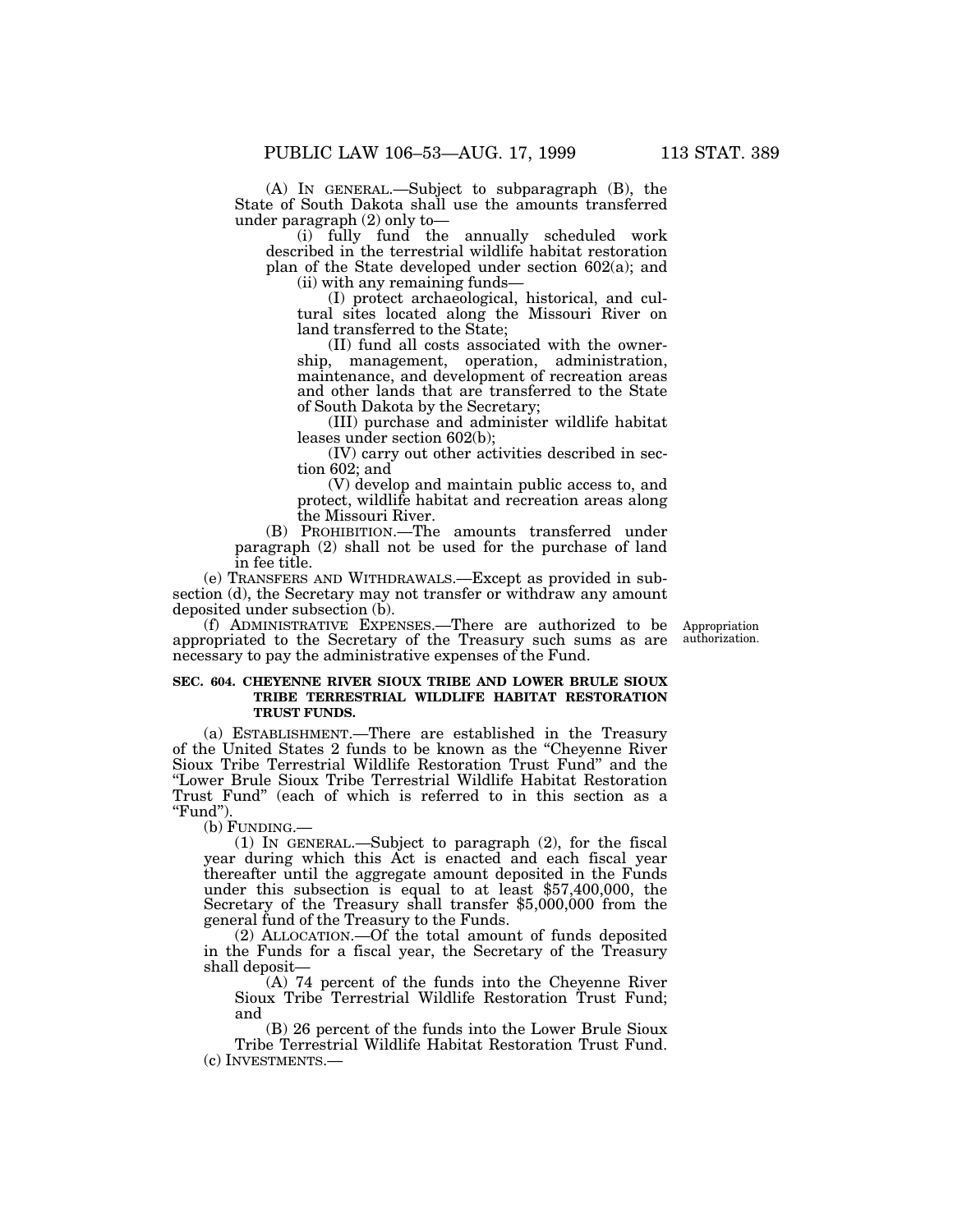(1) IN GENERAL.—The Secretary of the Treasury shall invest the amounts deposited under subsection (b) only in interestbearing obligations of the United States or in obligations guaranteed as to both principal and interest by the United States.

(2) INTEREST RATE.—The Secretary of the Treasury shall invest amounts in the Funds in obligations that carry the highest rate of interest among available obligations of the required maturity.

(d) PAYMENTS.—

(1) IN GENERAL.—All amounts credited as interest under subsection (c) shall be available after the Trust Funds are fully capitalized, without fiscal year limitation, to the Cheyenne River Sioux Tribe and the Lower Brule Sioux Tribe for their use in accordance with paragraph (3).

(2) WITHDRAWAL AND TRANSFER OF FUNDS.—Subject to section 602(a)(4)(B), the Secretary of the Treasury shall withdraw amounts credited as interest under paragraph (1) and transfer the amounts to the Cheyenne River Sioux Tribe and the Lower Brule Sioux Tribe for use in accordance with paragraph (3).

(3) USE OF TRANSFERRED FUNDS.—

(A) IN GENERAL.—Subject to subparagraph (B), the Cheyenne River Sioux Tribe and the Lower Brule Sioux Tribe shall use the amounts transferred under paragraph  $(2)$  only to-

(i) fully fund the annually scheduled work described in the terrestrial wildlife habitat restoration plan of the respective Tribe developed under section 602(a); and

(ii) with any remaining funds—

(I) protect archaeological, historical, and cultural sites located along the Missouri River on land transferred to the respective Tribe;

(II) fund all costs associated with the ownership, management, operation, administration, maintenance, and development of recreation areas and other lands that are transferred to the respective Tribe by the Secretary;

(III) purchase and administer wildlife habitat leases under section 602(b);

(IV) carry out other activities described in section 602; and

(V) develop and maintain public access to, and protect, wildlife habitat and recreation areas along the Missouri River.

(B) PROHIBITION.—The amounts transferred under paragraph (2) shall not be used for the purchase of land in fee title.

(e) TRANSFERS AND WITHDRAWALS.—Except as provided in subsection (d), the Secretary of the Treasury may not transfer or withdraw any amount deposited under subsection (b).

(f) ADMINISTRATIVE EXPENSES.—There are authorized to be appropriated to the Secretary of the Treasury such sums as are necessary to pay the administrative expenses of the Fund.

# **SEC. 605. TRANSFER OF FEDERAL LAND TO STATE OF SOUTH DAKOTA.**

(a) IN GENERAL.—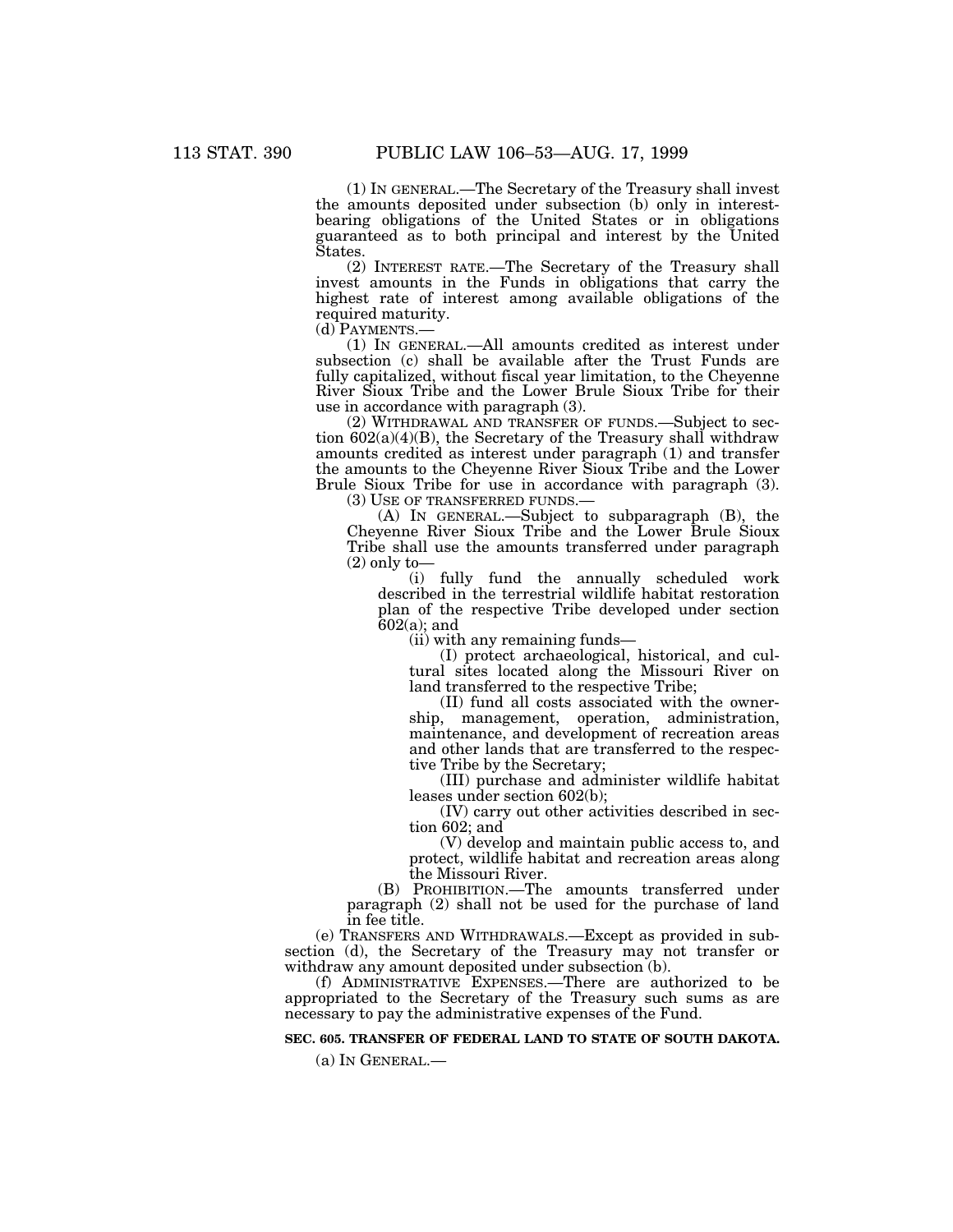(1) TRANSFER.— (A) IN GENERAL.—The Secretary shall transfer to the Department of Game, Fish and Parks of the State of South Dakota (referred to in this section as the "Department") the land and recreation areas described in subsections (b) and (c) for fish and wildlife purposes, or public recreation uses, in perpetuity.

(B) PERMITS, RIGHTS-OF-WAY, AND EASEMENTS.—All permits, rights-of-way, and easements granted by the Secretary to the Oglala Sioux Tribe for land on the west side of the Missouri River between the Oahe Dam and Highway 14, and all permits, rights-of-way, and easements on any other land administered by the Secretary and used by the Oglala Sioux Rural Water Supply System, are granted to the Oglala Sioux Tribe in perpetuity to be held in trust under section 3(e) of the Mni Wiconi Project Act of 1988 (102 Stat. 2568).

(2) USES.—The Department shall maintain and develop the land outside the recreation areas for fish and wildlife purposes in accordance with—

(A) fish and wildlife purposes in effect on the date of enactment of this Act; or

(B) a plan developed under section 602.

(3) CORPS OF ENGINEERS.—The transfer shall not interfere with the Corps of Engineers operation of a project under this section for an authorized purpose of the project under the Act of December 22, 1944 (58 Stat. 887, chapter 665; 33 U.S.C. 701–1 et seq.), or other applicable law.

(4) SECRETARY.—The Secretary shall retain the right to inundate with water the land transferred to the Department under this section or draw down a project reservoir, as necessary to carry out an authorized purpose of a project.

(b) LAND TRANSFERRED.—The land described in this subsection is land that—

(1) is located above the top of the exclusive flood pool of the Oahe, Big Bend, Fort Randall, and Gavin's Point projects of the Pick-Sloan Missouri River Basin program;

(2) was acquired by the Secretary for the implementation of the Pick-Sloan Missouri River Basin program;

(3) is located outside the external boundaries of a reservation of an Indian Tribe; and

(4) is located within the State of South Dakota.

(c) RECREATION AREAS TRANSFERRED.—A recreation area described in this section includes the land and facilities within a recreation area that—

(1) the Secretary determines, at the time of the transfer, is a recreation area classified for recreation use by the Corps of Engineers on the date of enactment of this Act;

 $(2)$  is located outside the external boundaries of a reservation of an Indian Tribe;

(3) is located within the State of South Dakota;

(4) is not the recreation area known as ''Cottonwood'', ''Training Dike'', or ''Tailwaters''; and

(5) is located below Gavin's Point Dam in the State of South Dakota in accordance with boundary agreements and reciprocal fishing agreements between the State of South Dakota and the State of Nebraska in effect on the date of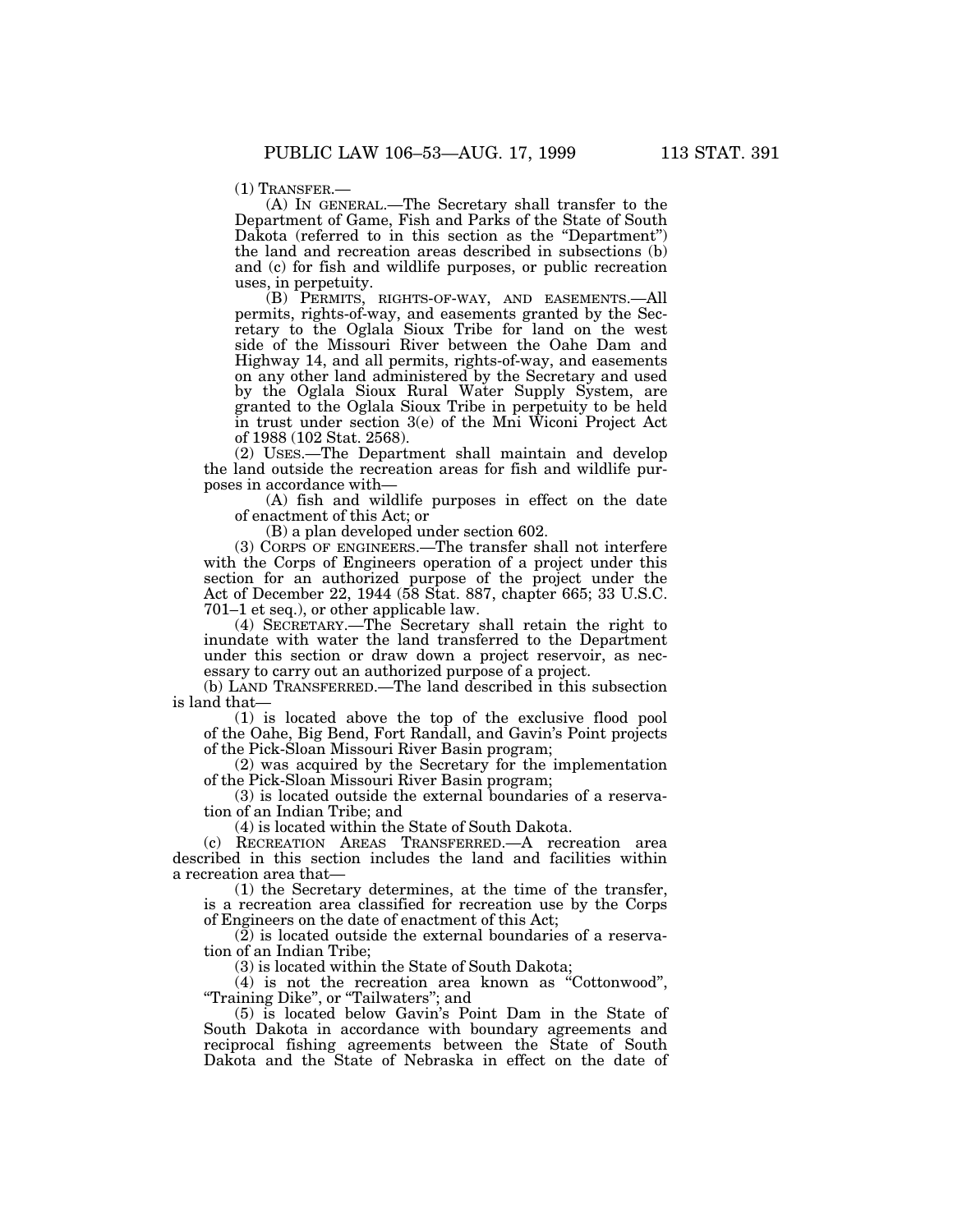enactment of this Act, which agreements shall continue to be honored by the State of South Dakota as the agreements apply to any land or recreation areas transferred under this title to the State of South Dakota below Gavin's Point Dam and on the waters of the Missouri River.

(d) MAP.—

(1) IN GENERAL.—The Secretary, in consultation with the Department, shall prepare a map of the land and recreation areas transferred under this section.

(2) LAND.—The map shall identify—

(A) land reasonably expected to be required for project purposes during the 20-year period beginning on the date of enactment of this Act; and

(B) dams and related structures;

which shall be retained by the Secretary.

(3) AVAILABILITY.—The map shall be on file in the appropriate offices of the Secretary.

(e) SCHEDULE FOR TRANSFER.—

(1) IN GENERAL.—Not later than 1 year after the date of enactment of this Act, the Secretary of the Army and the Secretary of the Department shall jointly develop a schedule for transferring the land and recreation areas under this section.

(2) TRANSFER DEADLINE.—All land and recreation areas shall be transferred not later than 1 year after the full capitalization of the Trust Fund described in section 603.

(f) TRANSFER CONDITIONS.—The land and recreation areas described in subsections (b) and (c) shall be transferred in fee title to the Department on the following conditions:

(1) RESPONSIBILITY FOR DAMAGE.—The Secretary shall not be responsible for any damage to the land caused by flooding, sloughing, erosion, or other changes to the land caused by the operation of any project of the Pick-Sloan Missouri River Basin program (except as otherwise provided by Federal law).

(2) EASEMENTS, RIGHTS-OF-WAY, LEASES, AND COST-SHARING AGREEMENTS.—The Department shall maintain all easements, rights-of-way, leases, and cost-sharing agreements that are in effect as of the date of the transfer.

(g) HUNTING AND FISHING.—

(1) IN GENERAL.—Except as provided in this section, nothing in this title affects jurisdiction over the waters of the Missouri River below the water's edge and outside the exterior boundaries of an Indian reservation in South Dakota. (2) JURISDICTION.—

(A) TRANSFERRED LAND.—On transfer of the land under this section to the State of South Dakota, jurisdiction over the land shall be the same as that over other land owned by the State of South Dakota.

(B) LAND BETWEEN THE MISSOURI RIVER WATER'S EDGE AND THE LEVEL OF THE EXCLUSIVE FLOOD POOL.—Jurisdiction over land between the Missouri River water's edge and the level of the exclusive flood pool outside Indian reservations in the State of South Dakota shall be the same as that exercised by the State on other land owned by the State, and that jurisdiction shall follow the fluctuations of the water's edge.

Deadline.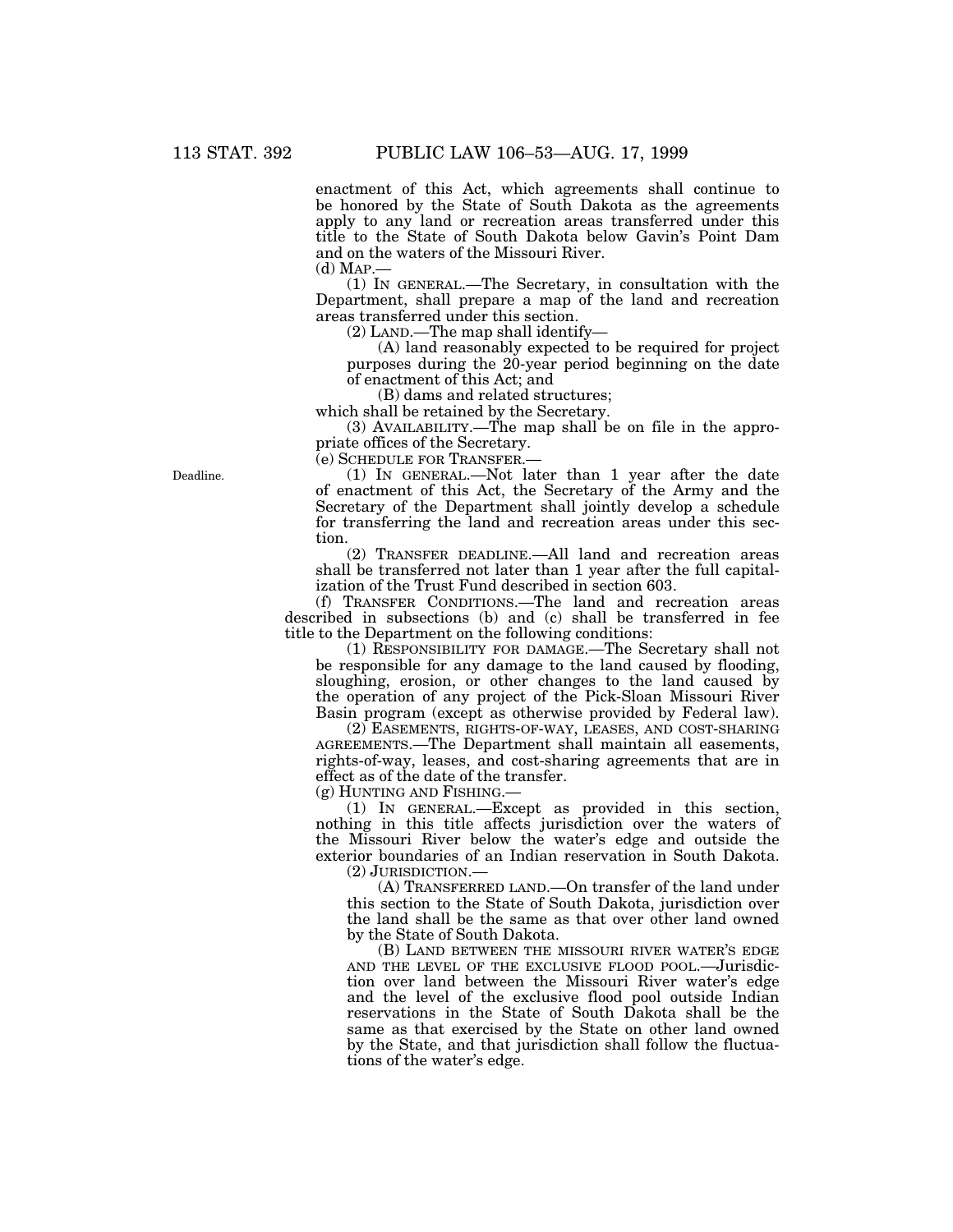(C) FEDERAL LAND.—Jurisdiction over land and water owned by the Federal Government within the boundaries of the State of South Dakota that are not affected by this title shall remain unchanged.

(3) EASEMENTS AND ACCESS.—The Secretary shall provide the State of South Dakota with easements and access on land and water below the level of the exclusive flood pool outside Indian reservations in the State of South Dakota for recreational and other purposes (including for boat docks, boat ramps, and related structures), so long as the easements would not prevent the Corps of Engineers from carrying out its mission under the Act entitled ''An Act authorizing the construction of certain public works on rivers and harbors for flood control, and for other purposes'', approved December 22, 1944 (commonly known as the ''Flood Control Act of 1944'') (58 Stat. 887).

(h) APPLICABILITY OF LAW.—Notwithstanding any other provision of this Act, the following provisions of law shall apply to land transferred under this section:

(1) The National Historic Preservation Act (16 U.S.C. 470 et seq.), including sections 106 and 304 of that Act (16 U.S.C. 470f, 470w–3).

(2) The Archaeological Resources Protection Act of 1979 (16 U.S.C. 470aa et seq.), including sections 4, 6, 7, and 9 of that Act (16 U.S.C. 470cc, 470ee, 470ff, 470hh).

(3) The Native American Graves Protection Act and Repatriation Act (25 U.S.C. 3001 et seq.), including subsections (a) and (d) of section 3 of that Act  $(25 \text{ U.S.C. } 3003)$ .

(i) IMPACT AID.—The land transferred under subsection (a) shall be deemed to continue to be owned by the United States for purposes of section 8002 of the Elementary and Secondary Education Act of 1965 (20 U.S.C. 7702).

#### **SEC. 606. TRANSFER OF CORPS OF ENGINEERS LAND FOR INDIAN TRIBES.**

(a) IN GENERAL.—

(1) TRANSFER.—The Secretary of the Army shall transfer to the Secretary of the Interior the land and recreation areas described in subsections (b) and (c) for the use of the Indian Tribes in perpetuity.

(2) CORPS OF ENGINEERS.—The transfer shall not interfere with the Corps of Engineers operation of a project under this section for an authorized purpose of the project under the Act of December 22, 1944 (58 Stat. 887, chapter 665; 33 U.S.C. 701–1 et seq.), or other applicable law.

(3) SECRETARY OF THE ARMY.—The Secretary of the Army shall retain the right to inundate with water the land transferred to the Secretary of the Interior under this section or draw down a project reservoir, as necessary to carry out an authorized purpose of a project.

(4) TRUST.—The Secretary of the Interior shall hold in trust for the Cheyenne River Sioux Tribe and the Lower Brule Sioux Tribe the land transferred under this section that is located within the external boundaries of the reservation of the Indian Tribes.

(b) LAND TRANSFERRED.—The land described in this subsection is land that—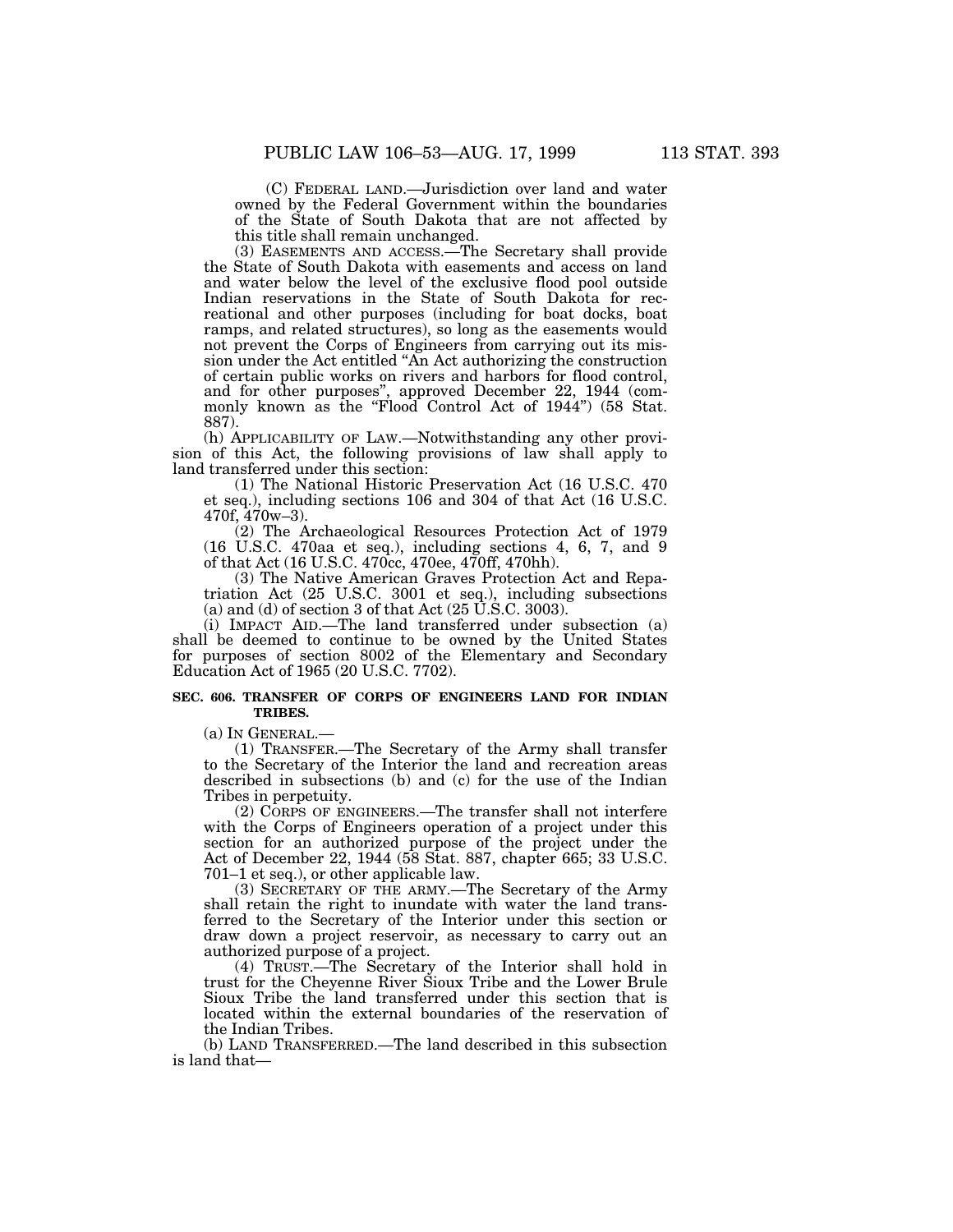(1) is located above the top of the exclusive flood pool of the Big Bend and Oahe projects of the Pick-Sloan Missouri River Basin program;

(2) was acquired by the Secretary of the Army for the implementation of the Pick-Sloan Missouri River Basin program; and

(3) is located within the external boundaries of the reservation of the Cheyenne River Sioux Tribe and the Lower Brule Sioux Tribe.

(c) RECREATION AREAS TRANSFERRED.—A recreation area described in this section includes the land and facilities within a recreation area that—

(1) the Secretary determines, at the time of the transfer, is a recreation area classified for recreation use by the Corps of Engineers on the date of enactment of this Act;

 $(2)$  is located within the external boundaries of a reservation of an Indian Tribe; and

(3) is located within the State of South Dakota.

 $(d)$  Map. $-$ 

(1) IN GENERAL.—The Secretary, in consultation with the governing bodies of the Cheyenne River Sioux Tribe and the Lower Brule Sioux Tribe, shall prepare a map of the land transferred under this section.

(2) LAND.—The map shall identify—

(A) land reasonably expected to be required for project purposes during the 20-year period beginning on the date of enactment of this Act; and

(B) dams and related structures;

which shall be retained by the Secretary.

(3) AVAILABILITY.—The map shall be on file in the appropriate offices of the Secretary.

(e) SCHEDULE FOR TRANSFER.—

(1) IN GENERAL.—Not later than 1 year after the date of enactment of this Act, the Secretary and the Chairmen of the Cheyenne River Sioux Tribe and the Lower Brule Sioux Tribe shall jointly develop a schedule for transferring the land and recreation areas under this section.

(2) TRANSFER DEADLINE.—All land and recreation areas shall be transferred not later than 1 year after the full capitalization of the State and tribal Trust Fund described in section 604.

(f) TRANSFER CONDITIONS.—The land and recreation areas described in subsections (b) and (c) shall be transferred to, and held in trust by, the Secretary of the Interior on the following conditions:

(1) RESPONSIBILITY FOR DAMAGE.—The Secretary shall not be responsible for any damage to the land caused by flooding, sloughing, erosion, or other changes to the land caused by the operation of any project of the Pick-Sloan Missouri River Basin program (except as otherwise provided by Federal law).

(2) HUNTING AND FISHING.—

(A) IN GENERAL.—Except as provided in this section, nothing in this title affects jurisdiction over the waters of the Missouri River below the water's edge and within the exterior boundaries of the Cheyenne River Sioux and Lower Brule Sioux Tribe reservations.

(B) JURISDICTION.—

Deadline.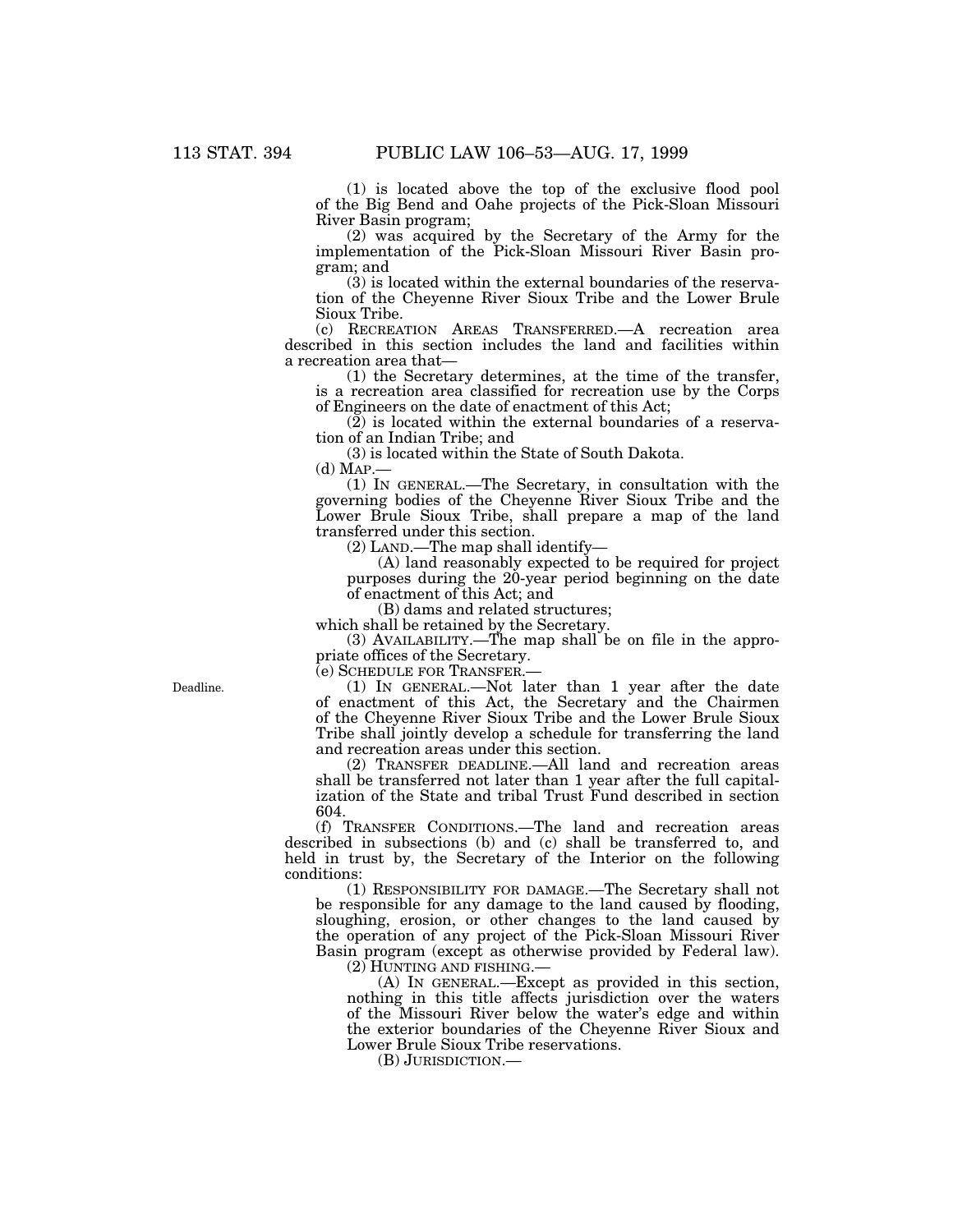(i) IN GENERAL.—On transfer of the land to the respective tribes under this section, jurisdiction over the land and on land between the water's edge and the level of the exclusive flood pool within the respective Tribe's reservation boundaries shall be the same as that over land held in trust by the Secretary of the Interior on the Cheyenne River Sioux Reservation and the Lower Brule Sioux Reservation, and that jurisdiction shall follow the fluctuations of the water's edge.

(ii) JURISDICTION UNAFFECTED.—Jurisdiction over land and water owned by the Federal Government and held in trust for the Cheyenne River Sioux Tribe and Lower Brule Sioux Tribe that is not affected by this title shall remain unchanged.

(C) EASEMENTS AND ACCESS.—The Secretary shall provide the Tribes with such easements and access on land and water below the level of the exclusive flood pool inside the respective Indian reservations for recreational and other purposes (including for boat docks, boat ramps, and related structures), so long as the easements would not prevent the Corps of Engineers from carrying out its mission under the Act entitled ''An Act authorizing the construction of certain public works on rivers and harbors for flood control, and for other purposes'', approved December 22, 1944 (commonly known as the "Flood Control" Act of 1944'') (58 Stat. 887).

(3) EASEMENTS, RIGHTS-OF-WAY, LEASES, AND COST-SHARING AGREEMENTS.—

(A) MAINTENANCE.—The Secretary of the Interior shall maintain all easements, rights-of-way, leases, and costsharing agreements that are in effect as of the date of the transfer.

(B) PAYMENTS TO COUNTY.—The Secretary of the Interior shall pay any affected county 100 percent of the receipts from the easements, rights-of-way, leases, and costsharing agreements described in subparagraph (A).

(g) EXTERIOR INDIAN RESERVATION BOUNDARIES.—Nothing in this section diminishes, changes, or otherwise affects the exterior boundaries of a reservation of an Indian Tribe.

## **SEC. 607. ADMINISTRATION.**

(a) IN GENERAL.—Nothing in this title diminishes or affects—  $(1)$  any water right of an Indian Tribe;

(2) any other right of an Indian Tribe, except as specifically provided in another provision of this title;

(3) any treaty right that is in effect on the date of enactment of this Act;

(4) any external boundary of an Indian reservation of an Indian Tribe;

(5) any authority of the State of South Dakota that relates to the protection, regulation, or management of fish, terrestrial wildlife, and cultural and archaeological resources, except as specifically provided in this title; or

(6) any authority of the Secretary, the Secretary of the Interior, or the head of any other Federal agency under a law in effect on the date of enactment of this Act, including—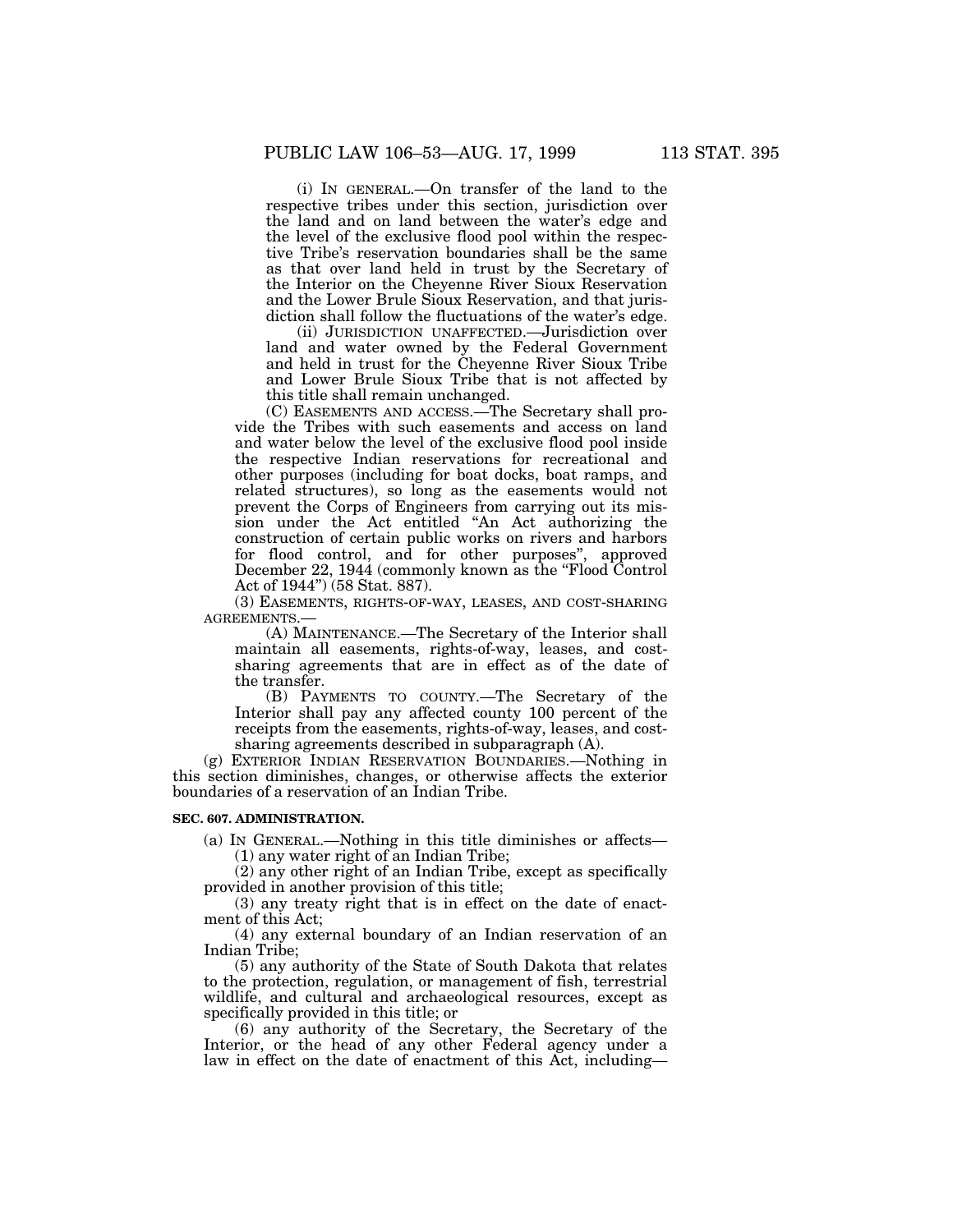(A) the National Historic Preservation Act (16 U.S.C. 470 et seq.);

(B) the Archaeological Resources Protection Act of 1979 (16 U.S.C. 470aa et seq.);

(C) the Fish and Wildlife Coordination Act (16 U.S.C. 661 et seq.);

(D) the Act entitled ''An Act for the protection of the bald eagle'', approved June 8, 1940 (16 U.S.C. 668 et seq.);

(E) the Migratory Bird Treaty Act (16 U.S.C. 703 et seq.);

(F) the Endangered Species Act of 1973 (16 U.S.C. 1531 et seq.);

(G) the Native American Graves Protection and Repatriation Act (25 U.S.C. 3001 et seq.);

(H) the Federal Water Pollution Control Act (commonly known as the "Clean Water Act") (33 U.S.C. 1251 et seq.);

(I) the Safe Drinking Water Act (42 U.S.C. 300f et seq.); and

(J) the National Environmental Policy Act of 1969 (42 U.S.C. 4321 et seq.).

(b) FEDERAL LIABILITY FOR DAMAGE.—Nothing in this title relieves the Federal Government of liability for damage to private property caused by the operation of the Pick-Sloan Missouri River Basin program.

(c) FLOOD CONTROL.—Notwithstanding any other provision of this title, the Secretary shall retain the authority to operate the Pick-Sloan Missouri River Basin program for purposes of meeting the requirements of the Act of December 22, 1944 (58 Stat. 887, chapter 665; 33 U.S.C. 701–1 et seq.).

#### **SEC. 608. STUDY.**

(a) IN GENERAL.—The Secretary shall arrange for the United States Geological Survey, in consultation with the Bureau of Indian Affairs and other appropriate Federal agencies, to complete, not later than October 31, 1999, a comprehensive study of the potential impacts of the transfer of land under sections 605(b) and 606(b), including potential impacts on South Dakota Sioux Tribes having water claims within the Missouri River Basin, on water flows in the Missouri River.

(b) NO TRANSFER PENDING DETERMINATION.—No transfer of land under section 605(b) or 606(b) shall occur until the Secretary determines, based on the study, that the transfer of land under either section will not significantly reduce the amount of water flow to the downstream States of the Missouri River.

(c) STATE WATER RIGHTS.—The results of the study shall not affect, and shall not be taken into consideration in, any proceeding to quantify the water rights of any State.

(d) INDIAN WATER RIGHTS.—The results of the study shall not affect, and shall not be taken into consideration in, any proceeding to quantify the water rights of any Indian Tribe or tribal nation.

#### **SEC. 609. AUTHORIZATION OF APPROPRIATIONS.**

(a) SECRETARY.—There are authorized to be appropriated to the Secretary such sums as are necessary—

(1) to pay the administrative expenses incurred by the Secretary in carrying out this title;